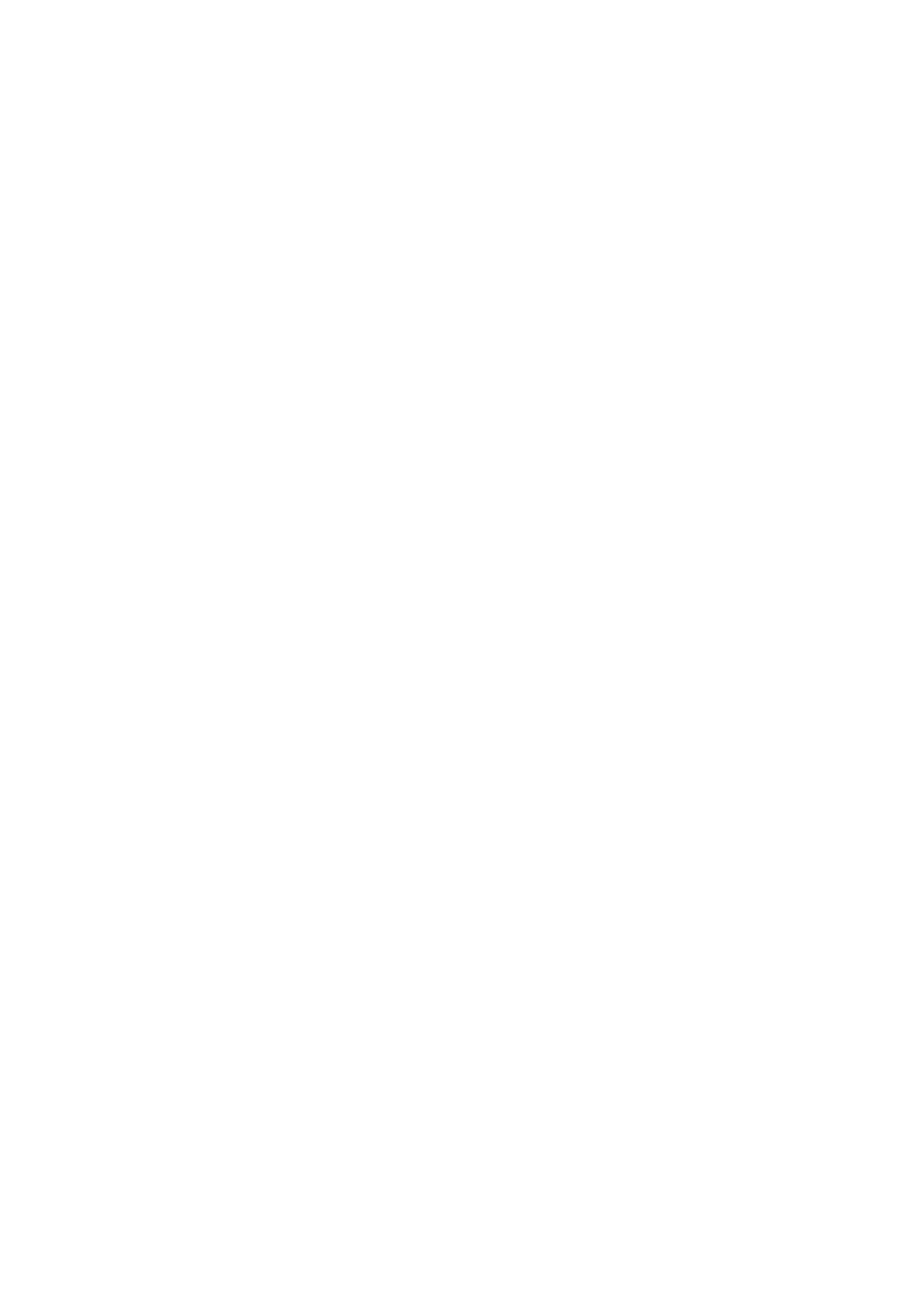#### **HOUSE OF LORDS**

## **OPINIONS OF THE LORDS OF APPEAL FOR JUDGMENT IN THE CAUSE**

## **RB (Algeria) (FC) and another (Appellants)** *v* **Secretary of State for the Home Department (Respondent) OO (Jordan) (Original Respondent and Cross-appellant)** *v* **Secretary of State for the Home Department (Original Appellant and Crossrespondent)**

**[2009] UKHL 10**

#### **LORD PHILLIPS OF WORTH MATRAVERS**

My Lords,

#### *Introduction*

1. These appeals relate to three men whom the Secretary of State for the Home Department wishes to deport on the ground that each is a danger to the national security of the United Kingdom. Each contends that the Secretary of State cannot do so because deportation will infringe his rights under the European Convention on Human Rights ('the Convention'). RB and U are Algerian nationals. They contend that deportation to Algeria will infringe their rights under article 3 of the Convention in that it will expose them to a real risk of torture or inhuman or degrading treatment. Mr Othman is a Jordanian national. He contends that if he is deported he will face a real risk of torture or inhuman or degrading treatment contrary to article 3 of the Convention, a real risk of a flagrant breach of his right to liberty under article 5 of the Convention and a real risk of a flagrant breach of his right to a fair trial under article 6 of the Convention, so that his deportation will infringe those three Convention rights.

2. An unsuccessful appeal against the order for his deportation was made by each to the Special Immigration Appeals Commission ('SIAC'). Appeals by RB and U against SIAC's decisions were made to the Court of Appeal. Insofar as is material to the present appeals they were dismissed. Mr Othman's appeal to the Court of Appeal was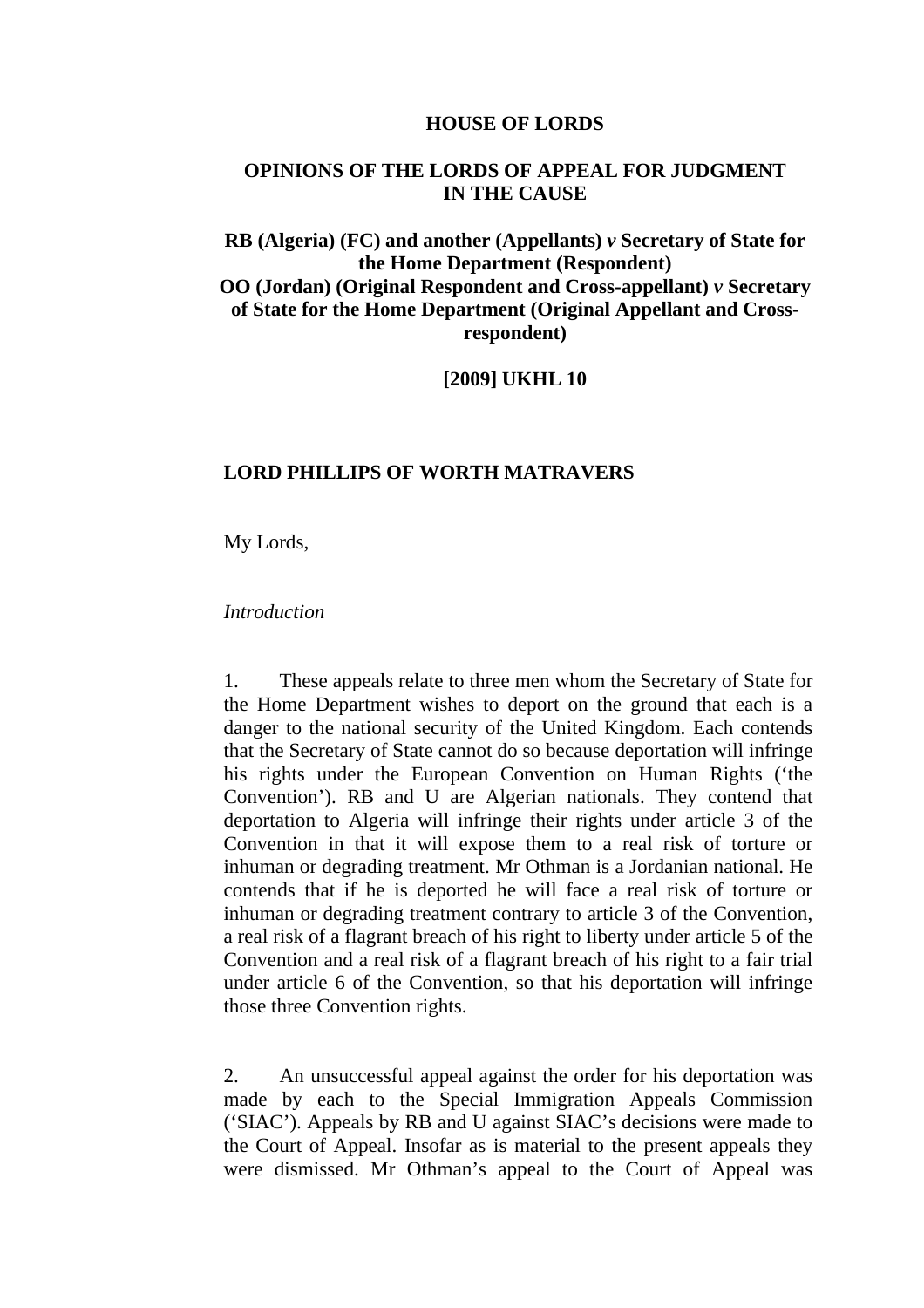allowed on the single ground that his deportation would infringe his right to a fair trial under article 6 of the Convention. I shall describe RB, U and Mr Othman collectively as 'the appellants', this being the status that each had before SIAC. RB and U's appeals to the House were heard immediately before the Secretary of State's appeal in relation to Mr Othman and a cross-appeal brought by Mr Othman. Liberty intervened in support of RB and U. The House received interventions on behalf of Justice and Human Rights Watch. There are common issues, which include issues as to the legitimacy of SIAC's procedures, and it is convenient to deliver a single judgment.

3. In each case closed material was put before SIAC, which gave open and closed judgments. The Court of Appeal considered the closed material and also gave open and closed judgments. The Secretary of State invited us to consider the closed judgments and some closed material. We decided that it was not necessary or appropriate to do so.

#### *Background*

4. The obligations imposed by the Convention relate primarily to the manner in which signatories treat those who are within their jurisdictions. The ECtHR has, however, made it clear that the act of deportation or extradition is capable of infringing Convention obligations by reason of the treatment that the individual is likely to receive in the country to which he is deported or extradited. In *Soering v United Kingdom* (1989) 11 EHRR 439 the court held:

"90. It is not normally for the Convention institutions to pronounce on the existence or otherwise of potential violations of the Convention. However, where an applicant claims that a decision to extradite him would, if implemented, be contrary to article 3 by reason of its foreseeable consequences in the requesting country, a departure from this principle is necessary, in view of the serious and irreparable nature of the alleged suffering risked, in order to ensure the effectiveness of the safeguard provided by that article.

91. In sum, the decision by a contracting state to extradite a fugitive may give rise to an issue under article 3, and hence engage the responsibility of that state under the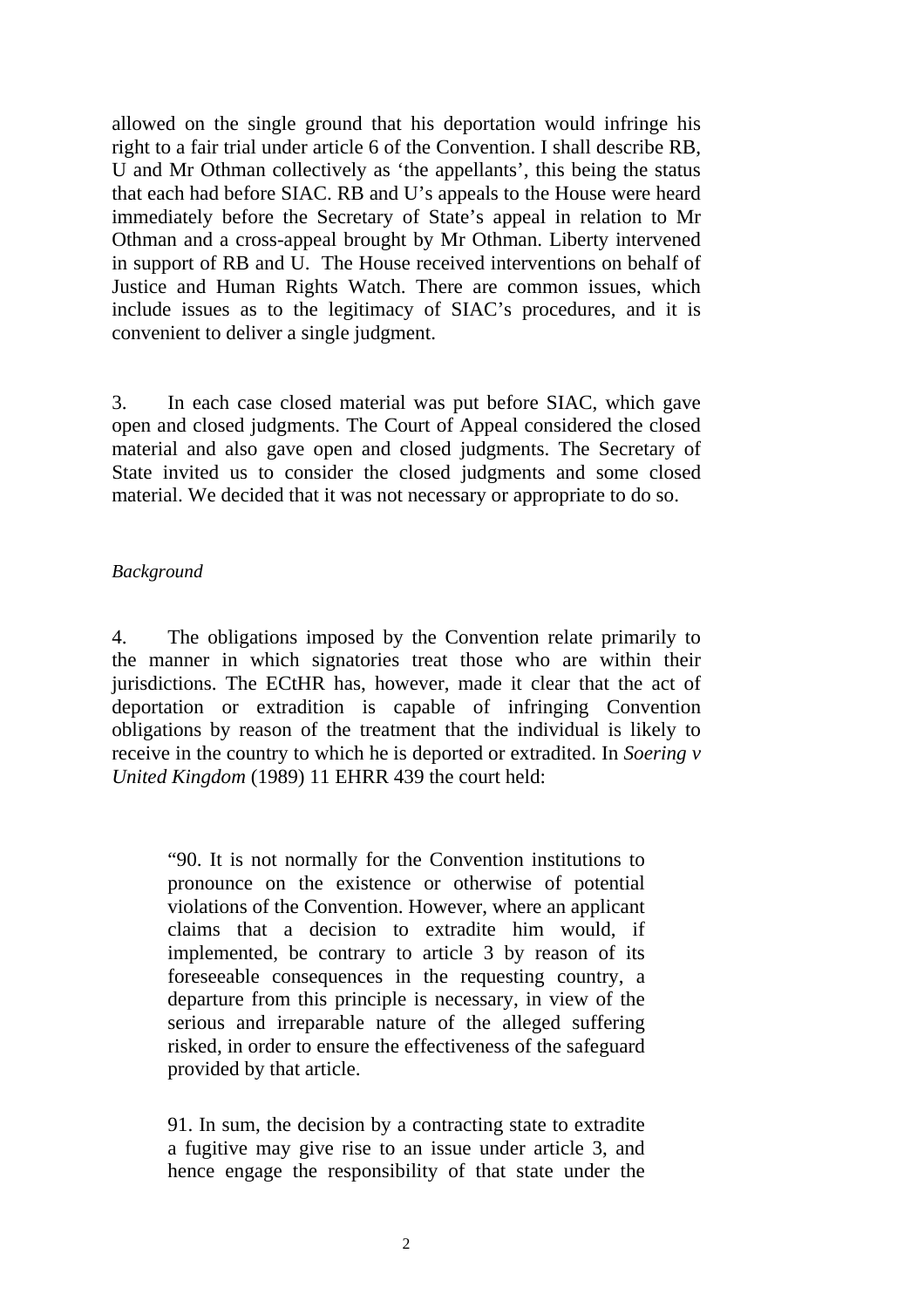Convention, where substantial grounds have been shown for believing that the person concerned, if extradited, faces a real risk of being subjected to torture or to inhuman or degrading treatment or punishment in the requesting country."

The court went on to observe:

"The right to a fair trial in criminal proceedings, as embodied in article 6, holds a prominent place in a democratic society. The court does not exclude that an issue might exceptionally be raised under article 6 by an extradition decision in circumstances where the fugitive has suffered or risks suffering a flagrant denial of a fair trial in the requesting country."

5. In *R (Ullah) v Special Adjudicator* [2004] UKHL 26; [2004] 2 AC 323 at para 9 Lord Bingham of Cornhill coined the phrase "foreign cases" to describe those cases in which it is claimed that the conduct of a state in removing a person from its territory to another territory may lead to a violation of the person's Convention rights in that other territory. In this opinion I shall use that phrase in the same way.

6. *Chahal v United Kingdom* (1996) 23 EHRR 413 was another foreign case. Like *Soering* the Convention right that was engaged was article 3. Article 3 is an absolute right. The ECtHR made it plain that the question of whether Article 3 prevented deportation was not influenced by the ground of deportation, even if this were that the individual under threat of deportation ('the deportee') posed a threat to national security:

"79. Article 3 enshrines one of the most fundamental values of democratic society. The Court is well aware of the immense difficulties faced by States in modern times in protecting their communities from terrorist violence. However, even in these circumstances, the Convention prohibits in absolute terms torture or inhuman or degrading treatment or punishment, irrespective of the victim's conduct. Unlike most of the substantive clauses of the Convention and of Protocols Nos. 1 and 4, Article 3 makes no provision for exceptions and no derogation from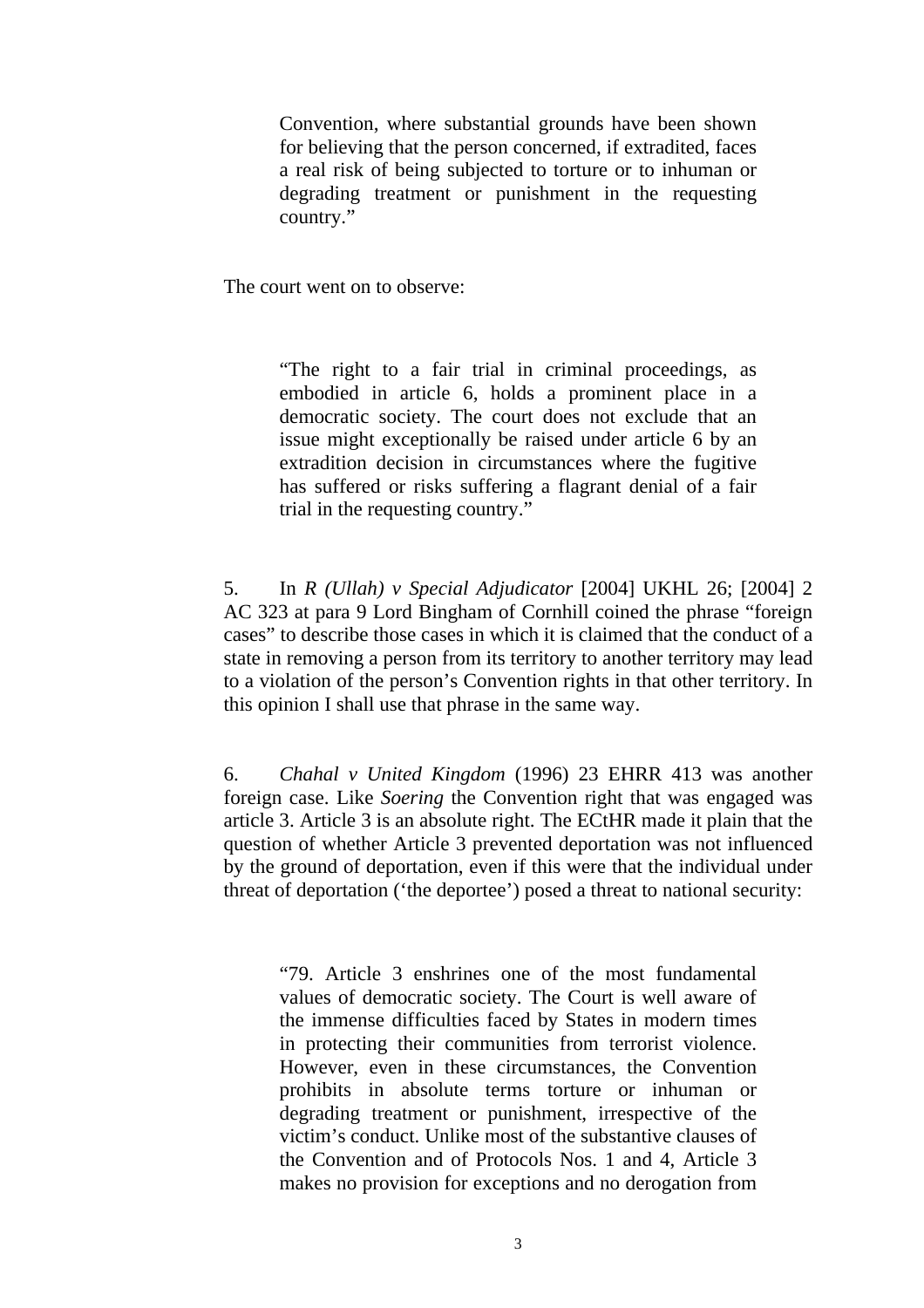it is permissible under Article 15 even in the event of a public emergency threatening the life of the nation.

80. The prohibition provided by Article 3 against illtreatment is equally absolute in expulsion cases. Thus, whenever substantial grounds have been shown for believing that an individual would face a real risk of being subjected to treatment contrary to Article 3 if removed to another State, the responsibility of the Contracting State to safeguard him or her against such treatment is engaged in the event of expulsion. In these circumstances, the activities of the individual in question, however undesirable or dangerous, cannot be a material consideration. The protection afforded by Article 3 is thus wider than that provided by Articles 32 and 33 of the United Nations 1951 Convention on the Status of Refugees."

7. In *Ullah* the question was raised whether deportation of an alien could infringe the Convention because of the risk of violation of a Convention right in the receiving country where that right arose not under article 3 but under some other Convention article. The ECtHR had stated in *Soering* that this possibility could not be excluded in the case of article 6. This House held that it could not be ruled out not merely in relation to article 6 but in relation to articles 2, 4, 5, 7, 8 and 9. The speeches emphasised that it was only in extreme cases that it was possible to envisage these rights being successfully invoked in foreign cases. Lord Steyn ended his speech with this comment:

"It will be apparent from the review of Strasbourg jurisprudence that, where other articles may become engaged, a high threshold test will always have to be satisfied. It will be necessary to establish at least a real risk of a flagrant violation of the very essence of the right before other articles could become engaged."

8. This comment would seem well justified by the fact that, so far as I am aware, the ECtHR has not upheld a claim in any foreign case involving articles 4, 5, 6, 7, 8 or 9. Recently, however, this House upheld a claim in a foreign case where the right engaged was that arising under article 8 – *EM (Lebanon)(FC) v Secretary of State for the Home*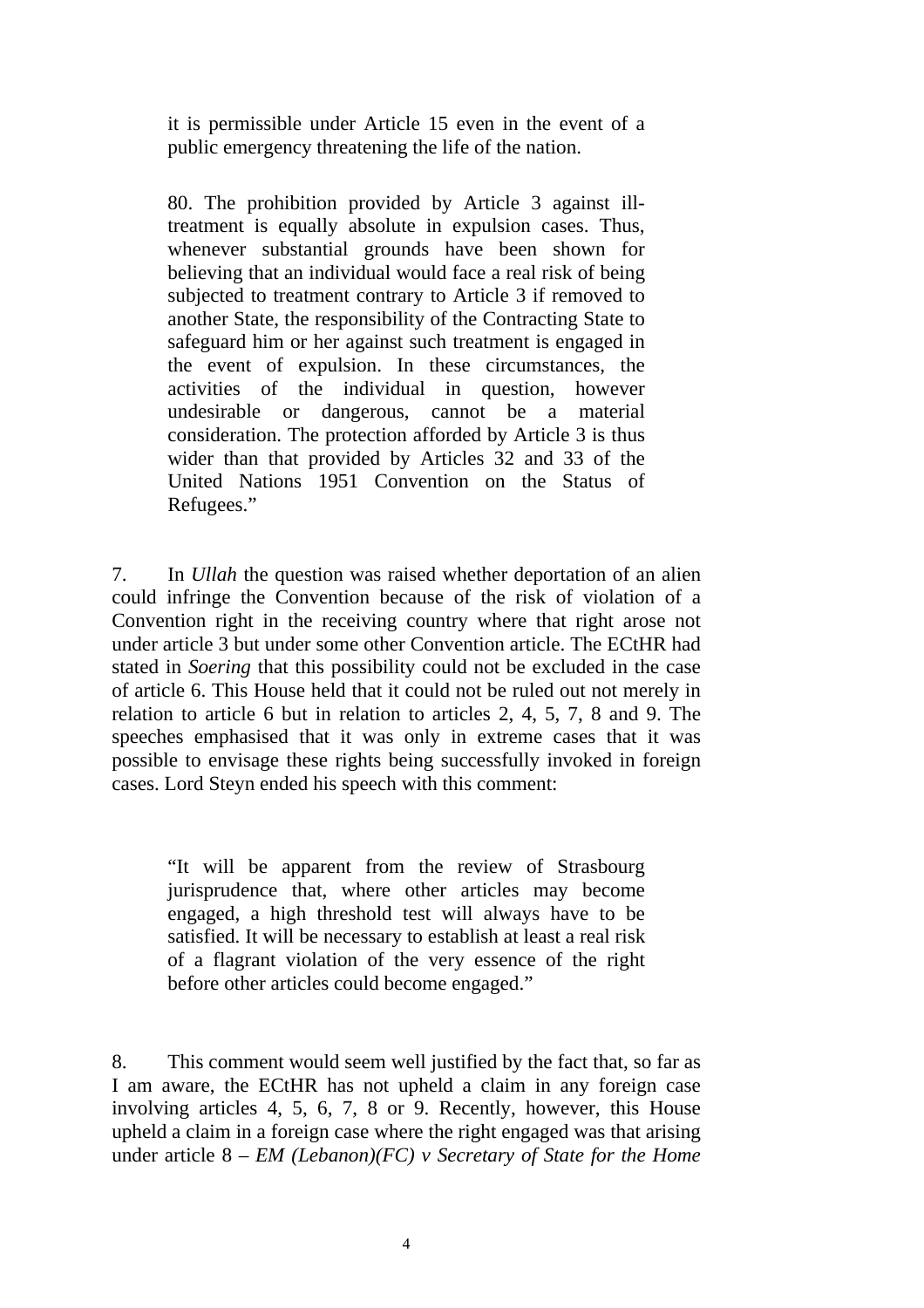*Department* [2008] UKHL 64; [2008] 3 WLR 931. By invoking articles 5 and 6 Mr Othman invites the House to break further new ground.

9. In *Chahal* the ECtHR held that the possibility of judicial review of the Secretary of State's decision did not constitute the "effective remedy" required by Article 13 of the Convention. This was because the Secretary of State had based his decision on matters of national security that had not been disclosed to the deportee. The court accepted that disclosure that would harm national security could not be expected. It commented at para 142 that, where questions of national security were in issue, an "effective remedy" meant " 'a remedy that is as effective as can be', given the necessity of relying upon secret sources of information". At para 144 the court commended what it understood to be a procedure introduced in Canada:

"…a Federal Court judge holds an *in camera* hearing of all the evidence, at which the applicant is provided with a statement summarising, as far as possible, the case against him or her and has the right to be represented and to call evidence. The confidentiality of security material is maintained by requiring such evidence to be examined in the absence of both the applicant and his or her representative. However, in these circumstances, their place is taken by a security-cleared counsel instructed by the court, who cross-examines the witnesses and generally assists the court to test the strength of the State's case. A summary of the evidence obtained by this procedure, with necessary deletions, is given to the applicant."

10. SIAC was created by the Special Immigration Appeals Commission Act 1997 ('the 1997 Act') in response to these observations*.* The object of that Act was to provide as effective a remedy as possible for those challenging immigration decisions that involved information which the Secretary of State considered should not be made public because disclosure would be contrary to the public interest. Amendments have been made to the Act by, among others, the Nationality, Immigration and Asylum Act 2002 ('the 2002 Act').

11. Section 82 of the 2002 Act gives those adversely affected by immigration decisions, including decisions to deport, the right to challenge the decisions by an appeal to the Asylum and Immigration Tribunal ('AIT'). Section 84 sets out the grounds of appeal that may be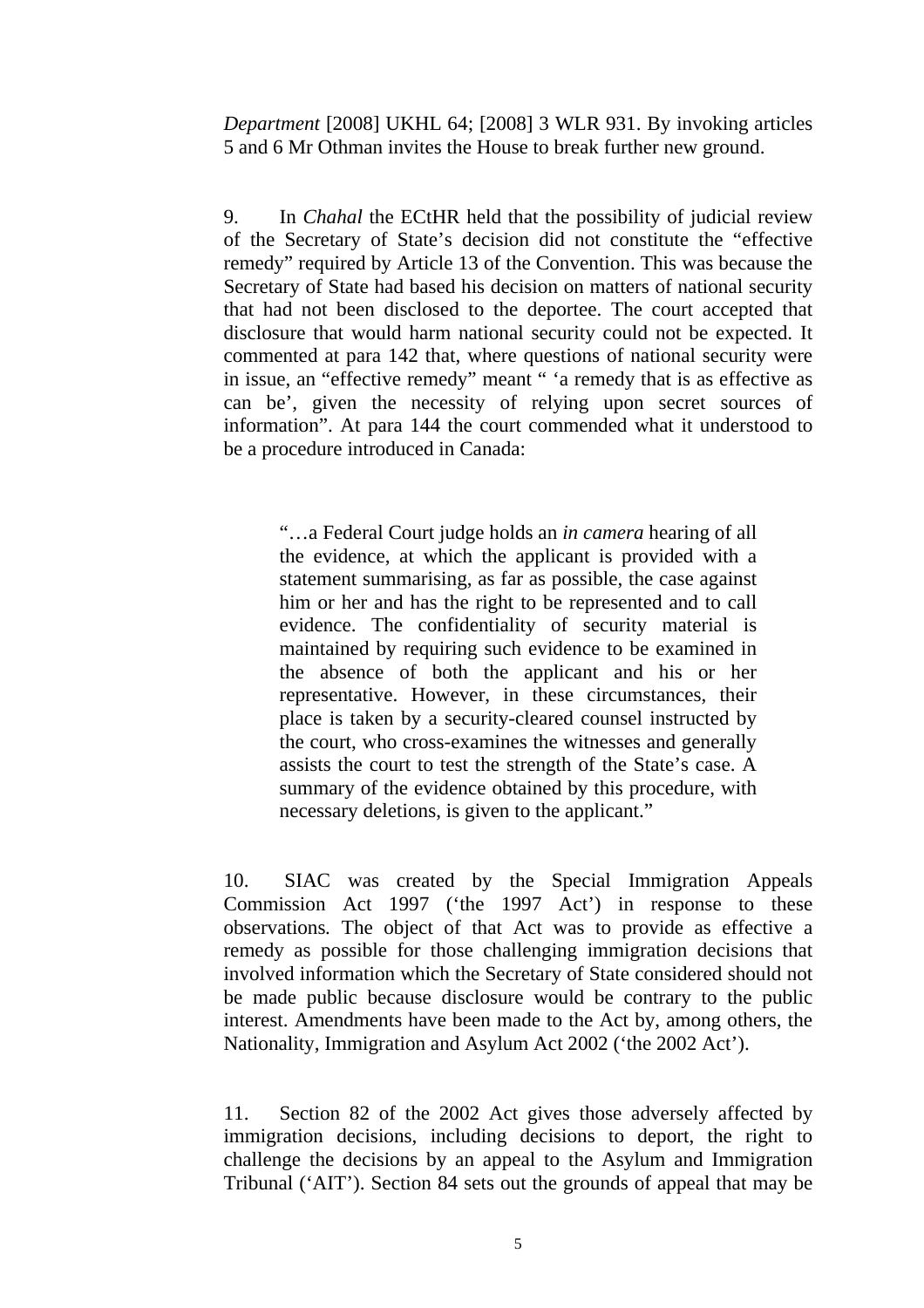advanced. These include that removal of the appellant would be incompatible with the appellant's Convention rights. The right of appeal to the AIT is, however, subject to the provisions of section 97 of the Act. These preclude an appeal to the AIT where the Secretary of State's decision was taken wholly or partly on grounds of national security or wholly or partly in reliance on information which in the Secretary of State's opinion should not be made public in the interests of national security, the interests of the relationship between the United Kingdom and any other country, or otherwise in the public interest.

12. Where an appeal against a decision is precluded by these provisions a right of appeal lies instead, under section 2(1) of the 1997 Act, to SIAC. Schedule 1 to the Act provides for the appointment of members to SIAC by the Lord Chancellor. SIAC is deemed to be duly constituted if it consists of three or more members, at least one of whom holds or has held high judicial office, and at least one of whom is or has been a legally qualified member of the AIT. In practice SIAC customarily sits in a panel of three and the third member appointed is a person with experience in security matters.

13. Section 5 of the 1997 Act gives the Lord Chancellor the power to make rules. The following subsections of that section are of particular relevance:

"(3) Rules under this section may, in particular –

- (a) make provision enabling proceedings before the Commission to take place without the appellant being given full particulars of the reasons for the decision which is the subject of the appeal,
- (b) make provision enabling the Commission to hold proceedings in the absence of any person, including the appellant and any legal representative appointed by him,
- (c) make provision about the functions in proceedings before the Commission of persons appointed under section 6 below, and
- (d) make provision enabling the Commission to give the appellant a summary of any evidence taken in his absence….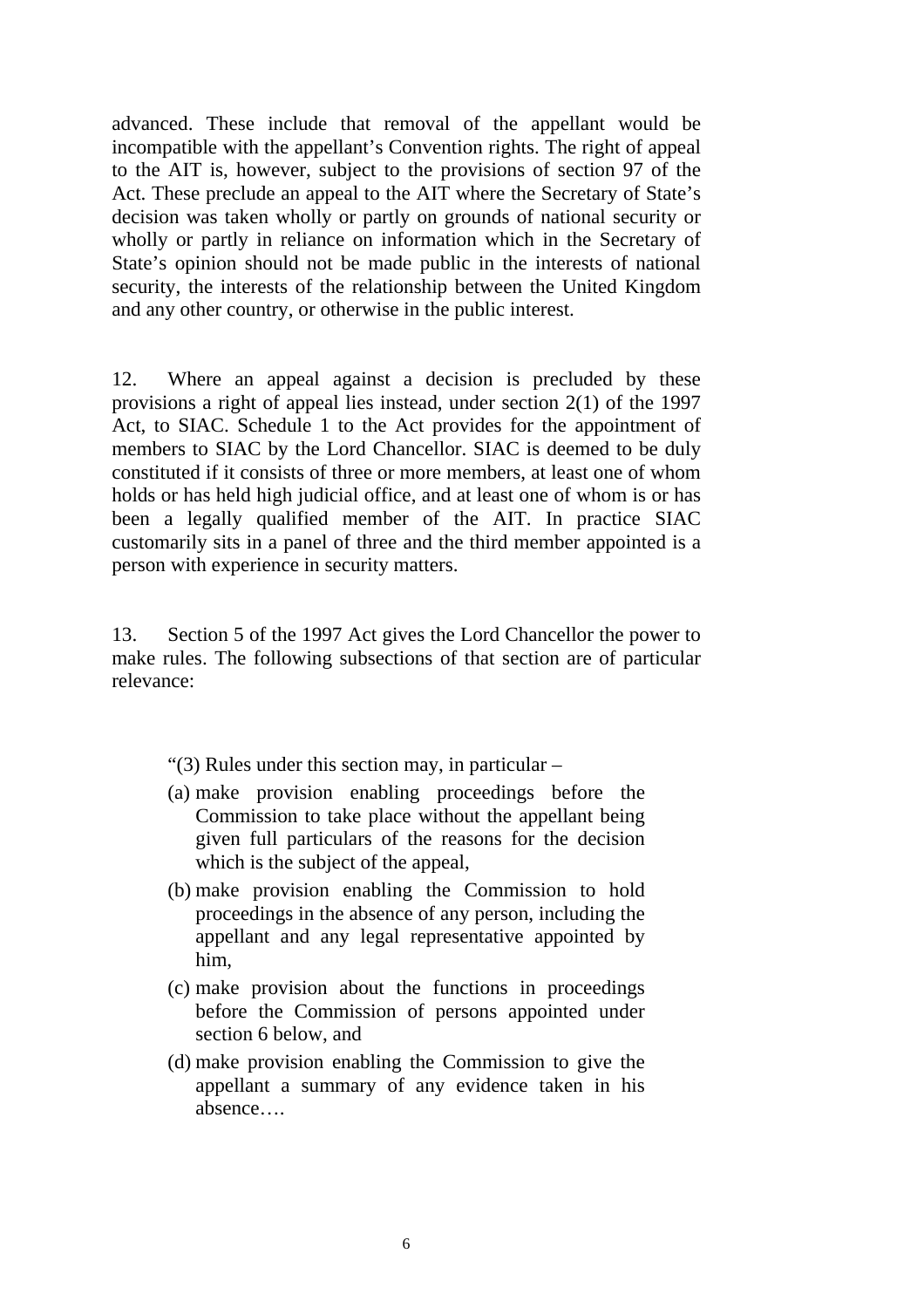(6) In making rules under this section the Lord Chancellor shall have regard, in particular, to –

- (a) the need to secure that decisions which are the subject of appeals are properly reviewed, and
- (b) the need to secure that information is not disclosed contrary to the public interest."

14. The Lord Chancellor has made the Special Immigration Appeals Commission (Procedure) Rules 2003 ("the 2003 Rules") pursuant to section 5. These Rules have been amended, but at the time that the appeals of RB, U and Mr Othman were heard the original Rules were in force. Rule 4, which was headed "General duty of Commission", provided as follows:

- "4(1) When exercising its functions, the Commission shall secure that information is not disclosed contrary to the interests of national security, the international relations of the United Kingdom, the detection and prevention of crime, or in any other circumstances where disclosure is likely to harm the public interest.
- (2) Where these Rules require information not to be disclosed contrary to the public interest, that requirement is to be interpreted in accordance with paragraph (1).
- (3) Subject to paragraphs (1) and (2), the Commission must satisfy itself that the material available to it enables it properly to determine proceedings."

15. The Rules go on to provide machinery to enable SIAC to give effect to these duties. Rule 34 provides for the appointment of Special Advocates. Rule 35 provides for the manner in which the Special Advocate is to perform his function of representing the interests of an appellant to SIAC. Rule 36 provides that the Special Advocate may communicate with the appellant or his representative up to the time that he is served with 'closed material' but not thereafter unless authorised so to do by SIAC. "Closed material" is defined by Rule 37(1) to mean material upon which the Secretary of State wishes to rely in any proceedings before the SIAC, but which the Secretary of State objects to disclosing to the appellant or his representative. Such material may only be relied upon if a special advocate has been appointed to represent the appellant's interests: Rule 37(2). When serving closed material upon the special advocate, the Secretary of State must also serve a statement of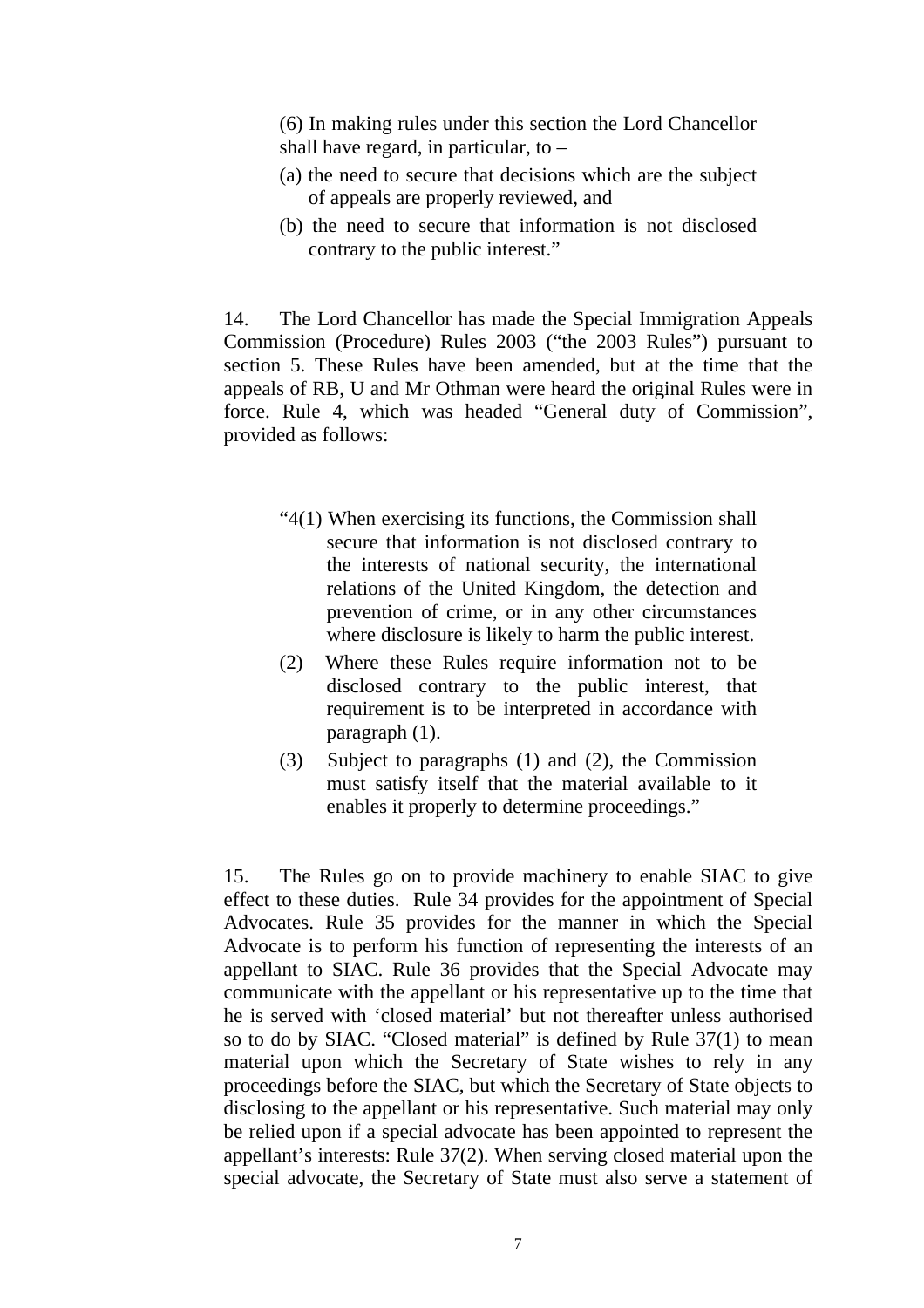the material in a form which can be served on the appellant, if and to the extent that it is possible to do so without disclosing information contrary to the public interest: Rule 37(3)(c).

16. Rule 38 provides for the procedure by which the Special Advocate may challenge the Secretary of State's objections to disclosure of the closed material. SIAC may uphold or overrule the Secretary of State's objection. If it overrules the objection, it may direct the Secretary of State to serve on the appellant all or part of the closed material which he has filed with the SIAC but not served on the appellant. In that event, the Secretary of State shall not be required to serve the material if he chooses not to rely upon it in the proceedings.

17. The procedures laid down by these rules have been supplemented by the Secretary of State by practices which were established at the time of the appeals with which your Lordships are concerned and which have since been inserted, by amendment, into the Rules. A wide search is carried out for 'exculpatory material', that is, material that will advance the case of an appellant or detract from the case of the Secretary of State. Exculpatory material is disclosed to the appellant save where this would not be in the public interest. In that event it is disclosed to the special advocate. Rule 38 applies to such material.

18. Section 7 of the 1997 Act confers a right of appeal to the Court of Appeal against a final determination of an appeal made by SIAC in England and Wales "on any question of law material to that determination".

## *SIAC's decision in relation to RB*

19. RB left Algeria in 1992, but did not arrive in the United Kingdom until 4 May 1995. He was granted 6 months leave to enter. Contact with him was lost until February 1999 at which point he made a claim to asylum. This had not been resolved by September 2003 when he was arrested on charges that included offences under the Terrorism Act 2000. These charges were later withdrawn. He pleaded guilty to offences in relation to a false passport and was sentenced to three months imprisonment. On release in July 2004 on the expiration of his sentence he was granted temporary admission. On 15 September 2005 he was served with notice of the decision of the Secretary of State for the Home Department to deport him to Algeria on grounds of national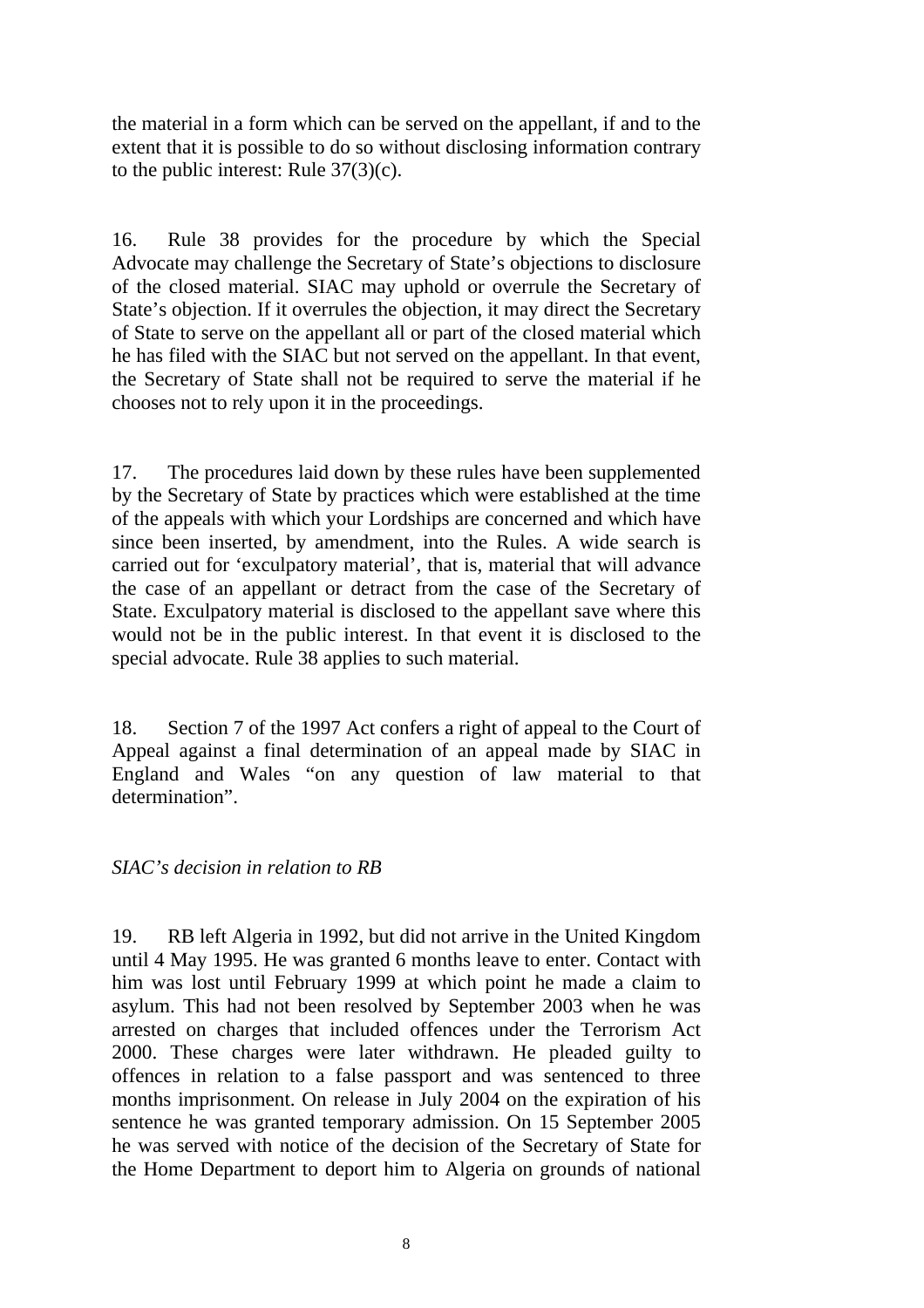security, pursuant to section 3(5) of the Immigration Act 1971. He appealed against this decision to SIAC on the ground, among others, that if he returned to Algeria he faced a real risk of ill-treatment contrary to article 3 of the Convention ('article 3').

20. RB was arrested on 15 September 2005 after he was served with notice of the intention to deport him and remained detained until 22 April 2008 when SIAC ordered his release on conditional bail, which was not opposed by the Secretary of State.

21. SIAC held both open and closed hearings. Their decision was delivered by Mitting J on 5 December 2006 in open and closed judgments. SIAC's first finding was that RB was a threat to national security so that it would be in the public good for him to be deported. No reasons were given for this in the open judgment. SIAC explained that the reasons could only be discerned from the closed decision.

22. SIAC then turned to deal with the issue of 'safety on return'. Mitting J set out the test to be applied, based on *Chahal*: "whenever substantial grounds have been shown for believing that an individual would face a real risk of being subjected to treatment contrary to article 3 if removed to another state, the responsibility of the contracting state to safeguard him or her against such treatment is engaged in the event of expulsion". He commented that the assessment of risk was fact-specific and had to be related to the individual applicant. He then posed the question of what part assurances given by the receiving state could play in the evaluation of the risk. This, he said, was not a question of law but he none the less observed that the ECtHR had twice taken assurances into account in answering the basic question and once attached significance to the lack of such assurances (paragraph 4).

23. Mitting J stated that assurances given by the Algerian Government were central to the issue of safety on return. He then set out four conditions that had to be satisfied if the assurances were to carry the credibility necessary to permit RB's return to Algeria:

- i) the terms of the assurances had to be such that, if they were fulfilled, the person returned would not be subjected to treatment contrary to Article 3;
- ii) the assurances had to be given in good faith;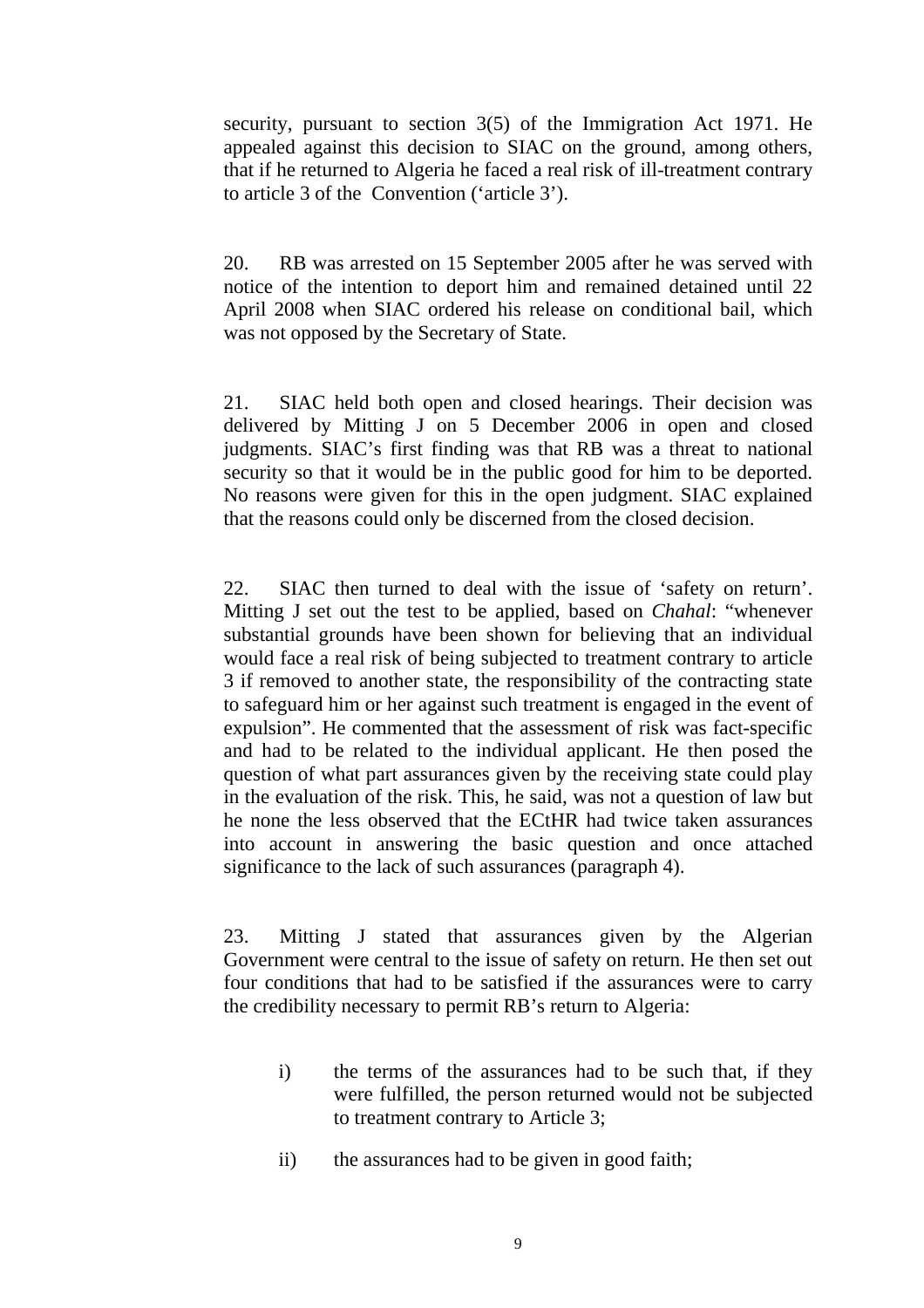- iii) there had to be a sound objective basis for believing that the assurances would be fulfilled;
- iv) fulfilment of the assurances had to be capable of being verified.

The first two conditions were axiomatic. The third required a settled political will to fulfil the assurances allied to an objective national interest in doing so. It also required the state to be able to exercise an adequate degree of control over its agencies, including its security services, so that it would be in a position to make good its assurances. As to verification, this could be achieved by a number of means, both formal and informal, of which monitoring was only one. Effective verification was, however, an essential requirement. An assurance the fulfilment of which was incapable of being verified would be of little worth.

24. Mitting J then turned to consider the general situation in Algeria. This had been exhaustively summarised by SIAC in its open decision in the case of Y delivered on 24 August 2006 and SIAC accepted and adopted this in relation to RB. SIAC had found a general amelioration of a situation of insurgency in Algeria. On 14 August 2005 President Bouteflika had presented a Charter for Peace and National Reconciliation, which was implemented by an Ordonnance of 27 February 2006. Pursuant to this 2,500 detainees, including persons convicted of terrorist offences committed within Algeria, had been released. On 11 July 2006 the UK and Algeria had signed four conventions on extradition, judicial co-operation in civil and commercial matters, the circulation and readmission of persons and mutual legal assistance in criminal matters. President Bouteflika had acknowledged and approved a letter from the Prime Minister which included the statement that "this exchange of letters underscores the absolute commitment of our two governments to human rights and fundamental freedoms…" By longstanding diplomatic convention this amounted to a commitment on the part of the Algerian government to respect those rights.

25. Nonetheless, SIAC found that there was a residual risk that RB would be at risk of treatment at the hands of the security services that infringed article 3 were it not for assurances given by the Algerian authorities. The decisive issue was the worth of the Algerian Government's assurances in relation to RB. It was thus necessary to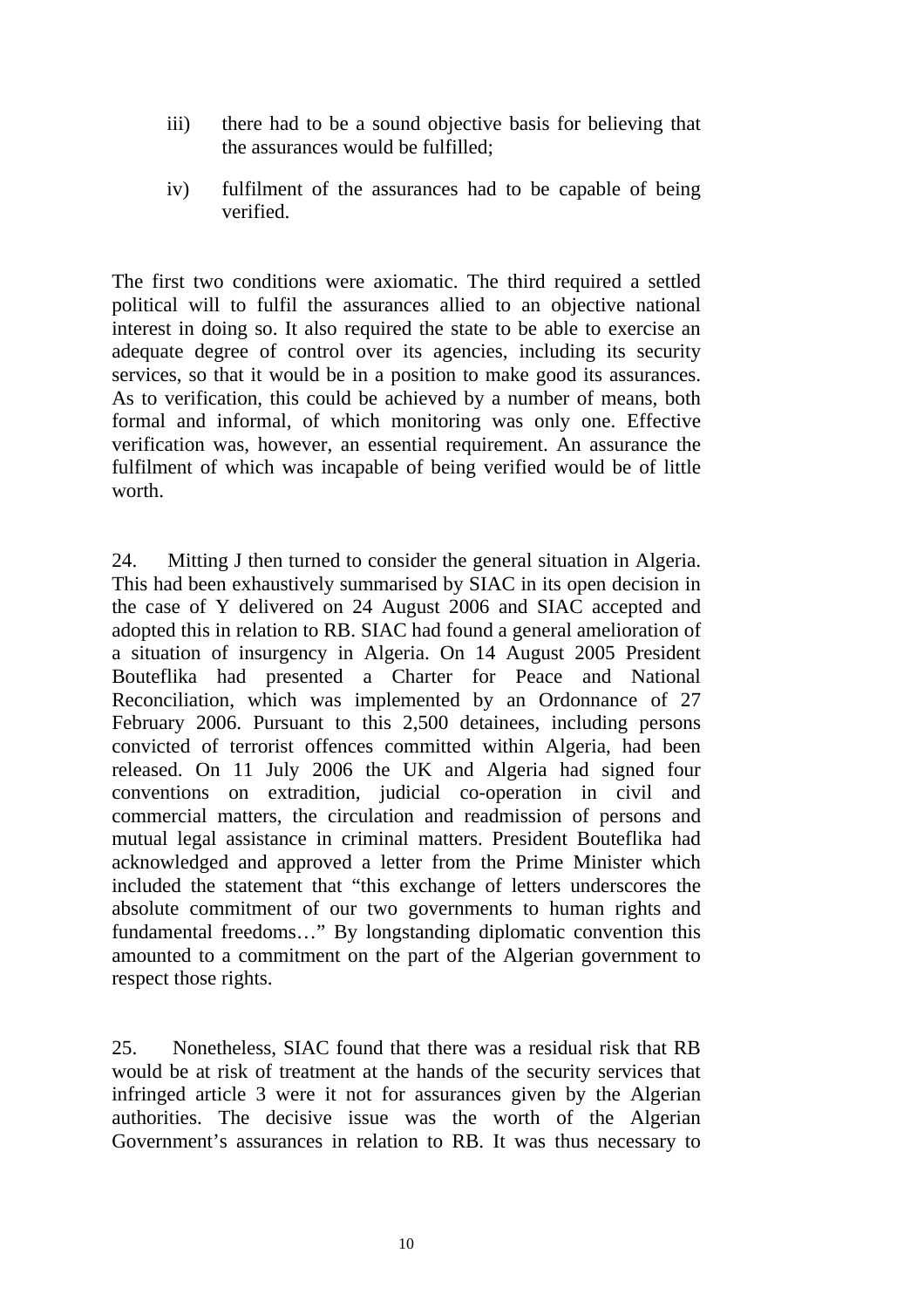consider the four conditions. As to the first SIAC referred to the relevant assurances, which were as follows:

"By a note signed by Mohammed Amara, an Algerian High Court Judge seconded as personal advisor to the Minister of Justice, and under the seal of that Ministry, the Algerian authorities gave the following assurance:

> "Should the above named person (RB) be arrested in order that his status may be assessed, he will enjoy the following rights, assurances and guarantees as provided by the Constitution and the national laws currently in force concerning human rights:

- a. the right to appear before a court so that the court may decide on the legality of this arrest or detention and the right to be informed of the charges against him and to be assisted by a lawyer of his choice and to have immediate contact with that lawyer;
- b. he may receive free legal aid;
- c. he may only be placed in custody by the competent judicial authorities;
- d. if he is the subject of criminal proceedings, he will be presumed to be innocent until his guilt has been legally established;
- e. the right to notify a relative of his arrest or detention;
- f. the right to be examined by a doctor;
- g. the right to appear before a court so that the court may decide on the legality of his arrest or detection;
- h. his human dignity will be respected under all circumstances."

 SIAC held that this last assurance, couched in universally understood diplomatic language, constituted an express assurance not to torture or ill-treat RB, so that the first condition was satisfied.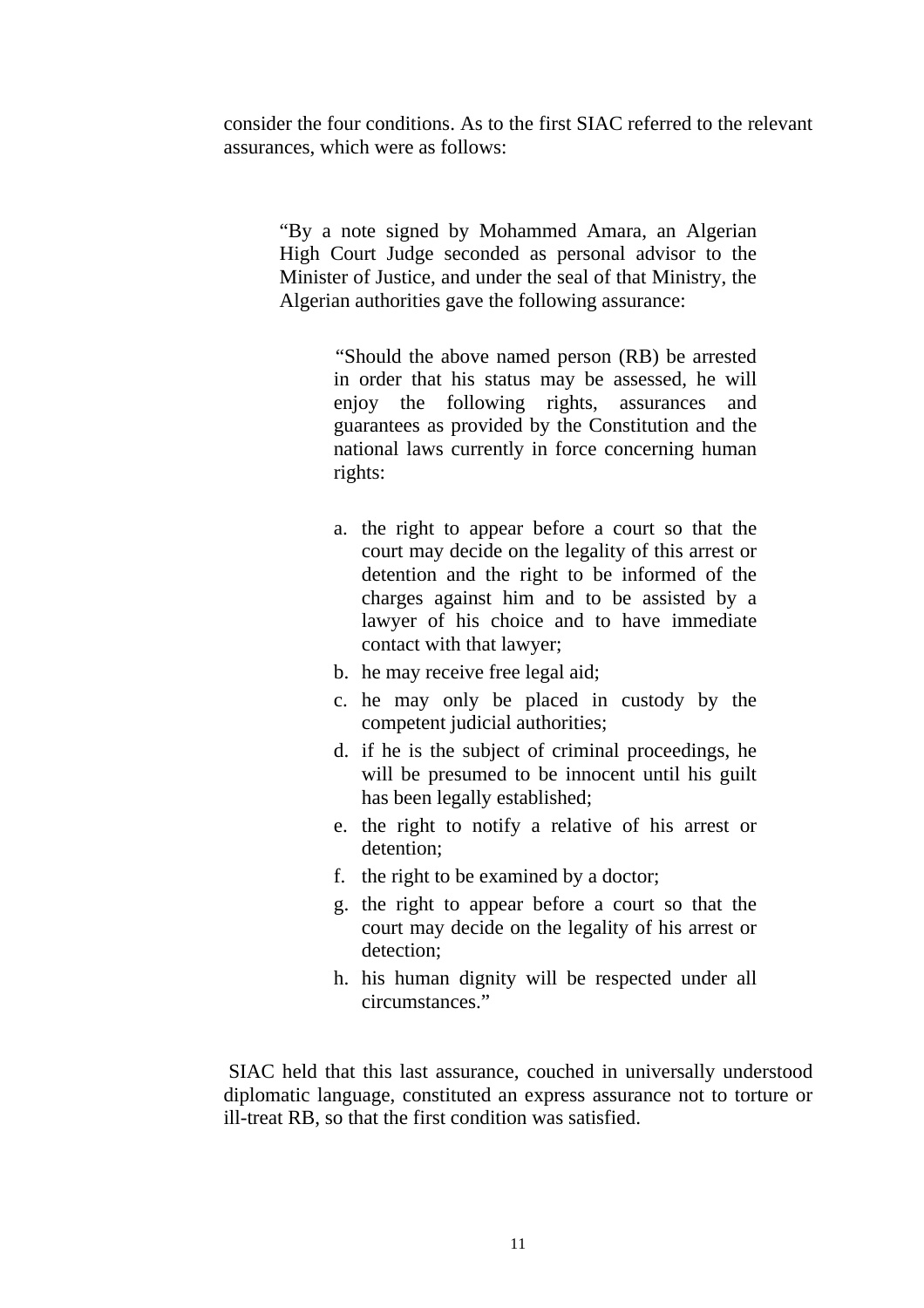26. As to the second condition, SIAC held that the assurances were given in good faith, indeed there had been no assertion to the contrary.

27. Turning to the third condition, SIAC was satisfied that it was in the long term interest of the Algerian state to comply with the assurances given in respect of RB for the following reasons:

- "(i) For the reasons set out in Y, Algeria wishes to become, and to be accepted by the international community as, a normally-functioning civil society. To give and to break a solemn assurance given to another state would be incompatible with that ambition. So, too, would be a failure on the part of Central Government to ensure that its security services, at lower levels, did not frustrate them.
- (ii) There are significant and strengthening mutual ties between Algeria and the United Kingdom: UK investment in Algeria, said to be the largest of any foreign state; the supply and purchase of gas; the exchange of security and counterterrorism information; the assistance which the United Kingdom can give Algeria in its turn towards free enterprise and the use of the English language. Very considerable efforts have been made at the highest political levels on both sides to strengthen these ties. It is barely conceivable, let alone likely, that the Algerian Government would put them at risk by reneging on solemn assurances. Nor is there any reason to suppose that the British Government would turn a blind eye if they did. The safe and lawful return of persons found to be a threat to national security to their countries of origin is a high political priority of the British Government. If there were real grounds for believing that the assurances of the Algerian Government had been breached, the subsequent deportation of a person on national security grounds would be problematic or impossible. Further, the actions of the British Government would be undertaken in the knowledge that they would be scrutinised, in any subsequent case, by SIAC.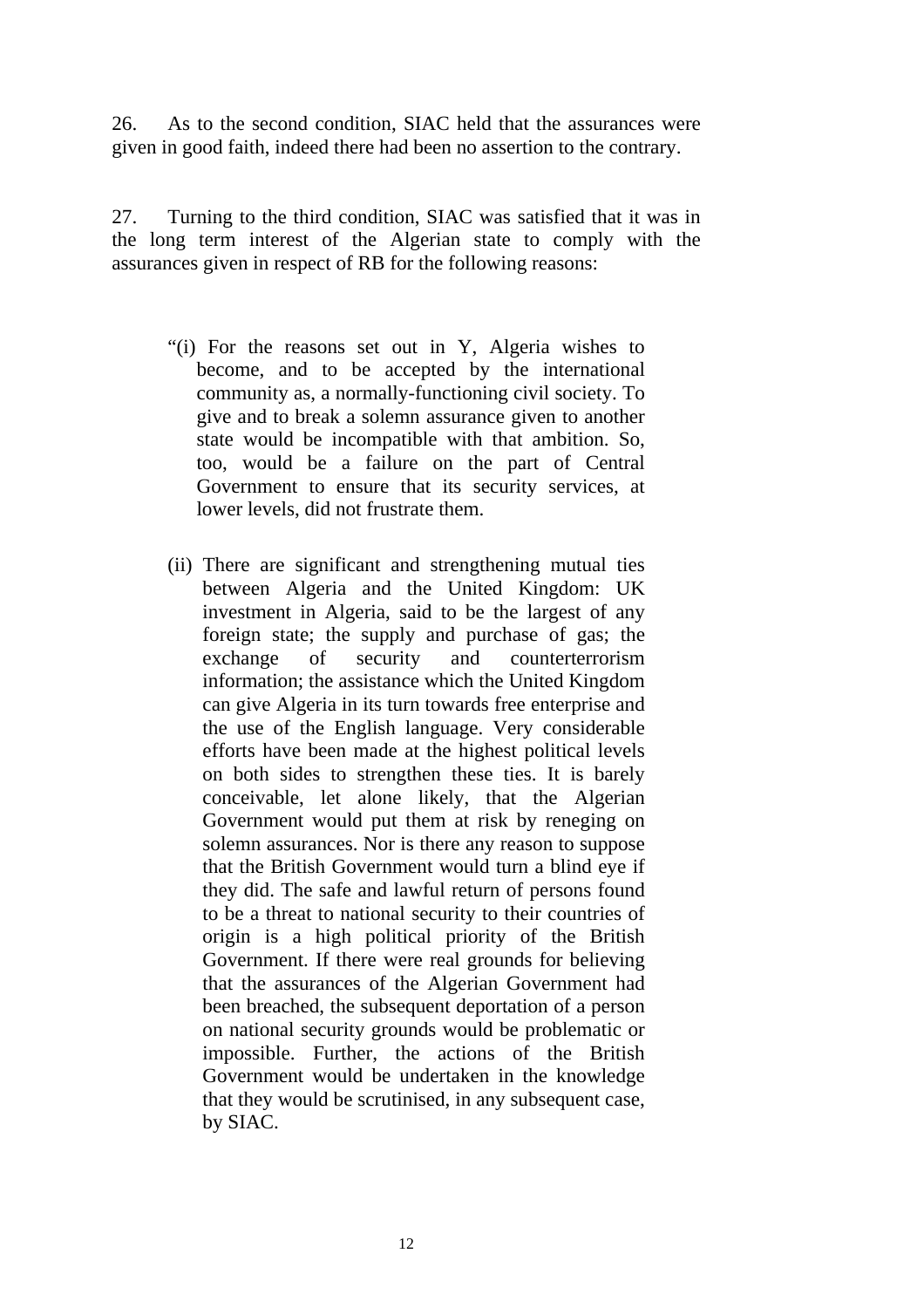(iii) RB is, as Mr Tam puts it in his written closing submissions, a "small fish", by comparison with others who have been released by the Algerian authorities or allowed to return. He will return under the watchful gaze of the British Government, the British media and of non-governmental organisations such as Amnesty International. It would make no sense for the Algerian Government to renege on its assurances or even to fail to take steps to ensure that government agents at a lower level complied with them in the case of a man such as RB."

28. SIAC were also reassured by the absence of ill-treatment of two other Algerians who had been deported by the United Kingdom. One of these, in respect of whom similar assurances had been given, was alleged to have had involvement in terrorism (I shall refer further to these when describing SIAC's decision in relation to U). For these reasons SIAC were satisfied that the third condition was satisfied.

29. So far as the fourth condition was concerned, the United Kingdom government had sought to persuade the Algeria Government to agree to monitoring, but had not succeeded. For reasons given in the decision in relation to Y, SIAC concluded that there was nothing sinister in this. There were other ways in which the performance of the Algerian assurances could be verified. British Embassy officials would be permitted to maintain contact with RB, if not in detention, and prolonged detention would itself be indicative of a breach of the assurances. Amnesty International and other non-governmental agencies could be relied upon to find out if the assurances were breached and to publicise the fact. Accordingly SIAC found that the fourth condition was satisfied.

## *SIAC's decision in relation to U*

30. U arrived in the United Kingdom on 29 November 1994 and claimed asylum. In late 1996 he went to Afghanistan, where he remained until the spring of 1999, when he returned to the United Kingdom. Asylum was refused on 27 June 2000. In February 2001 he was arrested and charged with an offence in the United Kingdom. That prosecution was discontinued in May 2001. He was released but rearrested on immigration grounds. Within two months he was released on immigration bail but rearrested following an extradition request made by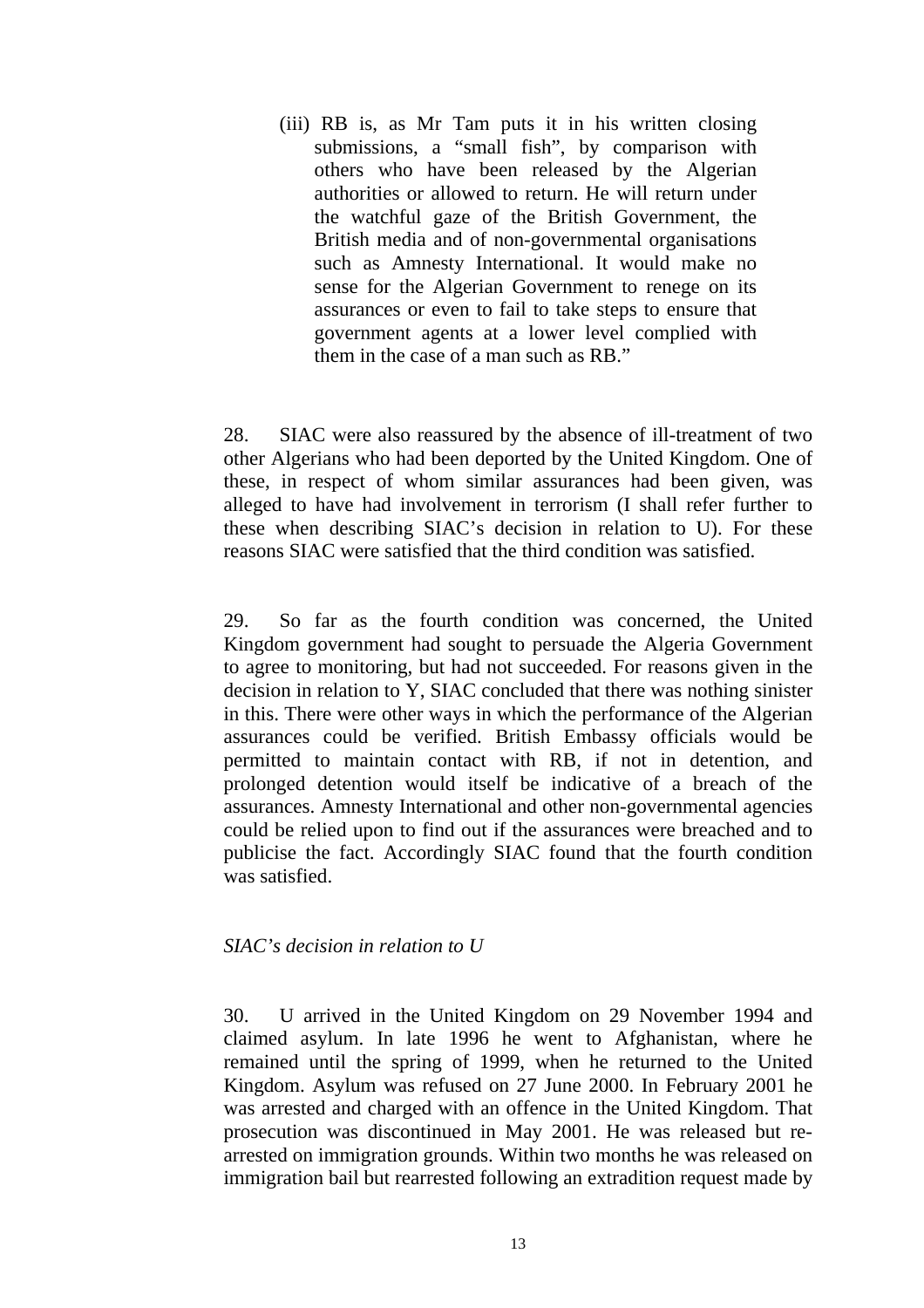the United States of America. That request was discontinued in June 2005. On 11 August 2005 he was served with notice of the Secretary of State's decision to deport him to Algeria on the grounds of national security, pursuant to section 3(5) of the Immigration Act 1971. Like RB, he appealed to SIAC on the ground, among others, that if he were deported to Algeria he would face a real risk of ill-treatment contrary to article 3. He was granted bail on 15 April 2008 and has remained on bail, subject to conditions.

31. SIAC was once again chaired by Mitting J and held both open and closed hearings. Their decision was delivered on 14 May 2007 in an open judgment and a closed judgment on the issue of safety on return.

32. On 7 November 2006 U waived his right to contest the Secretary of State's case that he posed a threat to national security without, however, making any admissions. This enabled SIAC to deal with the question of national security without the need for a closed judgment. It suffices to say that SIAC held that there were credible grounds for concluding that U had held a senior position in a Mujahedin training camp in Afghanistan, that he had had direct links with Usama Bin Laden and other senior Al Qa'eda figures and that he had been involved in supporting terrorist attacks including the planned attack on the Strasbourg Christmas market in 2000 and an earlier plan to attack Los Angeles airport. SIAC concluded that he posed a significant risk to national security.

33. Turning to the issue of safety on return, SIAC referred to assurances given in relation to U on 2 August 2006 by the Algerian Ministry of Justice that were in identical terms to those given in the case of RB. SIAC stated that they adopted the findings made in respect of Y and RB and one other Algerian applicant, G, in respect of the state of affairs in Algeria and the reliability of assurances given by the Algerian State. They went on to explain why evidence that had been adduced on behalf of U in relation to events that had occurred in Algeria since the decision in RB did not cause them to take a different view.

34. These events related to four Algerians who had been deported to Algeria in January 2007, each of whom had withdrawn appeals against deportation. Assurances identical to those given in relation to RB and to U had been given in relation to two of them and somewhat different assurances in relation to a third. Two of the men were detained pursuant to criminal proceedings that were brought against them on their return to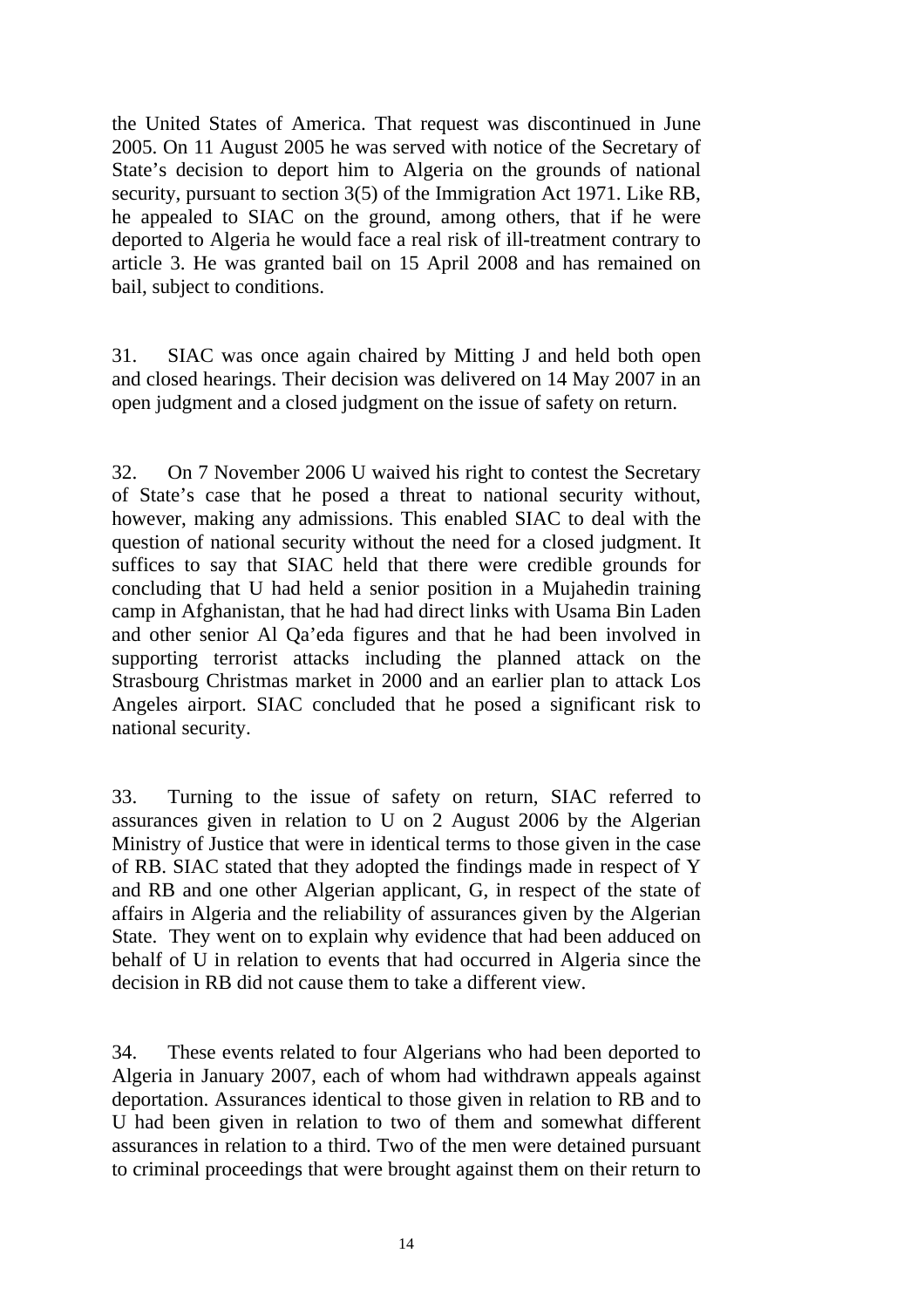Algeria. Their lawyers reported to the lawyers acting for U that they had, while in their cells, heard noises that appeared to be caused by others being tortured in the vicinity. This evidence conflicted with other reports about the experience of the two men while in prison. SIAC accepted that if they had been deliberately exposed to the sounds of others actually being tortured, or pretending to be being tortured, that would be capable of amounting to inhuman or degrading treatment. SIAC were unable, however, on balance of probabilities, to conclude that such events had occurred.

35. SIAC concluded that the Algerian State had fulfilled to the letter those parts of its assurances that could be conclusively verified. While there was a possibility that two of the men might have heard the noises of others being tortured, or pretending to be being tortured, information had been available about them from a number of sources and this did not establish that there were substantial grounds for believing them to have been ill-treated. In these circumstances there were no substantial grounds for believing that U would be ill-treated if deported. His appeal was dismissed.

## *RB and U's appeals to the Court of Appeal*

36. These appeals were heard together with that of a third similar appellant, Y or MT. Open and closed judgments of the court were delivered on 30 July 2007: *MT (Algeria), RB (Algeria), U (Algeria) v Secretary of State for the Home Departmen*t [2007] EWCA Civ 808; [2008] QB 533. The determinations of SIAC were quashed and the appeals remitted to them on closed grounds of appeal identified by the Special Advocates. SIAC rejected the remitted appeals on 2 November 2007 and applications for permission to appeal have been stayed pending the decision of your Lordships in the current appeals. In those appeals your Lordships are concerned with issues dealt with by the Court of Appeal in the open judgment in respect of which RB and U were unsuccessful.

37. The first such issue was whether it had been open to SIAC to use closed, as well as open, material in reaching their conclusions on safety on return. The court rejected the argument that article 3 imposed a procedural requirement that the appellants and their (open) advocates should see all the relevant material. They also rejected the argument that such a requirement was imposed by principles of legality and fairness under domestic law, observing that the statutory scheme made it quite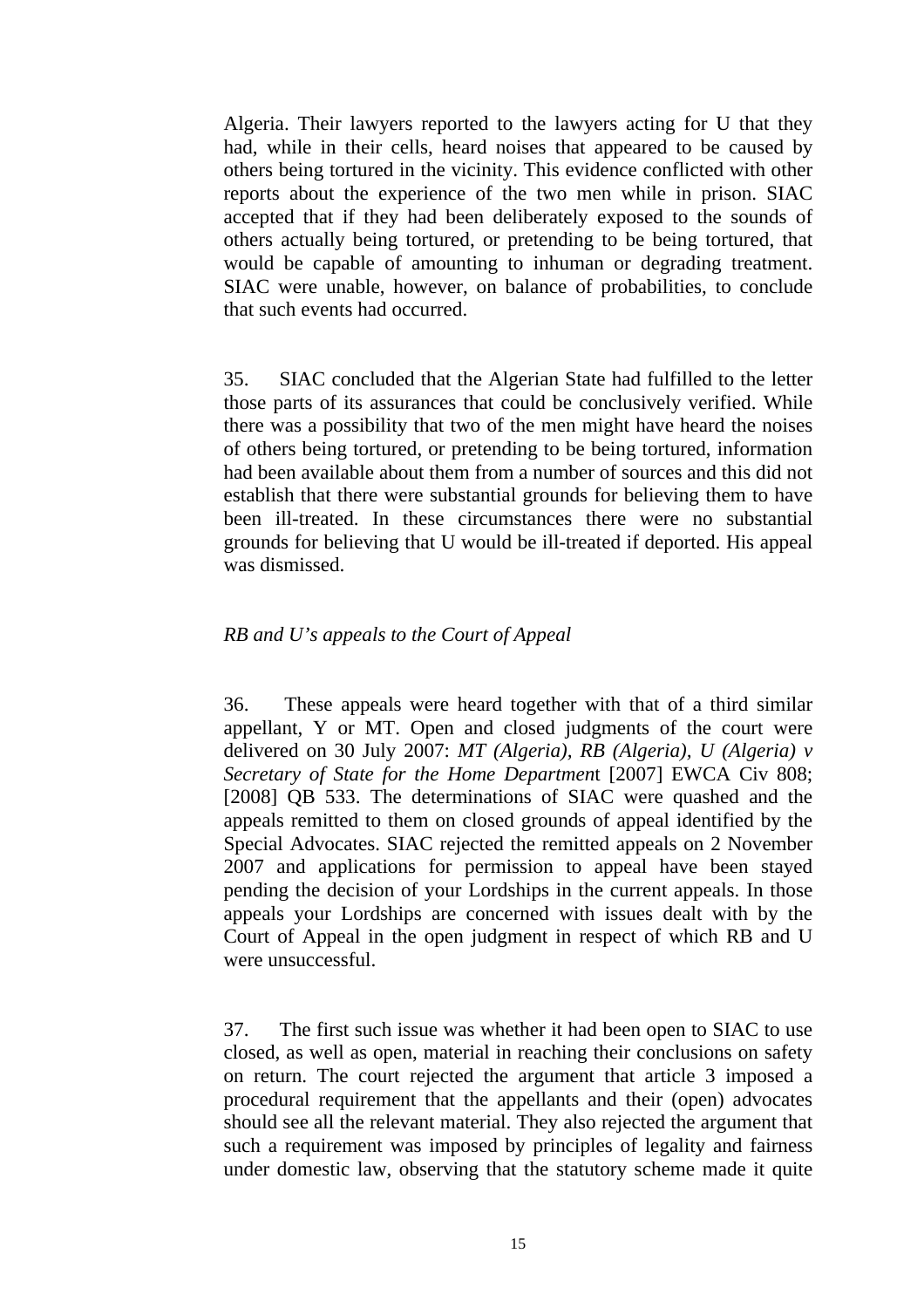plain that Parliament intended that the particular procedure of SIAC, including the use of Special Advocates, should be employed in relation to the assessment of safety on return.

38. The second relevant issue related to the jurisdiction of the Court of Appeal. At the heart of RB and U's appeals was the contention that SIAC had erred in the significance that they had attached to the assurances of the Algerian Government. The Court of Appeal raised the question of whether they had jurisdiction to entertain this argument, having regard to the fact that the appellants only enjoyed a right of appeal on a question of law. Having heard argument the court concluded that the submissions advanced in relation to assurances went not to a question of law but to the issue of fact of whether there was a real risk that deportation would render the appellants subject to treatment proscribed by article 3. It followed that the court had no jurisdiction to entertain the attack made by the appellants on SIAC's findings.

39. Despite this finding, the Court of Appeal considered the attack made on the weight attached by SIAC to the assurances given by the Algerian government and rejected that attack. RB and U have sought to renew that attack before your Lordships.

## *SIAC's decision in relation to Mr Othman*

40. SIAC's decision in relation to Mr Othman is 136 pages in length and it will be necessary to refer to parts of it in more detail in due course. At present I shall restrict myself to the short summary that is necessary to understand the issues raised before your Lordships.

41. Mr Othman, who is also known as Abu Qatada, was born in 1960 in Bethlehem, then administered as part of the Kingdom of Jordan. He arrived in the United Kingdom in 1993, having fled from Jordan and spent some time in Pakistan. He made an application for asylum on the ground that he had been tortured by the Jordanian authorities, a claim that SIAC accepted may well be true. His claim was successful and he was granted refugee status in 1994.

42. In April 1999 Mr Othman was convicted in Jordan in his absence of conspiracy to cause explosions, in a trial known as the 'Reform and Challenge' case. He was one of 13 defendants. He was sentenced to life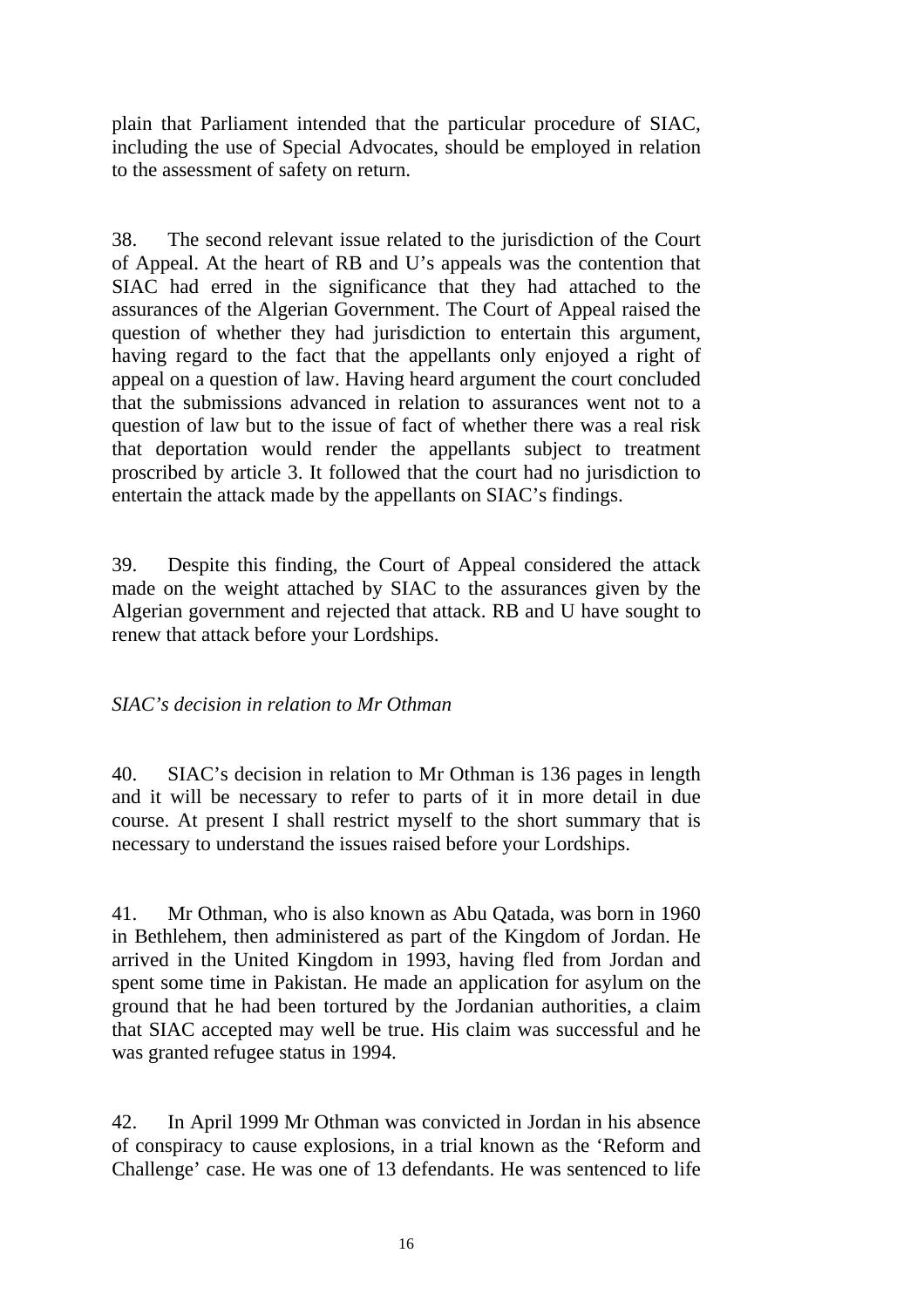imprisonment. The case involved an alleged conspiracy to carry out bombings in Jordan which resulted in successful attacks on the American School and the Jerusalem Hotel. The trial took place before the State Security Court ('SSCt'), a military tribunal. Evidence against Mr Othman included an incriminating statement made to the State Prosecutor by a co-defendant, Mr Abdul Al Hamasher. Mr Al Hamasher was convicted and sentenced to life imprisonment. At the trial Mr Al Hamasher and a number of other defendants sought, unsuccessfully, to have reliance on their statements excluded on the ground that they had been obtained by torture.

43. In the autumn of 2000 Mr Othman was convicted in Jordan, again in his absence, in a case known as the 'Millennium Conspiracy', of conspiracy to cause explosions. The case against him included an incriminating statement made by a co-defendant, Mr Abu Hawsher to the State Prosecutor. Mr Othman was sentenced to 15 years imprisonment. Mr Abu Hawsher and other defendants alleged to be more deeply implicated in the conspiracy were convicted and sentenced to death. Once again he and other defendants sought unsuccessfully to have reliance on their statements excluded on the ground that they had been obtained by torture.

44. On 17 December 2001, pursuant to section 33 of the Antiterrorism, Crime and Security Act 2001 ('the 2001 Act'), the Secretary of State certified that Mr Othman was not entitled to the protection of article 33(1) of the Refugee Convention because article 1(F) or article 33(2) applied to him and that his removal from the United Kingdom would be conducive to the public good. In October 2002 he was detained under the 2001 Act. He was released on bail by SIAC on 11 March 2005 and made subject to a control order, under the Prevention of Terrorism Act 2005, on the following day. That order remained in force until 11 August 2005.

45. On 10 August 2005 a Memorandum of Understanding ('MoU') was signed between the United Kingdom and Jordan. This contained the following assurances:

"7. A returned person who is charged with an offence following his return will receive a fair and public hearing without undue delay by a competent, independent and impartial tribunal established by law. Judgment will be pronounced publicly, but the press and public may be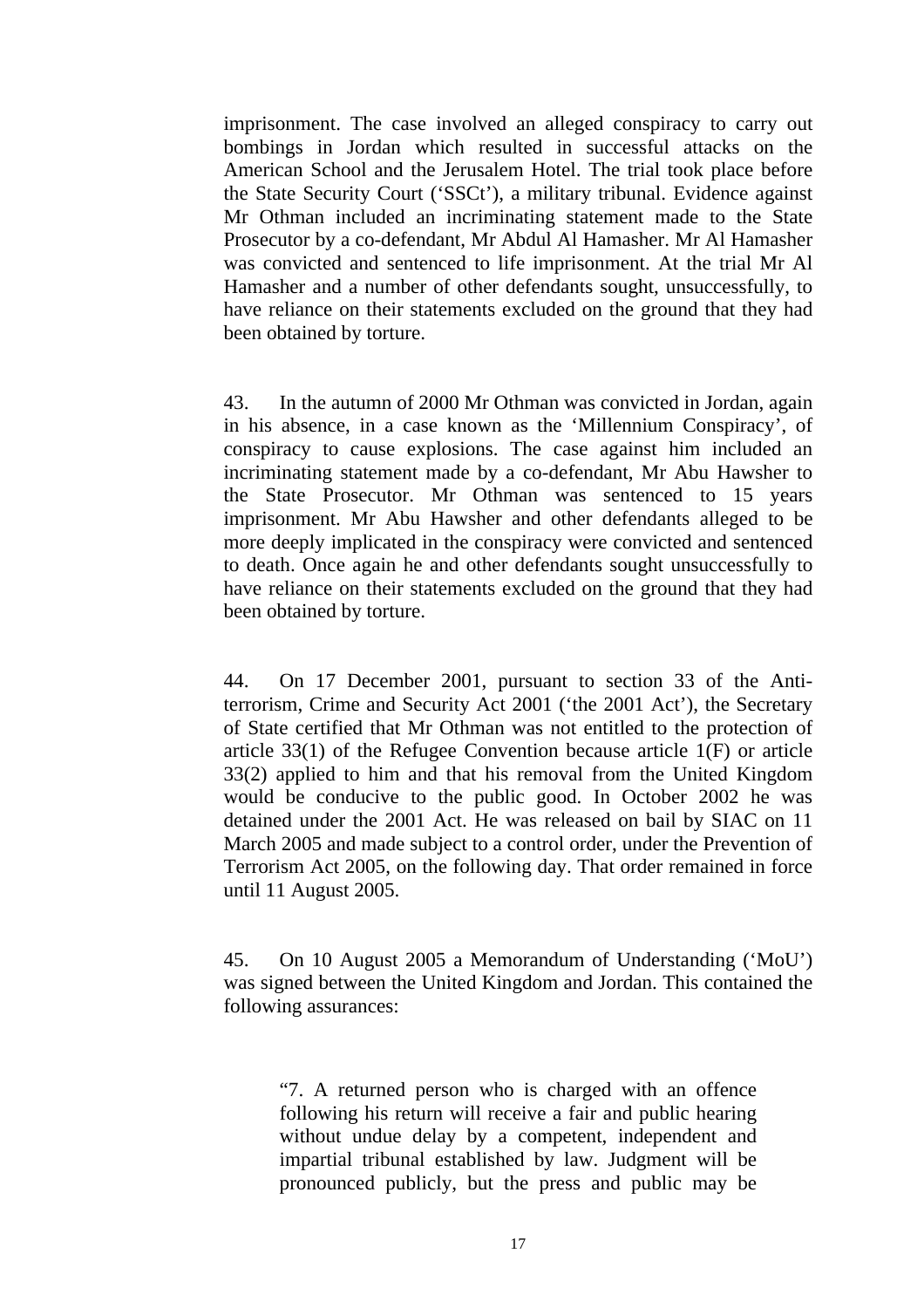excluded from all or part of the trial in the interests of morals, public order or national security in a democratic society, where the interests of juveniles or the protection of the private life of the parties so require, or to the extent strictly necessary in the opinion of the court in special circumstances where publicity would prejudice the interests of justice.

8. A returned person who is charged with an offence following his return will be allowed adequate time and facilities to prepare his defence, and will be permitted to examine or have examined the witnesses against him and to call and have examined witnesses on his behalf. He will be allowed to defend himself in person or through legal assistance of his own choosing, or, if he has not sufficient means to pay for legal assistance, to be given it free when the interests of justice so require."

An express undertaking was given that, if Mr Othman were deported to Jordan, the MoU would be applied in his case.

46. On 11 August 2005 Mr Othman was served with a notice of the Secretary of State's intention to deport him to Jordan on the ground that he was a threat to national security. He was detained pending deportation and remained detained until granted bail on 17 June 2008.

47. On 24 October 2005 the Adaleh Centre for Human Rights ('Adaleh') signed an agreement with the United Kingdom government under which it would monitor the due performance of the obligations undertaken by Jordan under the MoU.

48. Mr Othman's appeal to SIAC was heard over 5 days in May 2006 and the decision of SIAC, under the chair of Ouseley J, was delivered on 26 February 2007. SIAC held both open and closed hearings, the latter relating both to whether Mr Othman posed a danger to national security and to whether he could safely be returned to Jordan. SIAC delivered both open and closed judgments, but stated that the closed evidence and SIAC's conclusions on it were reflected in the open judgment.

49. Mr Othman advanced a number of grounds of appeal before SIAC. He challenged the Secretary of State's finding that his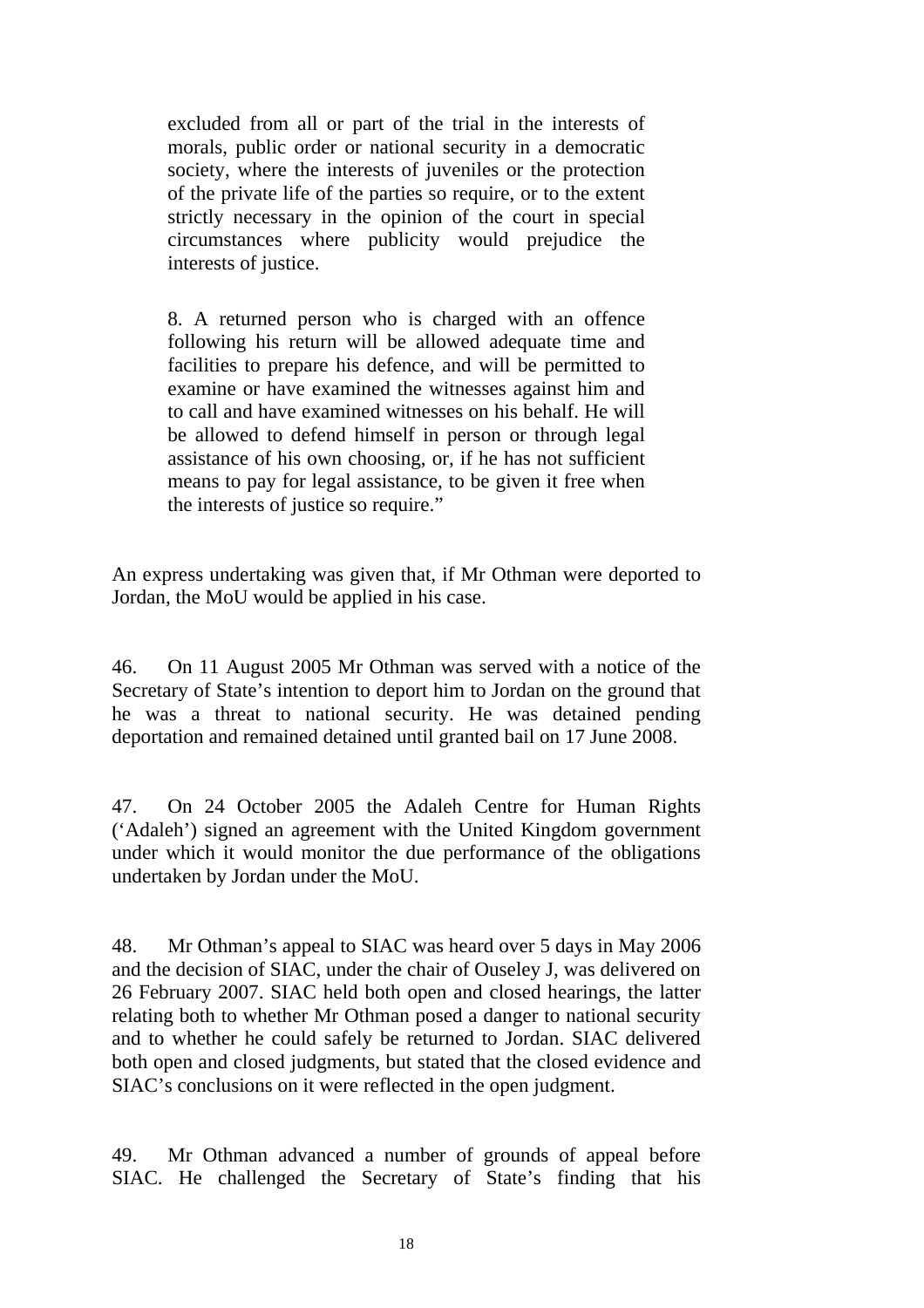deportation was justified on the grounds of national security, although he did not advance a positive case in relation to this issue. He contended that he was protected from deportation by his status as a refugee and, in particular, that article 1F of the Refugee Convention had no application on the facts of his case. He contended that his deportation would infringe his rights under articles 2, 3, 5, 6 and 8 of the Human Rights Convention and that it was an abuse of power to subject him to deportation. Not all of these contentions are pursued before your Lordships.

50. SIAC dismissed Mr Othman's appeal against deportation. So far as concerned the question of whether his deportation was justified by interests of national security they made findings of relevance not only to that issue but to the interest that the Jordanian authorities would pay to him on his deportation. Their conclusion was that he

"… has given advice to many terrorist groups and individuals, whether formally a spiritual adviser to them or not. His reach and the depth of his influence in that respect is formidable, even incalculable. It is not a coincidence that his views were sought by them. He provides a religious justification for the acts of violence and terror which they wish to perpetrate; his views legitimised violent attacks on civilians, terrorist group attacks more generally, and suicide bombings. He may have spoken against some grosser excesses, but that does not go very far. Even if his views are sometimes couched in careful language, their import is clear to those who take notice of what he says and know how to interpret it. His views, scholarly in any conventional sense or not, are important to extremists seeking to justify violence."

51. This led SIAC to conclude that article 33(1) of the Refugee Convention, if it was applicable, could afford Mr Othman no protection against refoulement because he was a danger to the security of the United Kingdom and therefore fell within the exception in article 33(2). In the event, however, SIAC held that article 1F(c) had deprived Mr Othman of refugee status by reason of his terrorist activity since he was recognised as a refugee. Quite apart from these considerations, SIAC found, for reasons that I shall shortly explain, that there was no real risk that Mr Othman would be persecuted if he was returned to Jordan.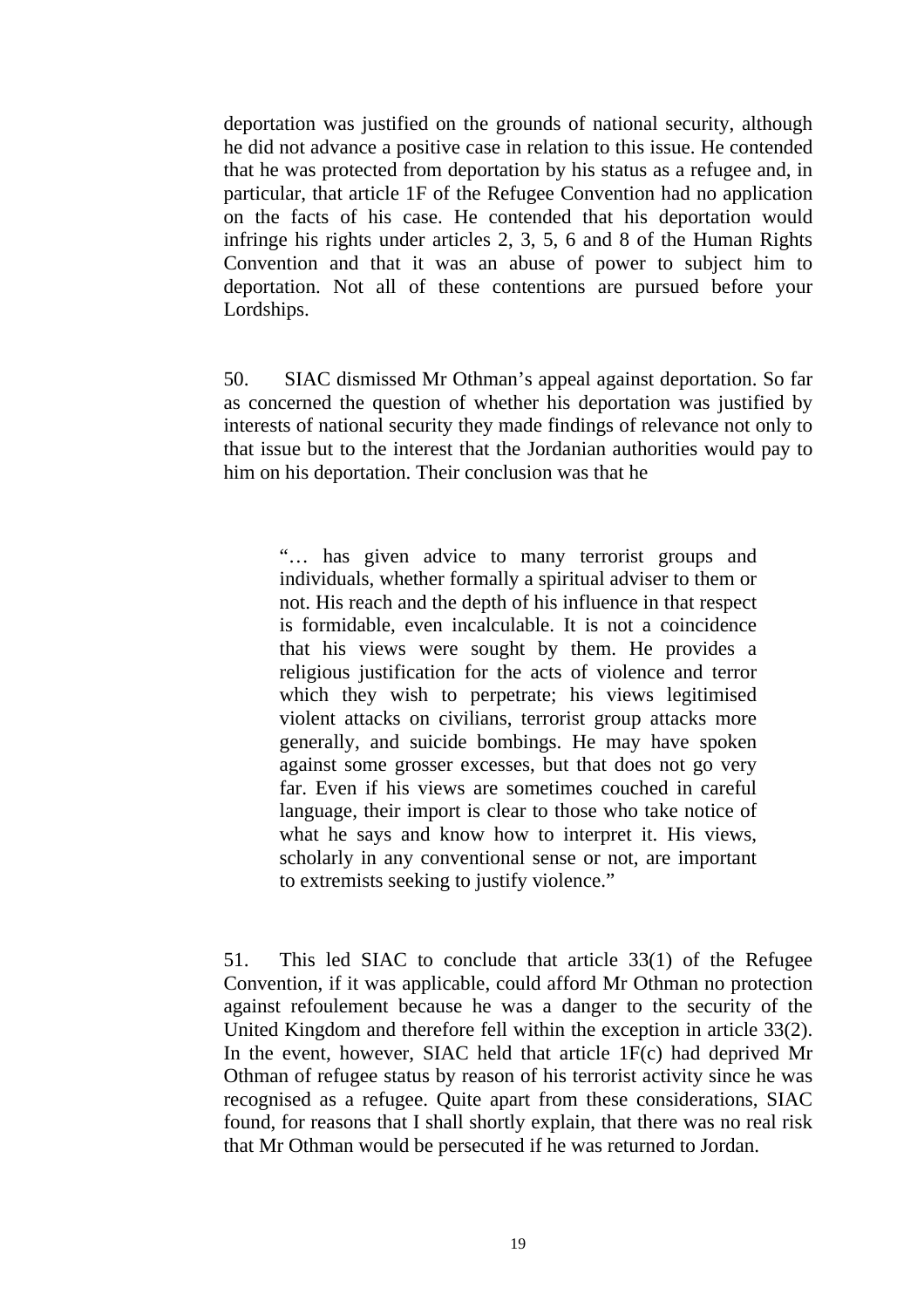52. SIAC made the following findings in relation to those arguments based on the Convention that remain relevant to this appeal. So far as article 3 was concerned, in the absence of special circumstances there would have been a risk that Mr Othman's deportation would infringe his rights under article 3. There would have been a real risk that he would be ill-treated in custody. As it was, the fact that he would have a very high profile coupled with the MoU, and the diplomatic capital invested in it, meant that the Jordanian authorities were likely to make sure that he was not ill-treated in custody or when he emerged from it.

53. So far as article 5 was concerned, Mr Othman had argued that he would be exposed to the real risk of being detained without charge for as long as 50 days, for under Jordanian law detention without charge could be extended for that period. The MoU provided, however, that any individual detained had to be brought 'promptly' before a judge or other person authorised by law to determine the lawfulness of his detention. SIAC held that, in the case of Mr Othman, the likelihood was that this provision would result in Mr Othman being brought before a judicial authority within 48 hours. It was unlikely that the full 50 day period would be used. It followed that there was no real risk of a flagrant breach of Mr Othman's right to liberty under article 5.

54. The article that caused SIAC most concern was article 6. If deported Mr Othman faced a re-trial in respect of both charges on which he had been convicted in his absence. He made two objections to the trial process that he would face. The first was that he would be tried by the SSCt and that this was not an independent and impartial tribunal nor one before which the prosecutor would be independent and impartial. The second objection was that he would be at real risk of being convicted on the basis of the statements made by Mr Al Hamasher and Mr Abu Hawsher and that these statements had been obtained by torture.

55. SIAC accepted the submission that the SSCt and the prosecutor would not be independent. The judges and the prosecutor, while legally qualified, held military rank. They were appointed by and subject to removal by the executive. The fact that the prosecutor and the majority of the judges were part of the same military hierarchy did not add to the appearance of justice or independence.

56. So far as the incriminating statements were concerned, SIAC found that there was "at least a very real risk", albeit that they could not find that this was a probability, that these were obtained as a result of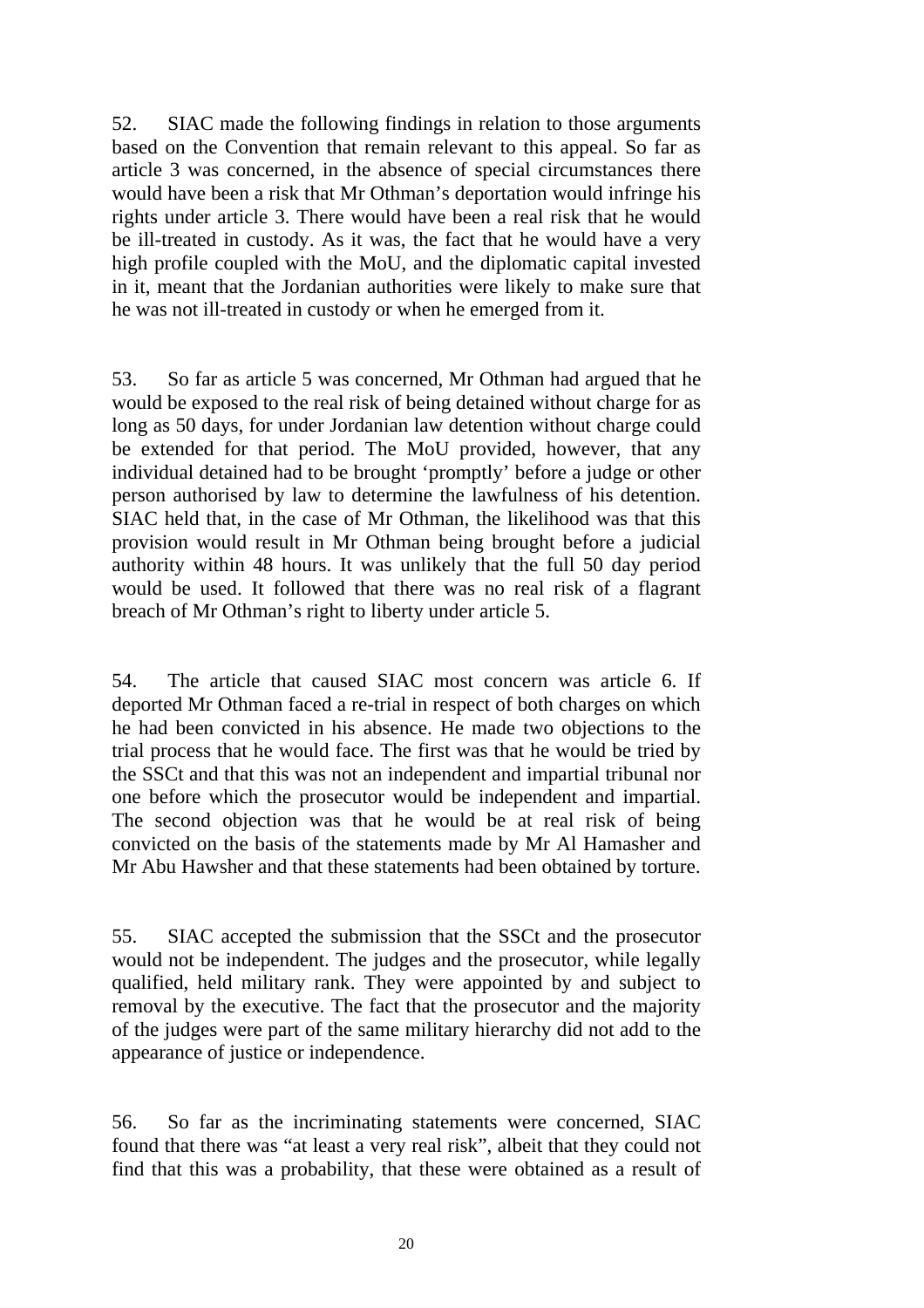treatment by officers of the General Intelligence Directorate ('GID') which "breached Article 3 ECHR" and which may or may not have amounted to torture. There was "a high probability" that such evidence would be admitted against Mr Othman and that it would be of considerable, perhaps decisive, importance against him.

57. SIAC found that Jordanian law did not permit evidence obtained involuntarily to be admitted, but that the onus lay on a defendant to prove that statements made to a State Prosecutor were other than voluntary. Mr Othman would be unlikely to discharge this onus for the following reasons:

"Its judges have legal training and are career military lawyers. There is a very limited basis beyond that for saying that they would be partial, and that has not been the gravamen of the complaint. Their background may well make them sceptical about allegations of abuse by the GID affecting statements made to the Prosecutor. They may instinctively share the view that allegations of ill-treatment are a routine part of a defence case to excuse the incrimination of others. The legal framework is poorly geared to detecting and acting upon allegations of abuse. The way in which it approaches the admission of evidence, on the material we have, shows no careful scrutiny of potentially tainted evidence."

58. SIAC concluded that these matters had the result that Mr Othman's trial would be unfair by the standards of Article 6:

"To us, the question comes back to whether or not it is unfair for the burden of proof in Jordan to lie where it does on this issue; we do not think that to be unfair in itself. However, this burden of proof appears to be unaccompanied by some of the basic protections against prior ill-treatment or means of assisting its proof eg video or other recording of questioning by the GID, limited periods of detention for questioning, invariable presence of lawyers, routine medical examination, assistance from the Court in calling relevant officials or doctors. The decisions are also made by a court which lacks independence and does not appear to examine closely or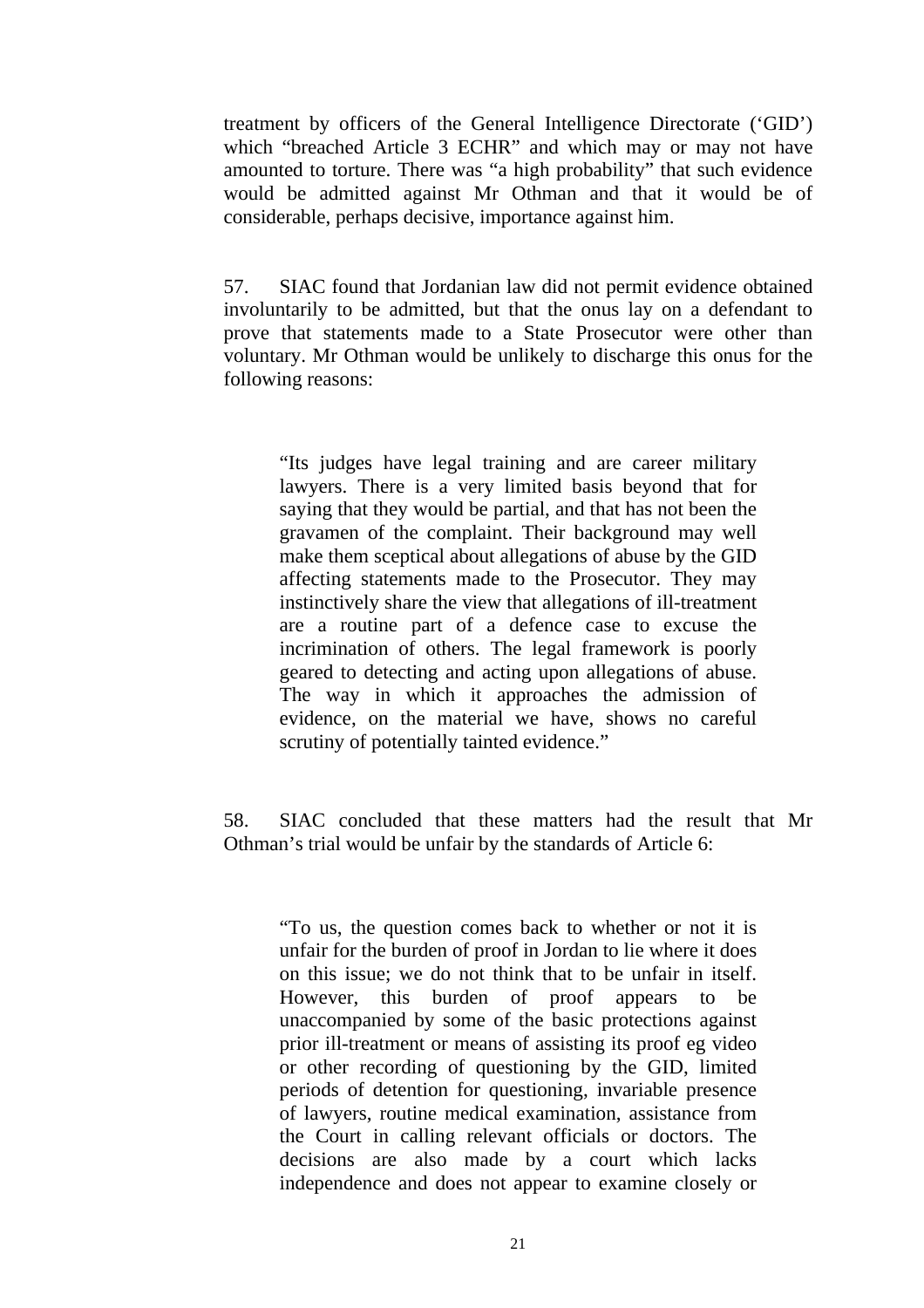vigorously allegations of this nature. It is taking these points in combination which leads us to conclude that the trial would be likely to be unfair within Article 6 because of the way the allegations about involuntary statements would be considered."

59. SIAC held, however, that the authorities established that this was not enough to render the United Kingdom in breach of Article 6 by deporting Mr Othman to Jordan. The test was whether there was a real risk of a "total denial of the right to a fair trial". They concluded that when the picture of the trial was looked at as a whole this test was not satisfied. Aspects of the judicial system that weighed against a finding that there would be a total denial of a fair trial included the following:

"The retrial would take place within a legally constructed framework covering the court system, the procedural rules and the offences. The civil law system contains aspects anyway which may seem strange to eyes adjusted to the common law, but which do not make a trial unfair. The charges relate to offences which are normal criminal offences rather than, as can happen, offences of a nature peculiar to authoritarian, theocratic, or repressive regimes. There is some evidence, if admitted, which would support the charges."

"The Appellant would be present at the retrial. The trial would be in public and would be reported. Even with local media restrictions, its progress would be reported on satellite channels. He would be represented by a lawyer and at the public expense, if necessary. He would know of the charges and the evidence; indeed he already knows some of it. There would probably be a shortfall in time and facilities for the preparation of the defence on the general background evidence but the particular position of the Appellant would probably obtain for him better facilities and time than most Jordanian defendants."

"The civil law system dossier or file does not mean that evidence cannot be challenged. It can be. The Appellant could give evidence and call witnesses, including those whose statements were in the dossier and who claim that they were involuntary. The fact that one possible witness has been executed for other offences, (not to prevent his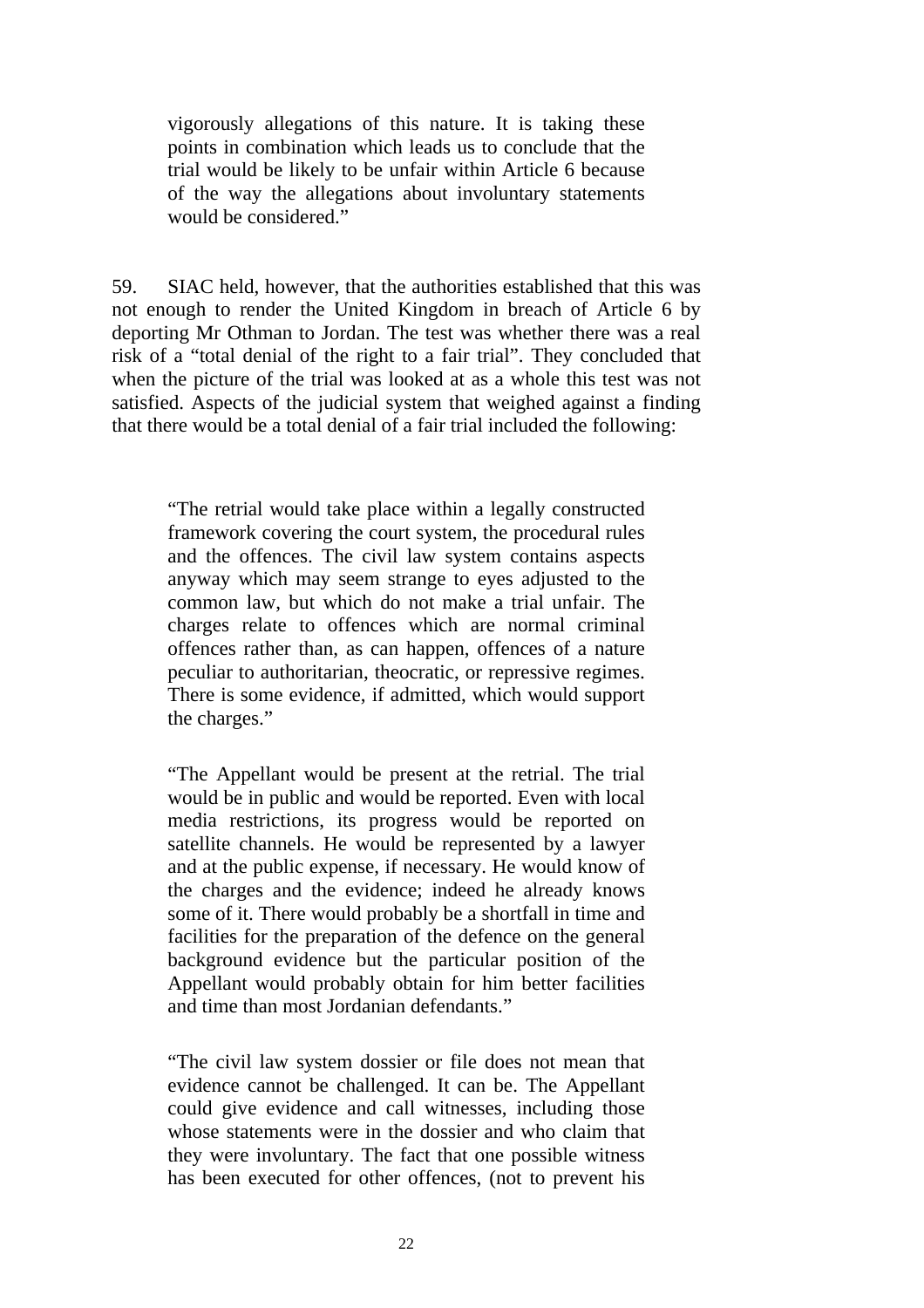giving evidence for he gave evidence at the first trial), does not show the trial system or the retrial to be unfair. His evidence could impact only tangentially, it would appear, on the Appellant's involvement. The difficulties which other witnesses may face, notably Abu Hawsher, would not make the retrial unfair."

"The existence of a legal prohibition on the admissibility of such evidence cannot be ignored, nor the fact that the SSCt would hear evidence relating to the allegations. The role of the Court of Cassation in reviewing and at times overturning the conclusions of the SSCt on this issue is material"

#### *Mr Othman's appeal to the Court of Appeal*

60. Mr Othman's appeal to the Court of Appeal [2008] EWCA Civ 290; [2008] 3 WLR 798 succeeded on one point alone. The Court of Appeal, in a judgment delivered by Buxton LJ, held that deportation of Mr Othman to Jordan would involve a breach by the United Kingdom of Mr Othman's rights under article 6 of the Convention. SIAC had rightly held that such a breach would only arise if Mr Othman faced a real risk of a flagrant denial of a fair trial in Jordan, by which was meant the complete denial or nullification of the right to a fair trial. SIAC had, however, erred in law in concluding that this test was not satisfied. The critical factor was that the unfairness in issue related to the possible use of evidence obtained by torture. The Convention imposed a "fundamental, unconditional and non-derogable prohibition" against torture. A "high degree of assurance" was required in relation to proceedings in a foreign state before a person could lawfully be deported to face a trial that might involve evidence obtained by torture. Once there was "a very real risk" of evidence in breach of a fundamental prohibition of the Convention being adduced, it was necessary for SIAC to satisfy itself that there could be excluded the further risk that such evidence would be acted upon by the Jordanian court (paragraphs 48 to 51).

#### *Issues in relation to Mr Othman*

61. The issue raised before your Lordships by the Secretary of State's appeal is whether SIAC's conclusion in relation to Article 6 was correct.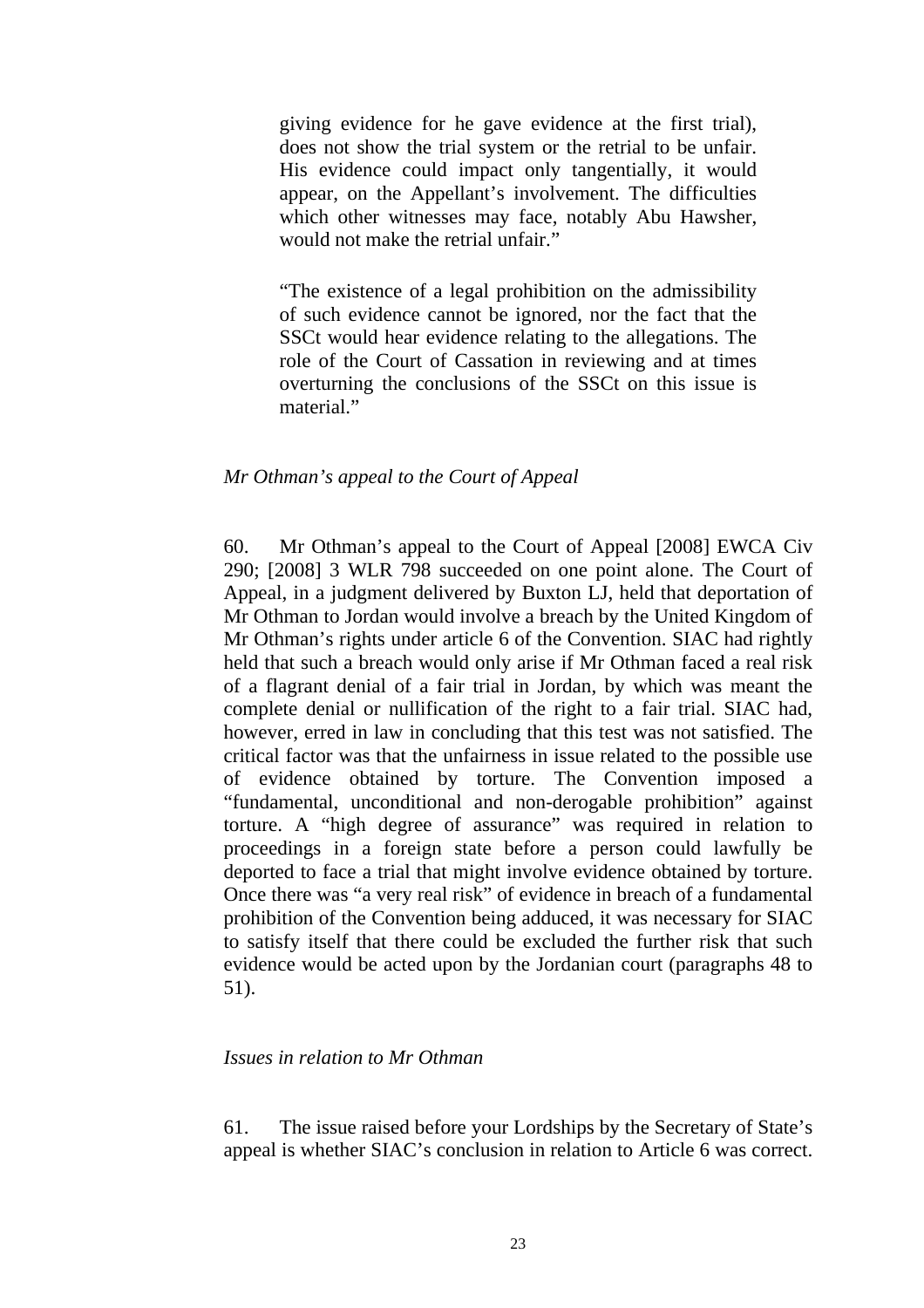Mr Othman has, however, raised by cross-appeal a number of further issues, namely:

(i) Would Mr Othman's deportation to face a trial by a military court lacking institutional independence constitute a "flagrant denial of justice" so as to be prohibited by article 6?

(ii) Would Mr Othman's deportation in the face of a power to detain him for 50 days incommunicado and without access to a lawyer constitute a "flagrant denial of the right to liberty" so as to be prohibited by article 5?

(iii) Can individual assurances of a receiving state be relied upon where there is a pattern of human rights violations in the receiving state?

(iv) Is it permissible for SIAC to rely on closed material when considering the issue of 'safety on return'?

(v) Has article 1F(c) of the Refugee Convention any application to acts of a person after he has been granted refugee status?

The third and fourth issues are common to both appeals. There is a fifth common issue, raised by the appellants in the first appeal and by submissions advanced by Justice and Human Rights Watch in relation to both appeals. This is whether compatibility with the Convention is itself a question of law, so that on each appeal the Court of Appeal had an unrestricted jurisdiction to review the conclusion on that question reached by SIAC. I propose to consider the common issues before turning to the additional issues that arise in Mr Othman's case. It is logical to begin by addressing the jurisdiction issue.

## **The common issues**

## *The jurisdiction of the Court of Appeal*

62. The right to appeal to the Court of Appeal from a final determination of an appeal made by SIAC is stated by section 7 of the 1997 Act to be "on any question of law material to that determination". SIAC's determination involved the following stages. (1) SIAC had to direct themselves as to the appropriate test for a breach of the relevant article. (2) SIAC had to determine the relevant primary facts. (3) SIAC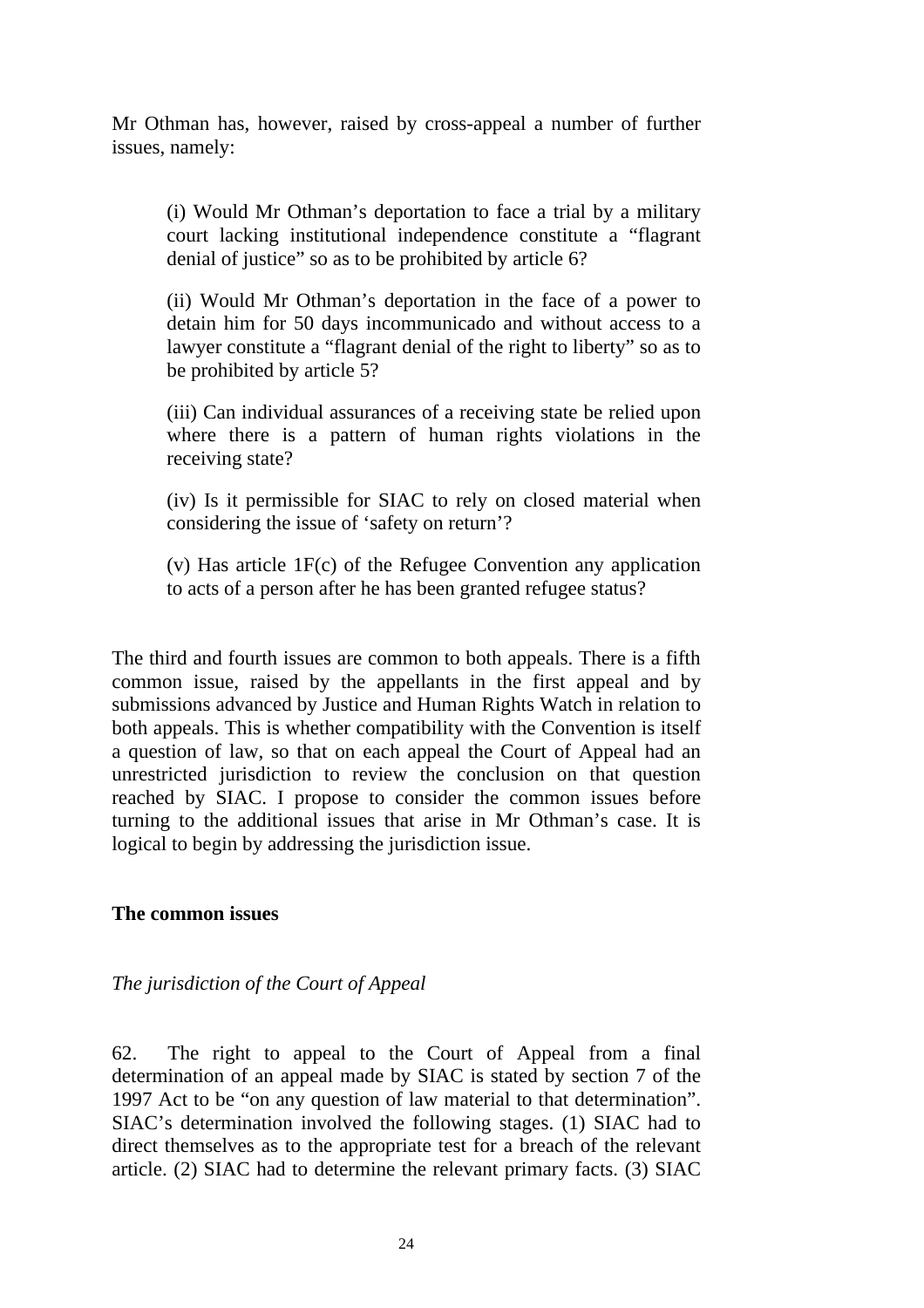had to determine whether those facts satisfied the appropriate test. There is no doubt but that the first stage involved a question of law. It is common ground that the second stage involved questions of fact against which there is no right of appeal. The dispute relates to the third stage. The appellants contend that the third stage involved determining a question of law. The Secretary of State contends that the relevant question was one of fact.

63. The following arguments were advanced by Mr Drabble QC and Mr Singh QC on behalf of the appellants and Mr Pannick QC, on behalf of the interveners Justice and Human Rights Watch. A broad approach must be adopted to the definition of what amounts to a 'question of law' in order to give effect to both the object and the express requirements of the Human Rights Act 1998. The object of the Act was to 'bring human rights home'; to ensure that human rights issues were determined within this jurisdiction rather than by the ECtHR in Strasbourg. In order to achieve this object the Court of Appeal must adopt the same approach to human rights issues as the Strasbourg Court. This obligation is also imposed by section 6(1) of the Act, which provides that "it is unlawful for a public authority to act in a way which is incompatible with a Convention right". The Court of Appeal is a public authority and thus has a statutory duty, when considering the proposals to deport the appellants, to ensure that their deportation does not involve any infringement of Convention rights. The judgment of the ECtHR in *Saadi v Italy* (application 37201/06) delivered on 28 February 2008 lays down the appropriate approach:

"In determining whether substantial grounds have been shown for believing that there is a real risk of treatment incompatible with Article 3, the Court will take as its basis all the material placed before it or, if necessary, material obtained *proprio motu*….In cases such as the present the Court's examination of the existence of a real risk must necessarily be a rigorous one."

Your Lordships were referred to a number of authorities in support of this submission.

64. Neither the Convention nor the Human Rights Act requires the Court of Appeal to adopt the approach suggested. The requirement of the Convention is the same as that where a breach of the Convention has occurred, namely "an effective remedy before a national authority" – see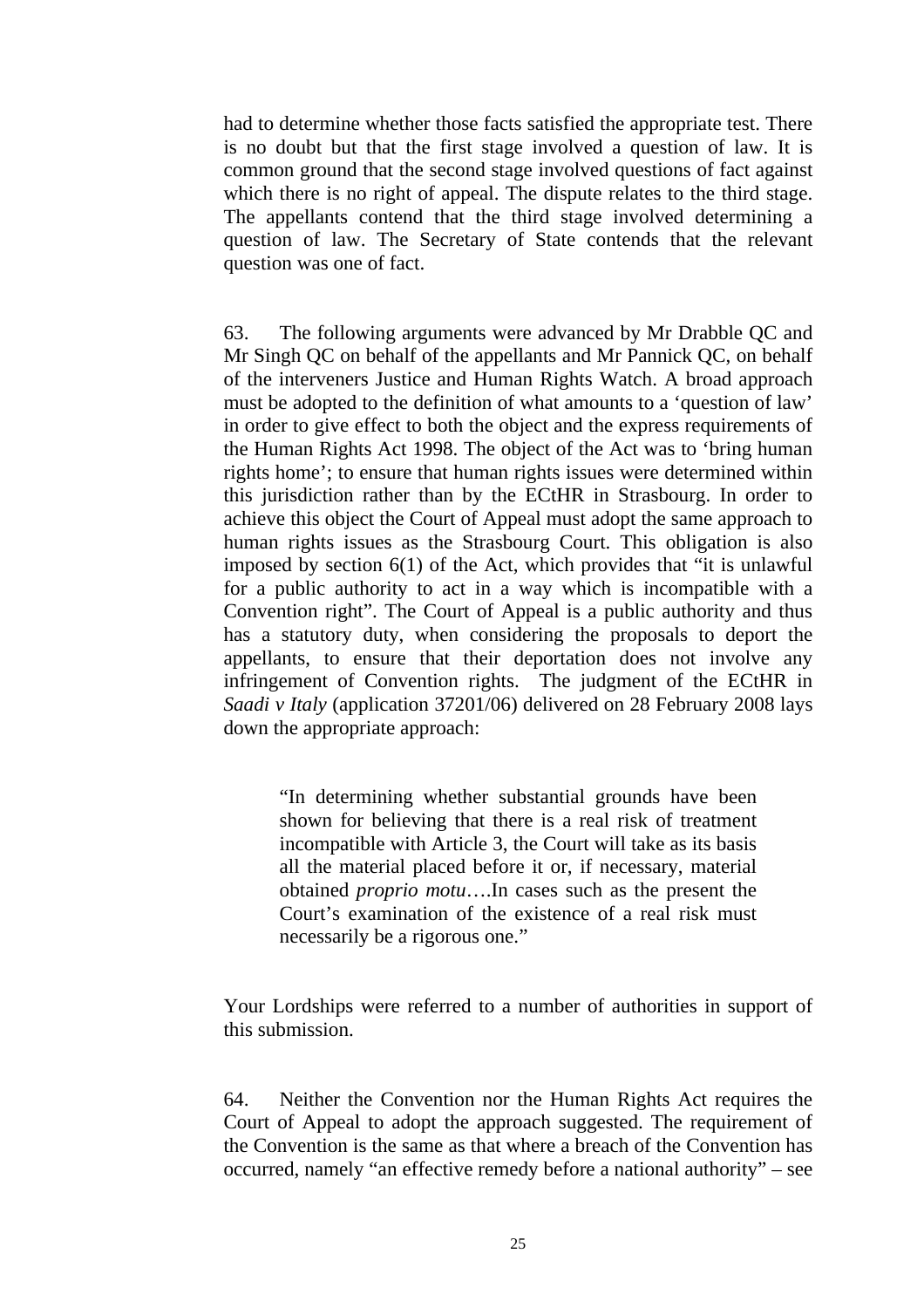article 13. This was made plain by the ECtHR in *Chahal,* which had this to say about the requirements of article 13 in the present context:

"151. In such cases, given the irreversible nature of the harm that might occur if the risk of ill-treatment materialised and the importance the Court attaches to Article 3, the notion of an effective remedy under Article 13 requires independent scrutiny of the claim that there exist substantial grounds for fearing a real risk of treatment contrary to Article 3. This scrutiny must be carried out without regard to what the person may have done to warrant expulsion or to any perceived threat to the national security of the expelling State.

152. Such scrutiny need not be provided by a judicial authority but, if it is not, the powers and guarantees which it affords are relevant in determining whether the remedy before it is effective."

65. Thus the scrutiny that is required by the national authority does not have to be done by a court. Even less does it have to be subject to an appeal to a court. The United Kingdom has gone further to protect those facing deportation than the Convention requires. In SIAC it has instituted a specialist tribunal that by its composition is peculiarly well equipped to resolve the issues of fact that arise in the context of immigration decisions that involve issues of security and to apply the relevant law to the facts found. In addition a right to the Court of Appeal has been granted in relation to questions of law.

66. By restricting appeals to questions of law Parliament has deliberately circumscribed the review of SIAC's decisions that the Court of Appeal is permitted to undertake, so that it falls well short of the review that will be carried out if the case reaches the ECtHR, as described in *Saadi*. There is good reason for this. The length of SIAC's decision in *Othman's* case, and the time that it took to deliver, evidences the size of the task that a rigorous scrutiny of the material facts in a case such as this can involve. It makes sense to reserve such a task to a specialist tribunal without providing for a full merits review by an appellate court. That does, of course, mean that decisions of SIAC may be reversed at Strasbourg, either because the ECtHR makes a different assessment of the relevant facts or because additional relevant facts have come to that court's attention. This is a possibility that Parliament has chosen to accept.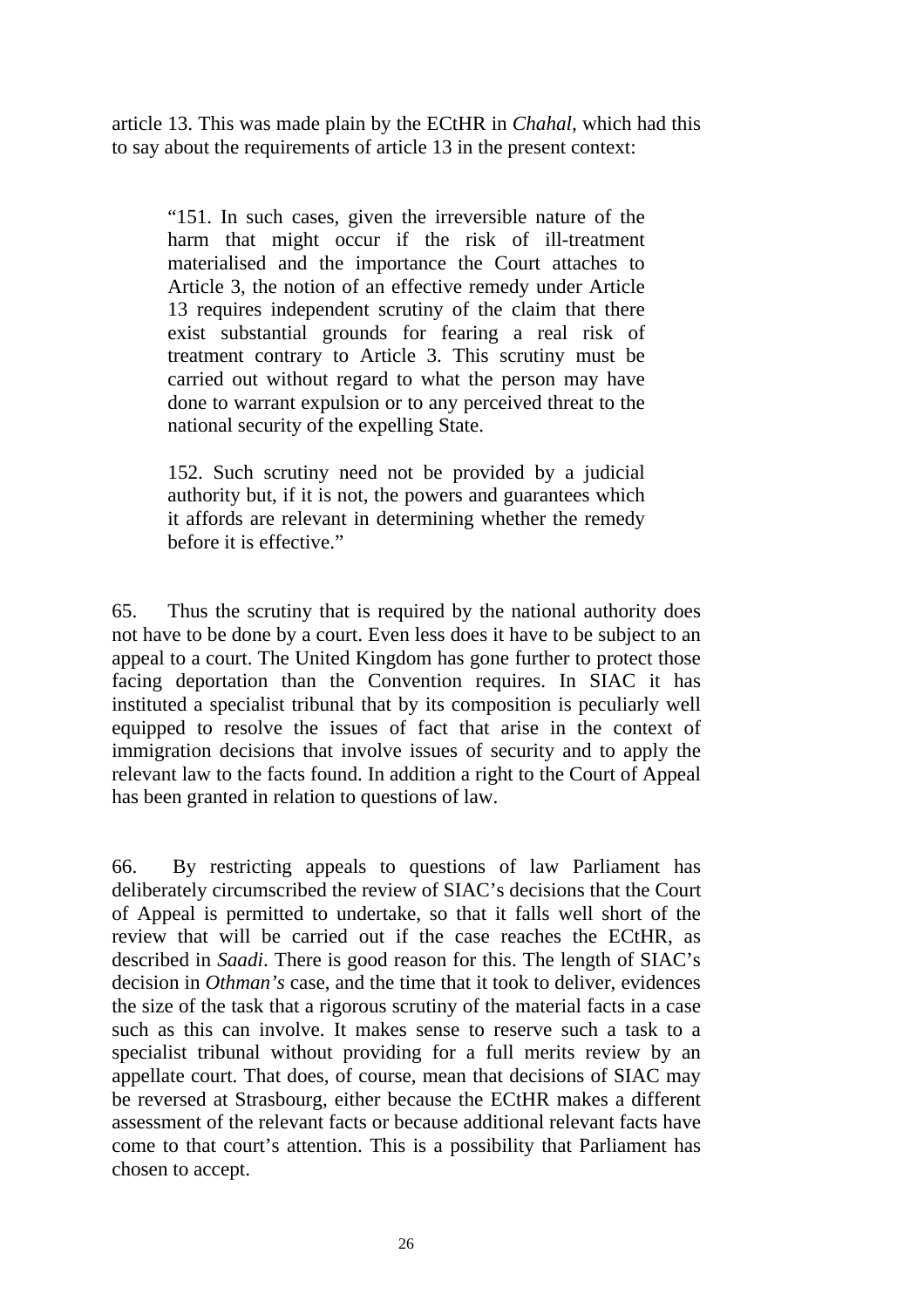67. The submission that section 6(1) of the Human Rights Act imposes a positive duty on the Court of Appeal to carry out a full review of SIAC's decision in order to ensure that there is no breach of Convention rights is unsound. The Court of Appeal is a creature of statute and its powers are those conferred by statute. Section 6(1) cannot be so interpreted as to require public authorities to act beyond their powers. Were there any doubt as to this it would be resolved by section 6(2).

68. This part of the appellants' case was founded in part on the following observations of Lord Bingham of Cornhill in *Huang v Secretary of State for the Home Department* [2007] UKHL 11; [2007] 2 AC 167:

"In the Human Rights Act 1998 Parliament not only enabled but required the Convention rights set out in Schedule 1 to the Act (including article 8) to be given effect as a matter of domestic law in this country. It did so (section 2) by requiring courts or tribunals determining a question which had arisen in connection with a Convention right to take into account any relevant Strasbourg jurisprudence, by requiring legislation, where possible, to be read compatibly with Convention rights (section 3) and, most importantly, by declaring it unlawful (section 6) for a public authority to act in a way incompatible with a Convention right. Thus immigration officers, the appellate immigration authority and the courts, as public authorities (section 6(3)), act unlawfully if they do not (save in specified circumstances) act compatibly with a person's Convention right under article 8. The object is to ensure that public authorities should act to avert or rectify any violation of a Convention right, with the result that such rights would be effectively protected at home, thus (it was hoped) obviating or reducing the need for recourse to Strasbourg."

69. The appellants make far too much of these general observations. More pertinent is a subsequent passage in the speech of Lord Bingham where he draws a distinction between the role of the appellate immigration authority, which can be likened to the role of SIAC, and the role of a reviewing body: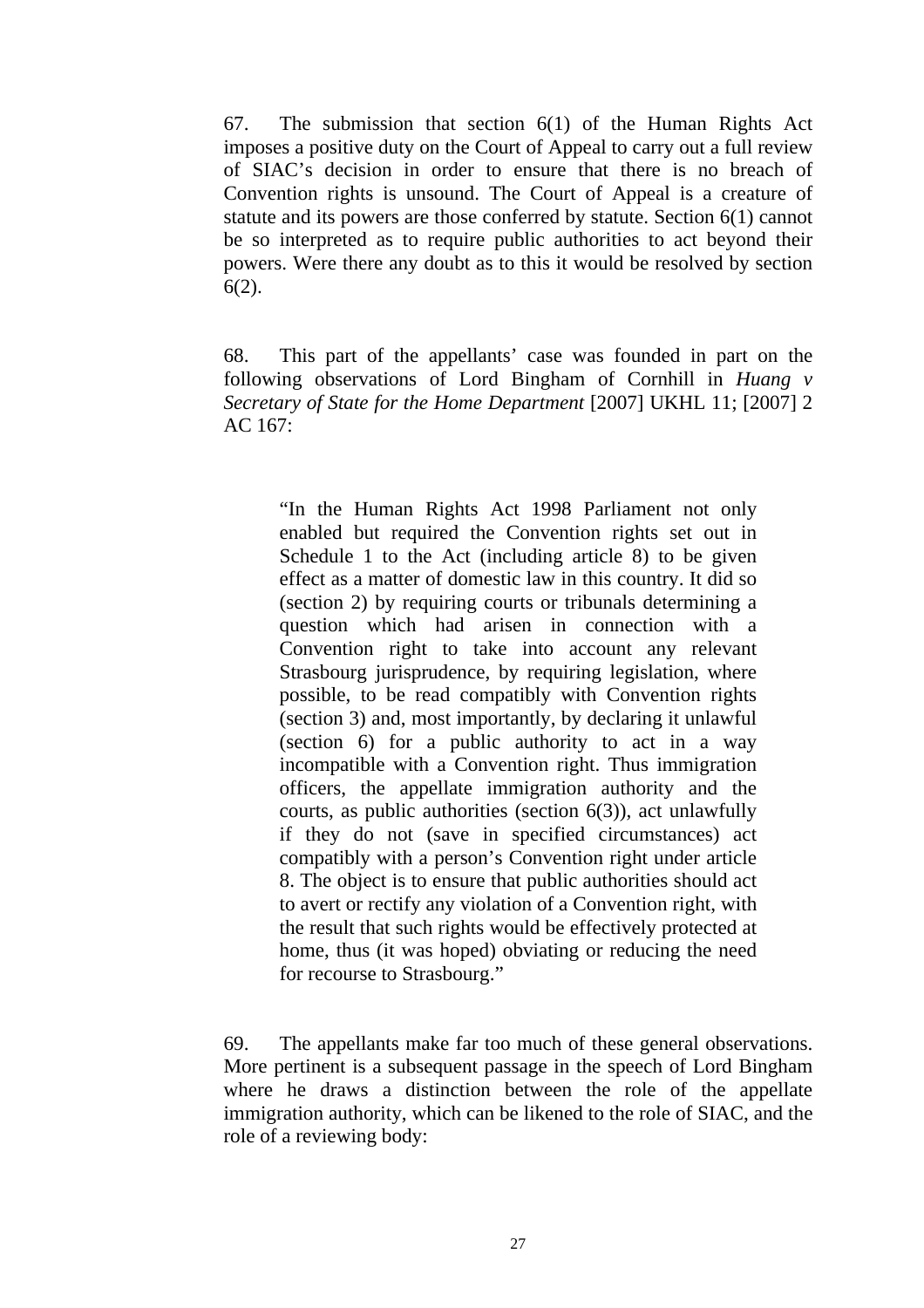"These provisions, read purposively and in context, make it plain that the task of the appellate immigration authority, on an appeal on a Convention ground against a decision of the primary official decision-maker refusing leave to enter or remain in this country, is to decide whether the challenged decision is unlawful as incompatible with a Convention right or compatible and so lawful. It is not a secondary, reviewing, function dependent on establishing that the primary decision-maker misdirected himself or acted irrationally or was guilty of procedural impropriety. The appellate immigration authority must decide for itself whether the impugned decision is lawful and, if not, but only if not, reverse it."

The role of the Court of Appeal is, expressly, a secondary, reviewing, function limited by statute to questions of law.

70. The appellants sought to draw a parallel between assessing whether, on the facts, there is a real risk of a flagrant breach of a Convention right and applying a test of proportionality. As to the latter, Lord Bingham in *A v Secretary of State for the Home Department* [2005] 2 AC 68 had to determine whether the Court of Appeal could properly review, as a question of law, the conclusion reached by SIAC on the proportionality of the Derogation Order that permitted the detention of alien terrorist suspects. He remarked that the Court of Appeal had treated SIAC's decision as involving findings of fact and commented:

"The European Court does not approach questions of proportionality as questions of pure fact: see, for example, *Smith and Grady v United Kingdom* 29 EHRR 493. Nor should domestic courts do so. The greater intensity of review now required in determining questions of proportionality, and the duty of the courts to protect Convention rights, would in my view be emasculated if a judgment at first instance on such a question were conclusively to preclude any further review."

71. Lord Bingham went on to hold that SIAC had erred in law. The reasons for this holding were, however, that "the reasons given by SIAC do not warrant its conclusion…I do not consider SIAC's conclusion as one to which it could properly come" (para 44). Lord Bingham was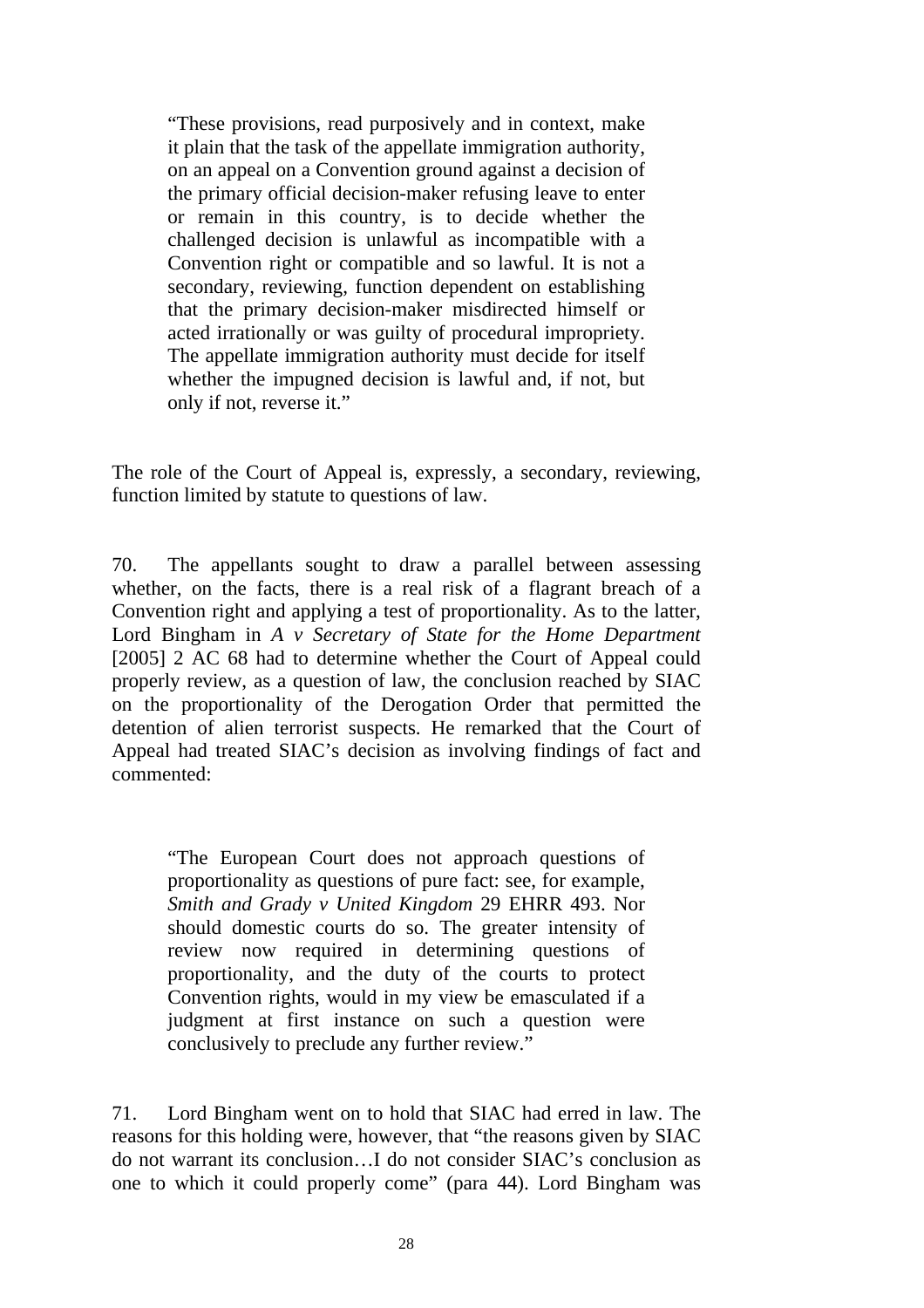reviewing not the weight that SIAC had given to primary facts, but the rationality of their conclusions. The Secretary of State has rightly not challenged the proposition that the question of whether SIAC's conclusions were irrational is open to review as involving a question of law.

72. The appellants further submitted that a principle advanced by Lord Bridge of Harwich in relation to the risk to life in *R v Secretary of State for the Home Department, Ex p Bugdaycay* [1987] AC 514 at p 531 was equally applicable to a risk of violation of article 3:

"the resolution of any issue of fact and the exercise of any discretion in relation to an application for asylum as a refugee lie exclusively within the jurisdiction of the Secretary of State subject only to the court's power of review. The limitations on the scope of that power are well known and need not be restated here. Within those limitations the court must, I think, be entitled to subject an administrative decision to the more rigorous examination, to ensure that it is in no way flawed, according to the gravity of the issue which the decision determines. The most fundamental of all human rights is the individual's right to life and when an administrative decision under challenge is said to be one which may put the applicant's life at risk, the basis of the decision must surely call for the most anxious scrutiny."

Lord Bridge went on to hold, however, at p 532, that it was for the Secretary of State to decide as a matter of degree whether the danger posed to an asylum seeker, if returned, was sufficiently substantial to involve a potential breach of Article 33 of the Refugee Convention. Provided that he had asked himself that question and answered it negatively in the light of all the relevant evidence, the court could not interfere. That statement was made in the context of judicial review in a case that predated the Human Rights Act. It does, however, underline the fact that the assessment of whether a danger is sufficient to involve an infringement of a Convention right, albeit that the Convention was there the Refugee Convention, is a question of fact.

73. The significance of this conclusion in the context of these appeals is considerable. The Court of Appeal had no general power to review SIAC's conclusions that the facts that they had found did not amount to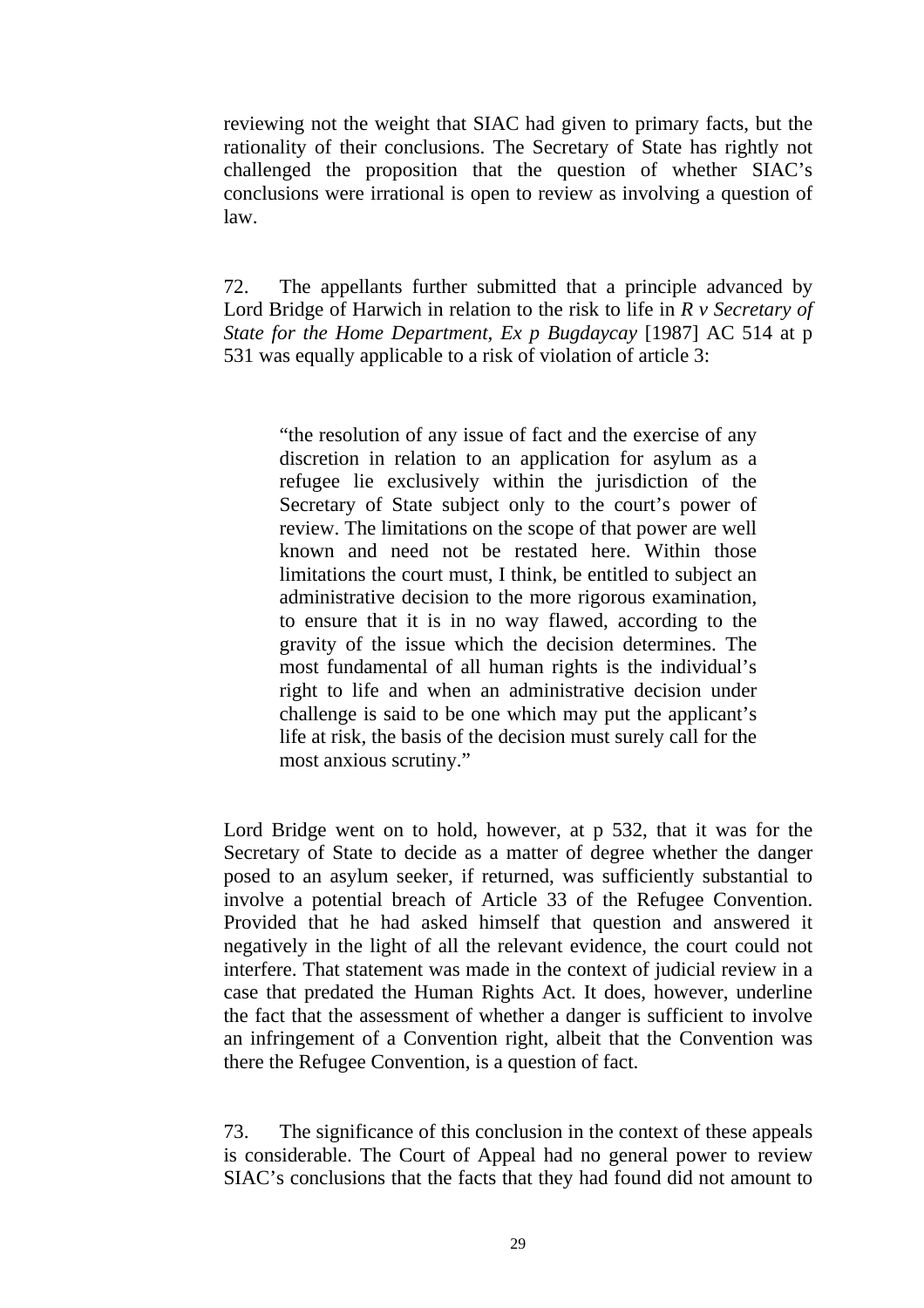a real risk of a flagrant breach of the relevant Convention rights. SIAC's conclusions could only be attacked on the ground that they failed to pay due regard to some rule of law, had regard to irrelevant matters, failed to have regard to relevant matters, or were otherwise irrational. Their decisions could also be attacked on the ground that their procedures had failed to meet requirements imposed by law. Such an attack raises the next issue that is common to both appeals.

## *The use of closed material*

74. In this part of my judgment I shall refer to the 'use of closed material' as shorthand for the procedure by which SIAC hears evidence and submissions in closed session in which the interests of the deportee are represented by a special advocate. In *Secretary of State for the Home Department v MB and AF* [2007] UKHL 46; [2008] 1 AC 440 (see paras 26 and 27) two men who were subject to control orders attacked the use by the court of closed material in the hearings in which those orders were confirmed. The closed material had been used pursuant to rules of court introduced pursuant to the Schedule to the Prevention of Terrorism Act 2005 which provided by paragraph 4(2)(a) that such rules might

"make provision enabling control order proceedings or relevant appeal proceedings to take place without full particulars of the reasons for decisions to which the proceedings relate being given to a relevant party to the proceedings or his legal representative (if he has one)…"

Your Lordships' House held, by a majority, that the proceedings were subject to the civil limb of article  $6(1)$  of the Convention and that there were circumstances where the application of this provision and the rules made pursuant to it would not satisfy the requirements of that article. Accordingly it was necessary to 'read down' the provision and the rules by adding to them the qualification "except where to do so would be incompatible with the right of the controlled person to a fair trial".

75. Where an appeal against deportation is made to SIAC closed material may be considered in relation to a number of different issues. There may be an issue as to whether bail should be granted. There may be an issue as to whether the decision to deport can properly be justified on the ground of national security. There may be an issue as to safety on return. These issues engage different articles of the Convention which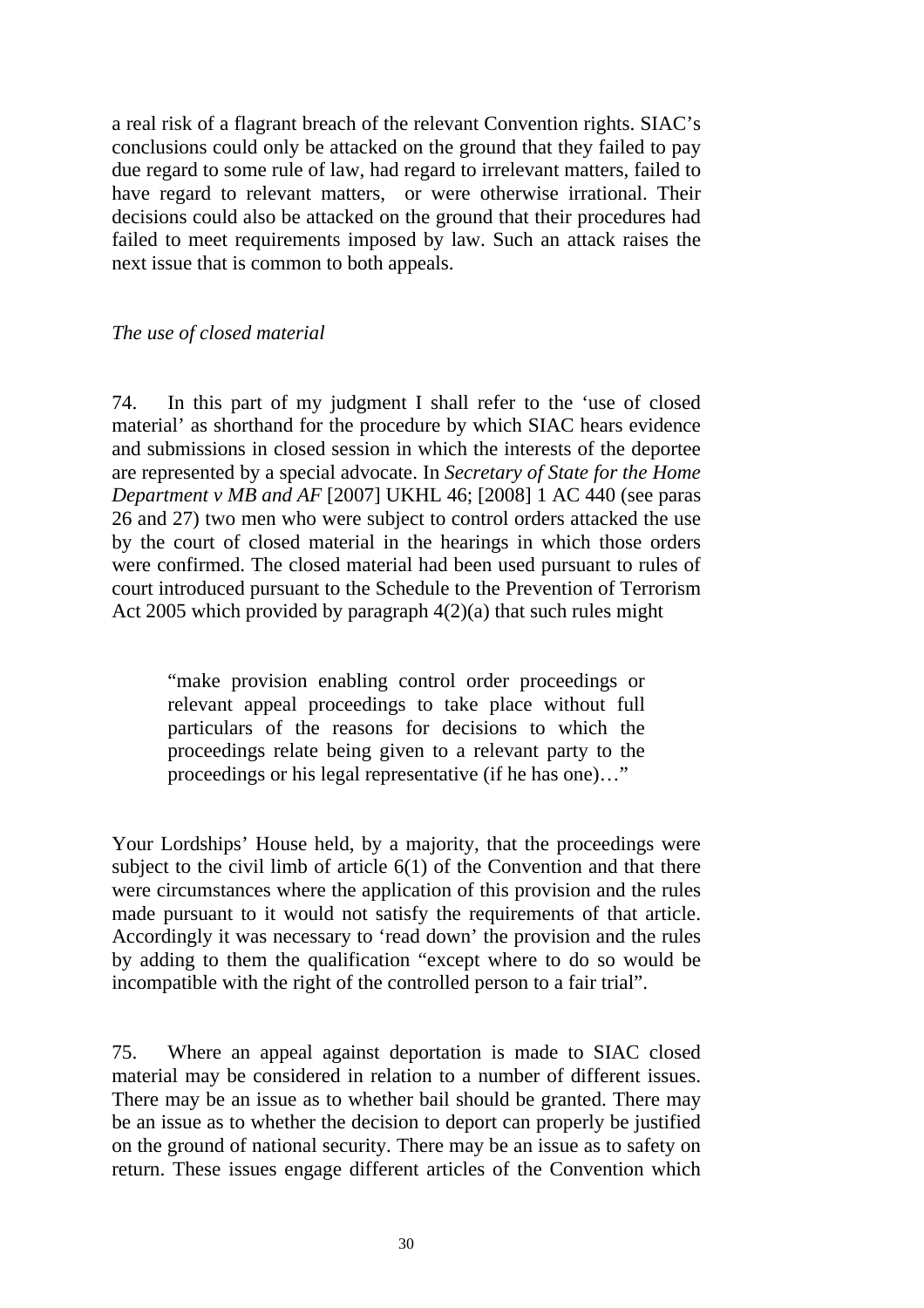may carry with them differing requirements as to procedural fairness. No issue arises on these appeals in relation to refusal of bail. Counsel for RB and U briefly sought before your Lordships to challenge the use of closed material in relation to the issue of whether there was good reason to deport each appellant on grounds of national security. No such challenge was made before SIAC or before the Court of Appeal. The challenge raises discrete issues, in respect of which your Lordships heard no argument. Not least of these is the implication of the fact that a decision to deport an alien does not, of itself, engage the Convention. In the case of U the challenge would also involve consideration of the facts of his case. Again no relevant submissions were made in respect of these. For these reasons I do not consider that your Lordships ought to entertain this challenge.

76. The challenge to the use of closed material that has properly been developed before your Lordships has related to the use of such material in relation to the issue of safety on return. It was submitted that the rulemaking power conferred by section 5 of the 1997 Act authorised rules that permitted the use of closed material in the interests of national security but not in the wider public interest. Disclosure of evidence relating to safety on return would not be likely to affect national security. Rule 4 of the 2003 Rules, which had been relied upon to justify the admission of closed material in relation to safety on return, was *ultra vires*. A number of points were made in support of this submission. The first two were narrow points of statutory interpretation. First it was urged that the SIAC procedure was devised specifically to address the problem of sensitive material that related to national security. Secondly it was submitted that Parliament had been given an assurance that closed material would not be used save where this was necessary for national security. The final point ranged more widely. It was that, where article 3 was involved, the use of closed material was unfair, contrary to the principle of legality and incompatible with the Convention. Accordingly section 5 of the 1997 Act should be given a restrictive interpretation or 'read down' so as to preclude making a rule in the terms of Rule 4.

## *Is Rule 4 Ultra Vires?*

77. The first point made on behalf of the appellants was founded on the decision of the ECtHR in *Chahal*, for it is common ground that the 1997 Act was a response to that decision. Mr Chahal had two different complaints. One was that he was detained pending deportation on grounds of national security and that he had no effective means of challenging this that complied with article 5(4) because material relating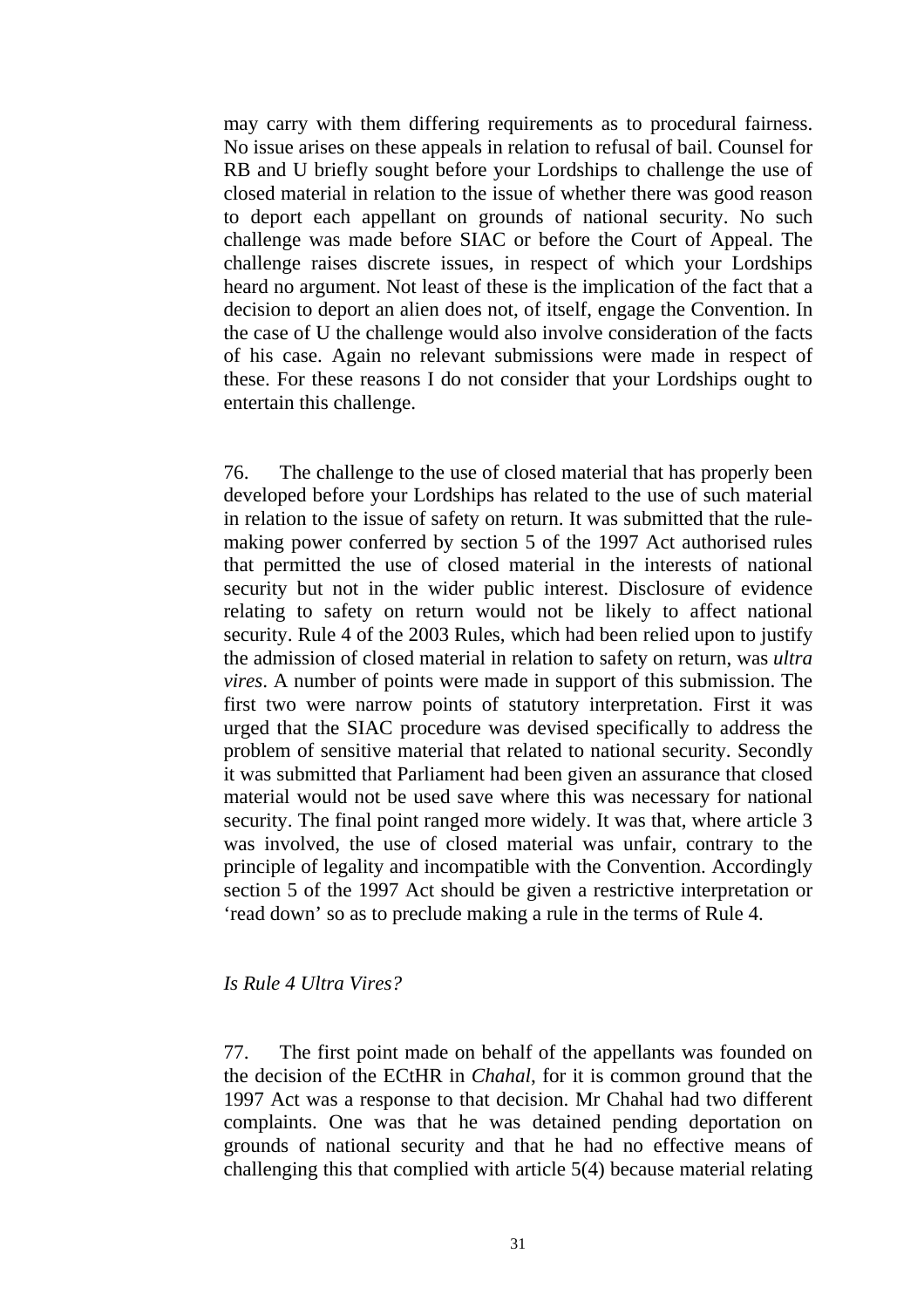to national security was not disclosed to him. The other was that he was being deported in circumstances where he would be likely to suffer torture and had no effective means of challenging that either.

78. As to the complaint in relation to article 5, the ECtHR held that, while the United Kingdom was under no obligation to justify its decision to expel Chahal, it could not lawfully detain him with a view to deportation, rather than grant him bail, without good reason. Where, as in his case, the United Kingdom sought to justify his detention on grounds of national security, article 5(4) required that he should be able to challenge his detention before a court. In relation to such proceedings the ECtHR said this:

"The Court recognises that the use of confidential material may be unavoidable where national security is at stake. This does not mean, however, that the national authorities can be free from effective control by the domestic courts whenever they choose to assert that national security and terrorism are involved. The Court attaches significance to the fact that, as the intervenors pointed out in connection with Article 13, in Canada a more effective form of judicial control has been developed in cases of this type. This example illustrates that there are techniques which can be employed which both accommodate legitimate security concerns about the nature and sources of intelligence information and yet accord the individual a substantial measure of procedural justice."

79. So far as concerns Chahal's complaint in relation to article 3, I have already referred to the nature of the proceedings that the ECtHR stated would satisfy article 13. Significantly, the ECtHR commented: "The requirement of a remedy which is 'as effective as can be' is not appropriate in respect of a complaint that a person's deportation will expose him or her to a real risk of treatment in breach of Article 3, where the issues concerning national security are immaterial."

80. It thus seems clear that the ECtHR did not, in *Chahal*, envisage that there might be a need to cater for sensitive material in relation to the question of whether someone would, if deported, be exposed to treatment that would infringe article 3. The promoters of the 1997 Act in response to *Chahal* appear to have envisaged that closed material would only be used where national security required this*.* In the course of the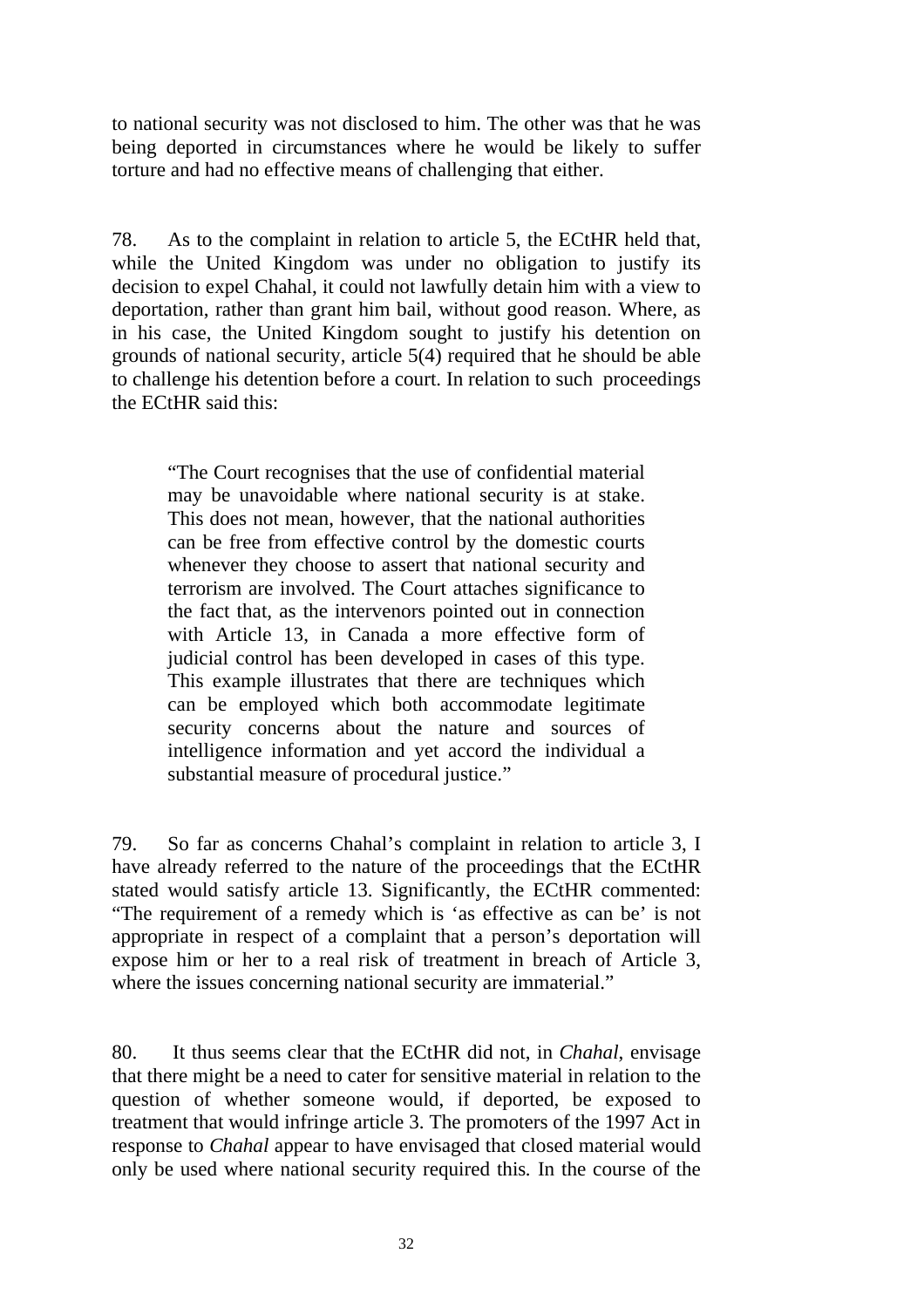third reading of the Bill in the House of Commons, Mr O'Brien MP. junior Home Office minister said, in answer to a question from Mr Humfrey Malins :

"The Hon. Gentleman asked for an assurance that matters not involving national security would not be heard in camera. I am sorry about the double negative there, but I give him that assurance. It is envisaged that matters would be heard in camera only when there is a need for secrecy for reasons of national security. Other matters would not be heard in camera."

81. It was submitted that this undertaking was admissible as an aid to the construction of section 5 of the 1997 Act under the principle in *Pepper v Hart* [1993] AC 593. The House in that case approved recourse to Hansard as an aid to construction only where legislation is ambiguous. I have been unable to detect any ambiguity in the terms of section 5. The wording of subsections (3) and (6) is clear and contains no hint that rules providing for closed hearings can only be made insofar as this is necessary in the interests of national security. It was suggested that there is a conflict between subsection  $(6)(a)$  and  $(6)(b)$  but I can see no incompatibility between them.

82. Rule 4 falls fairly and squarely within the power to make rules granted by section 5 of the 1997 Act. Neither the fact that the ECtHR in *Chahal* envisaged that it would only be necessary to use closed material where the interests of national security required this nor the assurance given to Parliament by the Junior Minister can have the effect of rendering Rule 4 *ultra vires.*

83. This conclusion makes it unnecessary to consider the implications of the fact that the terms of section 97 of the 2002 Act, coupled with section 2(1) of the 1997 Act, appear to show a clear intention on the part of Parliament that SIAC's procedures should be available to protect information that in the Secretary of State's opinion should not be made public not merely in the interests of national security but "in the interests of the relationship between the United Kingdom and another country, or otherwise in the public interest".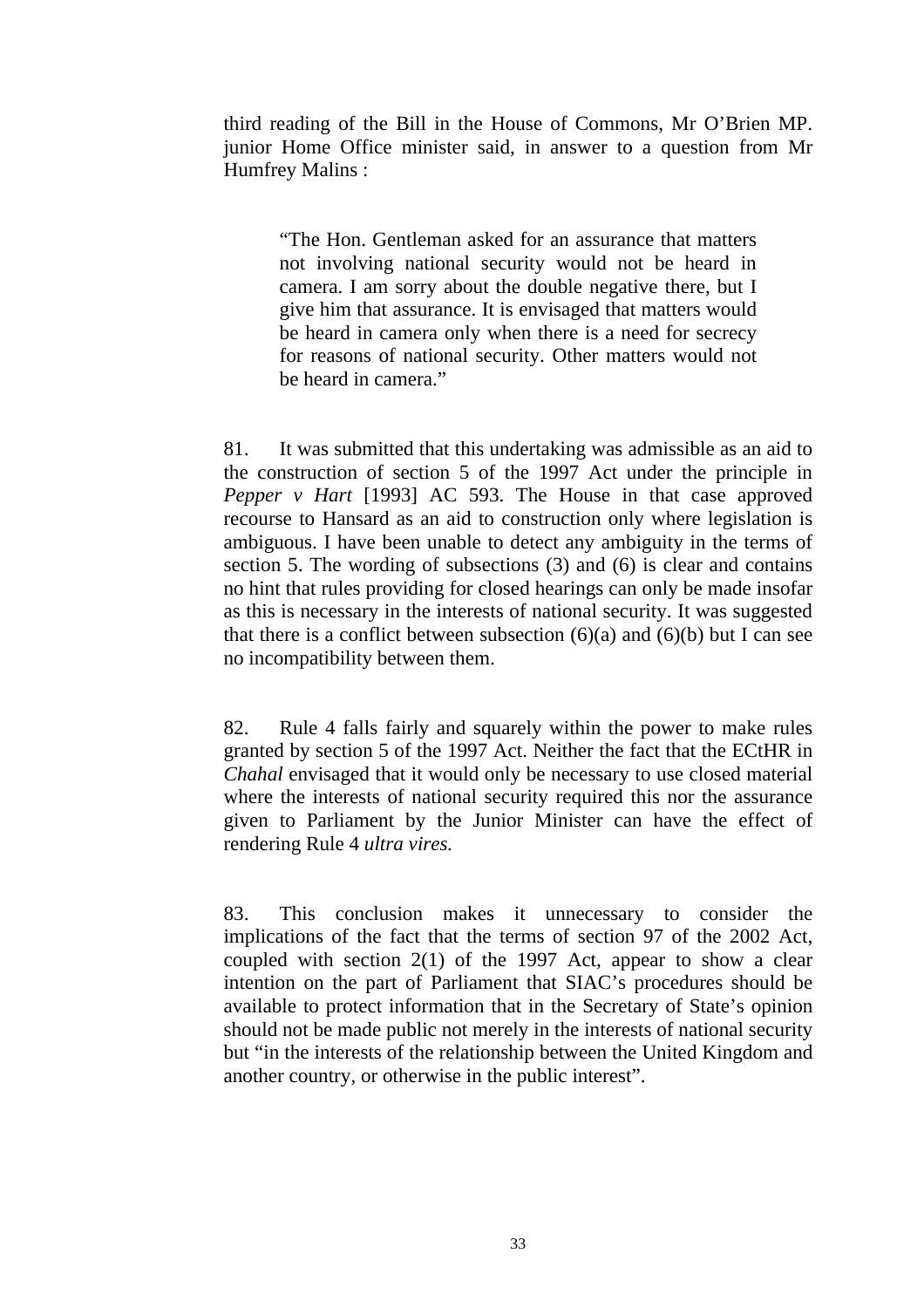84. The third point founded on the statement of Lord Hoffmann in *R v Secretary of State for the Home Department, Ex p Simms* [2000] 2 AC 115 ('*Simms*') at 131E:

"the principle of legality means that Parliament must squarely confront what it is doing and accept the political cost. Fundamental rights cannot be overridden by general or ambiguous words. This is because there is too great a risk that the full implications of their unqualified meaning may have passed unnoticed in the democratic process. In the absence of express language or necessary implication to the contrary, the courts therefore presume that even the most general words were intended to be subject to the basic rights of the individual."

It was submitted that article 3 of the Convention recognised a fundamental right that was not qualified or derogable. The use of closed material where this right was at stake was contrary to fundamental principles of fairness and was not acceptable. Section 5 of the 1997 Act should be so interpreted as to preclude this. One way of achieving this would be to adopt the approach of your Lordships' House in *MB and AF*  and qualify rule 4, or alternatively section 5(3), by adding the following words "save where to do so would be incompatible with an appellant's Convention rights, or unfair". This submission is best considered in the context of the more general attack that was made of the use by SIAC of closed material, to which I now turn.

85. Mr Rabinder Singh QC submitted on behalf of RB and U that the use that SIAC had made of closed materials in this case was in conflict with the relevant requirements of procedural fairness. As to the precise nature of those requirements he advanced a number of different submissions. First he submitted that the appellants were taking proceedings to determine their civil rights, so that Article 6 entitled them to a fair hearing, applying the standard relevant to civil proceedings. Secondly he submitted that the proceedings were, in part, to determine the lawfulness of the appellants' detention, so that the requirements of article 5(4) applied. Thirdly he submitted that the right to liberty was itself a civil right, so that Article 6 applied for this reason also. Fourthly he submitted that the appellants' reputation was at stake and that this was a further reason why Article 6 applied.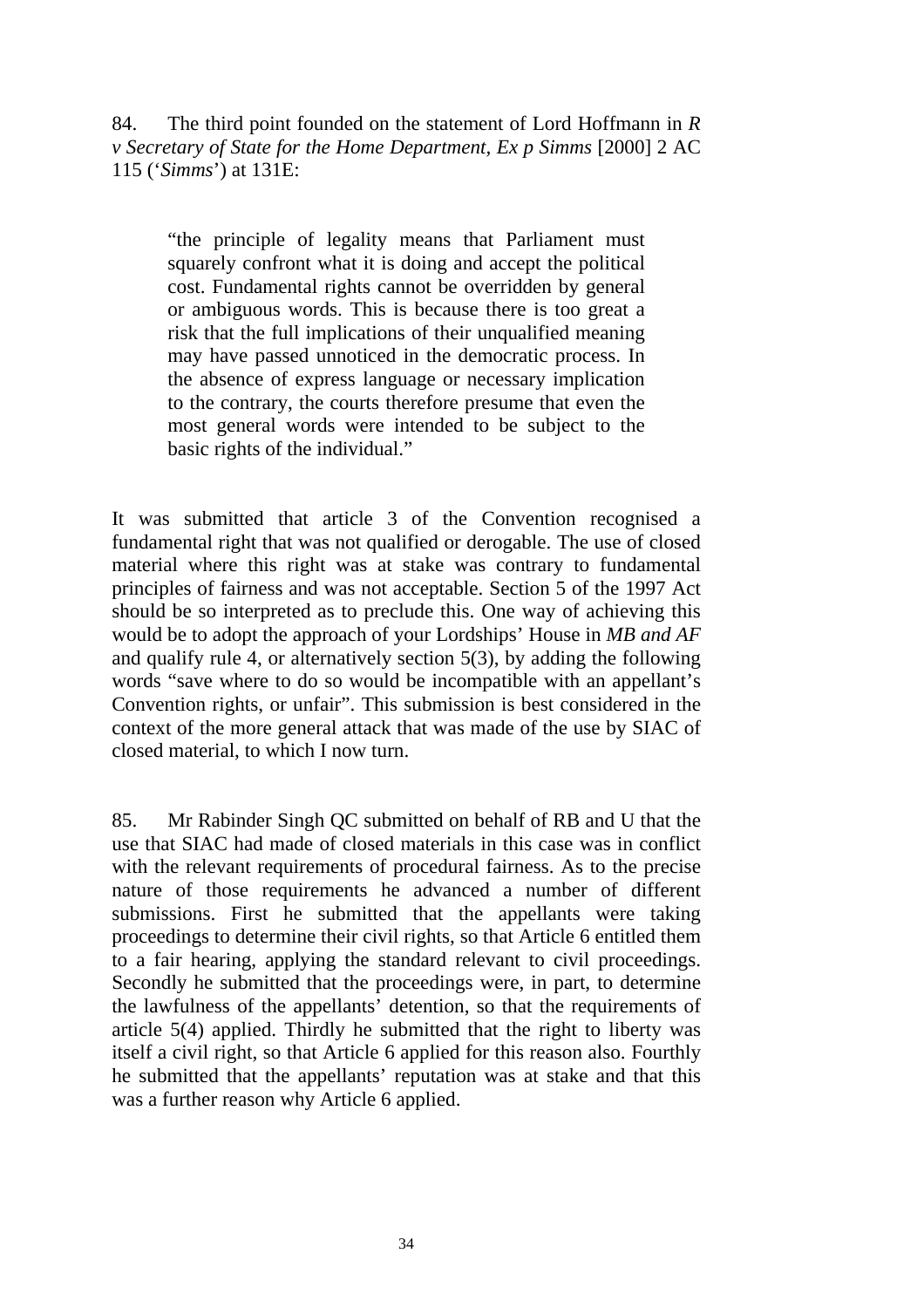86. For the Secretary of State Mr Tam QC submitted that Strasbourg authority established that immigration proceedings did not engage article 6. The applicable article of the Convention was article 13 which simply required the appellants to have "an effective remedy". This requirement was less exacting than that of either article 6 or article 5(4).

87. This last submission is supported by the statement of the ECtHR in *Chahal* that what article 13 requires in the context of deportation is independent scrutiny of the human rights claim, which need not be provided by a judicial authority. Article 13 is not, however, an article that has been incorporated into English law. No doubt those drafting the Human Rights Act considered that the remedies provided under the Act were enough to satisfy the obligation imposed by article 13.

88. In *In re S (Minors) (Care Order: Implementation of Care Plan*) [2002] UKHL 10 [2002] 2 AC 291 at paragraph 71 Lord Nicholls of Birkenhead held that the effect of the Human Rights Act was to convert Convention rights (in that case article 8) into civil rights. It would seem to follow from this that claims brought under the Human Rights Act attract the procedural standard of fairness that article 6 requires in relation to civil proceedings. For myself I have no difficulty with the argument that such a standard should apply in the case of someone who is resisting extradition or deportation on the ground that this will violate fundamental human rights. I would expect no less a standard to be required under the duty of fairness that arises at common law in relation to legal proceedings.

89. In the light of this finding, the question of whether article 5(4) applied to the appellants' claims would seem of only academic interest. The basis upon which Mr Singh sought to rely on article 5(4) was that at the time of the hearing before SIAC the appellants were detained with a view to deportation, as permitted by article  $5(1)(f)$ , and that, if their deportation was held to be unlawful, the right to detain them would fall away. I do not consider that this argument is sound. In *Chahal* the ECtHR held that the lawfulness of the detention of a person against whom action was being taken with a view to deportation did not depend upon whether the underlying decision to deport him could be justified nor upon whether it was reasonably considered necessary to prevent the person detained from committing an offence or fleeing. The court added that the lawfulness of detention required that the deprivation of liberty should be in keeping with the purposes of article 5 and that there had to be proceedings available to challenge the lawfulness of Mr Chahal's detention and to seek bail. Because the United Kingdom had sought to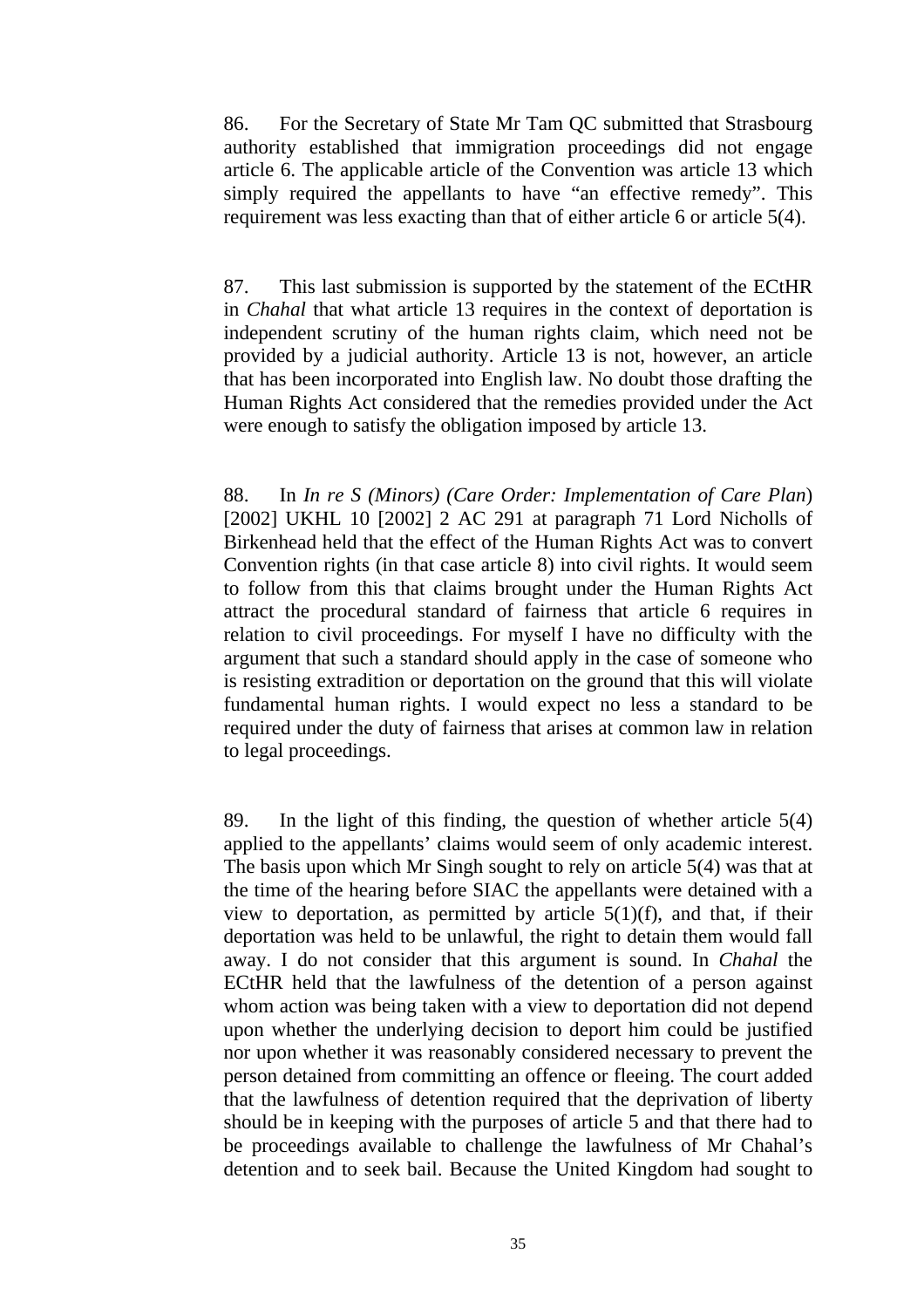justify Mr Chahal's detention on grounds of national security, the proceedings had to enable him to make an effective challenge of that alleged justification.

90. In the proceedings before SIAC neither of the appellants made an independent challenge of his detention as opposed to the decision to deport him. For this reason I do not consider that the procedural requirements of article 5(4) applied to those proceedings. For the same reason there is no merit in the argument that the appellants' right to liberty was in issue and that, in consequence, article 6 was engaged.

91. There is no need to say anything of Mr Singh's fourth point, not strenuously advanced, that because the appellants' reputations were in issue Article 6 applied.

92. I must confess to some unease at the exercise of attempting to identify, by reference to articles 5, 6 and 13, different tests for the procedural fairness to be looked for in the case of these appellants. In *MB* Lord Bingham discussed at some length whether the criminal or the civil limb of article 6(1) applied to control order proceedings. He concluded that the civil limb applied, but went on to observe that the civil limb should give rise to an entitlement to such measure of procedural protection as was commensurate with the gravity of the potential consequences – para 24. This seems to me to be the appropriate approach to the use of closed material in deportation proceedings. But it is not merely the potential consequences of deportation to which one must have regard. One must have regard to the justification for the use of closed material, the potential consequences of the use of closed material on the result of the proceedings and the potential consequences of the decision in those proceedings.

# *The justification for closed material*

93. It was submitted on the part of the appellants that, while there might be justification for the use of closed material where its disclosure would be contrary to the interests of national security, there could be no justification for not disclosing material where disclosure would be contrary to the interests of the relationship between the United Kingdom and another country. I do not accept this submission. Where what is at issue is the safety on return of a deportee, the United Kingdom is likely to have a substantial body of information about conditions prevailing in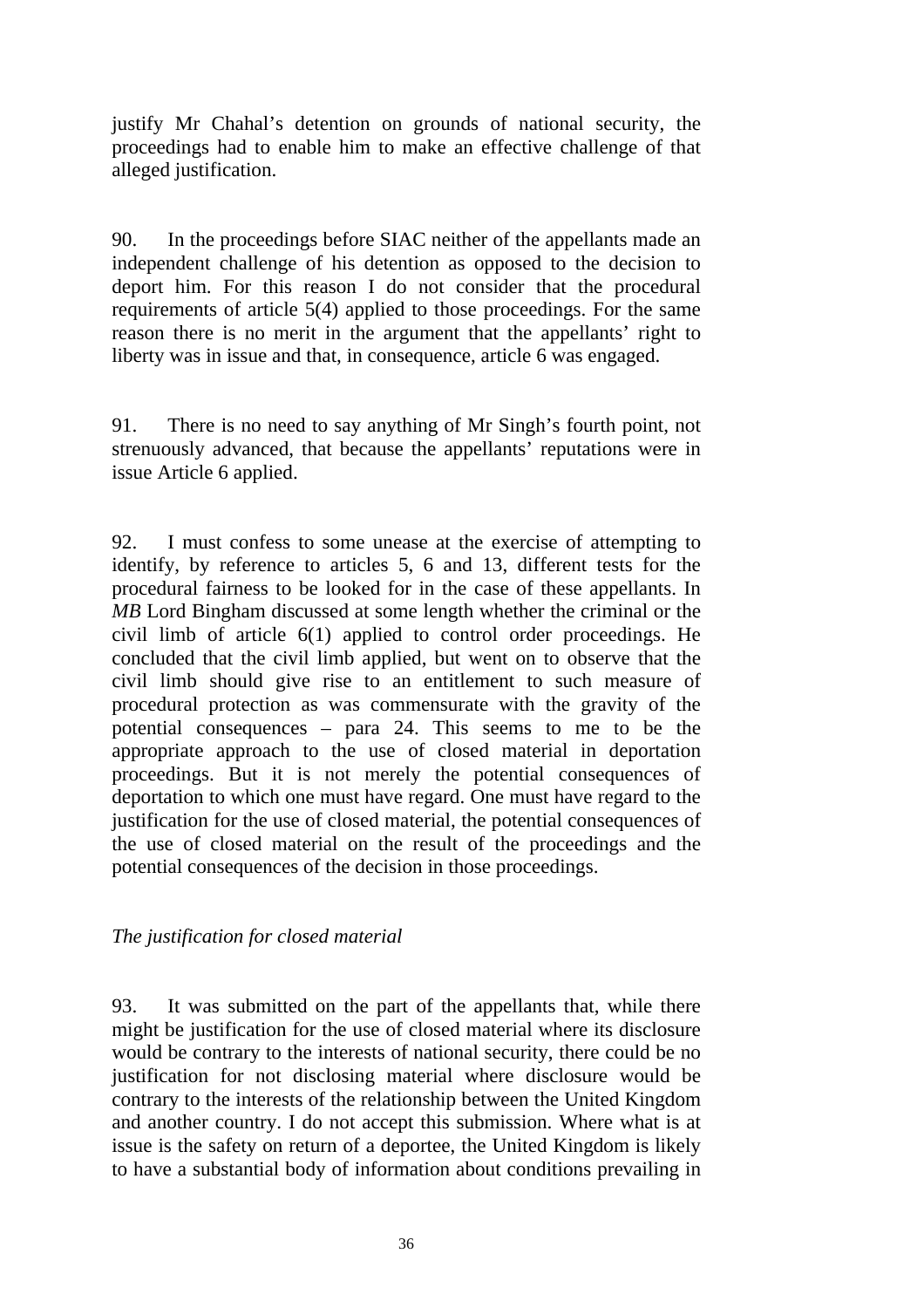the country in question, including personal information about public figures and other individuals in that country, that has been obtained in circumstances, or in terms, that could, if made public, cause serious prejudice to relations between the United Kingdom and that country. It is in the public interest that diplomats should be free to make frank reports in the confidence that these will not be put into the public domain. It is also in the public interest that Ministers and officials in this country should be able to exchange information in confidence with their counterparts in other countries. For these reasons I consider that there are cogent considerations of policy that are capable of justifying the use of closed material provided that these considerations are not outweighed by the other relevant factors.

# *The potential consequences of the use of closed material on the result of the proceedings.*

94. There may be two reasons why the use of closed material is open to objection. The first is that it is objectionable if a party to judicial proceedings is unaware of the case that he has to meet. The second is that it is objectionable if this ignorance prevents that party from meeting the case against him. Both objections are likely to be in play where closed material is used in control order proceedings. The reason for seeking a control order will be that the person affected – I shall call him the suspect – is suspected of being involved in terrorist activity. The closed material is likely to relate to the reasons for this suspicion. The consequence of not disclosing this information may be that the suspect has no idea of the case that is made against him. Insofar as he is the person to whom the information relates, he it is who is likely to be best placed to rebut it if it is untrue. His ability to defend himself will be seriously impaired, if not totally destroyed, if he is not told the case against him, and his special advocate may well be in no position to rebut the case made against him without obtaining the suspect's response to the closed material.

95. The same is not true of the position of a deportee. It is true that, if that deportee will be at real risk of a violation of his human rights on return to his own country, this is likely to be because of facts that are personal to him. The difference is that he will normally be aware of those facts and indeed he will be relying on them to establish the risk that he faces on his return. His situation is not that of an individual who is unaware of the case that is made against him. Indeed, so far as safety on return is concerned, the State does not have to make out a case against the deportee.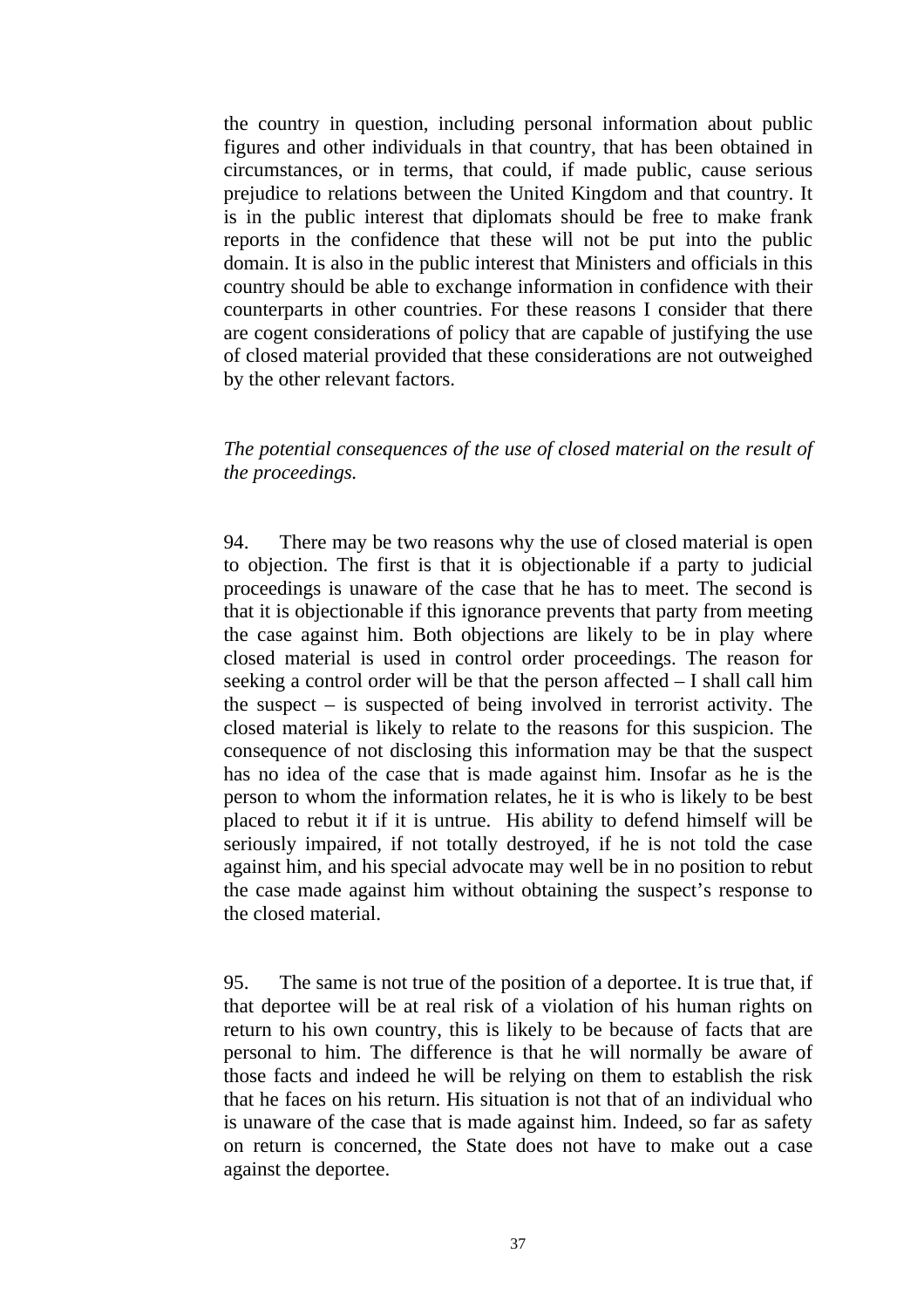96. There may of course be circumstances in which the State does have information personal to the deportee of which the deportee is unaware that bears on the question of whether he will be safe on his return. The security services of the receiving State may have informed the security services of this country, in confidence, of reasons why they are anxious to get their hands on the deportee. If this is the case, however, it cannot be said that it is of critical importance to the result of the deportation proceedings that the deportee be aware of the suspicions of the receiving state so that he can rebut them. Whether those suspicions are well-founded or ill-founded will not be of much relevance when considering the safety of the deportee on return to his own country. Even if he is in a position to demonstrate that suspicions held about him by the receiving state are groundless, this will not have significant bearing on the risk that he will face on his return.

97. For these reasons no close comparison can be made between a deportee and a person who has been made subject to a control order. The same is true of another situation in which the propriety of the use of closed material has been an issue – where consideration is being given to the release of a prisoner on licence. Here what is in issue is the risk that the prisoner will pose if released. Once again, however, the facts that will be critical to that risk will be facts personal to the prisoner himself. If he is not aware of factual allegations about himself that bear on the risk that he poses he will not be in a position to rebut them.

98. In short, where safety on return is in issue it is not likely to be critically important for the advocate advancing the case of the deportee to be able to obtain input from the deportee in relation to the evidence that the deporting state wishes to remain closed. Your Lordships heard submissions from Mr Martin Chamberlain, as special advocate, and from Mr Pannick on the prejudice that is caused to a deportee by the use of closed material. So far as safety on return was concerned it was not submitted that it was essential that the deportee should himself be aware of this material in order to be able to respond to it. Rather the point was made that the closed material was likely to include evidence in respect of which the input of an appropriate expert witness was desirable. Because it was not practical to obtain such a witness with security clearance to see the material, the special advocate was not able adequately to counter the material relied on by the Secretary of State.

*The consequences of the proceedings*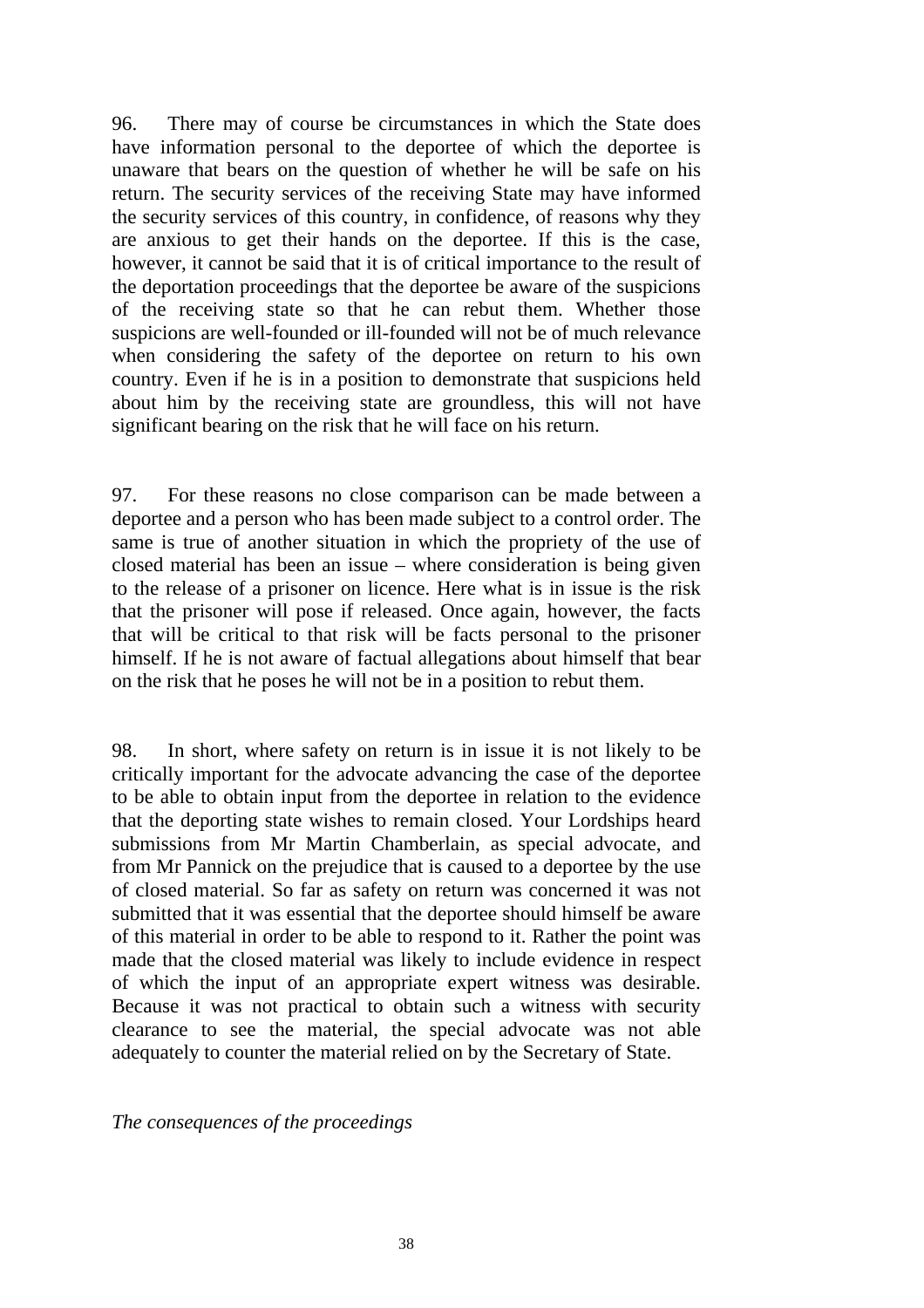99. A non-derogating control order places severe constraints on the ability of the person subject to it to enjoy the freedoms normally open to those who live in this country. It interferes seriously with his civil rights, albeit not to the extent of depriving him of his liberty. In contrast the deportation of a person who has no right to remain in this country involves, of itself, no interference with his civil rights. Where, however, the deportee alleges that there is a real risk that his rights under article 3 will be infringed if he is returned, the treatment that he alleges he faces will be more serious than that experienced by the person subject to the control order, and this may also be the case where a deportee alleges that he will be subject to a real risk of a flagrant breach of his right to a fair trial. Certainly Mr Othman faces a lengthy prison sentence if he is convicted on either of the charges that he faces.

100. When the relevant factors are weighed in the balance they do not persuade me that the use of closed material in relation to the issue of safety on return will necessarily render the process unfair or in breach of the principles of legality. Of most significance is the fact that ignorance on the part of the deportee of the closed material is unlikely to prejudice the conduct of his case. Accordingly I do not accept that the use of closed material in relation to the issue of safety on return is automatically precluded and that Rule 4 is *ultra vires*.

# *Must Rule 4 be read down?*

101. It was argued on behalf of the appellants that, if the use of closed material in relation to the issue of safety on return was not always unfair and unlawful, in some cases it would be and that, in consequence, it was necessary to follow the example of this House in *MB* and read down Rule 4 so that it would not apply where incompatible with the right of the deportee to a fair trial. This submission requires consideration of why it was that in *MB* the House found it necessary to read down the relevant provisions of the Prevention of Terrorism Act 2005. The opinions in that case have given rise to difficulties that have led the Court of Appeal to give permission to appeal in another series of control order cases – *Secretary of State for the Home Department v AF and others* [2008] EWCA Civ 1148. The critical issue in those appeals was whether, applying *MB,* it was always essential that the gist, or irreducible minimum, of the case against the person subject to the control order should be disclosed to him. The Court of Appeal concluded that it was not. I make no comment on that conclusion. It was based, however, on the premise that the most important question was whether disclosure was necessary to enable the subject of the order to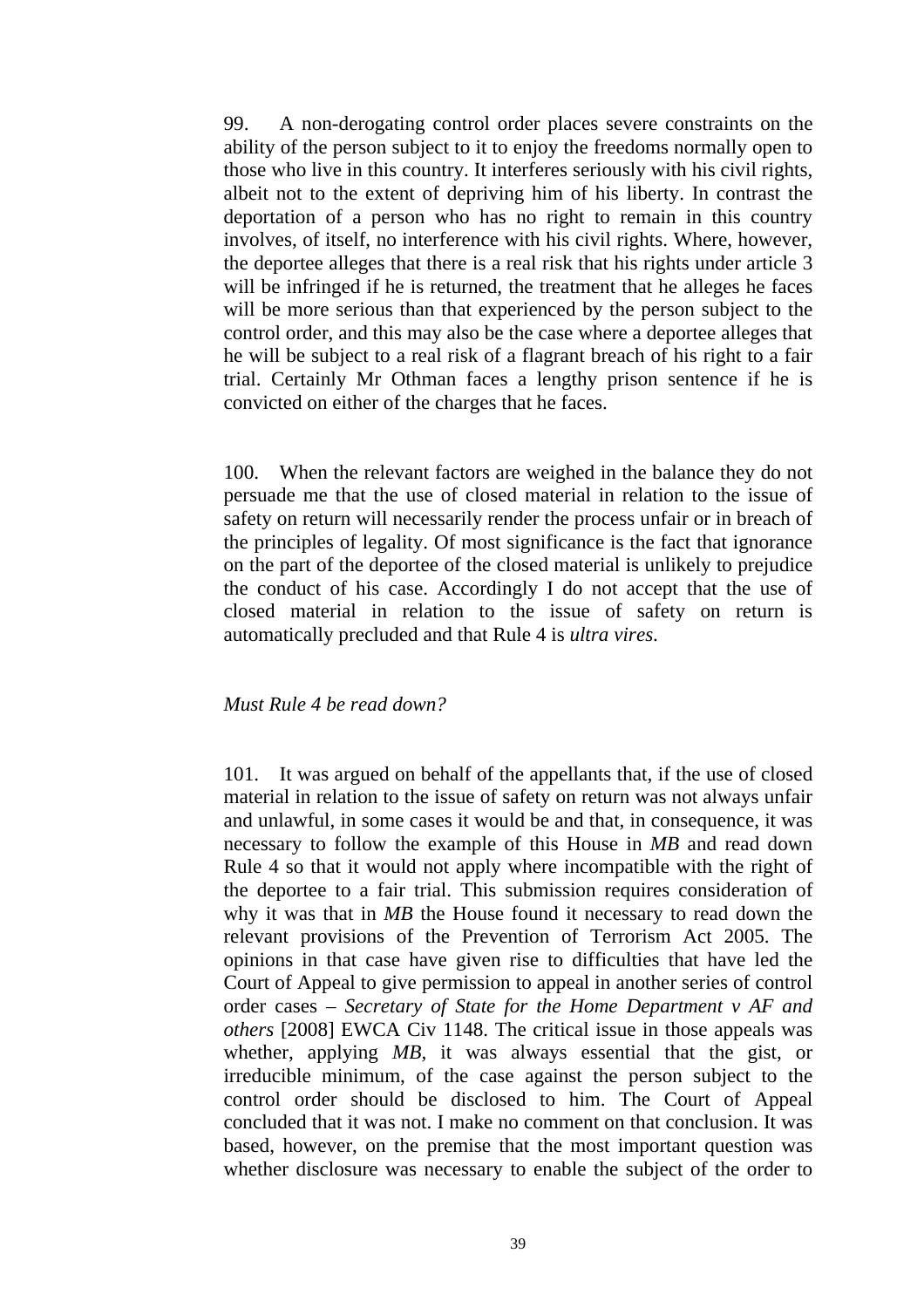meet the case against him. I have considered *MB* and reached the conclusion that it supports that premise. Thus Lord Bingham at para 35 said that SIAC's procedures were not a panacea because it did not enable the person subject to the order to brief his advocate on the weaknesses and vulnerability of adverse witnesses and indicate the evidence available by way of rebuttal. Baroness Hale concluded that it was necessary to read down the relevant provisions in order to deal with those few cases where it would otherwise be impossible to disclose to the controlled person the basis of the Secretary of State's suspicions against him in a way that would enable that person to give such answer as he might have – para 68. Lord Carswell referred to the extreme situation where the sole evidence adverse to the controlled person was closed material, so that his advocate could not take sufficient instructions to mount an effective challenge to the adverse allegations – para 85, and Lord Brown made observations to the same effect – para 90.

102. Is it possible to conceive of a situation where the use of closed material will conceal from the deportee the gist of the Secretary of State's case on safety on return with the result that it may not be possible to meet that case? I have already referred to the fact that the deportee is unlikely to have information to impart that will be critical to meeting the case of the Secretary of State in relation to safety on return. Quite apart from this, when SIAC's procedure is considered it is hard to conceive of a situation in which the deportee will not be well aware of the issues that relate to safety on return. The significant matters identified by Mr Chamberlain in relation to the appeals before us were the assurances upon which the Secretary of State relied in concluding that the appellants would not be subjected to inhuman treatment on return. This is an area that Ouseley J dealt with expressly in a lengthy interlocutory judgment delivered on 12 July 2006 dealing with applications by Mr Othman and another appellant, Y, in relation to the use of closed material:

"Nonetheless, we wish to make one point clear, which emerged more clearly during the substantive appeals. It is our view that the SSHD cannot rely on any substantive assurance unless it is put into the open. It may be the case that encouraging or supportive comments, even if described as assurances by the Government's interlocutors, should remain in closed if for example they are steps en route to an agreement. But the key documents or conversations relied on to show that an Appellant's return would not breach the UK's international obligations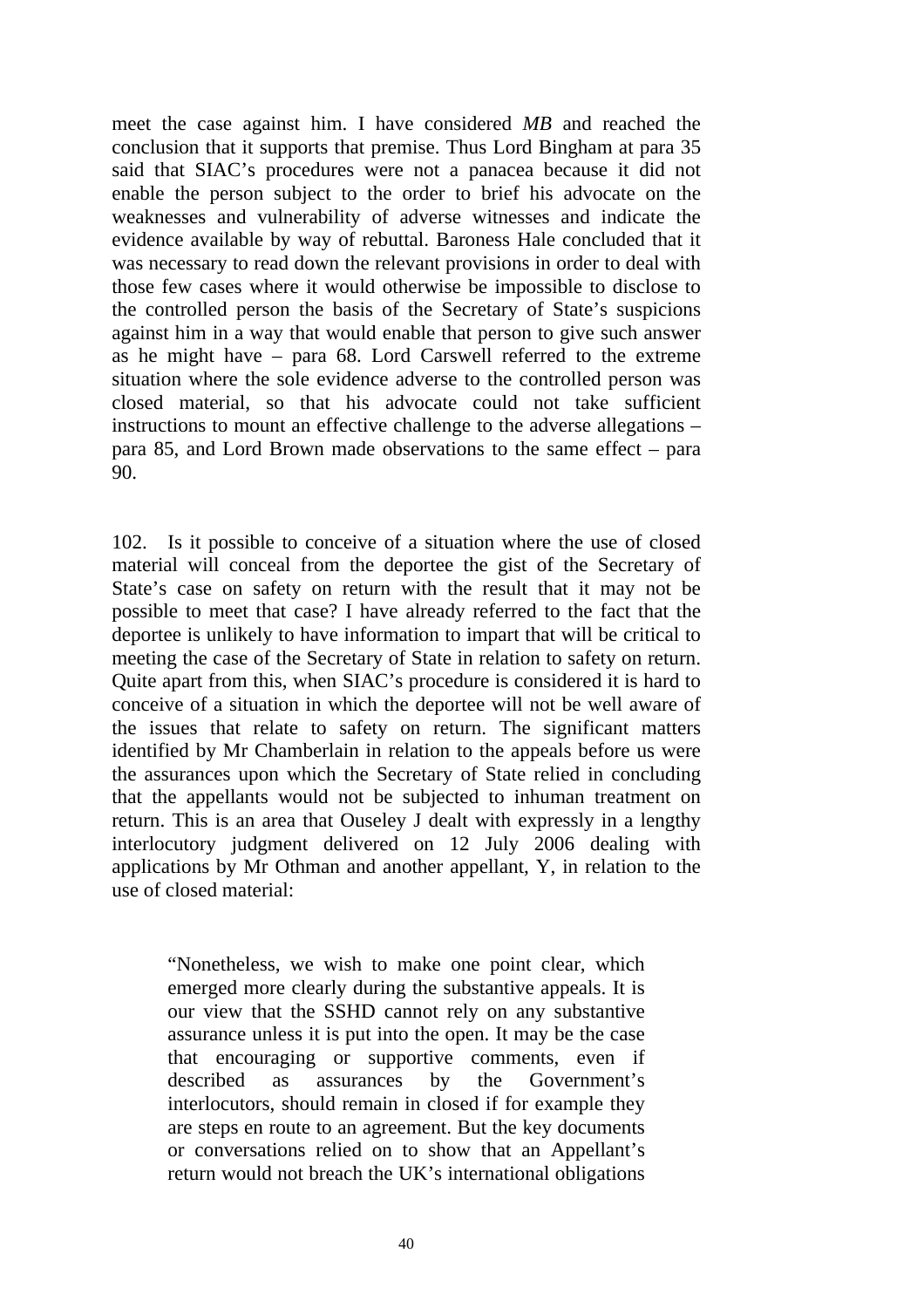or put him at risk of a death sentence or death penalty have to be in the open evidence. SIAC could not put weight on assurances which the giver was not prepared to make public; they would otherwise be deniable, or open to later misunderstanding; the fact of a breach would not be known to the public and the pressure which that might yield would be reduced. They must be available to be tested and recorded."

It follows that an appellant will be informed in some detail of any assurances relied upon by the Secretary of State as establishing that the appellant will be safe on return.

103. Submissions were made to SIAC at this interlocutory hearing that were similar to those that have been made to the House. SIAC dealt at some length with the submission that the use of closed material was unfair. SIAC pointed out that the 2003 Rules, to which I have referred earlier in this judgment, afford a substantial degree of protection to the deportee and are, in one respect, more favourable than those governing discovery in civil and criminal proceedings. The whole of the wide range of exculpatory material is disclosed, though some of it may only be disclosed to the special advocate, whereas in civil and criminal proceedings material protected by public interest immunity is not disclosed at all. Having considered all the relevant procedures I have concluded that they strike a fair balance between the public interest, to which SIAC is required to have regard, and the need to ensure that the hearing is fair.

104. These appeals have been conducted on the basis of the open evidence alone. The open evidence in relation to safety on return that was before SIAC gave detailed information to the appellants as to the Secretary of State's case in relation to that matter. I have considered the point made by Mr Chamberlain and Mr Pannick that there were practical problems in the way of obtaining expert witnesses to comment on the closed material. I do not consider that this rendered the procedure unfair. As Mr Tam pointed out, the Rules make provision for the special advocate to draw SIAC's attention to shortcomings in the evidence and invite the Commission to call for additional evidence. SIAC is an expert Tribunal and could be expected to make a realistic appraisal of the closed material in the light of the special advocate's submissions.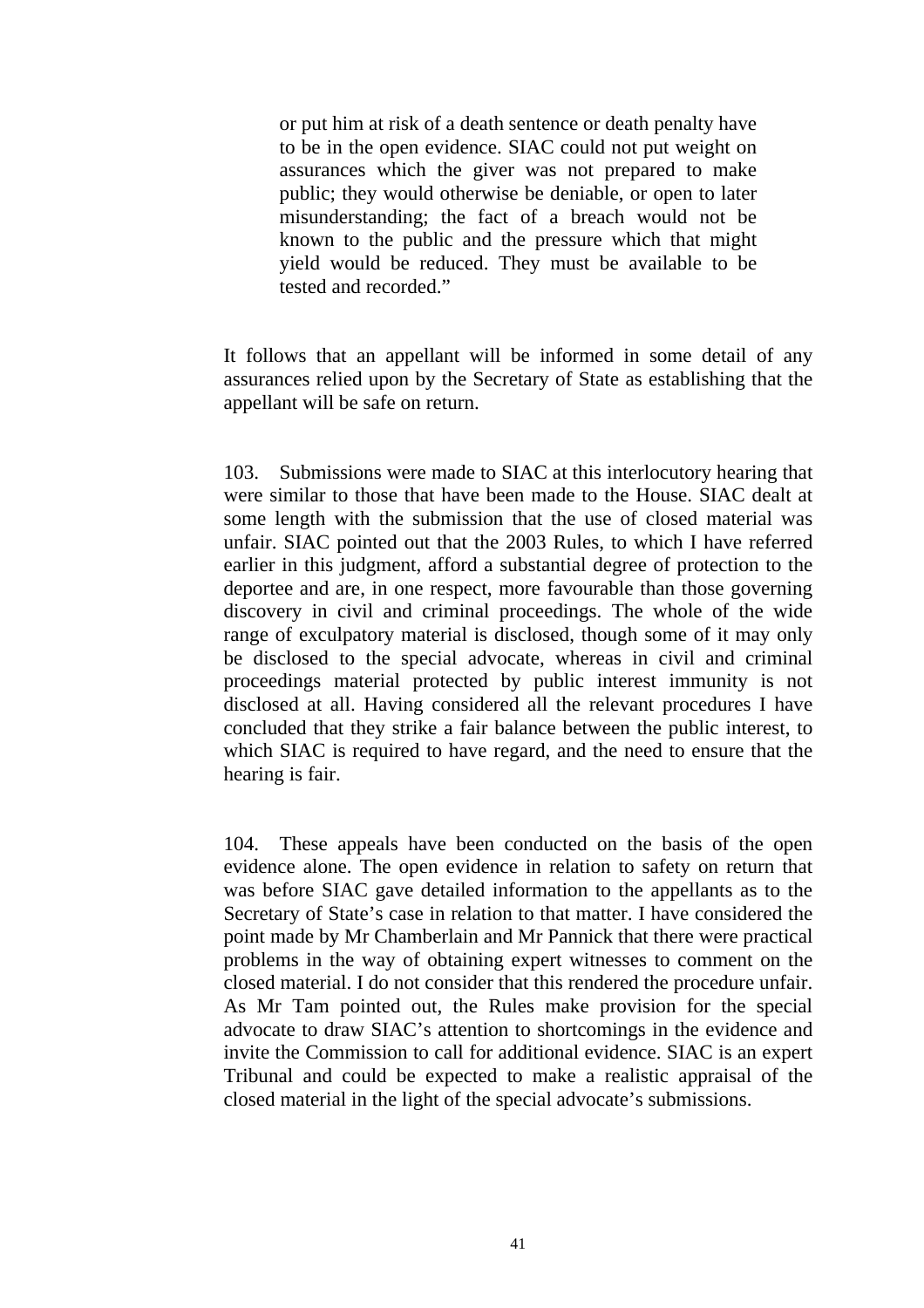105. For all these reasons I would reject the appellants' contention that they have been denied a fair trial by reason of the use of closed material. Furthermore no requirement has been demonstrated to read down Rule 4 in order to accommodate situations where the use of closed material in relation to safety on return will conflict with the procedural requirements of the Convention.

#### *Reliance on assurances*

106. This part of the case is concerned with what are sometimes described as 'diplomatic assurances'. That phrase is capable of misleading if applied to inter-governmental discussions at the highest level and I shall refer simply to assurances.

107. The Secretary of State accepted that neither Algeria, in the case of RB and U, nor Jordan, in the case of Mr Othman, was a country to which the appellants could safely have been returned had the United Kingdom not received assurances from the respective Governments as to the way in which they would be treated. In the case of RB and U SIAC held that, having particular regard to the assurances that had been given, the individual appellants would not face a real risk of treatment of a kind covered by article 3 (I shall refer to this hereafter as inhuman treatment) if returned to his own country. Before the Court of Appeal RB and U sought to challenge this finding, but the court held that it had no jurisdiction to reconsider it as the finding was one of fact, not law. Nonetheless the Court of Appeal considered the merits of the challenge and expressed the view that the criticism of SIAC's decision was unfounded.

108. The picture in relation to Mr Othman is more complex. The assurances in his case, which were contained in a Memorandum of Understanding ('MOU') covered all human rights but dealt specifically with treatment if detained, promptness of judicial process and fairness of any trial. SIAC's judgment extends to some 130 pages in length. SIAC referred repeatedly to the influence of the MOU and found this significant, but it does not seem that this was critical to reducing the risk of inhuman treatment to an acceptable level, for SIAC expressed the following conclusion in relation to the effectiveness of the MOU

"It is in this context that we examine the effect of the MOU and the monitoring provisions. First, the conclusions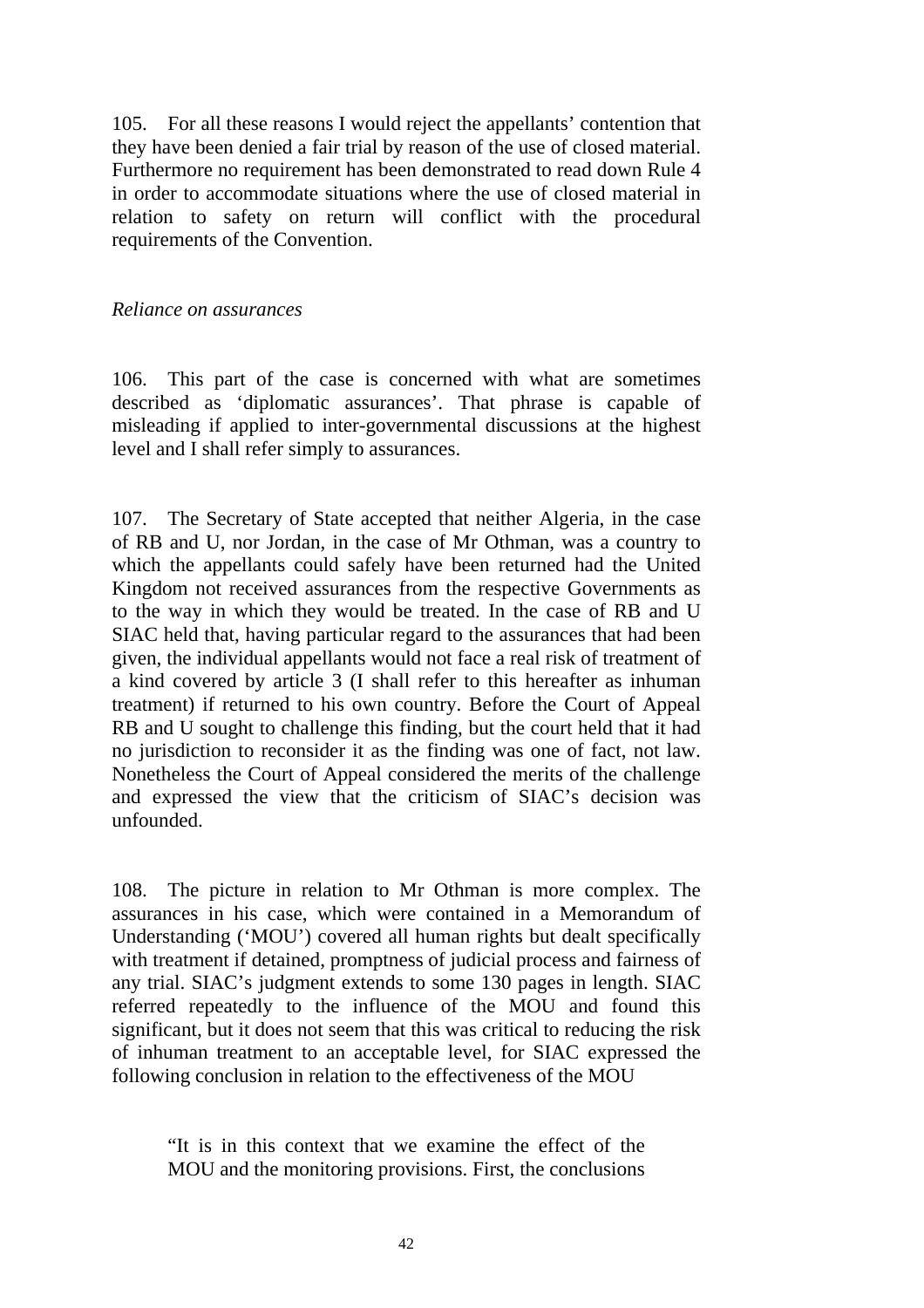which we have reached about the treatment which the Appellant would experience on return, and the lack of a real risk of a breach of Article 3 at that stage, are reinforced by their existence. We expect the MOU to have some influence on the way in which the legal procedures pre-trial are carried out. The MOU and monitoring reinforce our conclusions about other risks, although we have not relied on them as the crucial components which make what would otherwise be a real risk of a breach of Article 3 into something less."

109. Mr Othman sought to challenge before the Court of Appeal the reliance that SIAC had placed on the assurances given by Jordan that he would not be subjected to inhuman treatment. The court followed the decision in *RB and U* in holding that SIAC's decision was not open to attack as a matter of principle and also summarily dismissed the suggestion that SIAC's decision was irrational.

110. Before the House counsel for RB and U submitted that it was irrational and unlawful for SIAC to rely on assurances for two independent reasons: first because Algeria had not been prepared to agree to independent monitoring of the manner in which the appellants would be treated; secondly because, on their true construction, the assurances did not promise that the appellants would not be subjected to inhuman treatment. Counsel for Mr Othman submitted that, as a matter of principle, assurances could not be relied upon where there was a pattern of human rights violations in the receiving State coupled with a culture of impunity for the State agents in the security service and the persons who perpetrated these violations. It was further submitted that in all the circumstances SIAC's reliance on the assurances that had been given was irrational.

111. These submissions were supported by all three interveners. They advanced a further argument of principle. They submitted that once it was accepted that there was a continuing risk of inhuman treatment in a country, assurances could not be relied upon unless their effect was to remove all risk of ill-treatment. I propose to deal at the outset with the submissions that there are principles of law that govern whether reliance can be placed on assurances in relation to safety on return.

112. The starting point is *Chahal.* In that case the ECtHR referred to the relevant test for ascertaining whether expulsion will violate article 3,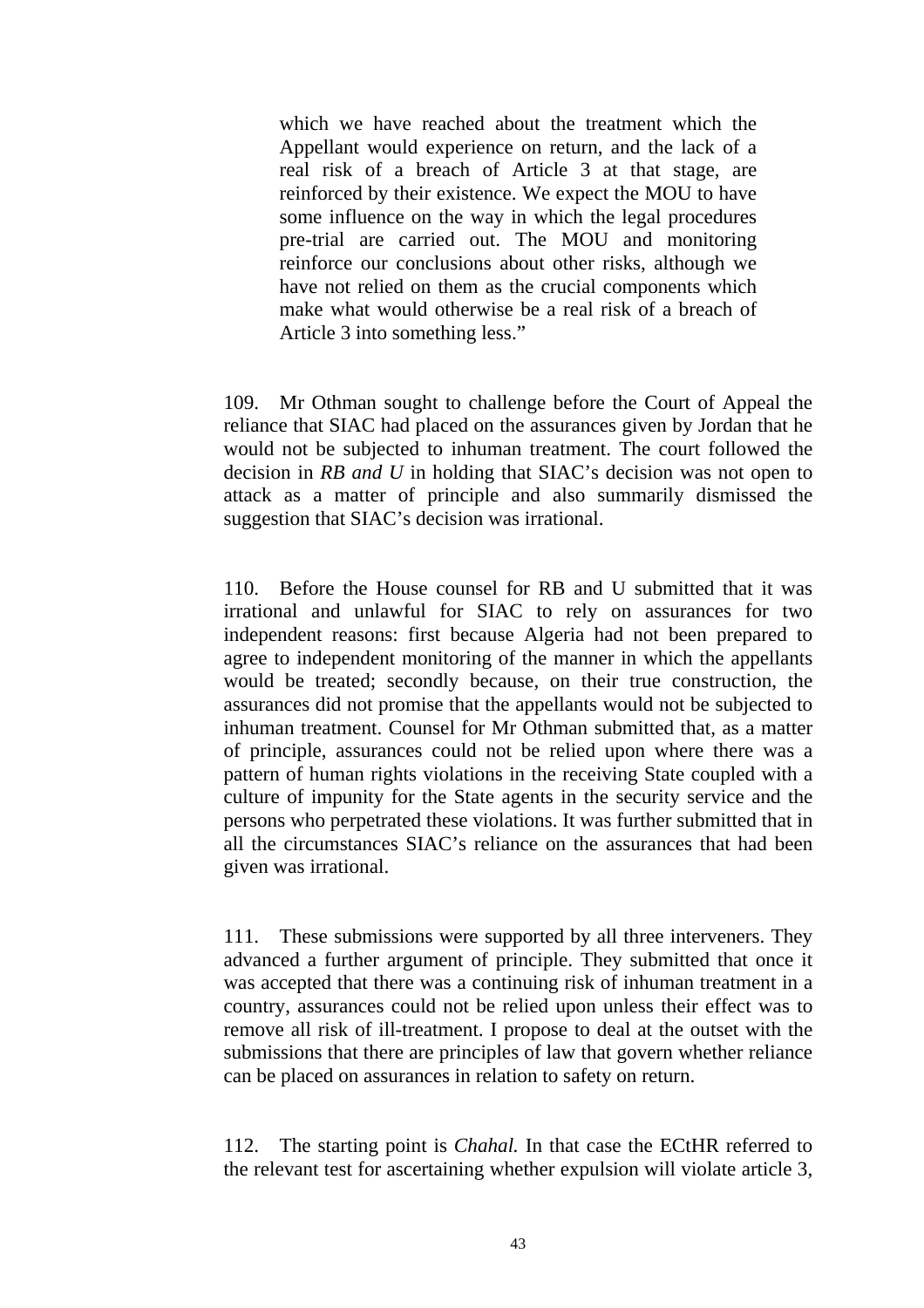namely whether there are substantial grounds for believing that the person in question, if expelled, will face a real risk of being subjected to treatment contrary to article 3. In contending that there was no such risk the United Kingdom had relied on the fact that they had sought and received assurances from the Indian Government. The court referred to the fact that despite the efforts of the Government and the courts the violation of human rights by the security forces remained prevalent and commented that it was not persuaded that the assurances "would provide Mr Chahal with an adequate guarantee of safety". The court did not specify what it meant by an "*adequate* guarantee". Counsel for the appellants equated the phrase to an absolute guarantee. Counsel for the Secretary of State submitted that it was enough if the guarantee removed the substantial grounds that might otherwise exist for believing that there was a real risk of inhuman treatment. In *Mamatkulov v Turkey* (2005) 41 EHRR 494 the ECtHR was not satisfied that Turkey had violated article 3 in permitting the extradition of the applicant to Uzbekistan and, in reaching that conclusion, had regard to the fact that the Government of Uzbekistan had given assurances against illtreatment. In this case the existence of assurances was treated by the court as part of the matrix that had to be considered when deciding whether there were substantial grounds for believing in the existence of a real risk of inhuman treatment. The ECtHR applied a similar approach in *Shamayev v Georgia and Russia (*application 36378/02 judgment of 12 April 2005 ) as did the United Nations Committee Against Torture in *Hanan Attia v Sweden* (17 November 2003, Communication No. 199/2002).

113. Counsel for RB and U relied on *Saadi v Italy,* where at para 129 the ECtHR spoke of the requirement of the deporting Government to "dispel any doubts" about the safety of the deportee. They also referred to two recent claims against Russia where the court spoke of the need for diplomatic assurances to "ensure adequate protection against the risk of ill-treatment where reliable sources had reported practices resorted to or tolerated by the authorities which were manifestly contrary to the principles of the Convention" –*Ismoilov and others v Russia*  (application no 2947/06) paragraph 127 and *Ryabikin v Russia*  (application no 8320/04) paragraph 119.

114. I do not consider that these decisions establish a principle that assurances must eliminate all risk of inhuman treatment before they can be relied upon. It is obvious that if a State seeks to rely on assurances that are given by a country with a record for disregarding fundamental human rights it will need to show that there is good reason to treat the assurances as providing a reliable guarantee that the deportee will not be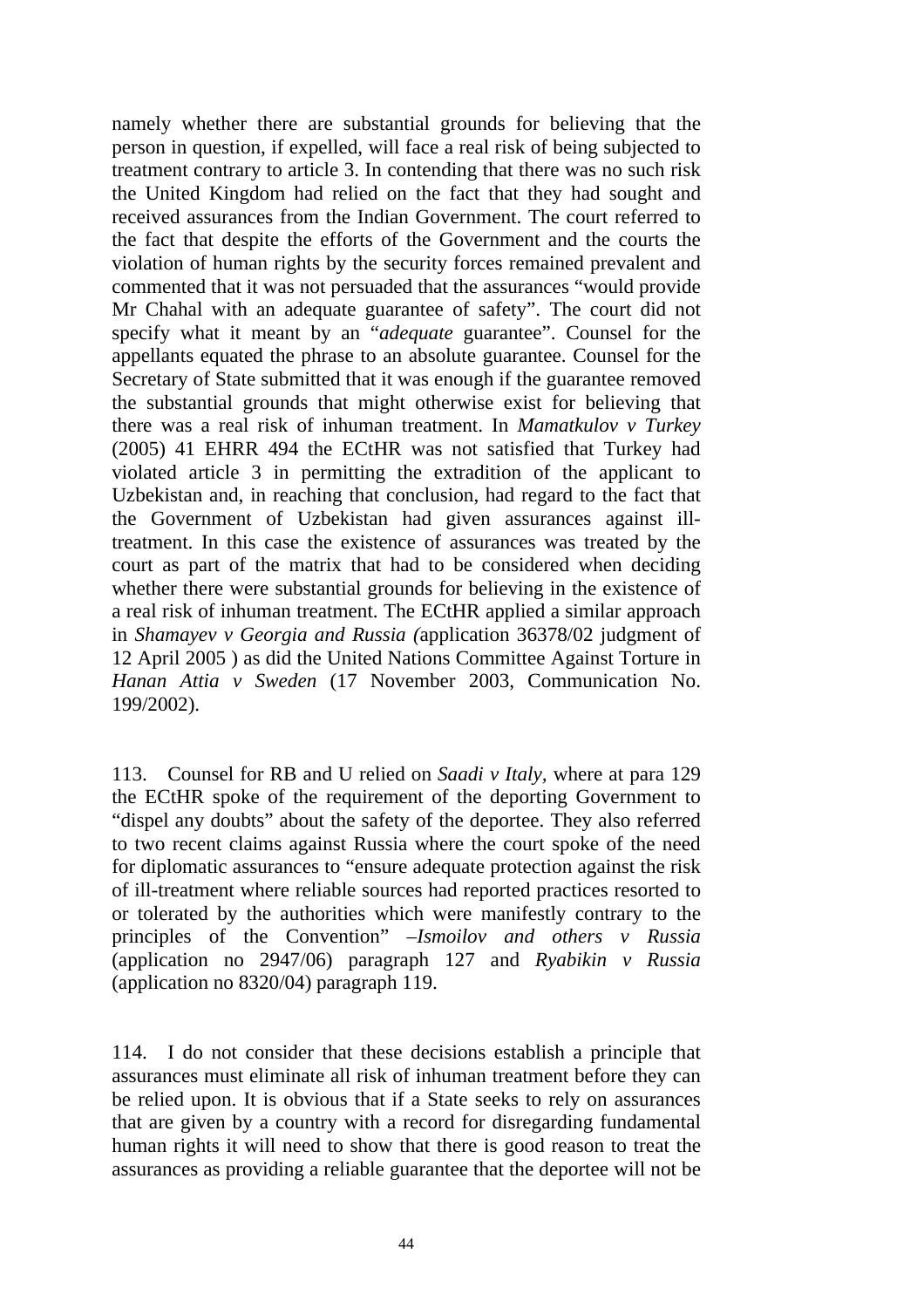subjected to such treatment. If, however, after consideration of all the relevant circumstances of which assurances form part, there are no substantial grounds for believing that a deportee will be at real risk of inhuman treatment, there will be no basis for holding that deportation will violate article 3.

115. That said, there is an abundance of material that supports the proposition that assurances should be treated with scepticism if they are given by a country where inhuman treatment by State agents is endemic. This comes close to the 'Catch 22' proposition that if you need to ask for assurances you cannot rely on them. If a State is unwilling or unable to comply with the obligations of international law in relation to the avoidance and prevention of inhuman treatment, how can it be trusted to be willing or able to give effect to an undertaking that an individual deportee will not be subject to such treatment?

116. Much of the material to which I have referred is summarised in the decision of de Montigny J, sitting in the Federal Court of Canada, in *Sing v Canada (Minister of Citizenship and Immigration)* 2007 FC 361. He referred to the joint report of Amnesty International, Human Rights Watch and the International Commission of Jurists of December 2 2005; Tribunal Record, vol 1, pages 179-223, which stated that diplomatic assurances were not an effective safeguard against torture, and to the report to the UN General Assembly of September 1 2004 of the UN Special Rapporteur on Torture (UN Document A/59/324). The latter urged the importance of verification of assurances, including effective monitoring, something that is particularly difficult as a person in detention may be understandably reluctant to complain to a monitor of torture or inhuman treatment. These are matters that counsel for the appellants urged before your Lordships.

117. *Sing* was a claim for judicial review and, when considering the standard of review, Montigny J remarked that the evaluation of the reliability of a diplomatic assurance was a question of fact reviewable on the standard of patent unreasonableness. He referred to the following passage in the judgment of the Supreme Court in *Suresh v Canada (Minister of Citizenship and Immigration)* [2002] 1 SCR 3 at paragraph 39:

"As mentioned earlier, whether there is a substantial risk of torture if Suresh is deported is a threshold question. The threshold question here is in large part a fact-driven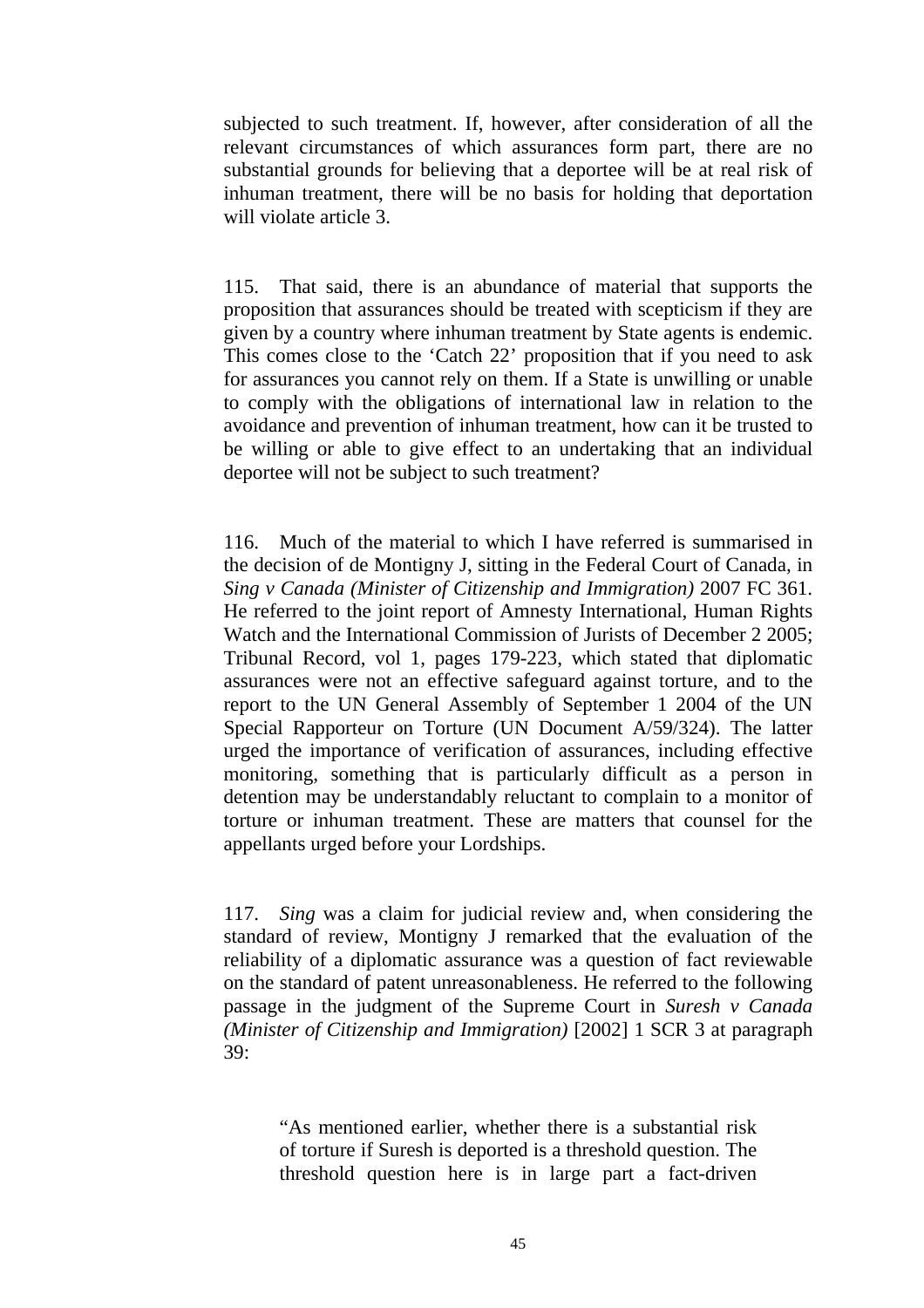inquiry. It requires consideration of the human rights record of the home state, the personal risk faced by the claimant, any assurances that the claimant will not be tortured and their worth and, in that respect, the ability of the home state to control its own security forces, and more. It may also involve a reassessment of the refugee's initial claim and a determination of whether a third country is willing to accept the refugee. Such issues are largely outside the realm of expertise of reviewing courts and possess a negligible legal dimension."

This passage expresses my reaction to the suggestion that SIAC's conclusions in relation to assurances give rise to issues of law. The only ground upon which those conclusions can be attacked on an appeal restricted to questions of law is irrationality.

#### *Was SIAC's decision in relation to RB and U irrational?*

118. In considering this question it is right to bear in mind the material to which I have referred that emphasises the reasons why assurances are unlikely to be reliable. With article 3 rights in issue SIAC could be expected to scrutinise with great care the Secretary of State's contention that assurances from the Algerian Government sufficed to remove the substantial grounds that would otherwise exist for believing that the appellants would be at real risk of inhuman treatment if sent back to Algeria. It is also right, however, to bear in mind the following comments of Baroness Hale in relation to an appeal on questions of law from an expert Tribunal – in that case the Asylum and Immigration Tribunal - in *AH (Sudan) v Secretary of State for the Home Department (UNHCR intervening)* [2007] UKHL 49; [2008] 1 AC 678:

"This is an expert tribunal charged with administering a complex area of law in challenging circumstances. To paraphrase a view I have expressed about such expert tribunals in another context, the ordinary courts should approach appeals from them with an appropriate degree of caution; it is probable that in understanding and applying the law in their specialised field the tribunal will have got it right: see *Cooke v Secretary of State for Social Security* [2002] 3 All ER 279, para 16. They and they alone are the judges of the facts. It is not enough that their decision on those facts may seem harsh to people who have not heard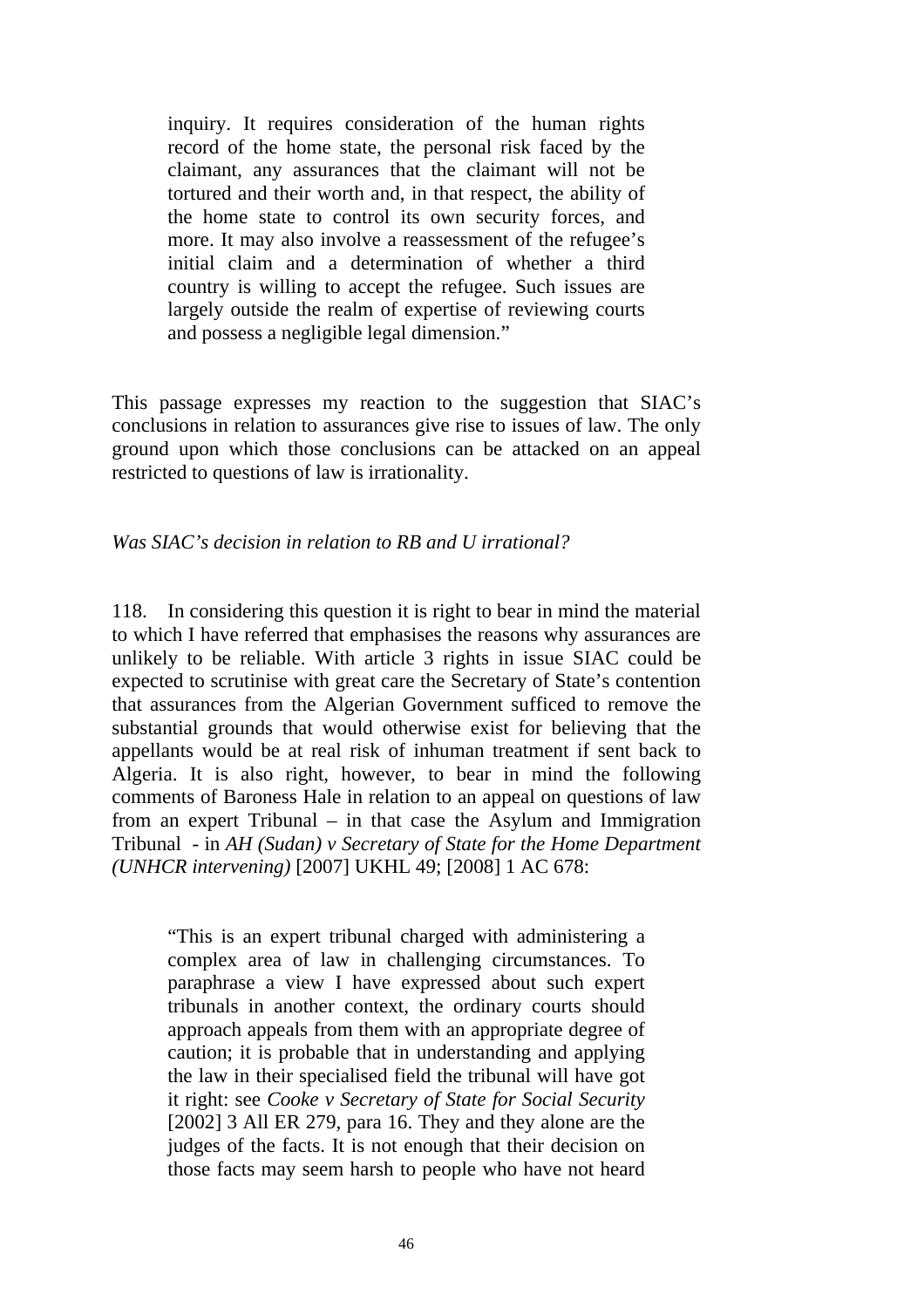and read the evidence and arguments which they have heard and read. Their decisions should be respected unless it is quite clear that they have misdirected themselves in law. Appellate courts should not rush to find such misdirections simply because they might have reached a different conclusion on the facts or expressed themselves differently."

119. That passage was cited by the Court of Appeal when rejecting an appeal by the Secretary of State from the decision of SIAC in *AS and DD (Libya) v Secretary of State for the Home Department (Liberty intervening)* [2008] EWCA Civ 289. SIAC had allowed appeals by AS and DD against deportation to Libya for reasons of national security. The ground of appeal that succeeded was that there were substantial grounds for believing that they faced a real risk of inhuman treatment if sent back to Libya. The Secretary of State had sought, unsuccessfully, to rely upon assurances in a memorandum of understanding concluded between the United Kingdom and Libya. A witness, whose experience and integrity SIAC commended, had given evidence that it was "well nigh unthinkable" that Libya would break that undertaking. Notwithstanding this SIAC concluded that the memorandum of understanding was not sufficiently reliable. Applying the approach of the ECtHR in *Saadi* the Court of Appeal held that:

"Consistently with that approach, it was for SIAC to examine whether the assurances given by Libya, in their practical application, were a sufficient guarantee that the respondents would be protected against torture. The weight to be given to the assurances depended upon the facts of this particular case. It can thus be seen that the exercise upon which SIAC was embarking was an investigation of fact, leading to a conclusion of fact. In our judgment, if SIAC made any error (and we do not divine one), it was an error of fact and not an error of law."

120. In *AS and DD* SIAC applied with care the test originally laid down in *Chahal.* Are RB and U correct to contend that the results that SIAC reached in their cases were irrational? The weight to be attached to assurances was a question that different divisions of SIAC had to consider four times in relation to Algeria, once in respect of Y, once in respect of RB, once in respect of G and once in respect of U. The later decisions built on the earlier ones and in the final case of U SIAC had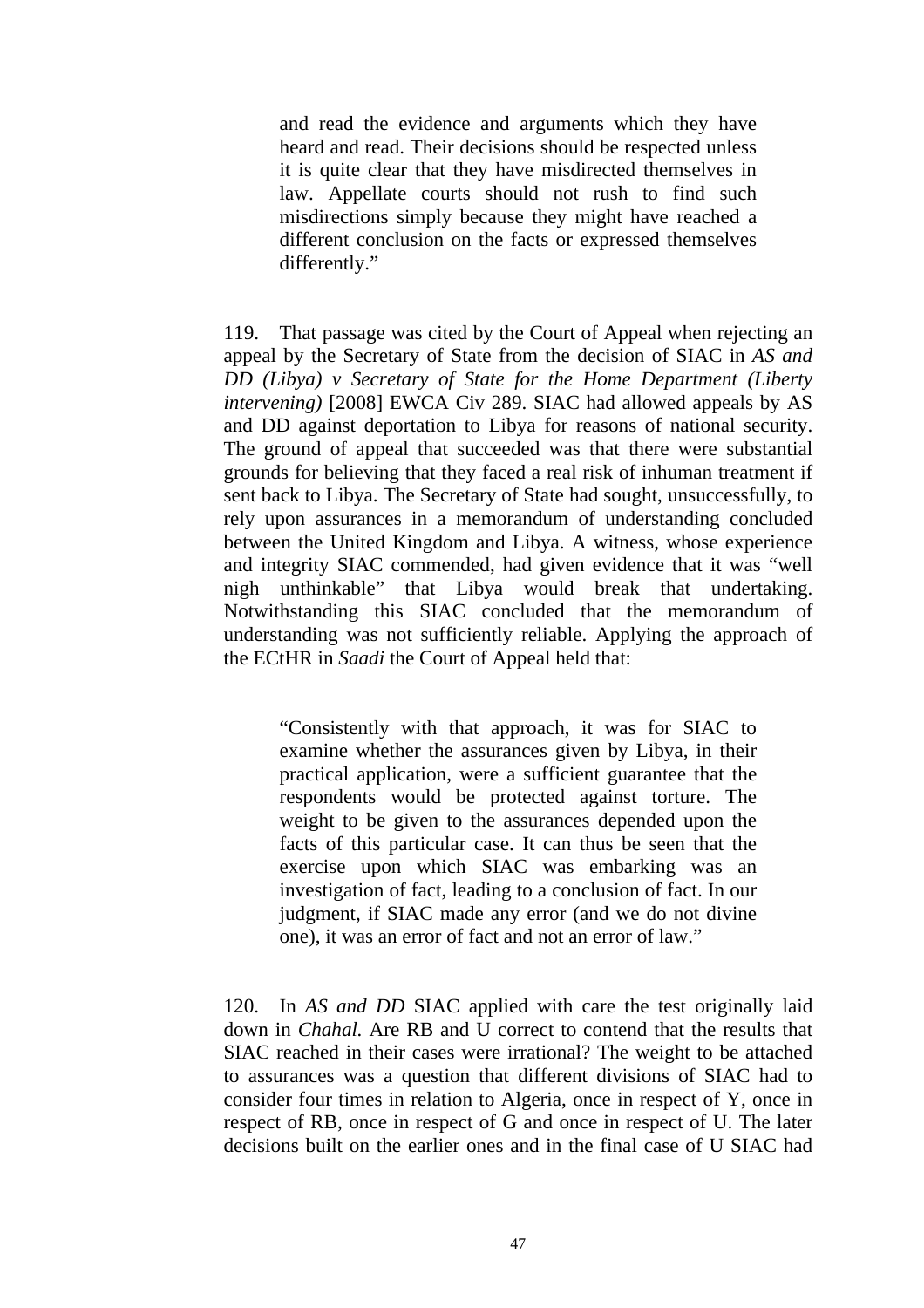regard to the experience of four Algerians who had been repatriated to Algeria.

121. When considering RB and U's appeals the Court of Appeal considered the individual attacks that had been made on SIAC's findings of fact and found them without merit. I have none the less considered SIAC's decisions to see whether, having regard to the obligation on the Secretary of State to show good reason for treating Algeria's assurances as reliable, SIAC's conclusions are irrational.

122. The foundation of SIAC's decisions in relation to RB and U is to be found in their judgment, delivered by Ouseley J, in the case of Y on 24 August 2006 (Appeal No. SC/36/2005). This judgment extended to 416 paragraphs and it dealt in detail with the obtaining of assurances by the British Government. The context in which these were obtained was the desire of the Government to establish a means of returning terrorist suspects to their countries of origin without violation of the requirements of Article 3 of the Convention. In the case of Algeria this led to negotiations at the highest level, including discussions between the Prime Minister and President Bouteflika of Algeria. These negotiations ultimately resulted in assurances being given in relation to Y and also the assurances given in respect of RB and U that I set out earlier in this opinion. As I have already observed, the phrase 'diplomatic assurances' does not accurately reflect assurances obtained in such circumstances. That phrase more adequately describes routine assurances offered as a matter of course by State authorities seeking extradition, such as those considered by the ECtHR in *Ismoilov* and *Ryabikin.*

123. I have described earlier in this opinion the consideration given by SIAC to the reliance that could be placed on the Algerian assurances. This had particular regard to the general conditions in Algeria at the time that the assurances were given, the attitude of the Algerian authorities to the observance of human rights, the degree of control exercised by the Algerian authorities over the DRS, the internal security service, and the manner in which the performance of the assurances could be verified. SIAC paid careful regard to all relevant matters and applied to them the proper test of whether they amounted to substantial grounds for believing that RB and U would be at real risk of inhuman treatment if returned to Algeria.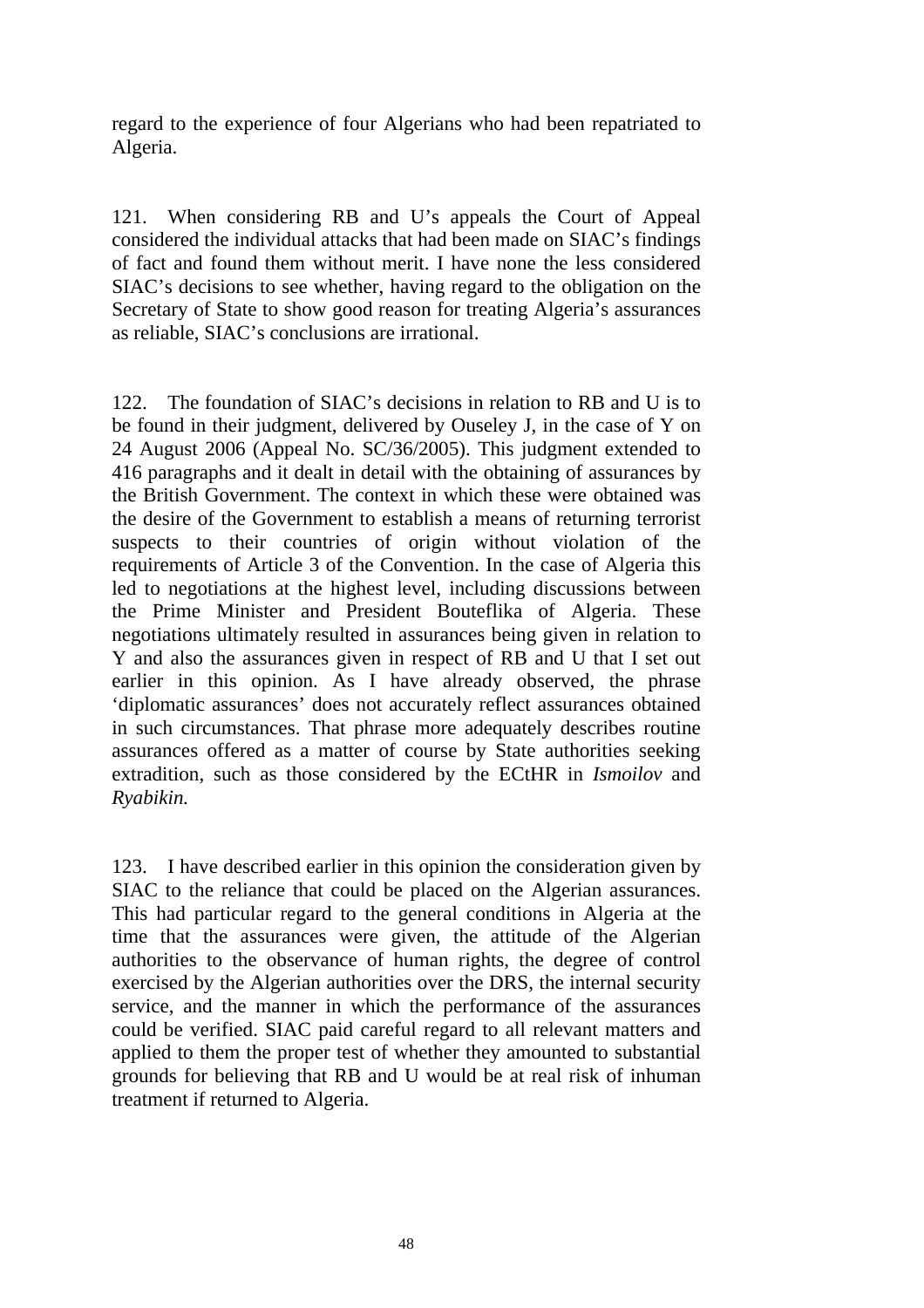124. SIAC gave consideration to the reasons why Algeria was not prepared to agree to monitoring and concluded that this was not indicative of bad faith and that there were alternative ways of ascertaining whether there was compliance with the assurances. These conclusions were not irrational. The contention that the assurances did not, on their true construction, protect against inhuman treatment was not well founded.

125. For these reasons the irrationality challenge to SIAC's conclusions does not succeed. I would reject the appeals brought by RB and U.

*Was SIAC's decision in relation to Mr Othman's article 3 challenge irrational?* 

126. The attack made by counsel for Mr Othman on SIAC's conclusions in relation to article 3 was essentially founded on the weight that SIAC had given to the assurances in the MOU. Just as in the case of Algeria, these assurances were agreed in principle at the highest level in discussions between the Prime Minister and the King of Jordan and between the Foreign Secretary and the Jordanian Foreign Minister. SIAC considered in depth the way that Mr Othman was likely to be treated before his trial, during the trial process and after it. The conclusion reached was that there were not substantial grounds for believing that there was a real risk that Mr Othman would be subjected to inhuman treatment. The MOU was not critical to this conclusion. SIAC commented that the political realities in Jordan and the bilateral diplomatic relationship mattered more than the terminology of the assurances. The former matters, and the fact that Mr Othman would have a high public profile, were the most significant factors in SIAC's assessment of article 3 risk. Study of SIAC's lengthy and detailed reasoning discloses no irrationality.

#### **The additional issues raised in the Othman appeal.**

# *The ambit of article 1F(c) of the Refugee Convention*

127. Article 1F of the Refugee Convention provides: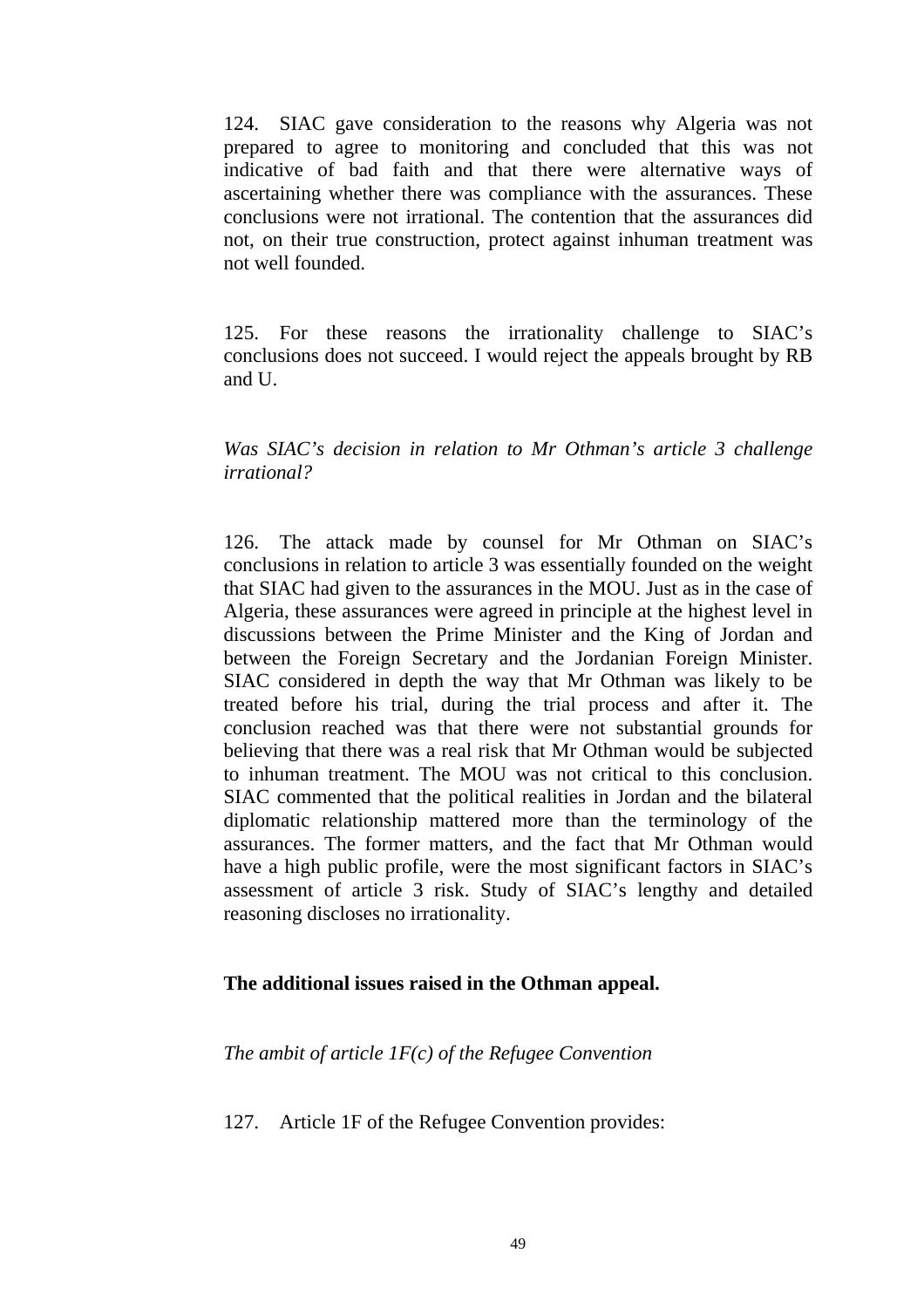"The provisions of this Convention shall not apply to any person with respect to whom there are serious reasons for considering that:

- (a) he has committed a crime against peace, a war crime, or a crime against humanity, as defined in the international instruments drawn up to make provision in respect of such crimes;
- (b) he has committed a serious non-political crime outside the country of refuge prior to his admission to that country as a refugee;
- (c) he has been guilty of acts contrary to the purposes and principles of the United Nations."

The Secretary of State has determined that the provisions of the Convention ceased to apply to Mr Othman when, subsequent to his admission to this country as a refugee, he committed acts contrary to the purposes and principles of the United Nations. Mr Othman challenged this finding before SIAC on the ground that article 1F(c) of the Convention applied only to acts committed before his admission to this country. He relied upon the decision of the Canadian Supreme Court in *Pushpanathan v Canada* (MC1) [1998] 1 SCR 982, at para 58:

"…the general purpose of Article 1F is not the protection of the society of refuge from dangerous refugees, whether because of acts committed before or after the presentation of a refugee claim; that purpose is served by Article 33 of the Convention. Rather, it is to exclude ab initio those who are not bona fide refugees at the time of their claim for refugee status… The relevant criterion here is the time at which refugee status is obtained. In other words, Article 1F(c) being referable to the recognition of refugee status, any act performed before a person has obtained that status must be considered relevant pursuant to Article 1F(c)."

128. SIAC dealt with this issue at paragraphs 94 to 103 of its judgment. They declined to follow *Pushpanathan.* SIAC held that the fact that the words "prior to his admission to that country", which qualify article 1F(b), were not included in article 1F(a) or (c) was deliberate and that there was no reason of policy for extending them to (a) or (c). In so holding they applied the decision of the Immigration and Appeal Tribunal in *KK (Turkey) v Secretary of State for the Home Department* [2004] UKIAT 00101. They held that Mr Othman's conduct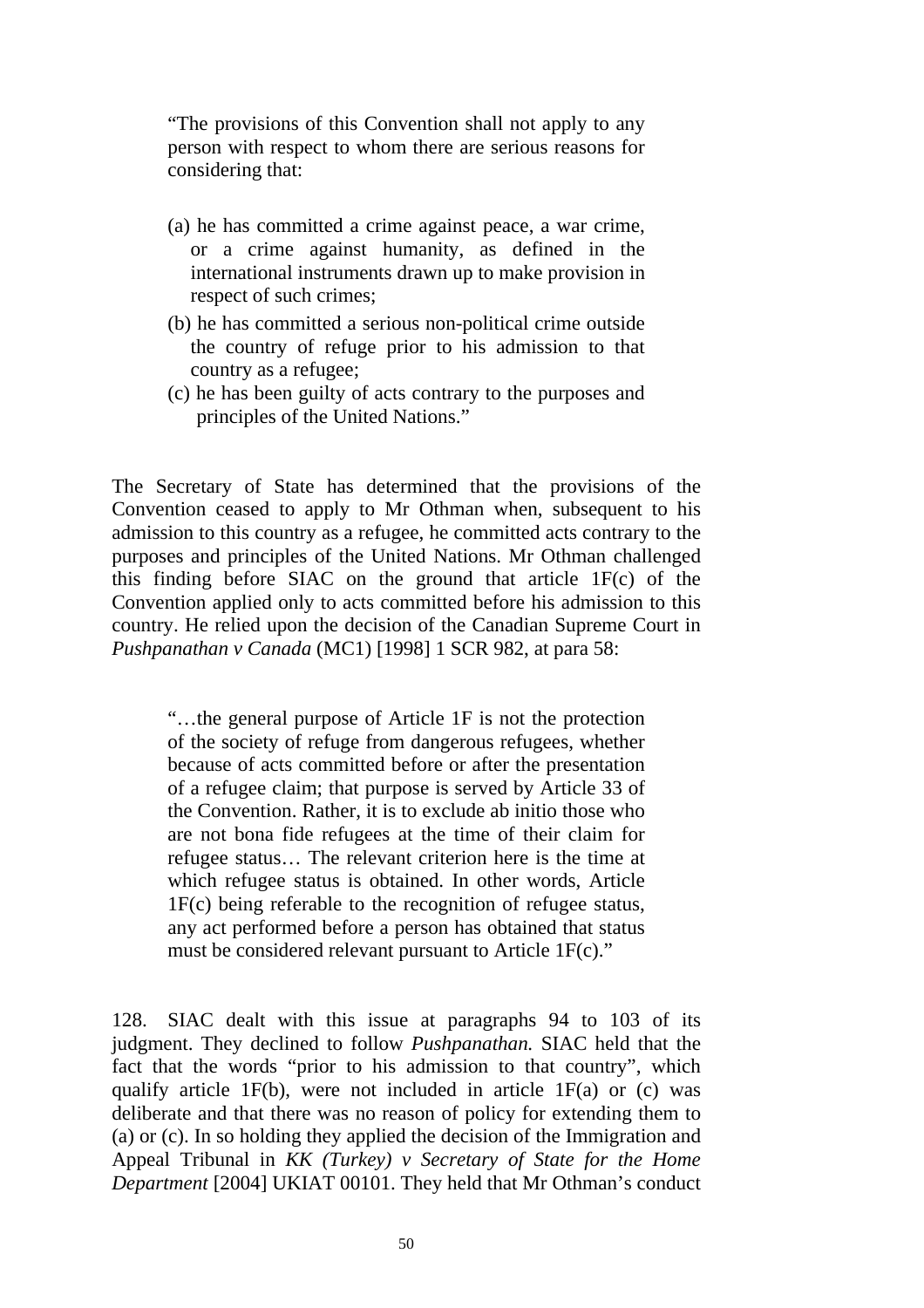since coming to this country deprived him of the protection afforded by the Refugee Convention.

129. I am persuaded by SIAC's reasoning and, accordingly, find against Mr Othman on this point. The point is, however, academic. As SIAC went on to find, had Mr Othman been entitled to invoke the provisions of the Refugee Convention in general he would have been prevented from relying upon the prohibition of refoulement imposed by article 33(1) by reason of the proviso in article 33(2).

#### *Risk of violation of article 5*

130. In resisting deportation on the ground that his article 5 right will be threatened in Jordan Mr Othman, through Mr Fitzgerald QC, has accepted that he must establish that there are substantial grounds for believing that, if deported, he will face a real risk of a flagrant breach of that article. He argued that SIAC erred in law in not finding that there were substantial grounds for believing that such a real risk would exist. SIAC found at para 373 that although Jordanian law requires that the police notify the legal authorities of an arrest within 48 hours, and that formal charges be brought within 15 days of arrest, those time limits are regularly and lawfully extended by courts at the request of the prosecutor, in stages of up to 15 days, up to a maximum of 50 days. It would not be incompatible therefore with Jordanian law for the appellant to be held in detention for 50 days without being physically brought before a Court before being charged. Mr Fitzgerald submitted that the risk of being detained without charge for 50 days constituted a real risk of a flagrant violation of article 5.

131. There is a short answer to this point. SIAC found as a fact that it was unlikely that the Jordanian authorities would seek to exercise the power to detain Mr Othman for 50 days before charge. The likelihood was that he would be charged within 48 hours. On this finding there did not exist substantial grounds for believing that Mr Othman would, if deported, be held without charge for 50 days.

132. Even if there were substantial grounds for such a belief, 50 days detention would not constitute a "flagrant breach" of article 5 within the meaning of that phrase as used in foreign Convention rights cases. In that context a "flagrant breach" is a breach whose consequences are so severe that they override the right of a state to expel an alien from its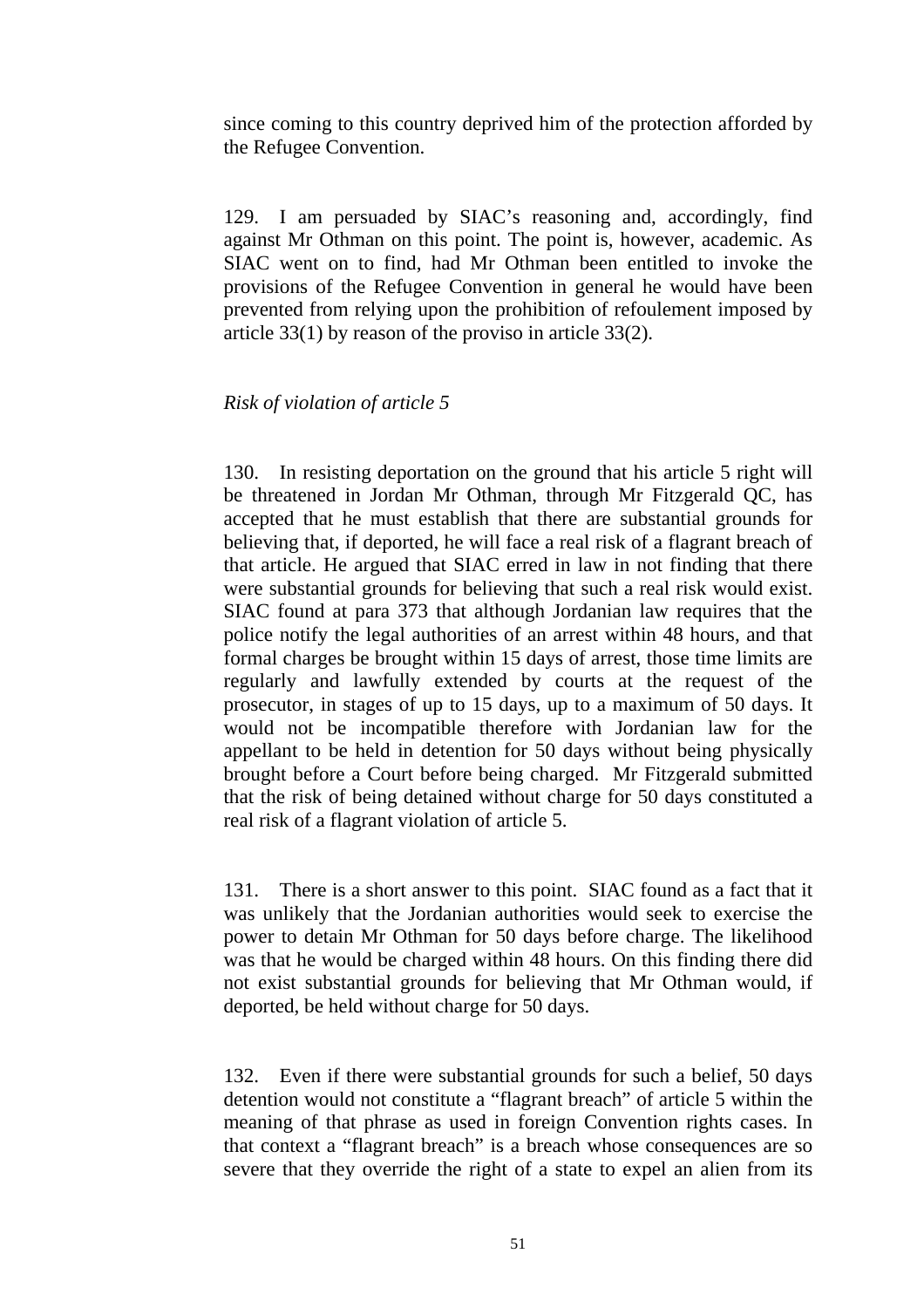territory. In describing such a breach of article 5 in *Ullah* at para 43 Lord Steyn gave by way of example arbitrary detention for many years. The risk of detention for 50 days falls far short of satisfying the "flagrant breach" test. Article 5 has, as I shall show, greater relevance in the context of the Secretary of State's appeal against the Court of Appeal's finding that SIAC erred in law in failing to hold that article 6 precluded Mr Othman's deportation.

# *"Flagrant breach of article 6"*

133. I have described earlier the origin of the phrase "flagrant breach" in relation to foreign Convention cases and expressed the view that, where article 5 is engaged, the potential consequence of a breach of that article must be severe before the breach can properly be described as flagrant. This approach to the meaning of "flagrant breach" should pose little difficulty where the right engaged is substantive. It is not so easy where the right arises under article 6, for that right is not substantive but procedural. As there is no reported foreign case where article 6 has successfully been invoked, there is a lack of authoritative guidance as to what will amount to a "flagrant breach" of that article. In *Mamatkulov* a minority of the Grand Chamber consisting of judges Bratza, Bonello and Hedigan dissented from the majority on the question of whether the extradition of the applicants had violated article 6(1). The majority found that the test, namely "the risk of a flagrant denial of justice in the country of destination", had not been satisfied. The minority considered that it had and, without dissenting as to the test, formulated it in somewhat greater detail at para O-III 14:

"While the court has not to date found that the expulsion or extradition of an individual violated, or would if carried out violate, article 6 of the Convention, it has on frequent occasions held that such a possibility cannot be excluded where the person being expelled has suffered or risks suffering a flagrant denial of a fair trial in the receiving country. What constitutes a 'flagrant' denial of justice has not been fully explained in the court's jurisprudence but the use of the adjective is clearly intended to impose a stringent test of unfairness going beyond mere irregularities or lack of safeguards in the trial procedures such as might result in a breach of article 6 if occurring within the Contracting State itself. As the court has emphasised, article 1 cannot be read as justifying a general principle to the effect that a Contracting State may not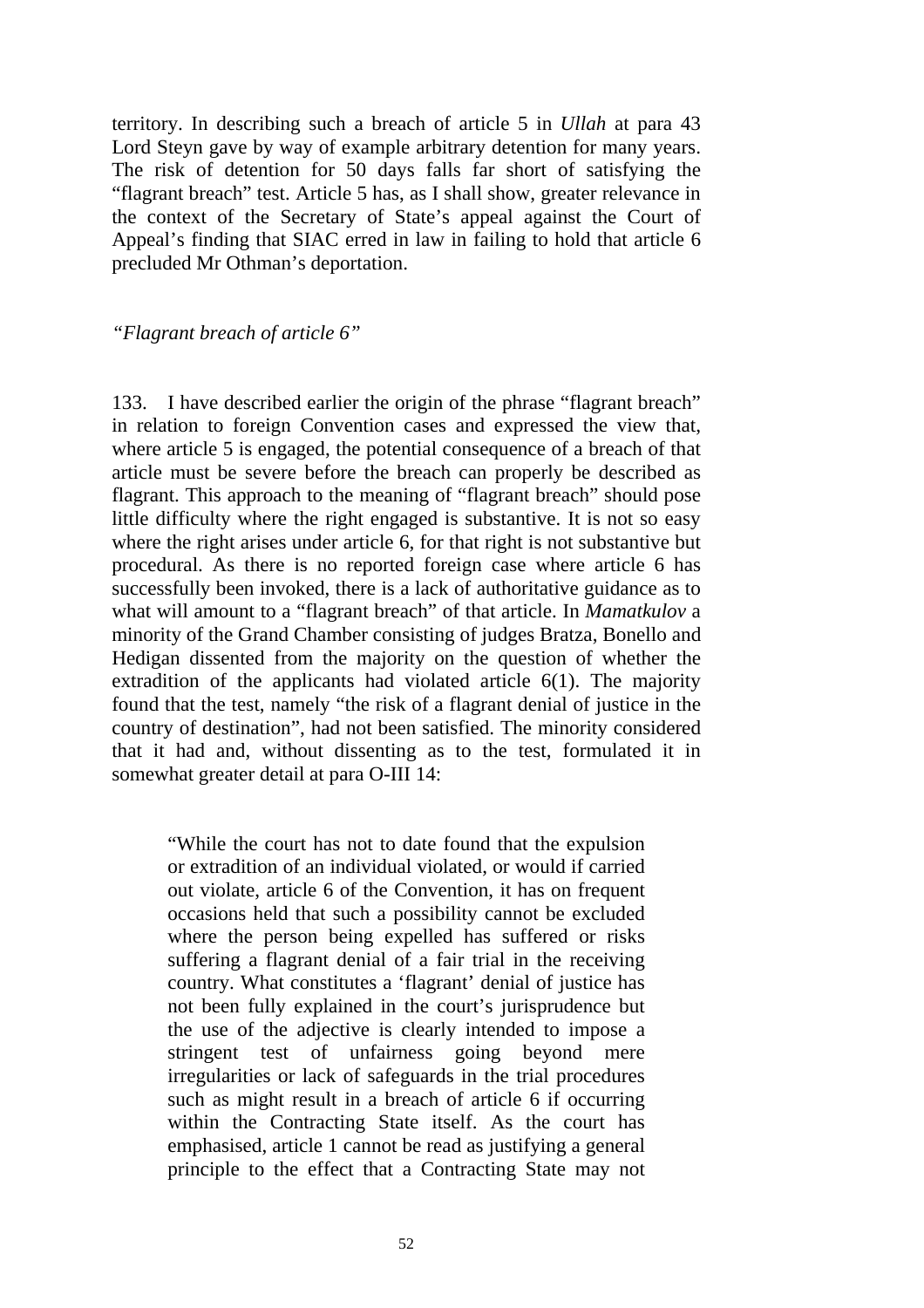surrender an individual unless satisfied that the conditions awaiting him in the country of destination are in full accord with each of the safeguards of the Convention. In our view, what the word 'flagrant' is intended to convey is a breach of the principles of fair trial guaranteed by article 6 which is so fundamental as to amount to a nullification, or destruction of the very essence, of the right guaranteed by that article."

134. In *EM* at para 34 Lord Bingham of Cornhill referred to this passage with approval in the context of a claim founded on article 8. He went on in para 35 to commend the way that the Attorney General for the Secretary of State had put the test in argument in *Ullah* at p. 337D:

"If other articles can be engaged the threshold test will require a flagrant breach of the relevant right, such as will completely deny or nullify the right in the destination country: see *Devaseelan v Secretary of State for the Home Department* [2003] Imm AR 1. A serious or discriminatory interference with the right protected would be insufficient."

135. SIAC adopted this test when considering Mr Othman's case. They held that to succeed under article 6 he needed to establish "a real risk of a total denial of the right to a fair trial" para 451. The Court of Appeal also held at paragraphs 15 to 19 of the judgment in Mr Othman's appeal that the test was whether there had been a "complete denial or nullification of the Convention right."

136. This is neither an easy nor an adequate test of whether article 6 should bar the deportation of an alien. In the first place it is not easy to postulate what amounts to "a complete denial or nullification of the right to a fair trial" That phrase cannot require that every aspect of the trial process should be unfair. A trial that is fair in part may be no more acceptable than the curate's egg. What is required is that the deficiency or deficiencies in the trial process should be such as fundamentally to destroy the fairness of the prospective trial.

137. In the second place, the fact that the deportee may find himself subject in the receiving country to a legal process that is blatantly unfair cannot, of itself, justify placing an embargo on his deportation. The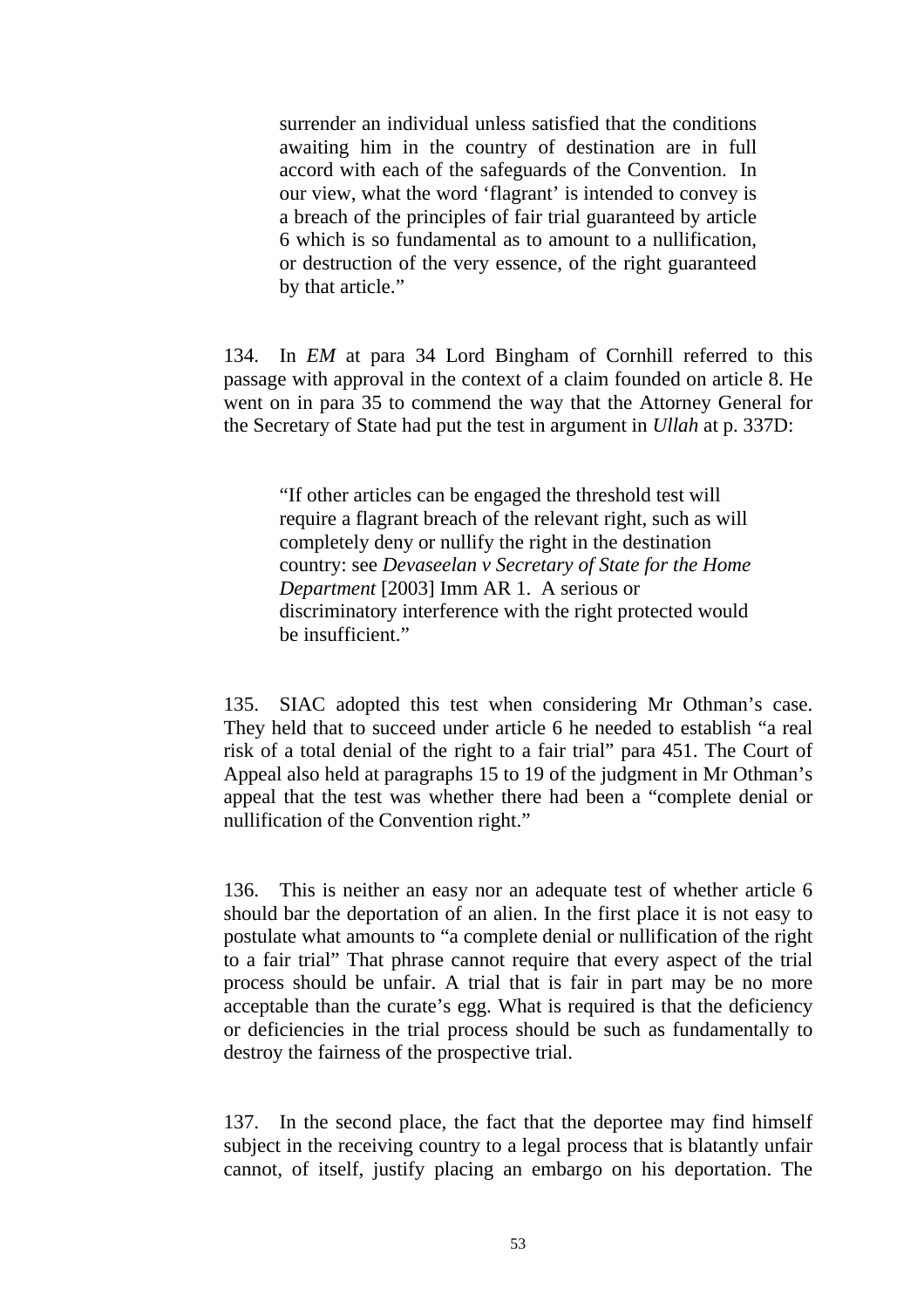focus must be not simply on the unfairness of the trial process but on its potential consequences. An unfair trial is likely to lead to the violation of substantive human rights and the extent of that prospective violation must plainly be an important factor in deciding whether deportation is precluded.

138. A conviction that results from a flagrantly unfair trial cannot be relied upon under article  $5(1)(a)$  as justifying detention.

"It is the Convention organs' case law that the requirement of  $Art.5(1)(a)$  that a person be lawfully detained after "conviction by a competent court" does not imply that the Court has to subject the proceedings leading to that conviction to a comprehensive scrutiny and verify whether they have fully complied with all the requirements of Art.6 of the Convention. However, the Court has also held that if a "conviction" is the result of proceedings which were a "flagrant denial of justice", that is were "manifestly contrary to the provisions of Article 6 or the principles embodied therein", the resulting deprivation of liberty would not be justified under Art.5(1)(a)."**–** *Stoichkov v Bulgaria* (2005) 44 EHRR 276.

Nor can such a conviction justify the imposition and execution of the death penalty. In either case the breach of the procedural rights guaranteed by article 6 will result in a breach of a substantive right. If an alien is to avoid deportation because he faces unfair legal process in the receiving state he must show that there are substantial grounds for believing that there is a real risk not merely that he will suffer a flagrant breach of his article 6 rights, but that the consequence will be a serious violation of a substantive right or rights. Quite how serious that violation must be has yet to be made clear by the Strasbourg jurisprudence. Plainly a sentence of death will be sufficient but the ECtHR has expressed doubts as to whether the risk of violation of article 5 can suffice to prevent the expulsion of an alien. In *Tomic v United Kingdom*  (application no. 17837/03) an admissibility decision of 14 October 2003, the court commented:

"The Court does not exclude that an issue might exceptionally be raised under Article 6 by an expulsion decision in circumstances where the person being expelled has suffered or risks suffering a flagrant denial of a fair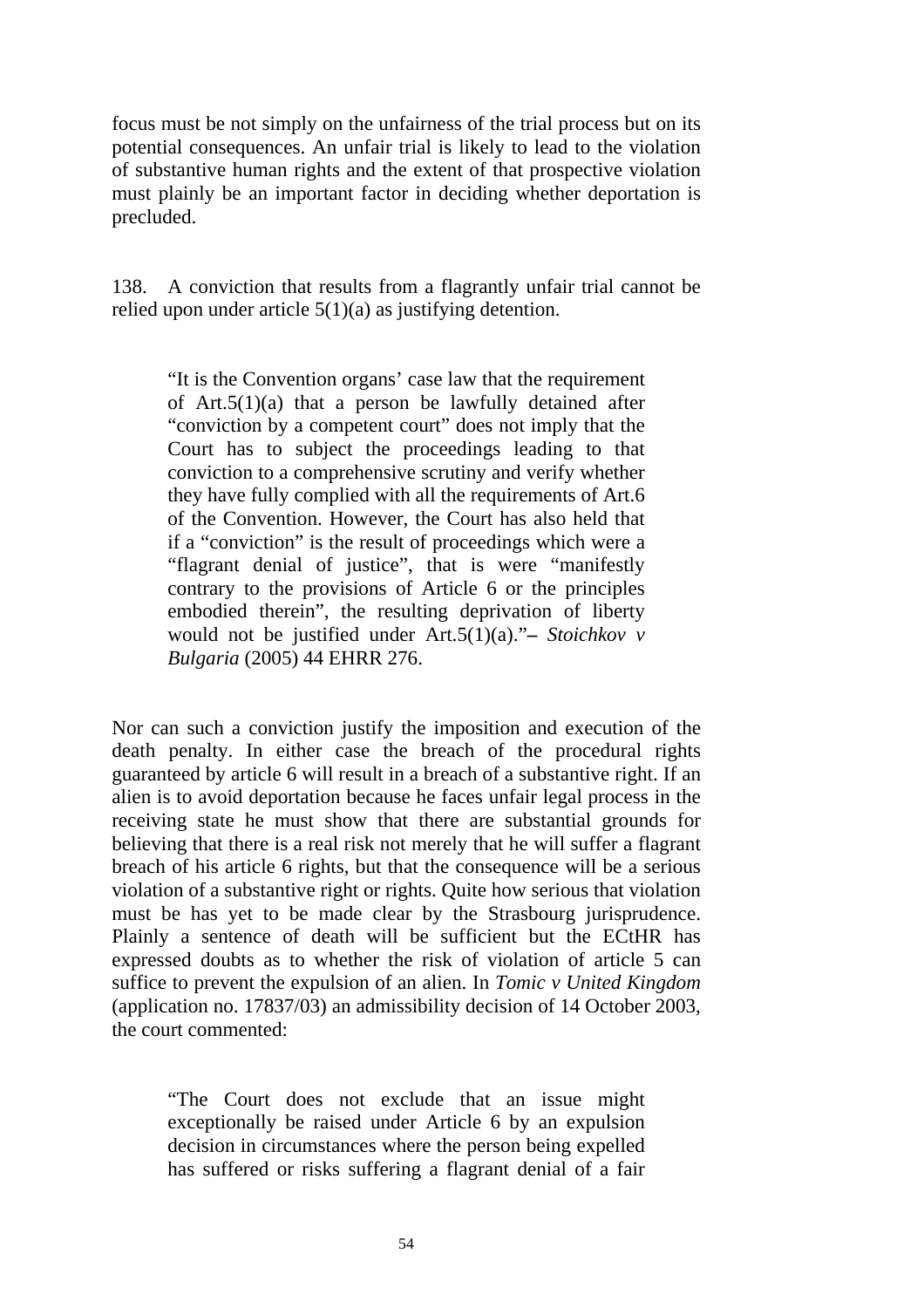trial in the receiving country, particularly where there is the risk of execution (see, *mutatis mutandis*, *Soering v United Kingdom*, [(1989) 11 EHRR 439], § 113; *Ocalan v Turkey*, [(2005) 41 EHRR 985], §§ 199-213). Whether an issue could be raised by the prospect of arbitrary detention contrary to Article 5 is even less clear."

A similar comment was made in *Z and T v United Kingdom* (application no. 27034/05) decision of 28 February 2006.

139. In *Mamatkulov* the Grand Chamber was prepared to contemplate, and the minority to find, a violation of article 6 in circumstances where the extradition of the applicants had resulted in lengthy prison sentences. A different approach will, however, be appropriate in an extradition case. There it is the prospective trial that is relied on to justify the deportation. If there is a real risk that the trial will be flagrantly unfair, that is likely to be enough of itself to prevent extradition regardless of the likely consequences of the unfair trial.

140. In *Bader v Sweden* (2005) 46 EHRR 1497 the applicant successfully resisted deportation on the ground that if sent back to Syria he would be at risk of being executed pursuant to a trial that had been held in his absence. He relied on articles 2 and 3, but did not expressly aver a breach of article 6. Such a breach was, however, a necessary element in his case in relation to articles 2 and 3. At para 42 the ECtHR observed that to implement a death sentence following an unfair trial would violate article 2 and continued:

"Moreover, to impose a death sentence on a person after an unfair trial would generate, in circumstances where there exists a real possibility that the sentence will be enforced, a significant degree of human anguish and fear, bringing the treatment within the scope of Art.3 of the Convention.

In this connection it should also be noted that the Court has acknowledged that an issue might exceptionally be raised under Art.6 of the Convention by an extradition decision in circumstances where the fugitive has suffered or risks suffering a flagrant denial of a fair trial in the requesting country.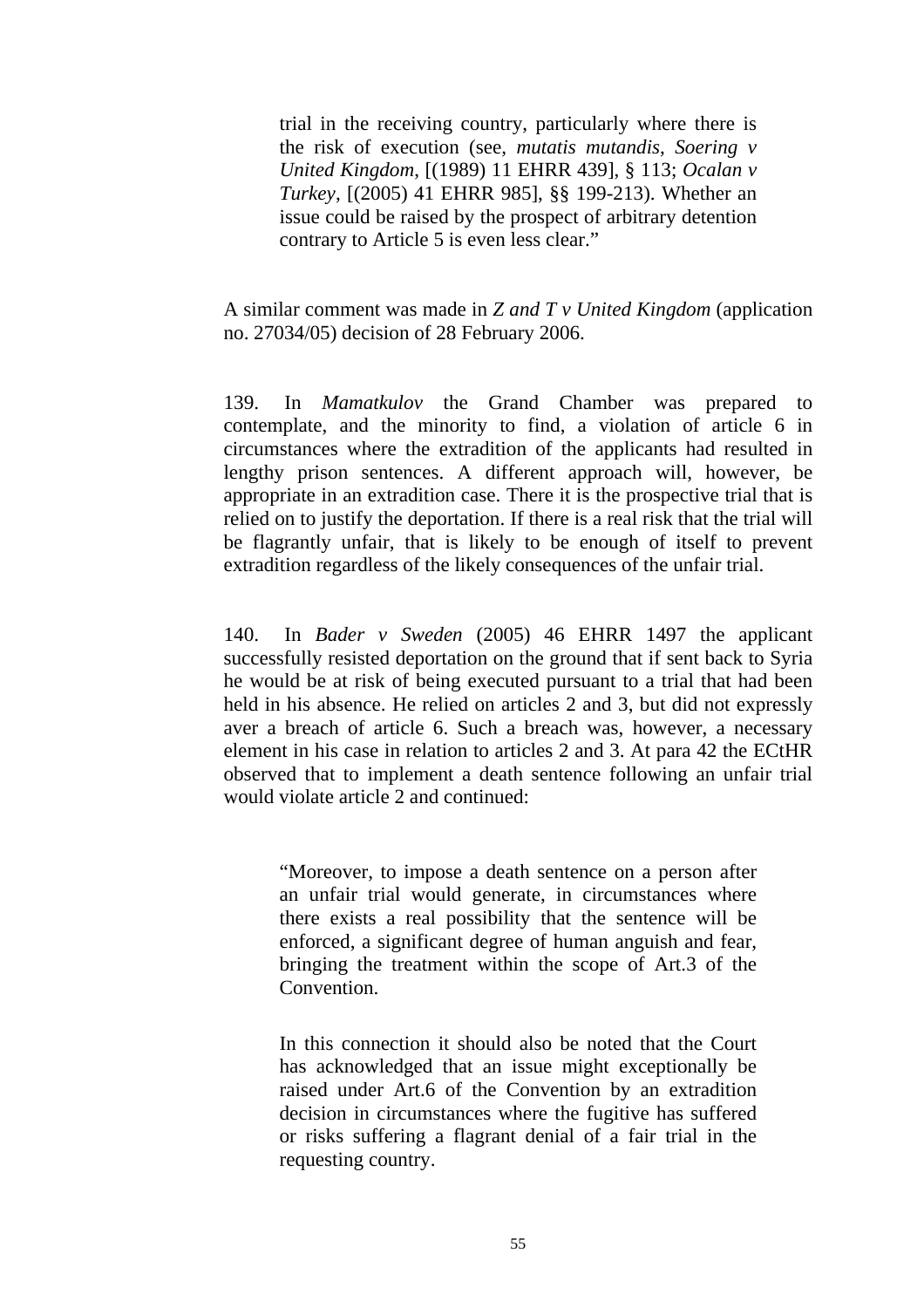It follows that an issue may arise under Arts 2 and 3 of the Convention if a contracting state deports an alien who has suffered or risks suffering a flagrant denial of a fair trial in the receiving State, the outcome of which was or is likely to be the death penalty."

This decision exemplifies the approach of considering in combination the risk of a violation of Article 6 and articles guaranteeing substantive rights, the articles in question being 2 and 3. Although there is no authority that establishes this, I think that it is likely that the Strasbourg Court would hold article 6 and article 5 to be violated if an applicant were to be deported in circumstances where there were substantial grounds for believing that he would face a real risk of a flagrantly unfair trial and that the defects in the trial would lead to conviction and a sentence of many years imprisonment.

141. In summary, the Strasbourg jurisprudence, tentative though it is, has led me to these conclusions. Before the deportation of an alien will be capable of violating article 6 there must be substantial grounds for believing that there is a real risk (i) that there will be a fundamental breach of the principles of a fair trial guaranteed by article 6 and (ii) that this failure will lead to a miscarriage of justice that itself constitutes a flagrant violation of the victim's fundamental rights. I turn to consider, having regard to this test, whether SIAC erred in law in concluding that Article 6 posed no bar to Mr Othman's deportation.

142. The potential consequences to Mr Othman of conviction of the offences for which he will be tried have already been established by the trials that took place in his absence: life imprisonment in the first instance and fifteen years imprisonment in the other. These consequences are, I believe, sufficiently severe to satisfy the second limb of the test. The vital issue that SIAC had to address was whether there were substantial grounds for believing that Mr Othman faced a real risk of a fundamental breach of the principles of a fair trial as recognised by the Strasbourg court.

*SIAC's findings* 

143. I have summarised SIAC's relevant findings of fact earlier in this opinion. There were two aspects of Mr Othman's prospective trial in Jordan that they found would, in a domestic context, be likely in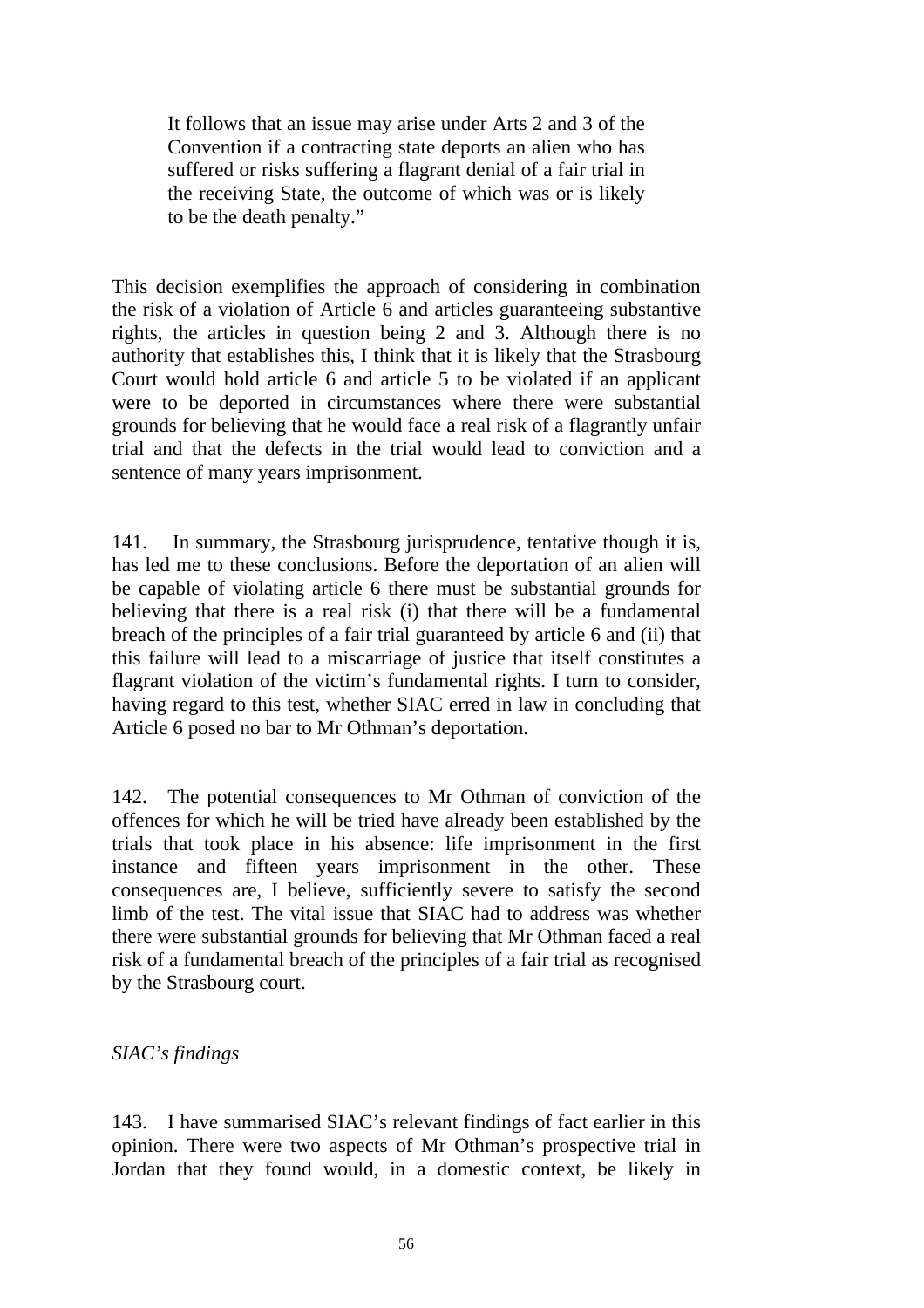combination to result in an unfair trial under article 6. The first was the composition of the court. The second was the approach of the court to the admission of evidence that might have been induced by inhuman treatment or even by torture.

#### *The composition of the court*

144. As to the composition of the court, the SSCt, it would consist of three judges, of whom the presiding judge and at least one other would be senior military officers, serving in the army as lawyers. The third judge would probably be a civilian. The state prosecutors would also be military officers, part of the same military hierarchy. In Jordan, as in other countries, the prosecutors are considered to be part of the judiciary. The judges would have no security of tenure and would be subject to being replaced by executive decision. They would be subject to the influence of the executive. While not independent there was no reason to suspect them of partiality. Convictions were not a foregone conclusion before the SSCt. There had in the past been a number of acquittals and successful appeals to the Court of Cassation. That was a civil court with jurisdiction to review the decisions of the SSCt on both law and fact.

145. Such a court would not have satisfied the article 6 requirement of an "independent and impartial tribunal". The approach of the ECtHR to such tribunals is apparent from the following passage from the judgment in *Ergin v Turkey (No 6)* (application no. 47533/99) decision of 4 May 2006 (citations excluded):

"42.The Court observes that it cannot be contended that the Convention absolutely excludes the jurisdiction of military courts to try cases in which civilians are implicated. However, the existence of such a jurisdiction should be subjected to particularly careful scrutiny.

43. Moreover, the Court has attached importance in numerous previous judgments to the fact that a civilian has had to appear before a court composed, if only in part, of members of the armed forces…. It has held that such a situation seriously undermined the confidence that courts ought to inspire in a democratic society.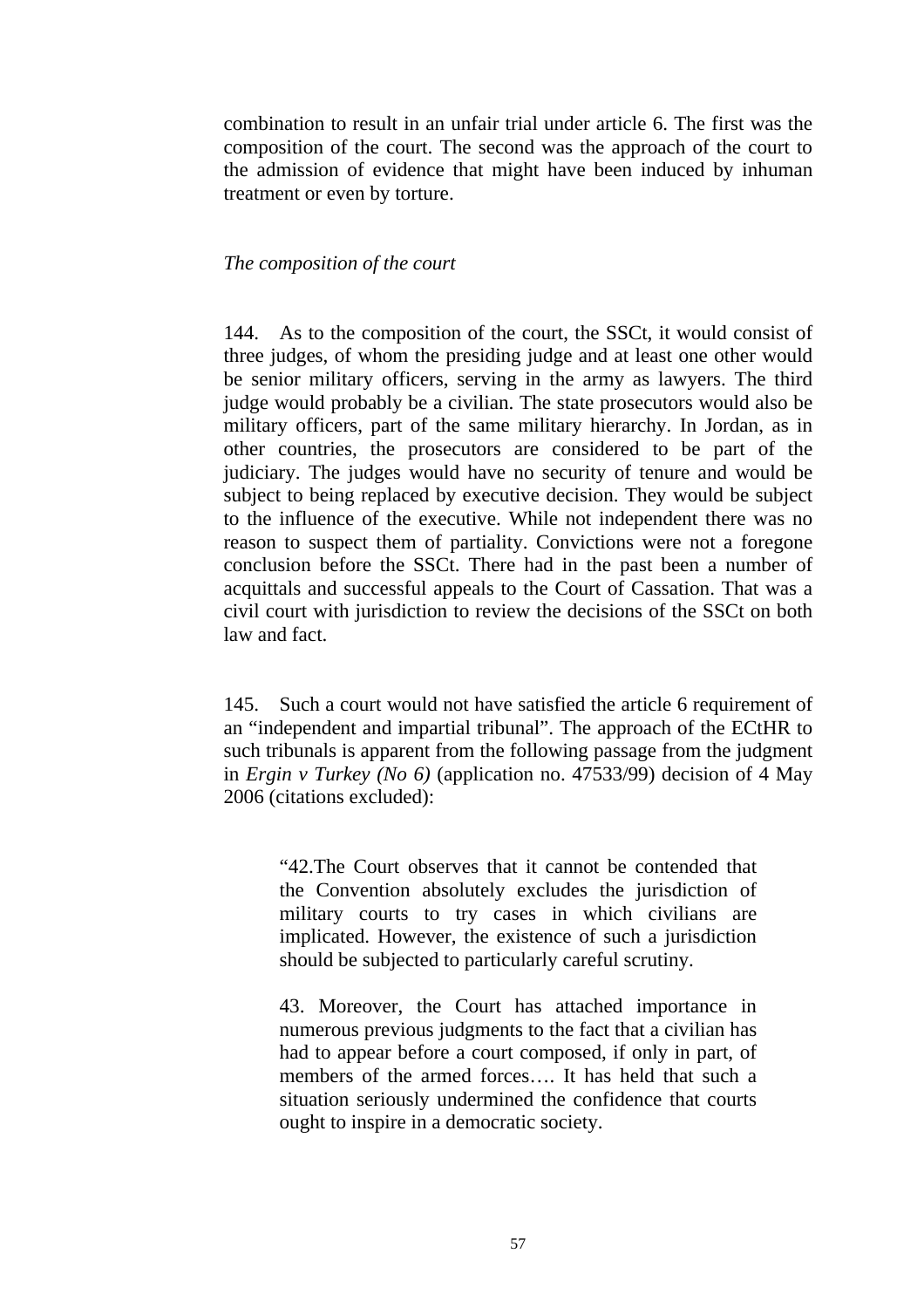44. That concern, which is all the more valid when a court is composed solely of military judges, leads the Court to affirm that only in very exceptional circumstances could the determination of criminal charges against civilians in such courts be held to be compatible with article 6."

146. While in a domestic case the composition of the SSCt would violate article 6, it does not follow that this would, of itself, constitute a flagrant breach of article 6 sufficient to prevent deportation in a foreign case. The Court of Appeal considered this question at paragraphs 33 to 42 of its judgment and, in agreement with SIAC, concluded that it would not. I have reached the same conclusion and would endorse the reasoning on this point of the Court of Appeal.

# *The admission of evidence that may have been obtained by torture*

147. SIAC found that Mr Othman would be tried on the basis of the dossiers that had been placed before the court on the two occasions when he was convicted in his absence. These included confessions made by others that had incriminated Mr Othman. The confessions were made to the Public Prosecutor, but the makers alleged that they had been made consequent upon coercion of the makers and their families when detained by the GID that took the form of torture and inhuman treatment.

148. SIAC made the following findings in relation to the admission of confessions under Jordanian criminal procedure. It is illegal to obtain evidence by coercion. The Public Prosecutor cannot adduce confessions made to others unless he proves that they were made willingly. Where, however, confessions are made to the Public Prosecutor they can be admitted in evidence unless the makers prove that they were made as a consequence of prior coercion. The admission of the confessions that implicated Mr Othman had been challenged, unsuccessfully, before both the SSCt and the Court of Cassation in the previous trials.

149. SIAC made the following findings about these confessions. There was a real risk that the confessions were obtained by treatment that breached article 3, possibly amounting to torture. It would be open to Mr Othman to challenge the admission of these confessions, but the high probability was that the challenge would not succeed and that the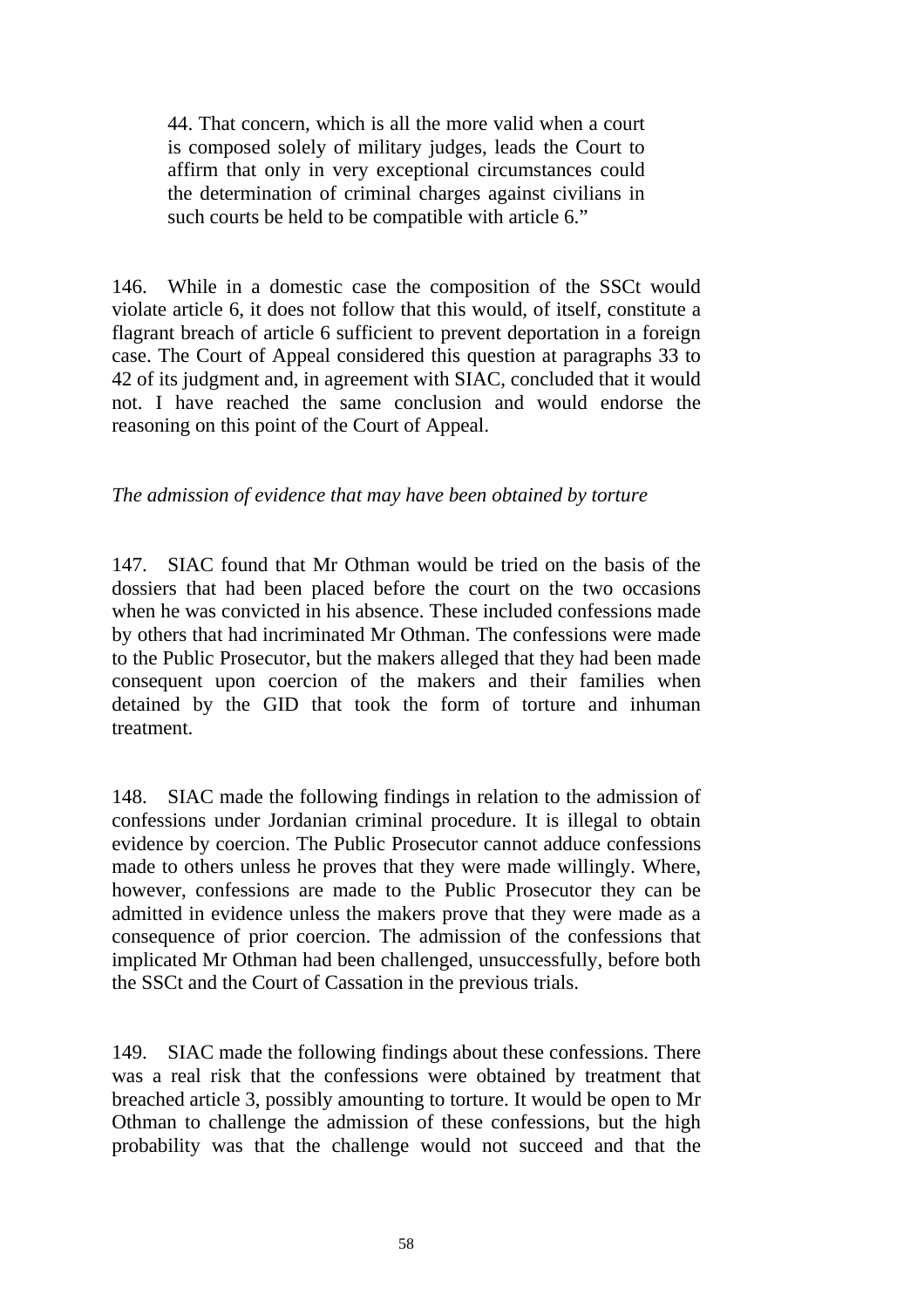confessions would be admitted. If so, they would be of considerable, perhaps decisive, importance against him.

150. SIAC did not consider that the fact that the burden of proof would be on Mr Othman to prove that the confessions were obtained by coercion was itself unfair. I have summarised earlier at paragraph 58 the features that SIAC considered amounted, cumulatively, to unfairness of the trial. They were the absence of precautions of a type common in this jurisdiction against obtaining evidence by duress and the fact that the court, lacking independence, might be reluctant to accept the possibility that the confessions had been obtained by coercion and would not examine such allegations closely or vigorously.

151. SIAC referred to the evidential difficulties of proving that the confessions were obtained by torture or inhuman treatment and summarised the position as follows at para 422:

"However, with whatever deficiencies the legal system may have in terms of the burden of proof, the availability of evidence or in terms of judicial attitude towards such allegations, whether correct, sceptical, naïve or even indifferent, the admission of that evidence would be the consequence of a judicial decision, within a system at least on its face intended to exclude evidence which was not given voluntarily. We cannot say that that decision, on that burden of proof, would probably be wrong; still less that it would be manifestly unreasonable or arbitrary. Nor can we say that the original decisions on the admissibility of the evidence were wrong or manifestly unreasonable or arbitrary."

# *The conclusions of the Court of Appeal*

152. SIAC concluded that the shortcomings that I have summarised, when viewed in the context of the trial process as a whole, did not amount to a "total denial of the right to a fair trial". The Court of Appeal held that, in so concluding, SIAC erred in law. The reasoning of the Court of Appeal appears from the following key passages in the judgment of Buxton LJ: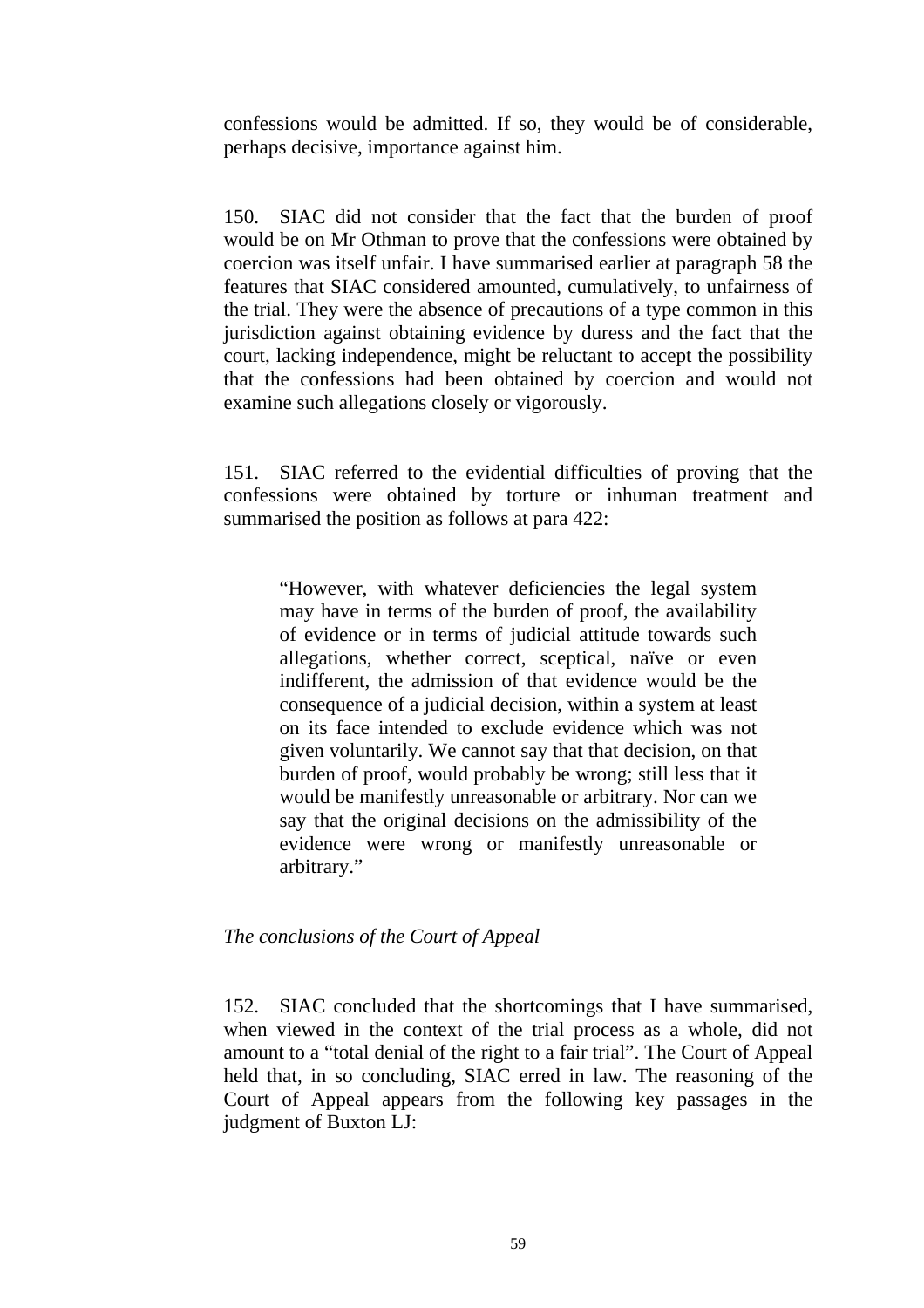"45…. Counsel for the Secretary of State said that it was no part of his submission to say that if it is clear that a trial will take place on the basis of evidence obtained under torture, whether of the individual themselves, or third parties, that that would not involve flagrant denial of justice.

. . .

48. The use of evidence obtained by torture is prohibited in Convention law not just because that will make the trial unfair, but also and more particularly because of the connexion of the issue with article 3, a fundamental, unconditional and non-derogable prohibition that stands at the centre of the Convention protections. As the ECtHR put it in §105 of its judgment in *Jalloh v Germany* 44 EHRR 667:

> Incriminating evidence-whether in the form of a confession or real evidence-obtained as a result of acts of violence or brutality or other forms of treatment which can be characterised as tortureshould never be relied on as proof of the victim's guilt, irrespective of its probative value. Any other conclusion would only serve to legitimate indirectly the sort of morally reprehensible conduct which the authors of Art.3 of the Convention sought to proscribe or, as it was so well put in the US Supreme Court's judgment in the *Rochin* case 342 US 165, "to afford brutality the cloak of law."

That view, that the use of evidence obtained by torture of ill-treatment is prohibited not just, or indeed primarily, because of its likely unreliability, but rather because the state must stand firm against the conduct that has produced the evidence, is universally recognised both within and outside Convention law. What is, with respect, a particularly strong statement to that effect, citing a multitude of equally strongly worded authorities, is to be found in §17 of the speech of Lord Bingham in *A v Home Secretary (No2)* [2006] 2 AC 221.

49. SIAC was wrong not to recognise this crucial difference between breaches of article 6 based on this ground and breaches of article 6 based simply on defects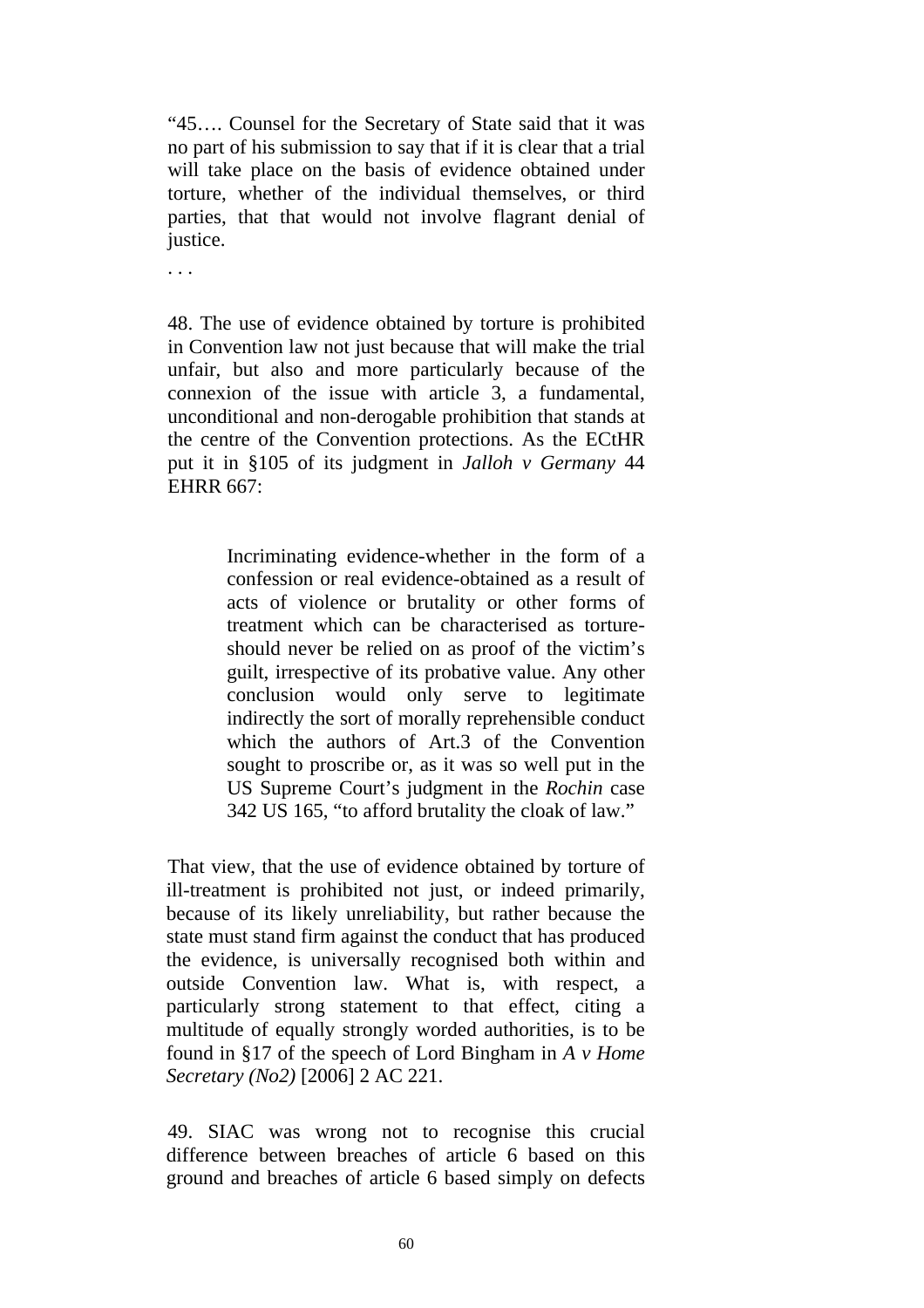in the trial process or in the composition of the court. Rather, in its conclusions in §§ 442-452 of its determination, that are set out in § 32 above, it treated the possible use of evidence obtained by torture *pari passu* with complaints about the independence of the court: see in particular SIAC at §§449-450. That caused it not to recognise the high degree of assurance that is required in relation to proceedings in a foreign state before a person may lawfully be deported to face a trial that may involve evidence obtained by torture."

#### *Conclusions*

153. No criticism can be made of Buxton LJ's statement of the fundamental prohibition of the admission of evidence obtained by torture and the reasons for this. I do not accept, however, the conclusion that he has derived from this, namely that it required a high degree of assurance that evidence obtained by torture would not be used in the proceedings in Jordan before it would be lawful to deport Mr Othman to face those proceedings. As Buxton LJ observed, the prohibition on receiving evidence obtained by torture is not primarily because such evidence is unreliable or because the reception of the evidence will make the trial unfair. Rather it is because "the state must stand firm against the conduct that has produced the evidence". That principle applies to the state in which an attempt is made to adduce such evidence. It does not require this state, the United Kingdom, to retain in this country to the detriment of national security a terrorist suspect unless it has a high degree of assurance that evidence obtained by torture will not be adduced against him in Jordan. What is relevant in this appeal is the degree of risk that Mr Othman will suffer a flagrant denial of justice if he is deported to Jordan. As my noble and learned friend Lord Hoffmann said in *Montgomery v H M Advocate* [2003] 1 AC 641, 649

"…an accused who is convicted on evidence obtained from him by torture has not had a fair trial. But the breach of article  $6(1)$  lies not in the use of torture (which is, separately, a breach of article 3) but in the reception of the evidence by the court for the purposes of determining the charge".

154. The issue before SIAC was whether there were reasonable grounds for believing that if Mr Othman were deported to Jordan the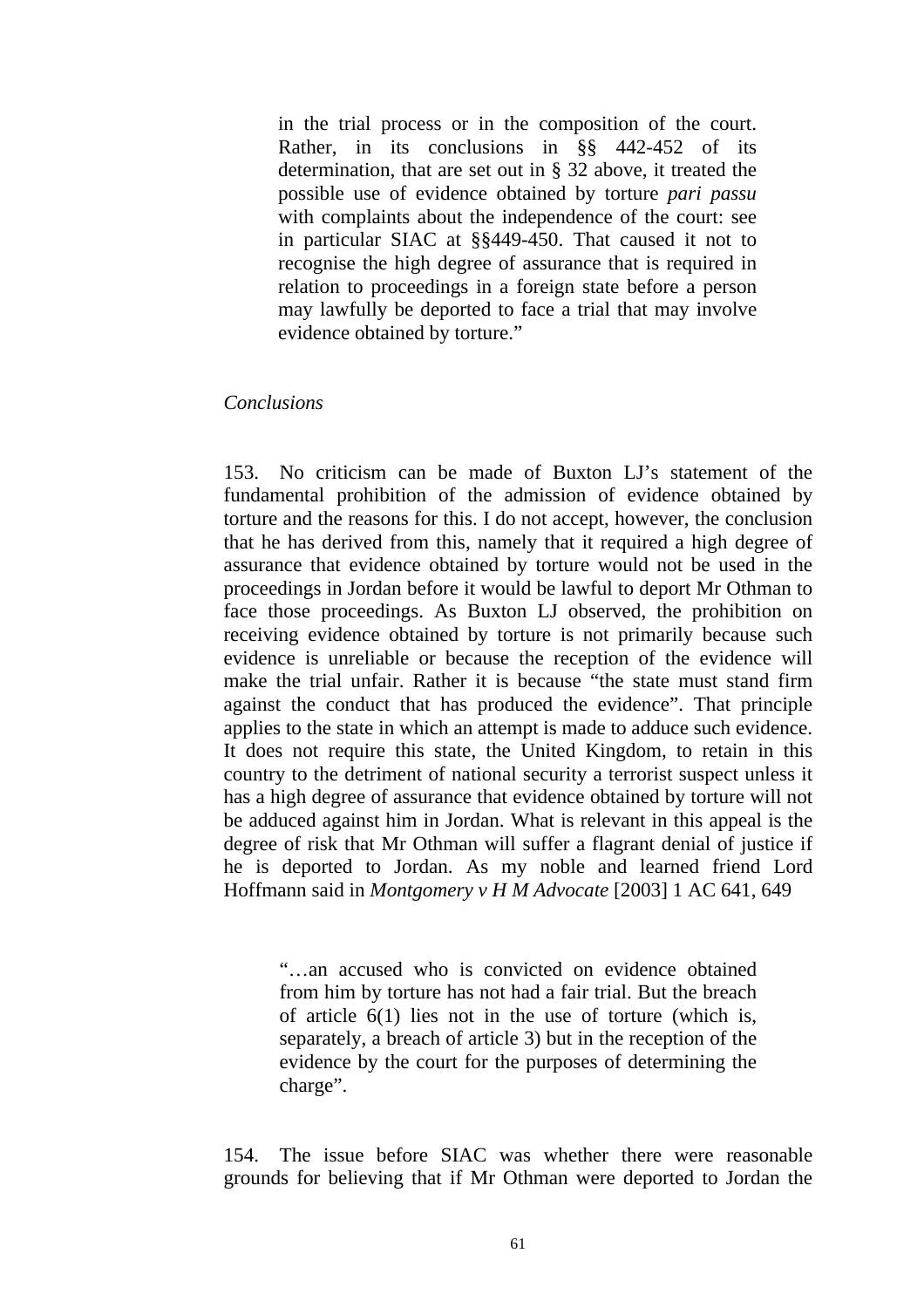criminal trial that he would there face would have defects of such significance as fundamentally to destroy the fairness of his trial or, as SIAC put it, to amount to a total denial of the right to a fair trial. SIAC concluded that the deficiencies that SIAC had identified did not meet that exacting test. I do not find that in reaching this conclusion SIAC erred in law.

155. For these reasons I would allow the Secretary of State's appeal.

#### **LORD HOFFMANN**

#### My Lords,

156. In these appeals the Secretary of State has made orders for the deportation of three aliens on the ground that it would be conducive to the public good (sections  $3(5)(b)$  and  $5(1)$  of the Immigration Act 1971). Two are Algerians who have been identified in these proceedings as RB and U. The third is Mohammed Othman, also known as Abu Qatada, who is of Jordanian nationality. When speaking of all three, I shall call them the aliens. They have challenged the deportation orders by appeal to the Special Immigration Appeals Commission ("SIAC").

#### *The Aliens*

157. RB entered the country in 1995 as a visitor with leave to stay for 6 months and claimed asylum when arrested in 1999. The Secretary of State's decision letter alleges that he has been closely associated with Islamist extremists in Algeria and a terrorist cell in London. U arrived via France in 1994 and claimed asylum, which was refused in 2000. Meanwhile, he had gone to Afghanistan, where the Secretary of State alleges that he held a high position in training camps for Mujahedin volunteers and had direct links to Al Qa'eda leaders. He is said to have been directly implicated in supporting terrorist plots, including a planned attack on the Strasbourg Christmas market in 2000. Abu Qatada arrived in the United Kingdom in 1993, when he was granted asylum on the ground that he had been tortured in Jordan. The decision letter alleges that he is a leading spiritual adviser and fundraiser for Islamist terrorist cells including the Al Qa'eda network. He has been twice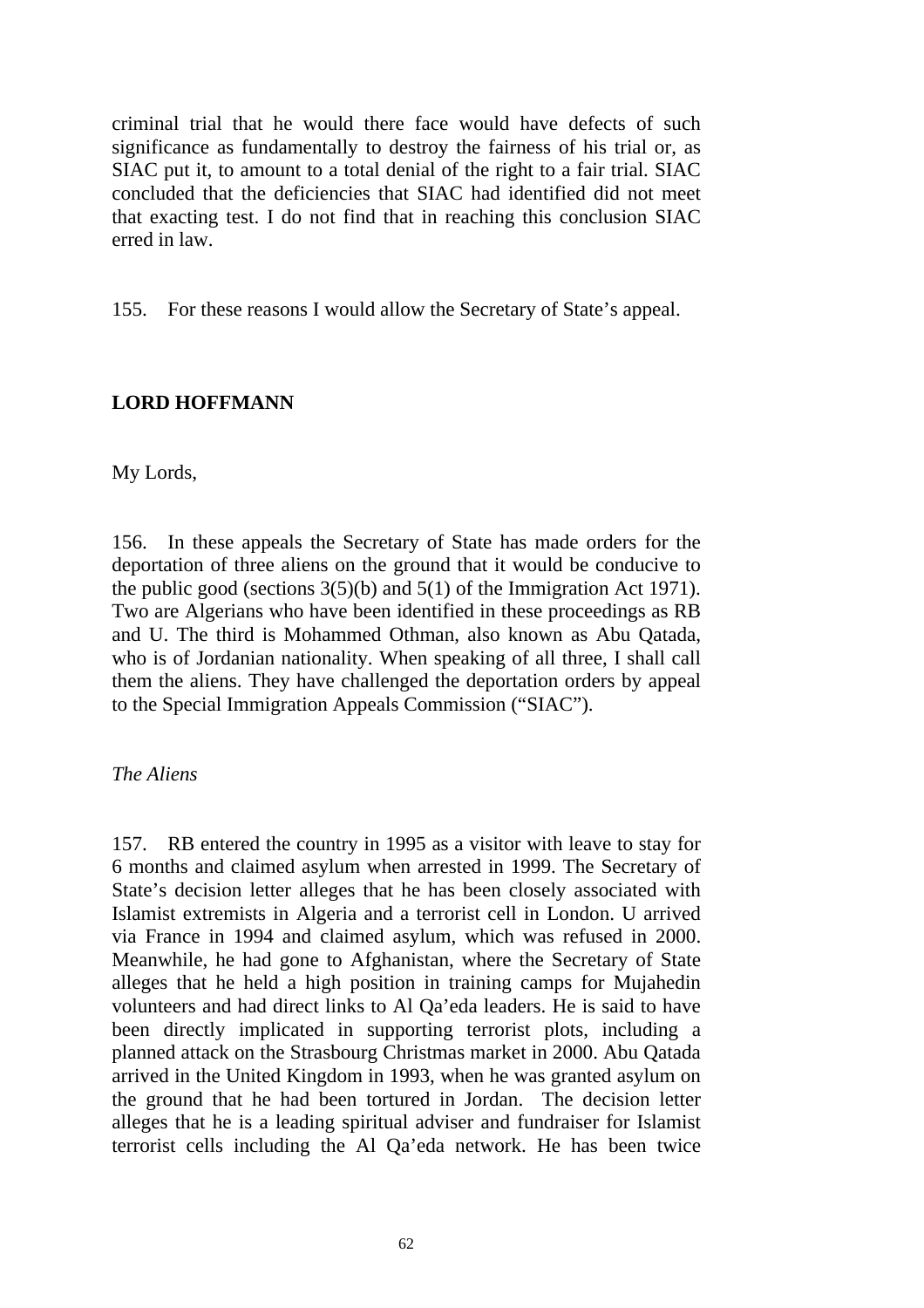convicted in his absence by a Jordanian court of participation in terrorist conspiracies to cause explosions in that country.

# *The grounds of challenge*

158. All three aliens claim that deportation to their respective countries of nationality would violate their rights under article 3 of the European Convention on Human Rights (not to be subjected to torture or inhuman or degrading treatment) because there is a real risk that they would be tortured by the Algerian and Jordanian authorities respectively. Abu Qatada, who is likely to be retried in Jordan for the terrorist offences for which he has already been convicted in his absence, also claims that he would be deprived of his liberty by unreasonably lengthy detention incommunicado pending trial, contrary to article 5, and would not receive a fair trial, contrary to article 6, because the Jordanian military court which tries him will not be independent of the government and is likely to receive the evidence of witnesses who had been tortured. He also claims that his deportation would be contrary to the UN Convention relating to the Status of Refugees. The Secretary of State's position is that although the records of both Algeria and Jordan might ordinarily suggest that there is a substantial risk that terrorist suspects would indeed be tortured, Her Majesty's Government has been given specific assurances on the point which makes it unlikely that these three aliens will suffer ill treatment. SIAC dismissed all three appeals. As for the complaints under articles 5 and 6, the Secretary of State submits that these are relevant to the question of deportation only so far as there would be a "flagrant denial" of the rights in question and that any departure in Jordan from the standards required by articles 5 and 6 would not be sufficiently extreme. The Refugee Convention argument raises a short point of construction*.* SIAC dismissed all three appeals.

159. The Court of Appeal affirmed the decisions of SIAC under article 3 but upheld the appeal of Abu Qatada on the sole ground that evidence obtained by torture was likely to be used against him at his trial. His other grounds of appeal were dismissed. The Algerian aliens appeal to your Lordships' House and the Secretary of State appeals against the decision in favour of Abu Qatada, while he cross-appeals against the dismissal of his case under article 3 and the rejection of his other complaints under articles 5 and 6 and the Refugee Convention.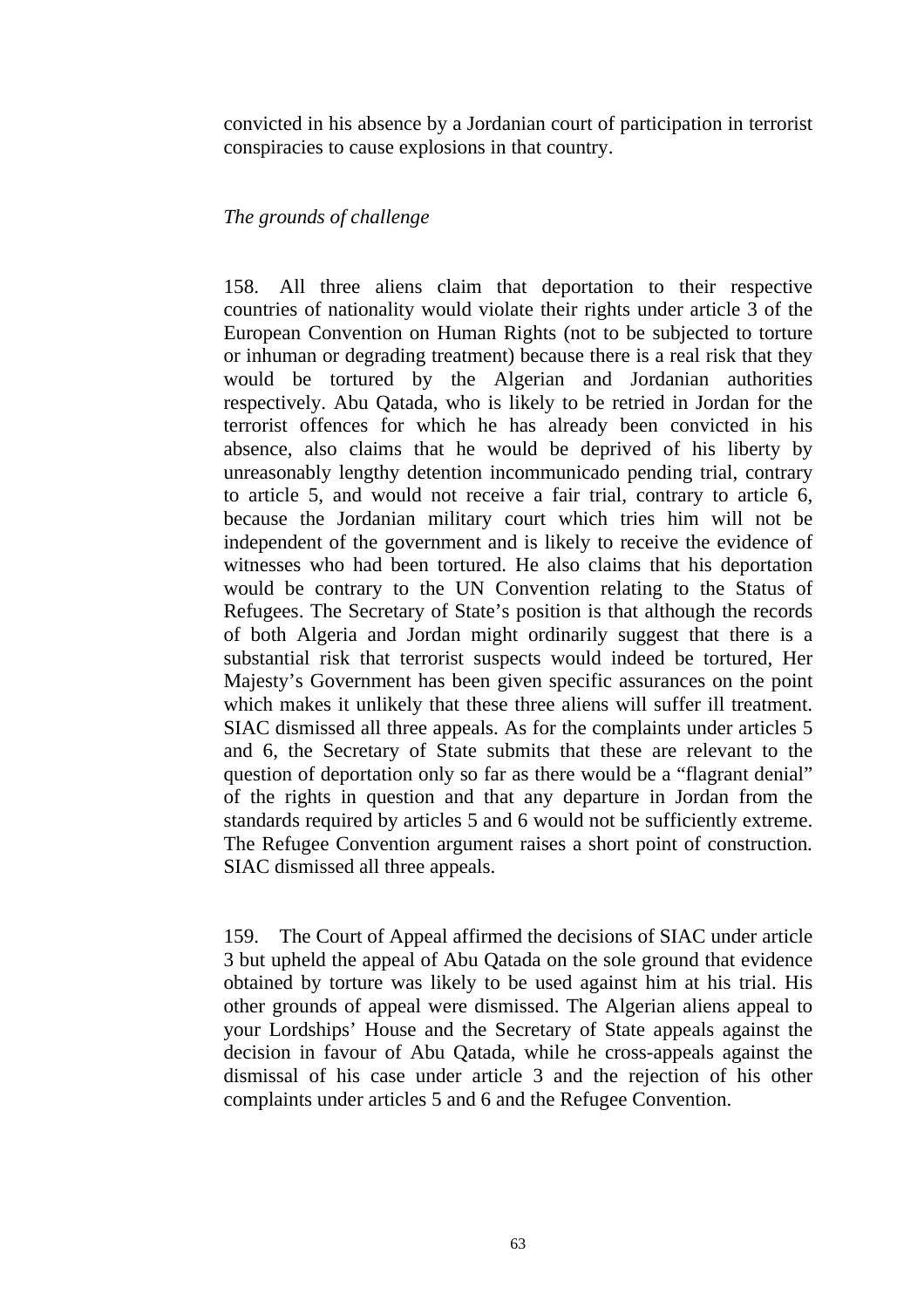160. In addition to the points raised before SIAC and the Court of Appeal, all three aliens submit to your Lordships that SIAC was not entitled to rely upon closed material, that is to say, material which the aliens and their advisers were not allowed to see. This is a radical submission because SIAC was set up as a court which could rely upon closed material. The 1997 Act was passed in response to the decision of the European Court of Human Rights (ECHR) in *Chahal v United Kingdom* (1997) 23 EHRR 413. At the time that case was decided, there was no appeal against a deportation order made on the ground that it was conducive to the public good, or against detention pending deportation pursuant to such an order: see section 15(3) of the 1971 Act. The alien could only make representations to the Secretary of State's advisory committee. The ECHR held that the absence of any appeal or other effective remedy by an alien who was held in detention pending deportation on national security grounds infringed his rights under articles 5(4) ("Everyone who is deprived of his liberty by arrest or detention shall be entitled to take proceedings by which the lawfulness of his detention shall be decided speedily by a court") and 13 ("Everyone whose rights and freedoms as set forth in this Convention are violated shall have an effective remedy") of the Convention.

161. Although the ECHR recognised that "the use of confidential material may be unavoidable where national security is at stake" (paragraph 131) it said that techniques could be employed which accommodated legitimate security concerns and yet accorded the individual "a substantial measure of procedural justice" (*ibid*.) As an example of such a technique, it commended the procedure which had been developed by the Canadian Security Intelligence Review Committee, in the exercise of its supervisory powers over deportation on grounds of national security. This procedure, sketched in paragraph 144 of the judgment in *Chahal*, is more fully described in paragraphs 71-74 of the judgment of McLachlin CJ in *Charkaoui v Minister of Citizenship and Immigration* [2007] SCC 9.

162. The Canadian procedure is clearly recognisable as a prototype of the procedure created by the 1997 Act and the Special Immigration Appeals Commission (Procedure) Rules 2003 SI No 1034 ("the rules") made under powers conferred upon the Lord Chancellor by section 5 of the Act. By subsection  $(3)$ , such rules may —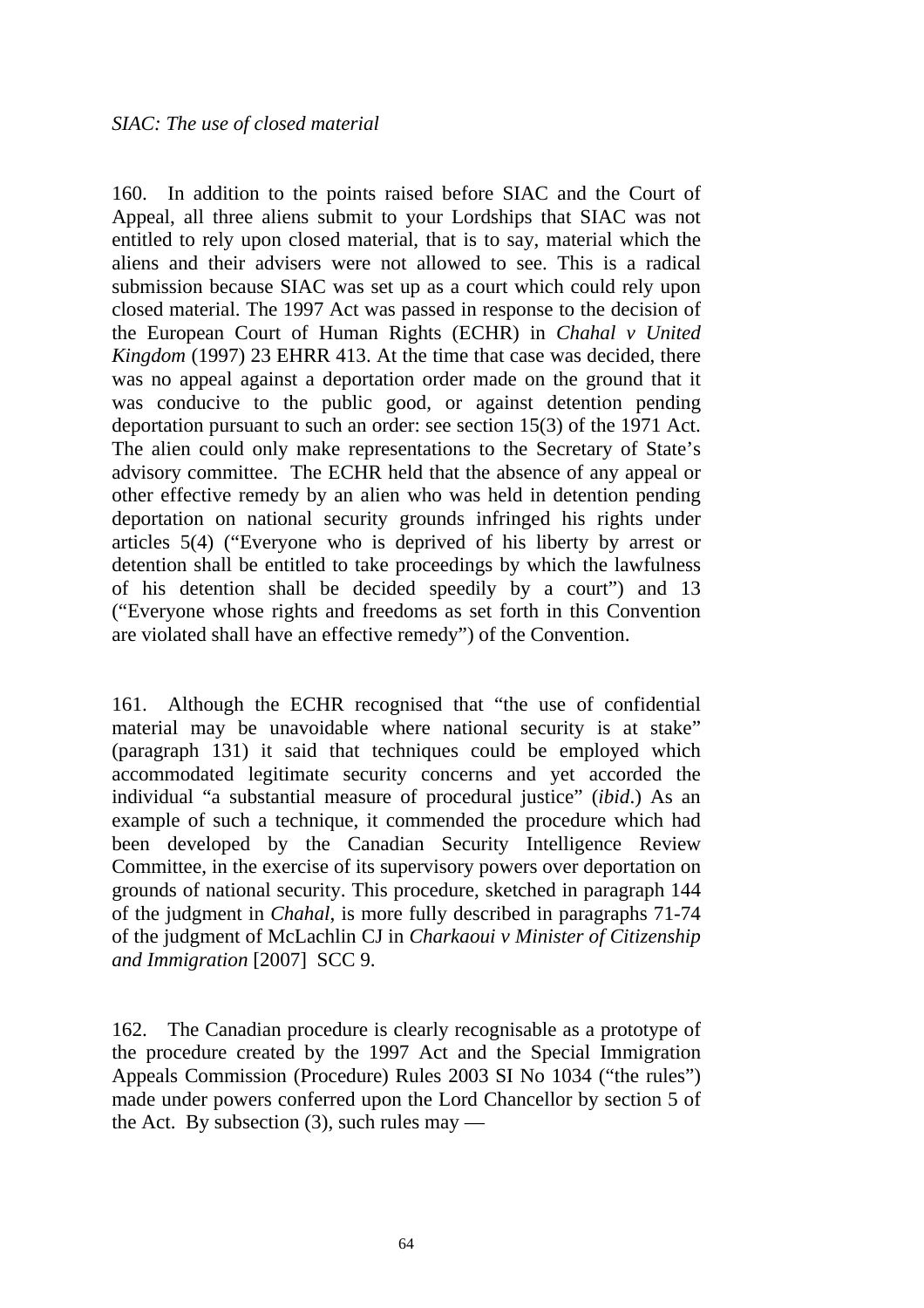"(a) make provision enabling proceedings before the Commission to take place without the appellant being given full particulars of the reasons for the decision which is the subject of the appeal,

(b) make provision enabling the Commission to hold proceedings in the absence of any person, including the appellant and any legal representative appointed by him…

163. Section 6 enables the Attorney-General to appoint "a person to represent the interests of an appellant in any proceedings" before SIAC and the Lord Chancellor may under section 5(3)(c) make rules about the functions of such person, who is referred to in the rules as a "special advocate".

164. Rule 4, under the heading "General duty of Commission", makes its priorities clear:

"4.  $-(1)$  When exercising its functions, the Commission shall secure that information is not disclosed contrary to the interests of national security, the international relations of the United Kingdom, the detection and prevention of crime, or in any other circumstances where disclosure is likely to harm the public interest.

(2) Where these Rules require information not to be disclosed contrary to the public interest, that requirement is to be interpreted in accordance with paragraph (1).

(3) Subject to paragraphs (1) and (2), the Commission must satisfy itself that the material available to it enables it properly to determine proceedings."

165. Rule 35 says that the functions of the special advocate are to cross-examine witnesses and make submissions to the Commission at any hearings from which the appellant and his representatives are excluded. If the Secretary of State wishes to object to disclosure to the appellant of any material upon which he proposes to rely ("closed material") he must give notice to the special advocate (rule 37) and, after hearing submissions, the Commission must then decide whether disclosure would be contrary to the public interest and, if so, uphold the objection (rule 38). After being served with closed material the special advocate cannot communicate with the appellant except with the leave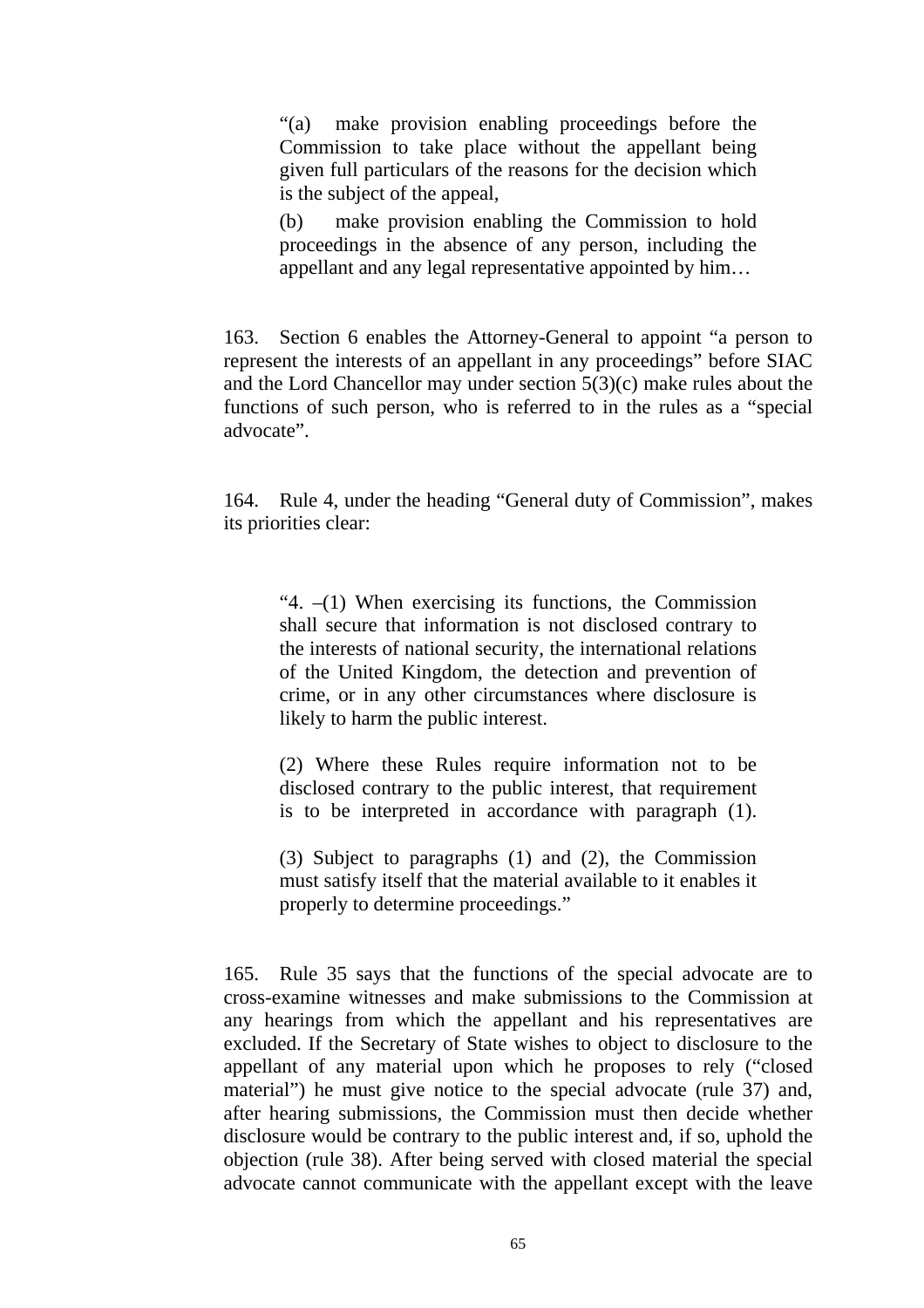of the Commission (rule 36(2)) and the closed material is put before the tribunal in a private session from which the appellant and his advisers are excluded (rule 43).

166. In all three cases SIAC relied to a greater or lesser extent upon closed material, both in relation to the question of whether the deportation was conducive to the public good ("the national security issue") and the question of whether the alien was at risk of suffering torture or degrading or inhuman treatment ("the safety on return issue"). Indeed, in the case of RB the decision of SIAC on the national security issue was founded entirely on closed evidence (see paragraph 1 of the judgment of Mitting J of 5 December 2006).

167. The arguments of the aliens against the use of closed material in their cases take two forms. First, it is submitted by RB and U that a decision based on closed material, whether as to national security or safety on return, may be inconsistent with their right to a fair hearing under article 6 of the Convention. Whether it is or not depends on the facts of the case. They say that their cases should therefore be remitted to SIAC to decide whether, in each case the use of the closed material denied them a fair hearing. Secondly, it is submitted for Abu Qatada that, as a matter of domestic law and on the true construction of the 1997 Act and the rules, SIAC may rely upon closed material only in relation to the national security issue and not on the safety on return issue.

# *Deportation and article 6*

168. The first argument is founded upon the recent decision of the House in *Secretary of State for the Home Department v MB* [2008] 1 AC 440. The question in that case was whether the procedure established by and under the Prevention of Terrorism Act 2005 for judicial supervision of non-derogating control orders complied with article 6. That procedure mirrors in all relevant respects the procedure followed by SIAC under its rules, including a provision in paragraph 4(3) of the Schedule requiring the applicable rules to ensure —

"(d) that the relevant court is required to give permission for material not to be disclosed where it considers that the disclosure of the material would be contrary to the public interest".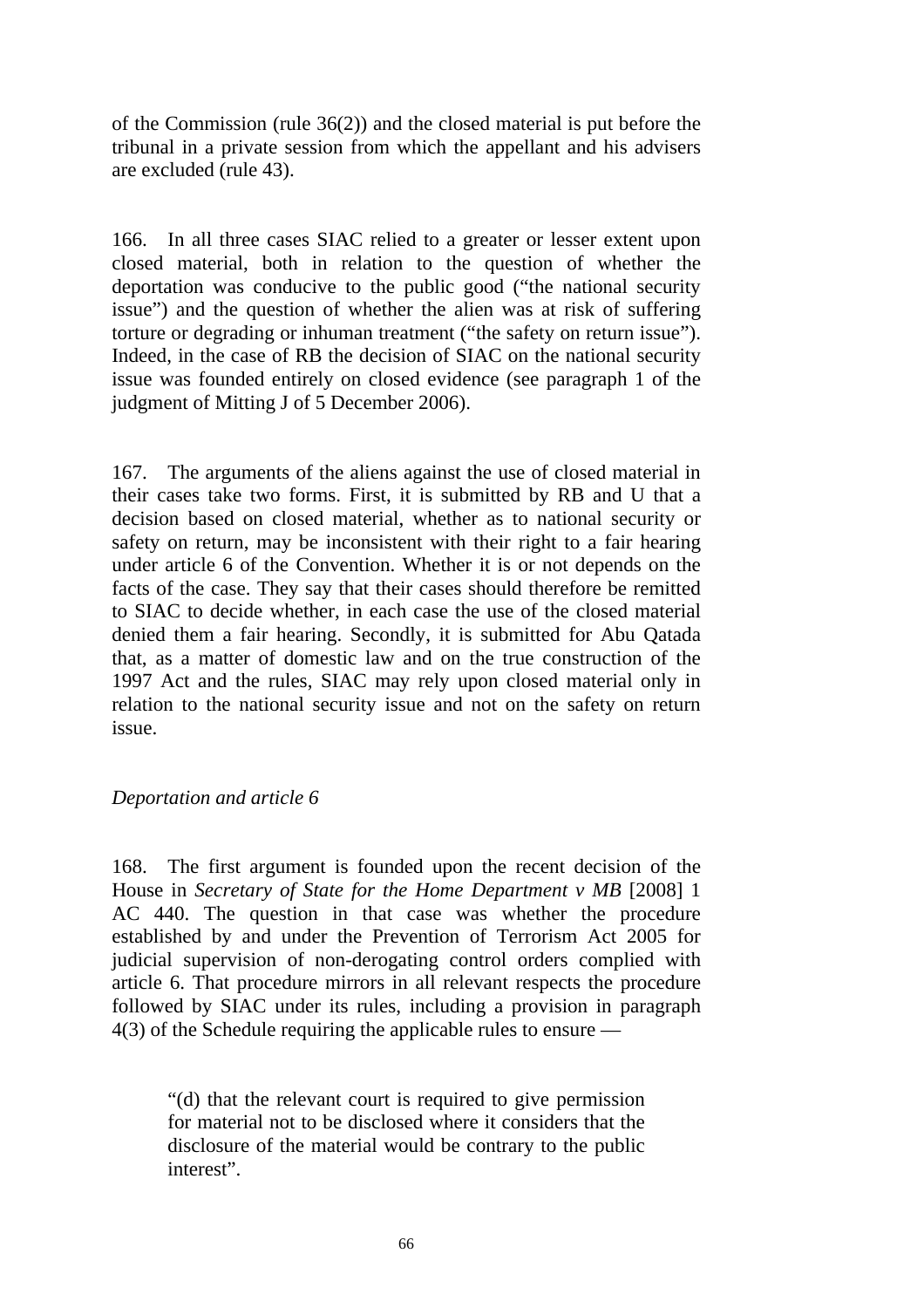169. The Court of Appeal ruled that in principle this procedure complied with article 6: see [2007] QB 415. That was the state of the law when the present cases came before SIAC. In the House of Lords, however, Baroness Hale of Richmond said that although a procedure modelled on that of SIAC would usually provide the "substantial measure of procedural justice" which the *Chahal* case required, there might be some cases in which it did not. To enable the courts in such cases to comply with article 6, paragraph 4(3)(d) of the Schedule should (pursuant to section 3 of the Human Rights Act 1998) be read subject to an exception in cases in which the use of closed material would be incompatible with the right to a fair trial. The best judge of whether the procedural protection had been adequate was the judge who presided at the hearing. Lord Carswell and Lord Brown of Eaton-under-Heywood agreed.

170. In the present cases, SIAC was bound by the Court of Appeal decision and made no finding as to whether its procedure had enabled these aliens to obtain a fair trial. So the aliens submit that their cases should be remitted to SIAC for such a finding to be made.

171. The difficulty for the aliens is that in *Secretary of State for the Home Department v MB* it was conceded by the Secretary of State that a control order affected civil rights and that article 6 was therefore engaged. The question of whether the order was lawful had therefore to be decided by an independent and impartial court and in accordance with a judicial procedure.

172. No such concession is made here. On the contrary, the judgment of the ECHR Grand Chamber in *Maaouia v France* (5 October 2000) Application no 39652/98, 33 EHRR 1037 affirmed (in paragraph 35) that "the decision whether or not to authorise an alien to stay in a country of which he is not a national does not entail any determination of his civil rights". In a concurring opinion, Sir Nicolas Bratza agreed that —

"proceedings which exclusively concern decisions of administrative authorities to refuse leave to an alien to enter, to impose conditions on an alien's leave to stay or to deport or expel an alien, do not involve the determination of the "civil rights and obligations" of the alien."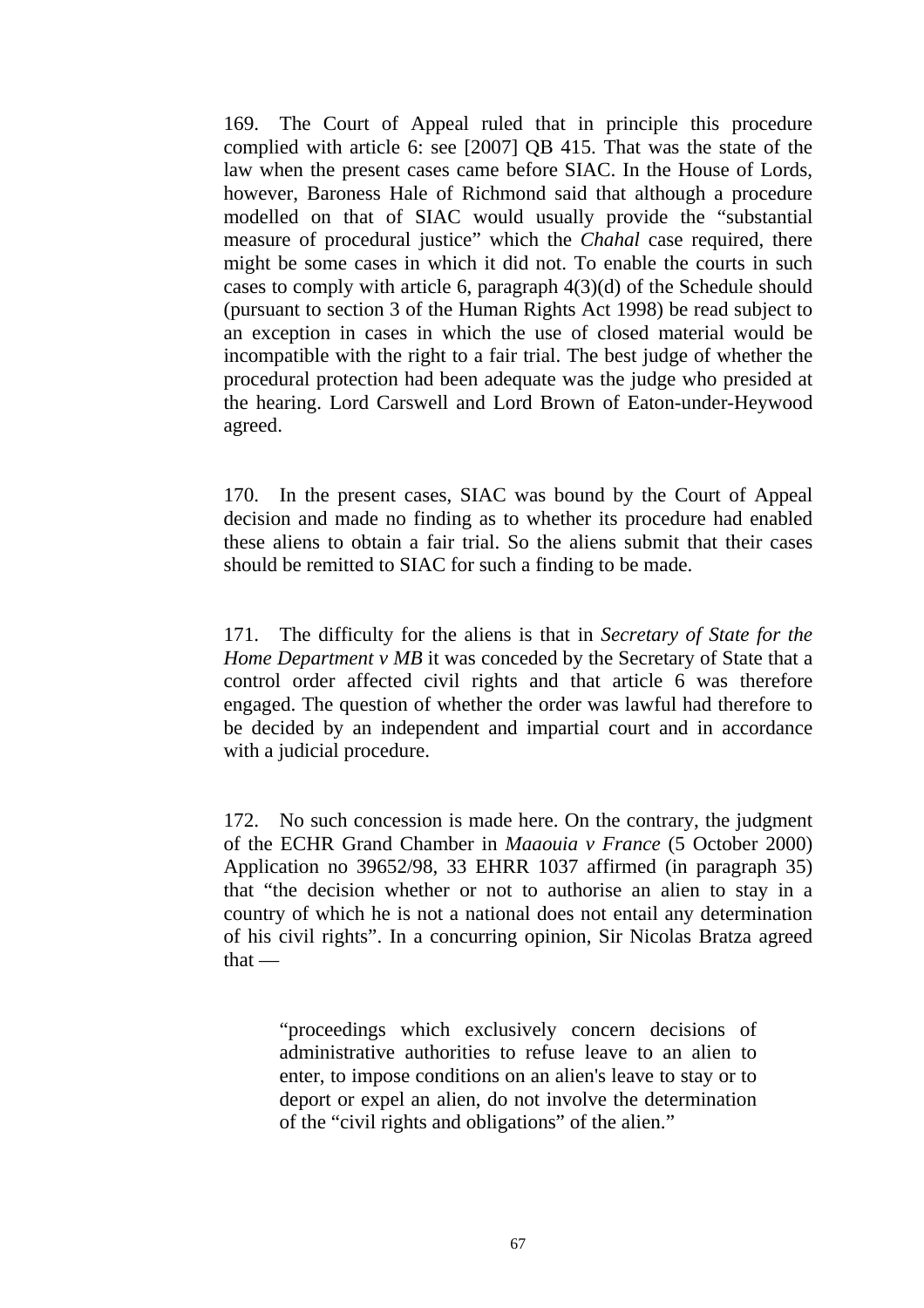173. Likewise in *Chahal v United Kingdom* (1997) 23 EHRR 413, the ECHR decided that an alien who was detained pending deportation was entitled by virtue of article 5(4) to "a substantial measure of procedural justice" in proceedings to determine the lawfulness of his detention (paragraph 131) but not to a judicial tribunal "to review whether the underlying decision to expel could be justified under national or Convention law": paragraph 128.

174. Faced with this obstacle, the aliens claim that issues about various other Convention rights which may arise *incidentally* in connection with the making of the deportation order (such as whether return to the country of nationality would infringe rights under articles 3, 5, 6 or 8) require the procedure for the determination of the validity of the deportation order to conform to the requirements of article 6. In particular, they rely upon the alien's right under article 3, as interpreted in *Chahal*, not to be deported to a country where he will be at risk of being subjected to torture. The question of whether article 3 would be infringed should, they say, be determined by a procedure which satisfies article 6.

175. The weakness in this argument, as SIAC pointed out in its ruling in *OO v Secretary of State for the Home Department* (27 June 2008), is that the ECHR has consistently said not only that proceedings concerning the validity of a deportation order do not engage article 6 but that it makes no difference that the order for deportation has an incidental effect upon rights under other articles of the Convention. Even in cases based upon detention pending deportation, where the power of detention is wholly ancillary to the power of deportation and the requirements of article 5(4) are pretty much indistinguishable from those of article 6 (both require the decision to be made by a court, with appropriate procedures), the ECHR has been punctilious in insisting that article 6 is not engaged: see for examples *CG v Bulgaria* (13 March 2007) Application no 1365/07 and *Mamatkulov and Askarov v Turkey* (2005) 41 EHRR 25, paragraphs 81-83. In the *Chahal* case and *Al-Nashif v Bulgaria* (2002) 36 EHRR 655, claims under article 5(4) succeeded but complaints under article 6 were either not mentioned or held inadmissible. It is clear that the criterion for the ECHR in deciding whether article 6 is engaged is the nature of the proceedings and not the articles of the Convention which are alleged to be violated. If the proceedings concern deportation, article 6 is not engaged, whatever might be the other articles potentially infringed by removal to another country.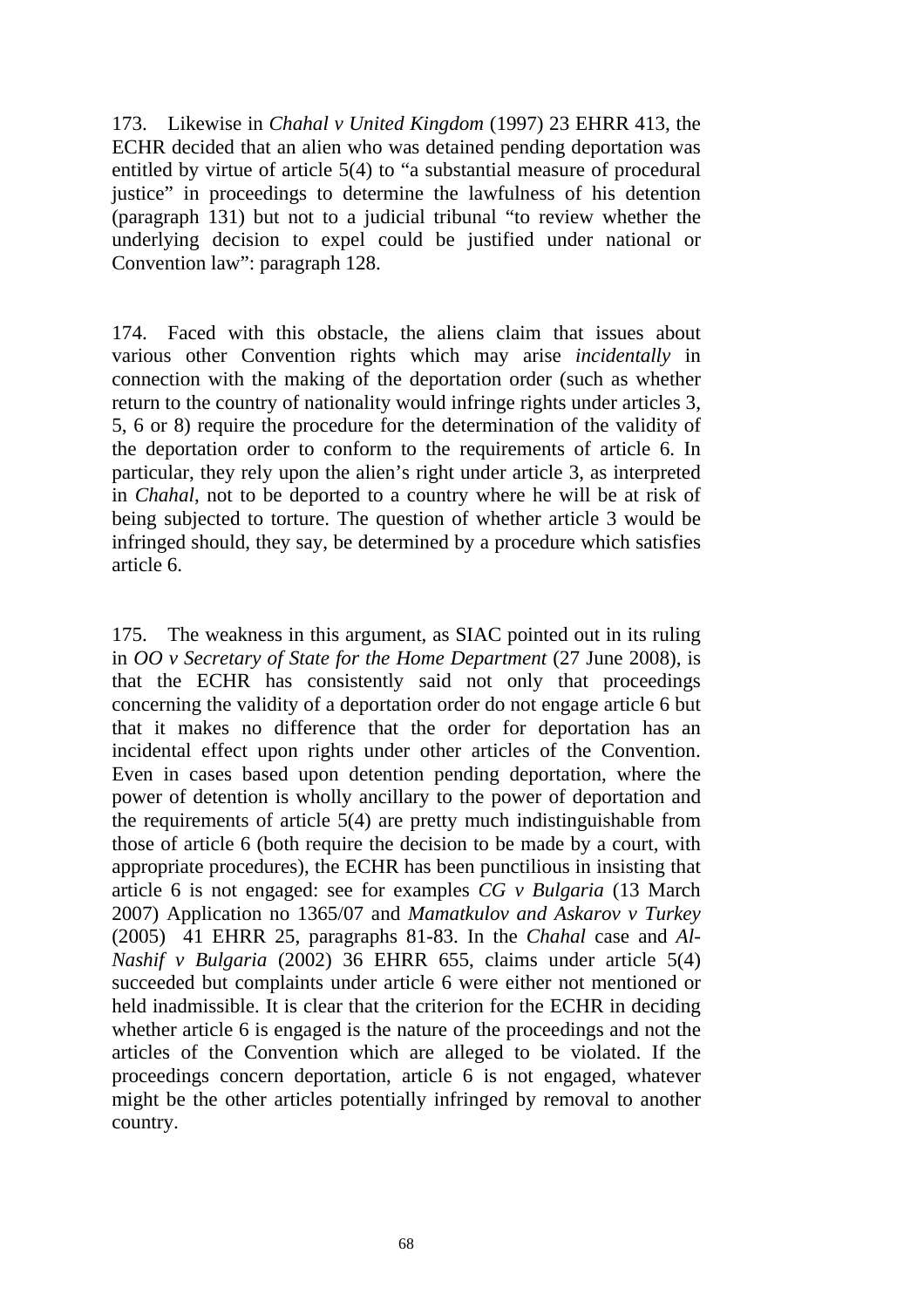176. The requirements of article 5(4) are, as I have said, little different from those of article 6. The legality of detention must be determined by a court and must be accompanied by appropriate judicial procedures. In this case, however, the aliens are on bail and no question about the legality of their detention arises. That leaves only their complaints that deportation would infringe their rights under articles 3, 5 and 6 by virtue of the risks of torture, detention and an unfair trial in the receiving country and that it would cause damage to their reputations, contrary to article 8. In respect of these rights, the aliens are entitled under article 13 to an "effective remedy".

177. In *Chahal*, however, the ECHR made it clear that the determination of whether a deportation order might infringe article 3 does not require the full judicial panoply of article 6 or even 5(4). An "effective remedy" to protect one's rights under article 3 need not be a judicial remedy compliant with article 6. What is required, said the Court in *Chahal*, is "independent scrutiny of the claim" (paragraph 151), not necessarily by a judicial authority. The only scrutiny available at that time in the United Kingdom was by the advisory panel, which the ECHR for various reasons considered inadequate. But its commendation of the Canadian system suggests that it would have had little difficulty in accepting the SIAC procedure as adequate. I therefore agree with the reasoning of Mitting J in *OO v Secretary of State for the Home Department* (27 June 2008) and his conclusion that the SIAC procedure satisfies the requirements of article 13 for determining whether deportation would infringe an alien's rights under article 3.

178. The same is *a fortiori* true of the claims of a potential violation of articles 5, 6 and 8. It was suggested that the effect of the Human Rights Act 1998 (giving a domestic civil remedy for violations of Convention rights) was to convert all claims of infringement of Convention rights into civil rights within the meaning of article 6. If the proceedings had been an action in tort for a breach or threatened breach of article 3, they would certainly be asserting a civil right and article 6 would be engaged: compare *Tomasi v France* (1993) 15 EHRR 1 at paragraphs 120-122. Similarly for actions for violations of article 8. But these proceedings are not of that nature. They are to challenge the validity of deportation orders. As I have said, it is the nature of the proceedings which decides whether article 6 is engaged or not.

179. Finally on this topic it is submitted that application of a different procedure in deportation proceedings from that which *Secretary of State for the Home Department v MB* [2008] 1 AC 440 held to be required in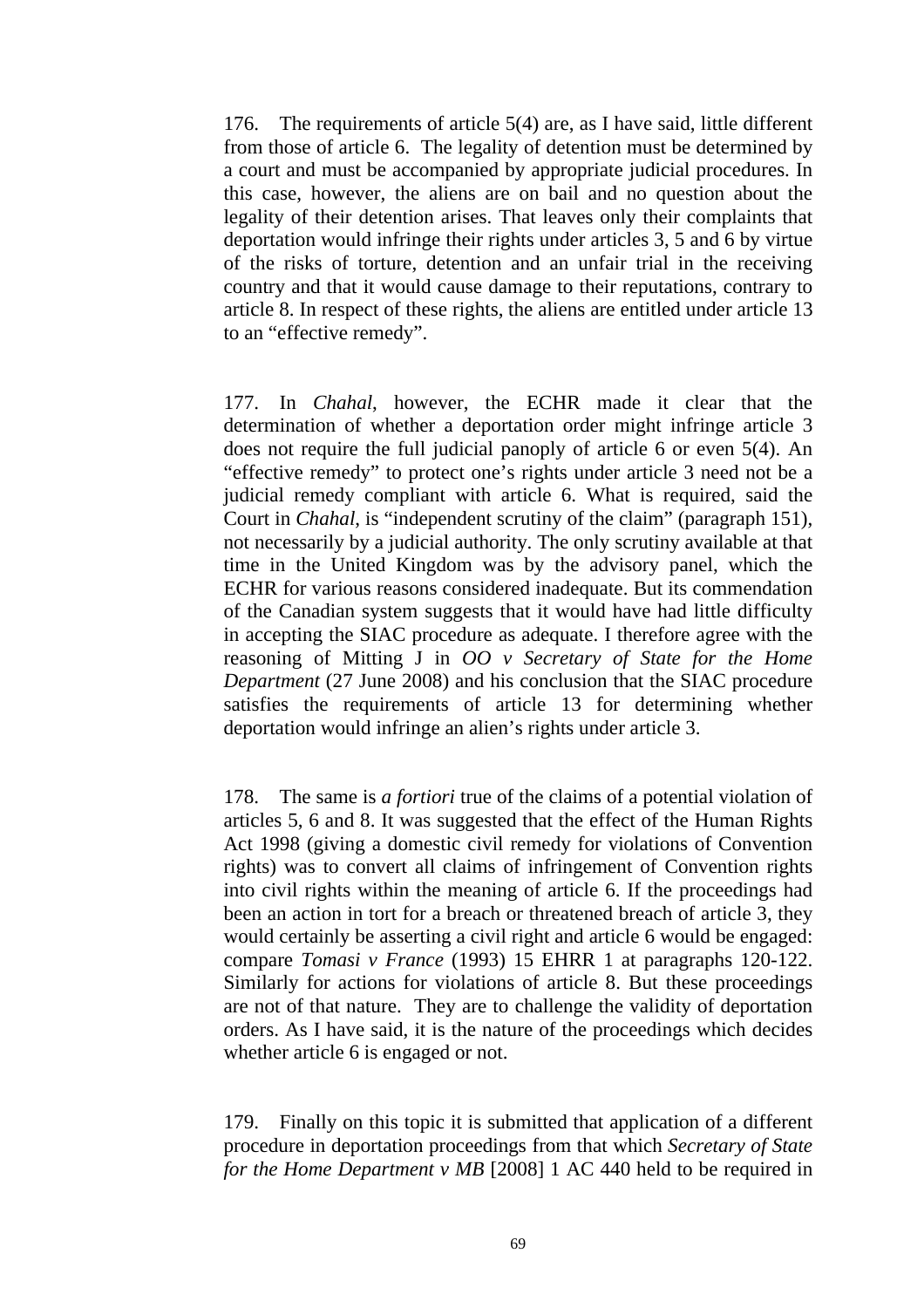challenges to control orders was discriminatory, contrary to article 14. It is said to be discriminatory because only aliens may be deported. It is hard to take this submission seriously. Deportation orders are different from control orders and it is in the nature of deportation is that it applies only to aliens. The ECHR is likely to have been aware of this when it decided in *Maaouia v France* (5 October 2000) Application no 39652/98 that deportation proceedings did not engage article 6.

# *Closed material in domestic law*

180. I can deal fairly shortly with the alternative argument that as a matter of domestic law, SIAC may rely upon closed materials only when it decides the question of national security but not the question of safety on return. This argument is put forward on behalf of Abu Qatada, whose case on safety on return involved the use of closed materials.

181. It seems to me clear that the statutory provisions about disclosure of materials are solely concerned with the ways in which disclosure may damage the public interest and not with the issue to which such evidence may be relevant. Thus section 5(6) of the 1997 Act says that in making procedural rules for SIAC the Lord Chancellor shall have regard in particular to "(b) the need to secure that information is not disclosed contrary to the public interest." This is a perfectly general statement and I find it impossible to construe it as limited to cases in which some particular issue arises. Likewise, rule 4, which I have already quoted, elaborates on the meaning of "contrary to the public interest" but is entirely general in its application. Reference was made to the "presumption of legality" by which general statements in statutes are construed as having a narrower application than their literal meaning might suggest if this would produce an unjust result and in particular would override basic individual rights: see *Stradling v Morgan* (1560) 1 Pl 199; *R v Secretary of State for the Home Department, ex parte Simms* [2000] 2 AC 115. But this is in the end a rule of construction (which has now been largely superseded, in its application to human rights, by section 3 of the 1998 Act) and cannot displace what appears to me the plain and obvious meaning of the legislation.

*Article 3: the risk of torture or inhuman or degrading treatment.* 

182. Having disposed of the procedural objections, I can now come to the substantive grounds of challenge to the deportation orders. All three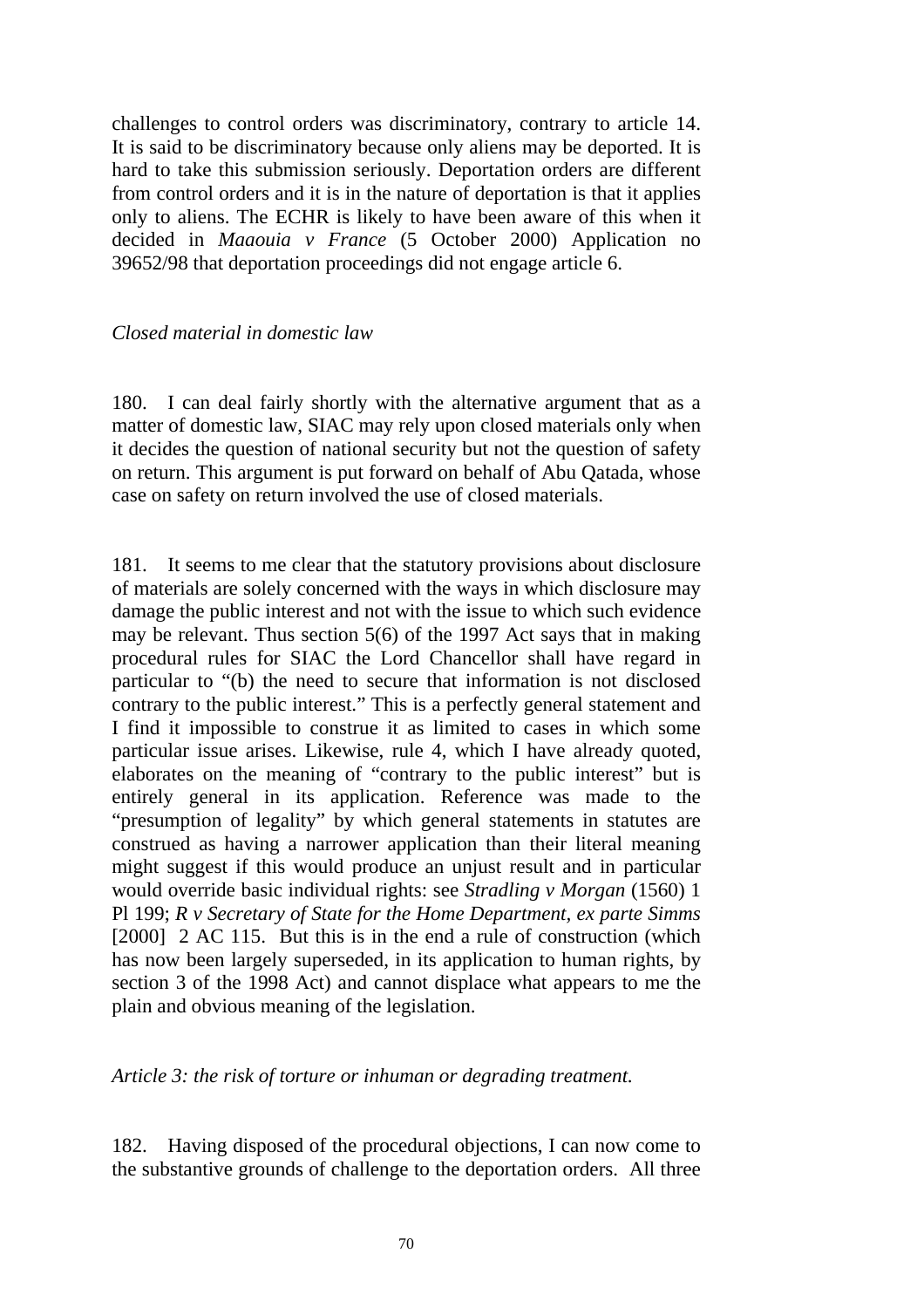aliens say that there is a substantial risk that the authorities in the receiving country would subject them to torture or inhuman or degrading treatment, contrary to article 3. The Secretary of State admits that there is sufficient evidence of the use of torture in both Algeria and Jordan to suggest that in the absence of special arrangements, there would be such a risk. In both cases, however, Her Majesty's Government has been given specific assurances at a high level that the aliens would be lawfully and properly treated. The aliens say that is not good enough; the assurances are not sufficiently specific and the authorities cannot be relied upon to honour them.

183. In the case of RB, SIAC gave a decision on 5 December 2005 in which it examined the nature of the assurances given by the Algerian government, the ways in which non-compliance could be detected and the government's incentives for complying with the assurances, and came to the conclusion that they removed any real risk that RB would be subjected to torture or other treatment contrary to article 3. On 14 May 2007 it reached a similar decision in relation to U. Mitting J was party to both decisions. On 26 February 2007 in the case of OO SIAC, this time presided over by Ouseley J, examined the assurances given by the Jordanian government and concluded that they could be relied upon.

184. The Court of Appeal dismissed appeals against these findings on the ground that an appeal from SIAC lay only on a question of law (see section 7(1) of the 1997 Act). The question which *Chahal* required to be answered, namely, whether there was a "real risk" that the deportee would be subjected to torture or treatment contrary to article 3, was a question of fact.

185. There is in my opinion nothing in the subsequent jurisprudence of the ECHR to change the question or to convert it into a question of law. In *Saadi v Italy* (28 February 2008) Application no 37201/06 the question was whether the applicant could be deported from Italy to Tunisia, where he had been sentenced in his absence to twenty years imprisonment for membership of a terrorist organisation and incitement to terrorism. The Italian embassy in Tunis sent a note verbale to the Tunisian government asking for an assurance that "fears expressed by Mr Saadi of being subjected to torture and inhuman and degrading treatment on his return to Tunisia are unfounded." The Tunisian Ministry of Foreign Affairs replied that Mr Saadi would be accepted into Tunisia "in strict conformity with the national legislation in force and under the sole safeguard of the relevant Tunisian statutes." A subsequent note verbale confirmed that Tunisian law guaranteed and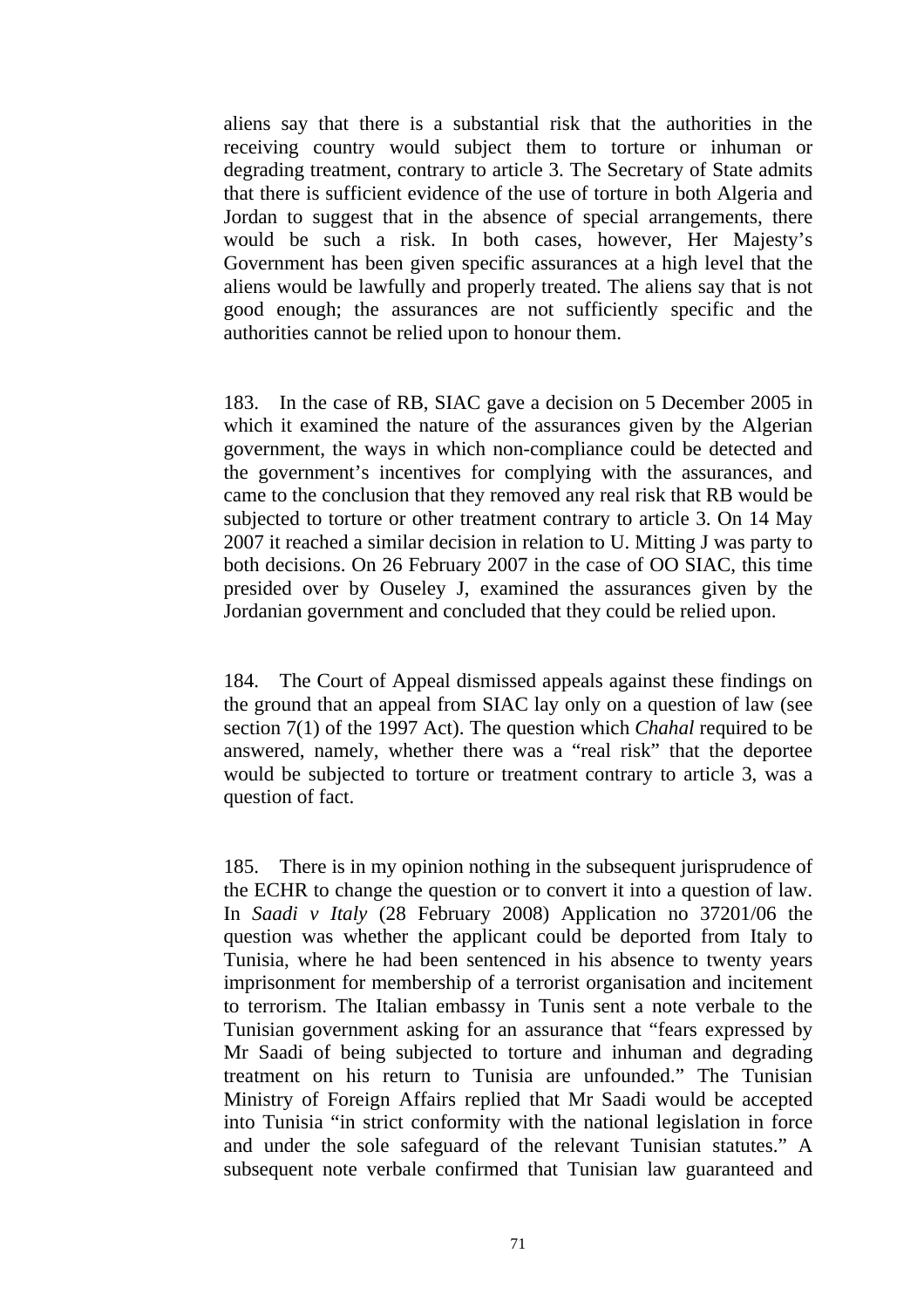protected the rights of prisoners in Tunisia and that Tunisia had acceded to the relevant international treaties and conventions.

186. As there was a good deal of evidence that the relevant Tunisian statutes, international treaties and conventions had not in the past inhibited extensive use of torture by the Tunisian authorities, it is not surprising that the ECHR found these assurances of limited value. The Court said (at paragraphs 147-148):

"147...[T]he Court observes that the existence of domestic laws and accession to international treaties guaranteeing respect for fundamental rights in principle are not in themselves sufficient to ensure adequate protection against the risk of ill-treatment where, as in the present case, reliable sources have reported practices resorted to or tolerated by the authorities which are manifestly contrary to the principles of the Convention.

148. Furthermore, it should be pointed out that even if, as they did not do in the present case, the Tunisian authorities had given the diplomatic assurances requested by Italy, that would not have absolved the Court from the obligation to examine whether such assurances provided, in their practical application, a sufficient guarantee that the applicant would be protected against the risk of treatment prohibited by the Convention…The weight to be given to assurances from the receiving State depends, in each case, on the circumstances obtaining at the material time."

187. My Lords, nothing could be clearer than that last sentence. The question of whether assurances obviate the risk is a question of fact, to be decided in the light of all the evidence.

188. It must be remembered that the ECHR itself is not a court of limited jurisdiction like the Court of Appeal under the 1997 Act. It is not a court of appeal from a national court at all. It decides whether, on its own assessment of the facts, there has been or would be a violation of a Convention right. Mr Drabble QC, who appeared for RB and U, said that if *Saadi v Italy* had been decided before the decisions of SIAC and it had "applied" that case, it would have come to a different conclusion. It seems to me, however, that SIAC fully applied the principle laid down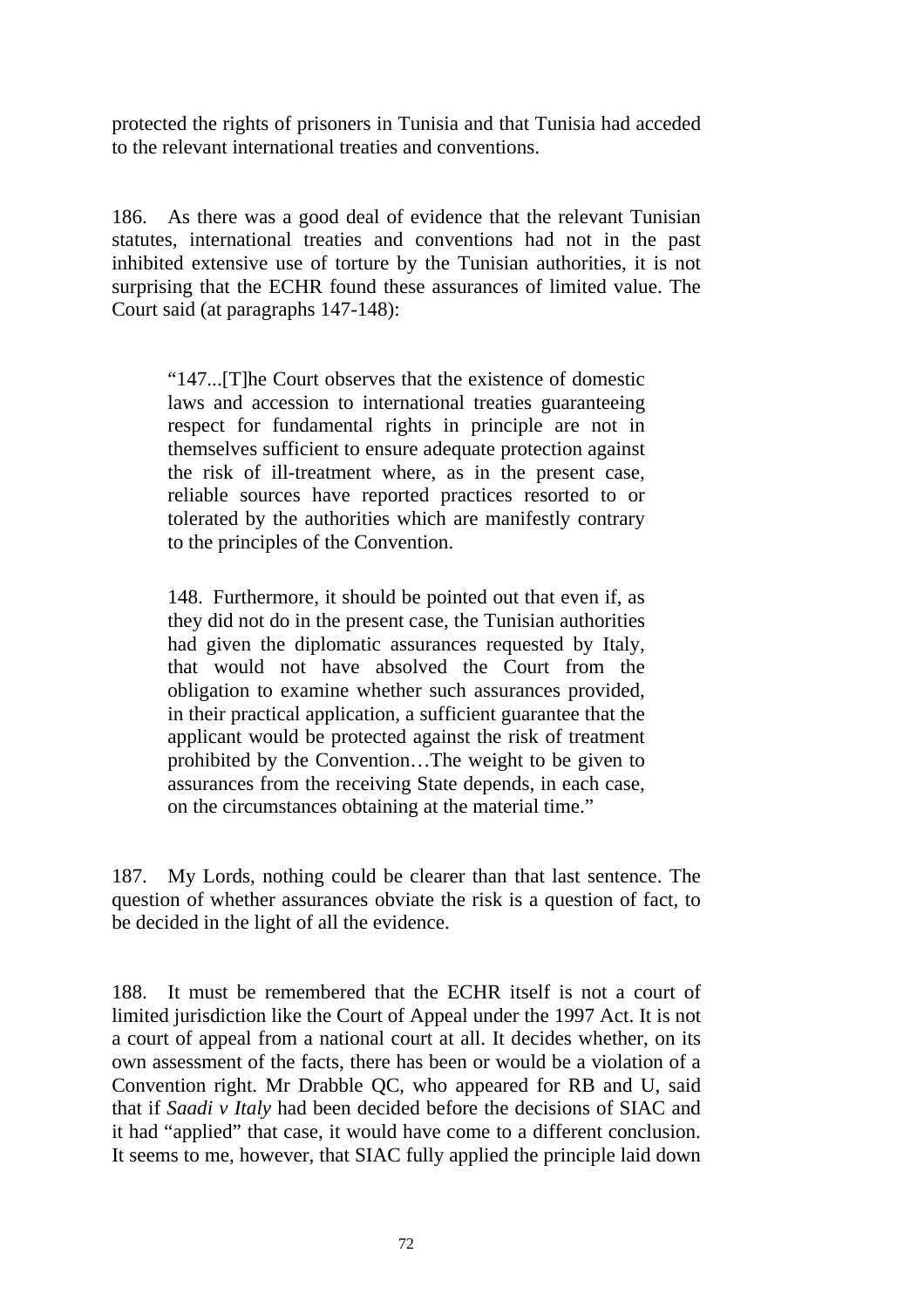in paragraph 148 of the *Saadi* case. It came to a different conclusion because the facts were different.

189. Mr Drabble even went so far as to submit (as he had done to the Court of Appeal) that the question of whether a Convention right had been or would be violated was always a question of law, even when it involved what would ordinarily be a question of fact. The reasoning was that SIAC is a public body required by section 6(1) of the Human Rights Act 1998 to act in accordance with Convention rights and therefore if it gave a decision contrary to a Convention right it made an error of law. For my part, I cannot see how that conclusion follows. If the ECHR takes a different view of a case from that of the domestic court, it is just as likely to be because it takes a different view of the facts. Mr Drabble referred to the decision of the House in *Huang v Secretary of State for the Home Department* [2007] 2 AC 167, in which it was decided that section 6 of the 1998 Act required immigration officers, the appellate immigration authority and the courts, exercising jurisdiction under the Immigration and Asylum Act 1999, to decide whether a challenged decision was compatible with Convention rights or not. The appellate bodies were not exercising a reviewing function but had to decide the question for themselves. But the 1999 Act made no distinction between appeals on fact or law. It gave a general right of appeal against an immigration officer's decision. The position of the Court of Appeal hearing an appeal from SIAC is quite different.

190. There is nothing in the Convention which prevents the United Kingdom from according only a limited right of appeal, even if the issue involves a Convention right. There is no Convention obligation to have a right of appeal at all. If there is a right of appeal, then of course it must offer a fair hearing before an independent and impartial tribunal in accordance with article 6. But there is no obligation to provide an appeal against the determination of a Convention right. The only concern of the ECHR with the court structure of the Member State is that it should provide a remedy for breach of a Convention right in accordance with article 13. If a SIAC hearing does so, that is an end of the matter and the extent of the right of appeal, if any, is irrelevant.

191. The findings of SIAC on safety on return are therefore open to challenge only if no reasonable tribunal could have reached such a conclusion on the evidence: *Edwards (Inspector of Taxes) v Bairstow* [1956] AC 14. Mr Drabble submits that the Court of Appeal should for two reasons have allowed the appeal on this ground. The first is that the assurance from Algeria contained no express reference to standards of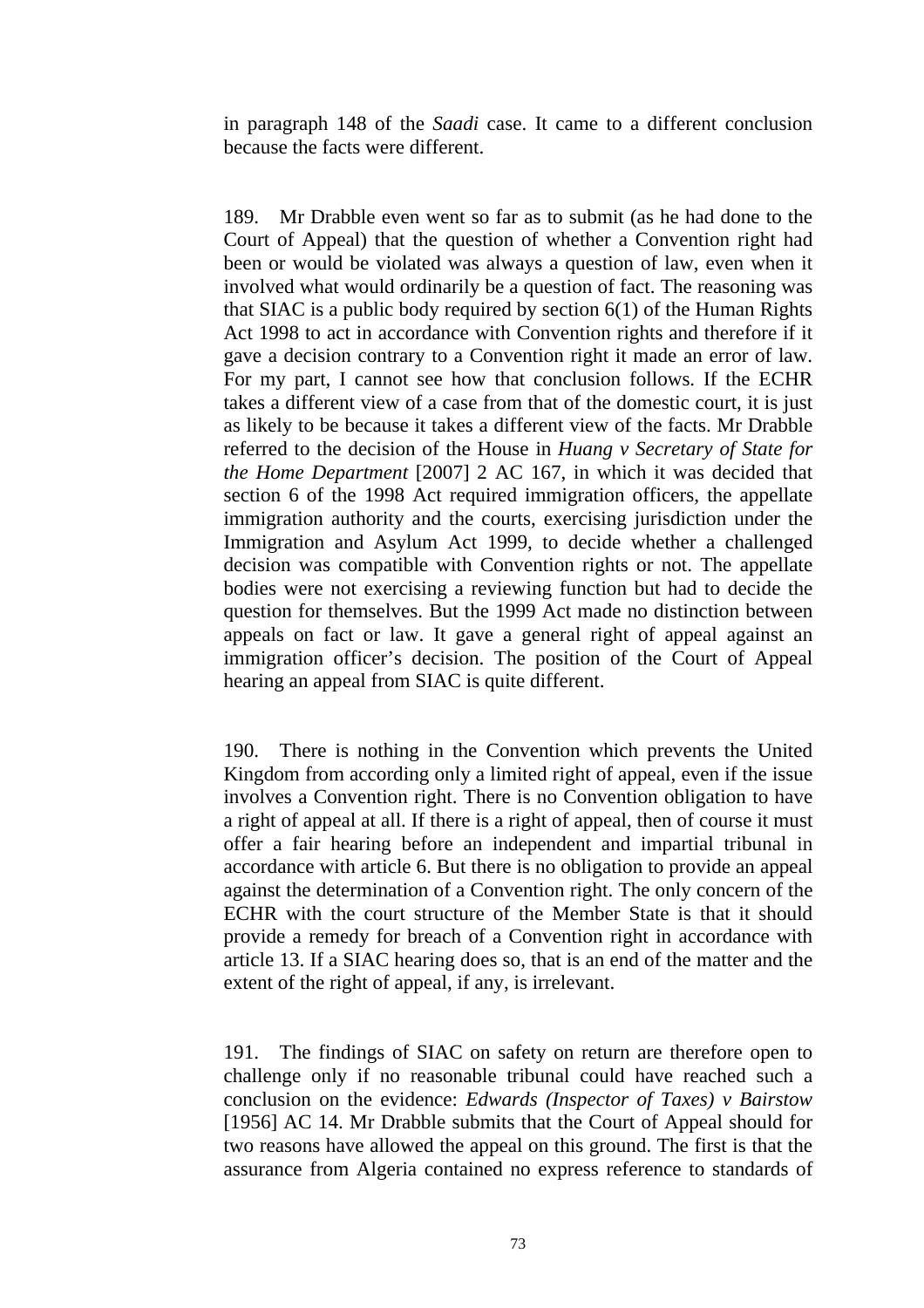international law as to what counted as torture or inhuman or degrading treatment. The second is that the assurances made no provision for external monitoring of compliance.

192. The arrangements with Algeria were negotiated at the highest level and it was plain to the Algerian authorities that what the United Kingdom required was an assurance which would enable it to comply with its obligations under article 3. On the other hand, the assurances had to be expressed in language which would respect the dignity of a sovereign state. In the cases of RB and U the assurance therefore said that they would enjoy "the following rights, assurances and guarantees as provided by the Constitution and the national laws currently in force concerning human rights…(h) His human dignity will be respected under all circumstances." The main reason why SIAC thought that this assurance would satisfy article 3 was that it was not in the national interest of the Algerians to fail to comply. In those circumstances, the precise language of the assurance was less important than the effect which both sides knew it was intended to have. So far from being irrational, that seems to me an entirely reasonable conclusion which SIAC was entitled to draw from the basic facts it had found to exist about the situation in Algeria.

193. As to external monitoring, a good deal has been written about its importance in enabling a court or other authority to be satisfied that the receiving state is complying with assurances about safety on return. There is no doubt that in the absence of some provision for external monitoring, such assurances may be no more than empty words: see for example *Ryabikin v Russia* (19 June 2008) Application no 8320/04 at paragraph 119. But there is no rule of law that external monitoring is required. It all depends upon the facts of the particular case and in my opinion SIAC was quite right to say (in paragraph 6 of its decision in RB's case) that although fulfilment of the assurances must be capable of being verified, external monitoring is only one possible form of verification. In this particular case the Algerian government regarded external monitoring as inconsistent with its sovereign dignity but SIAC considered that there were other ways in which non-compliance was likely to become known and, given the political incentives, these were sufficiently likely to ensure compliance. This was a carefully balanced finding which I think was open to SIAC on the evidence.

194. For these reasons I would dismiss the appeals of RB and U.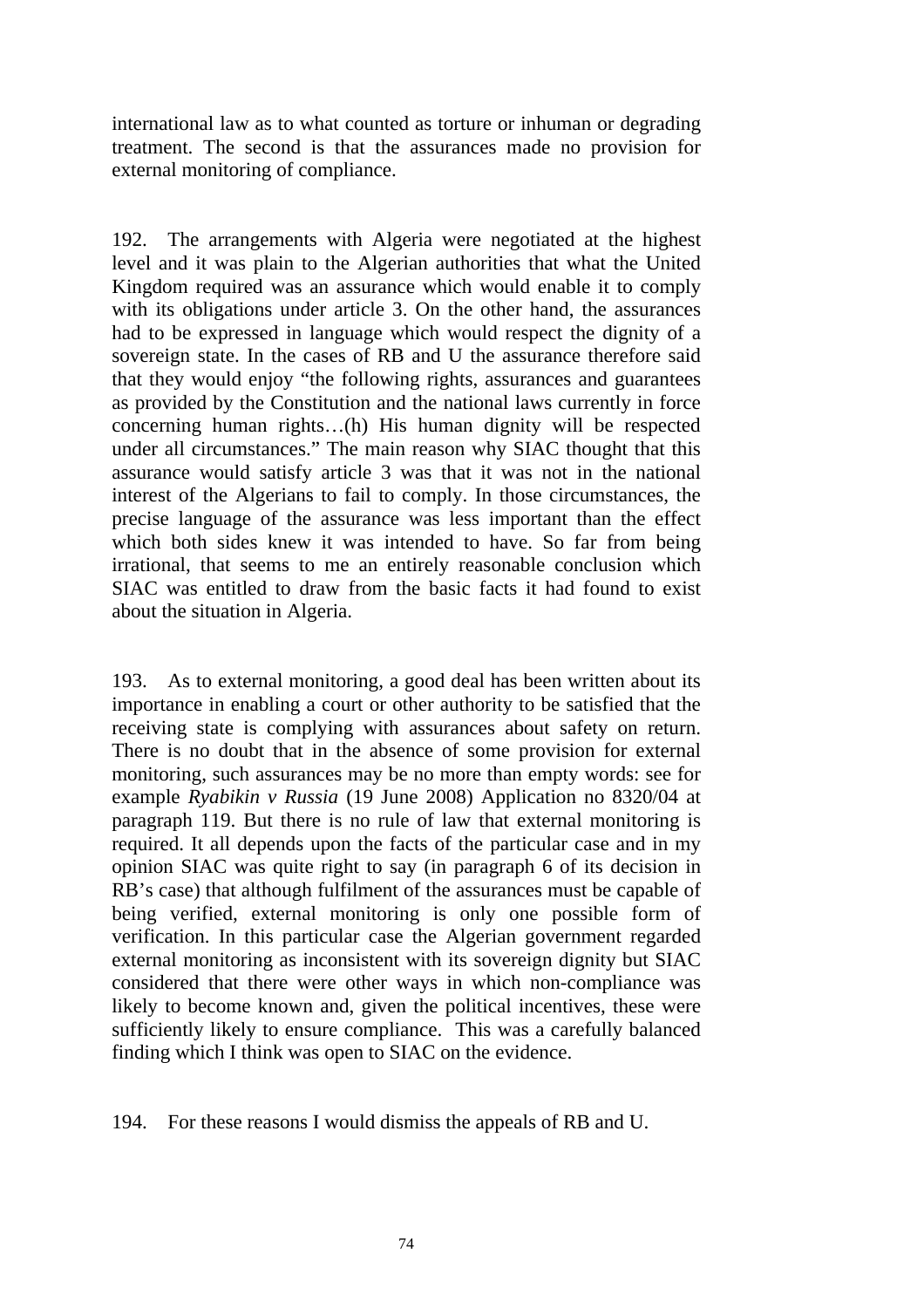195. The Court of Appeal allowed Abu Qatada's appeal on the sole ground that there was a real risk that his rights under article 6 (fair trial) would be infringed if he were returned to Jordan. SIAC had rejected this submission, but the Court of Appeal said that it would not have done so if "it had properly understood the status in Convention law of this aspect of article 6."

196. There was little doubt that upon his return to Jordan, Abu Qatada would be put on trial for the crimes of which he had already been convicted in his absence. The question of whether he would receive a fair trial turned upon the question of whether the court was likely to admit the evidence of witnesses which had been obtained by torture. As to this, SIAC's findings were (a) the court was likely to admit the evidence of the witnesses in question (paragraph 422) (b) it could not say that such evidence had been obtained by treatment in breach of article 3, although there was "a very real risk" that it had been (paragraph 437); (c) it could not say whether the treatment in breach of article 3 had amounted to torture, as opposed to other inhuman or degrading treatment (paragraph 411).

197. I think there is little doubt that on these findings of fact, a trial held in the United Kingdom or another Member State would be in breach of article 6. SIAC so found: see paragraph 431. On the other hand, Member States are not in a position to regulate the conduct of trials in the foreign countries from which aliens come and to which they may have to be deported. Accordingly, a deporting state will be in breach of article 6 only if there is a real risk that the alien will suffer a "flagrant denial of justice" in the receiving state. That is perhaps not a very precise expression but Sir Nicolas Bratza, in *Mamatkulov and Askarov v Turkey* (2005) 41 EHRR 25 at paragraph O-III14 explained that the adjective "flagrant" was intended to convey the notion of —

"a breach of the principles of fair trial guaranteed by Art 6 which is so fundamental as to amount to a nullification, or destruction of the very essence, of the right guaranteed by that Article."

198. SIAC decided that this standard of unfairness had not been met. In Jordanian law, statements obtained by torture are inadmissible. The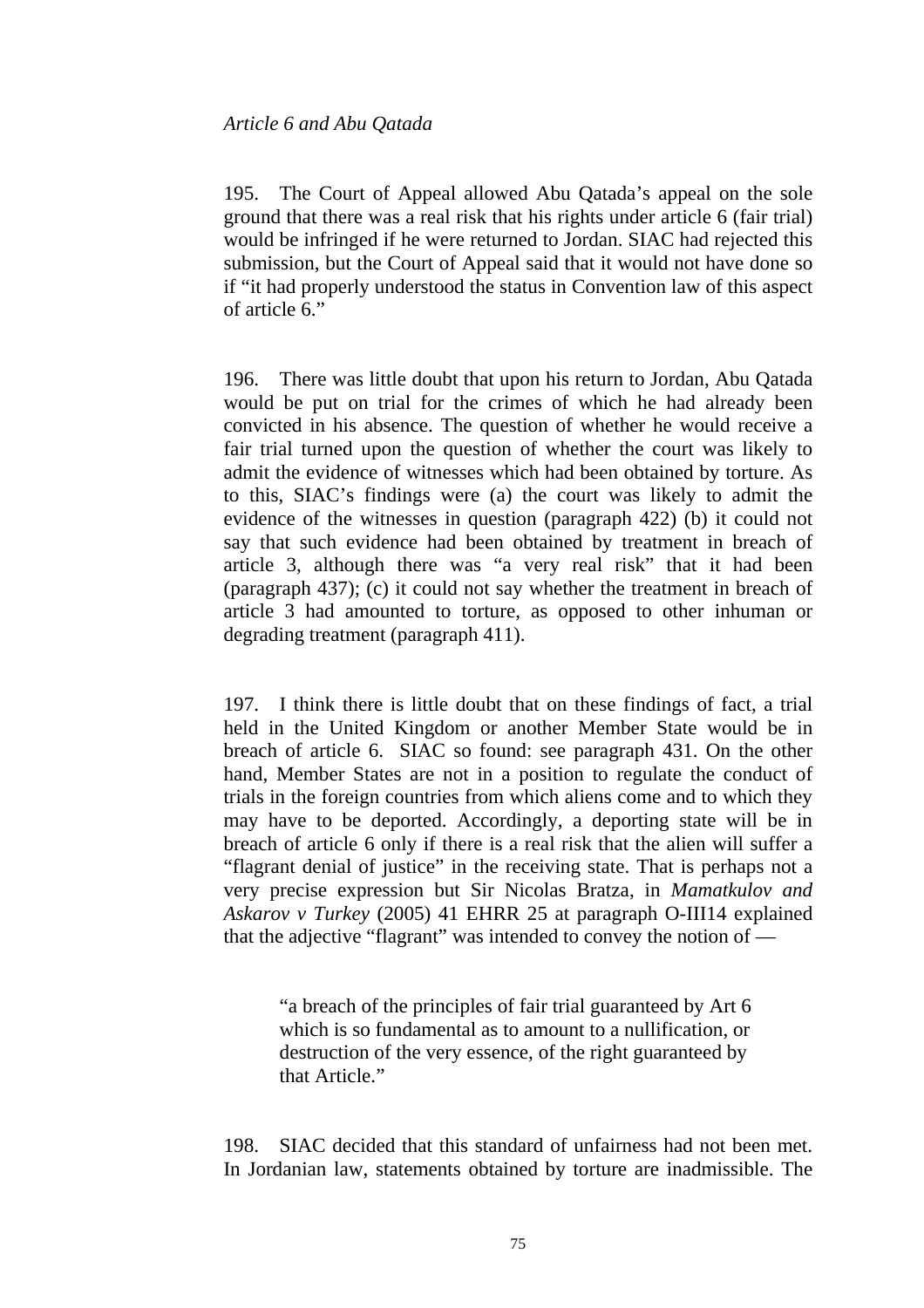general rule is that the prosecution has to prove that evidence had been given voluntarily. But this rule does not apply to statements to the prosecutor, who is (in accordance with Continental practice) regarded as having judicial status. In the case of such statements, the burden is on the accused to show that they were the result of illegal coercion: paragraph 403.

199. At the earlier trial there had been allegations that statements had been obtained by ill-treatment which the court had rejected. SIAC said that, at a retrial of Abu Qatada, the court "would not dismiss out of hand the allegations that incriminating evidence had been obtained by torture", although it was "extremely unlikely" that they would exclude it, not for any arbitrary or improper reason but because the accused was unlikely to have evidence to displace the conclusion reached at the earlier trial: paragraphs 412 and 413. But the ruling on whether the evidence was admissible would be a judicial decision and SIAC was unable to say that a ruling in favour of admissibility would be wrong, manifestly unreasonable or arbitrary. SIAC summed up its conclusion in paragraph 437:

"Jordanian law does not permit evidence found to have been obtained involuntarily to be admitted, but it does require the defendant to prove that the statements which are most likely to be at issue here, those given before the Prosecutor, have been obtained in that way. A statement which may possibly have been given to a prosecutor as a result of prior…duress is thus not excluded if the burden of proof is not discharged. We do not regard a legal prohibition on the admissibility of tainted material framed in that way as itself a factor which would make a trial unfair. The fact that under Jordanian law, statements to a Prosecutor which might have been obtained by prior duress are not excluded, because they have not been shown to have been so obtained, does not make the trial unfair. So to hold would mean that a fair trial required the Prosecutor/judge, in a civil law system, always to disprove an allegation that a confession made to him was obtained by prior ill-treatment; or it would involve the Courts of the deporting country holding that the Courts of the receiving country would not endeavour to apply its own laws. However, as to the first, the ECtHR treats the regulation of the admissibility of evidence as essentially a matter for the domestic legal system. The burden of proof in Jordan is reversed anyway where the statement at issue was made to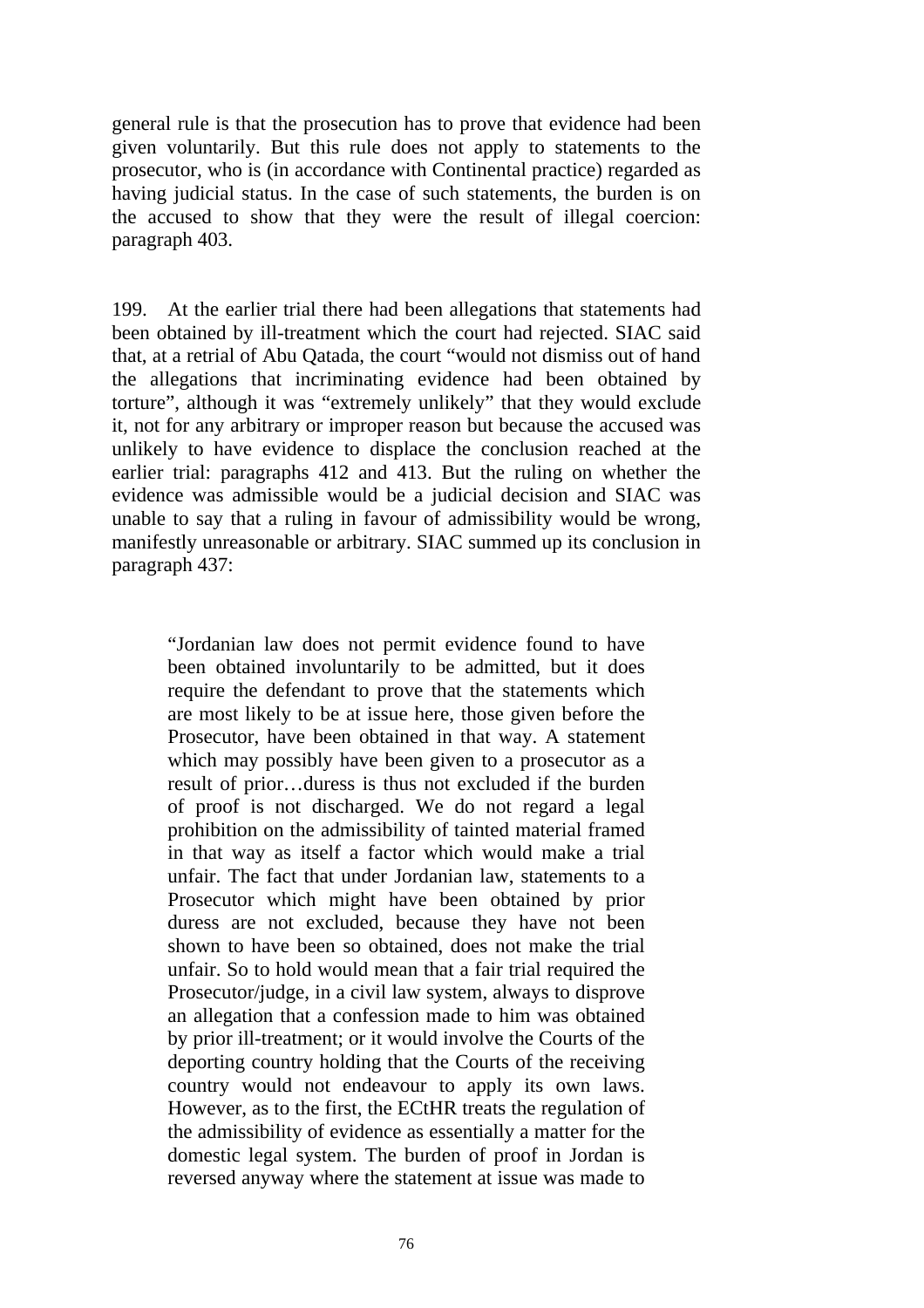the [prosecutor]. The majority decision in *A and Others v Secretary of State for the Home Department (No 2)* [2006] 2 AC 221, did not regard it as unfair, albeit with caveats, for evidence said to have been obtained by torture to be excluded only if that had been proved on a balance of probabilities by an appellant. We cannot conclude, particularly in the light of the incomplete information we inevitably have, that the evidence was probably obtained by treatment breaching Article 3. We can only conclude that that was a very real risk. The Jordanian Courts might agree."

200. The Court of Appeal allowed the appeal on the ground that SIAC had "understated or misunderstood the fundamental nature in Convention law of the prohibition against the use of evidence obtained by torture": paragraph 45. Once SIAC had found that there was a "very real risk" that evidence had been obtained by torture, it was obliged to find that the trial would be a "flagrant denial of justice" unless satisfied that the evidence would be excluded or not acted upon. It cited in support a passage from *Jalloh v Germany* (2006) 44 EHRR 667. But that was a case on the requirements of article 6 in a Member State and not on what amounted to a flagrant denial of justice by a receiving state.

201. In my opinion the Court of Appeal was wrong and SIAC was entitled to find that there was no breach of article 6 in its application to a trial in a foreign state. The finding was that, given the burden of proof in respect of statements to the prosecutor in Jordanian law, evidence would not be excluded only because there was a real risk that it had been obtained by torture. In my opinion it is impossible to say that the application of such a rule would be a "flagrant denial of justice". There is in my opinion no authority for a rule that, in the context of the application of article 6 to a foreign trial, the *risk* of the use of evidence obtained by torture necessarily amounts to a flagrant denial of justice.

202. The effect of the decision of the House of Lords in *A and Others (No 2)* [2006] 2 AC 221 is that a real risk that a statement has been obtained by torture is not enough to make it inadmissible in proceedings before SIAC. The burden is upon the appellant to satisfy SIAC on a balance of probability that the statement was so obtained. Thus the effect of Court of Appeal's decision is that SIAC ought to have held that the Jordanian court would be perpetrating a flagrant denial of justice if it did not exclude evidence which would have been admissible before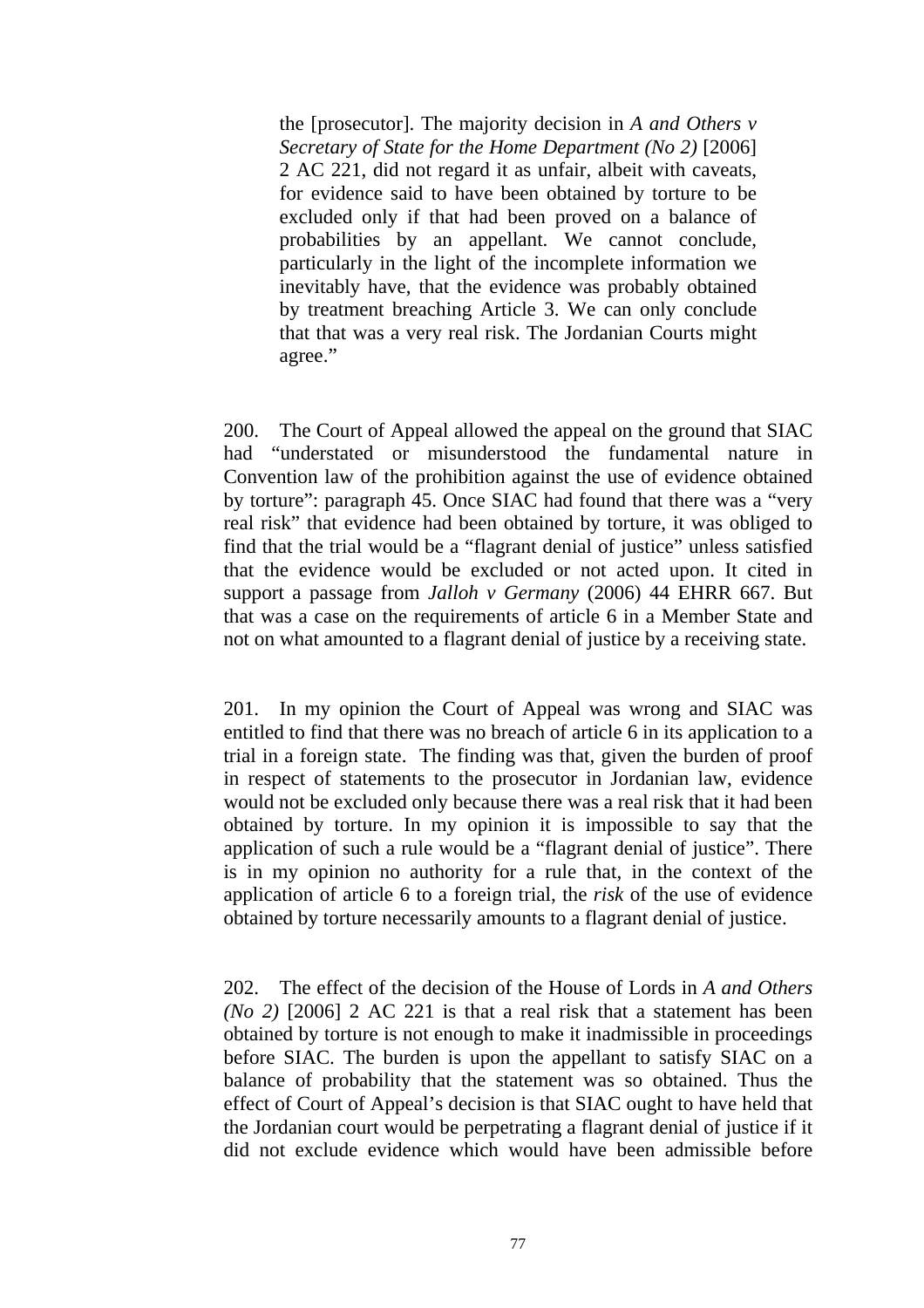SIAC itself. That is too much of a paradox to form part of a rational system of jurisprudence.

203. In addition to the question of using evidence obtained by torture, Abu Qatada also submitted that his trial would be a flagrant denial of justice because it would take place before a military court, which was not for the purposes of article 6 an independent tribunal. SIAC found that although the judges were part of a military hierarchy and the court would therefore not have complied with article 6 in its application to a Member State, they would in fact act judicially and the trial would therefore not be a flagrant denial of justice. The Court of Appeal agreed and on this point I have nothing to add to the reasoning of SIAC and the Court of Appeal.

# *Article 5*

204. That leaves the two points taken by Abu Qatada in his crossappeal, namely a potential breach of article 5 (deprivation of liberty) and a breach of the Refugee Convention. Jordanian law requires that an arrest be notified to the legal authorities within 48 hours and formal charges brought within 15 days of the arrest. But a judge may extend the period for up to 15 days at a time, up to a maximum of 50 days. During this period there is no right of access to a lawyer.

205. SIAC said that whether 50 day detention would be a breach of article 5 if it occurred in a Member State was "debatable": paragraph 381. But it found that in reality a period of 50 days was unlikely to be sought: paragraph 382 and decided that in any event it would not amount to a flagrant denial of the right: paragraph 453. The Court of Appeal considered that SIAC's finding of fact on the length of detention actually likely to occur was fatal to the complaint under article 5. I agree with both SIAC and the Court of Appeal.

# *The Refugee Convention*

206. Abu Qatada was granted refugee status in 1994. But article 1(F) of the Convention provides that the Convention shall not apply to any person "with respect to whom there are serious reasons for considering" that he has been guilty of various acts, including "(c) …acts contrary to the purposes and principles of the United Nations". There seems little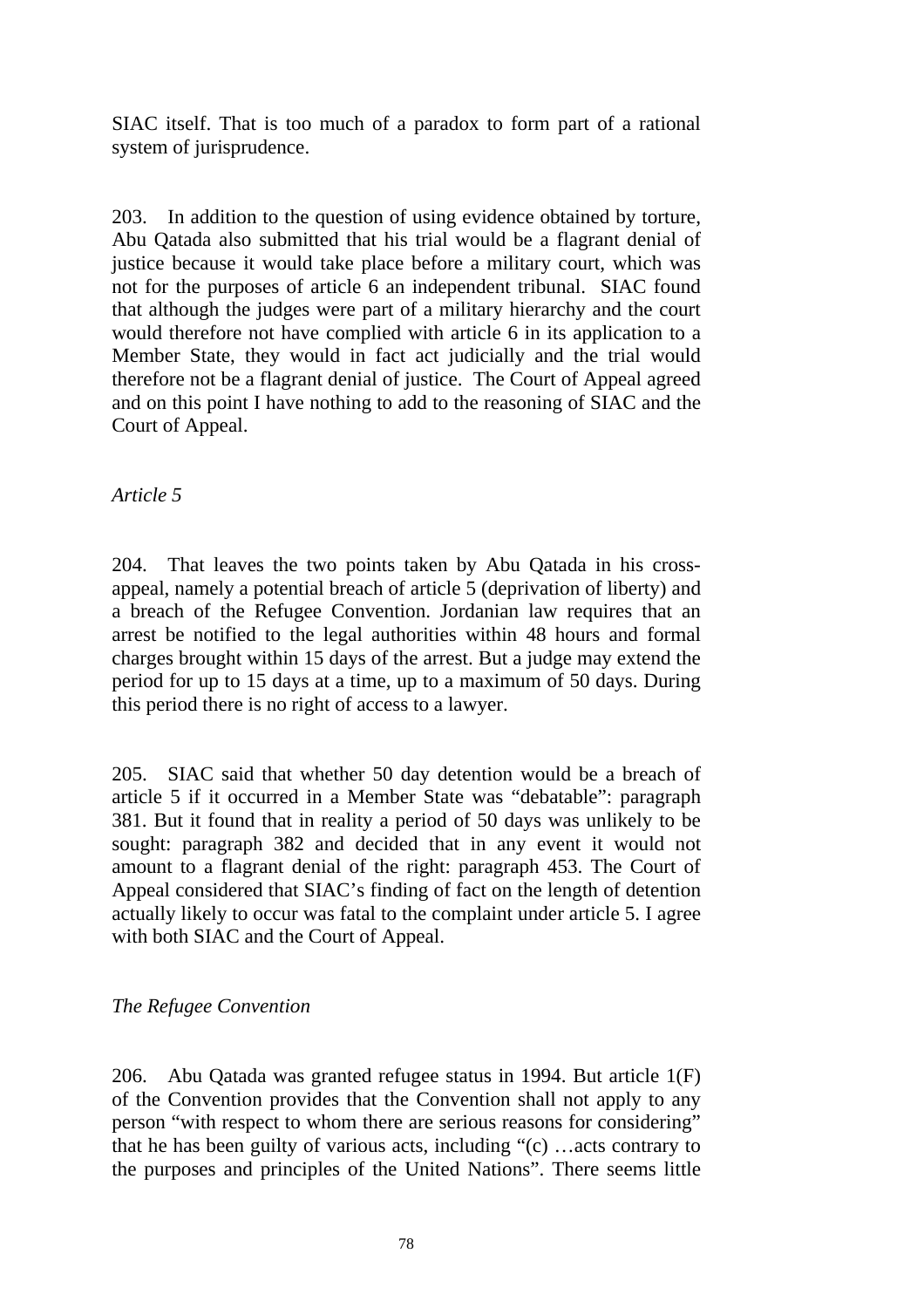doubt that encouraging terrorism is contrary to those purposes and principles. But the alien submits that article  $1(F)(c)$  can apply only to acts committed before he was granted refugee status. This argument was rejected by the Court of Appeal and I agree with its reasoning. In fact, the point seems to me to be hopeless. There is nothing in the language of paragraph (c) to suggest that it is confined to events which happened before refugee status was accorded. By contrast, paragraph (b) refers to the commission of a "serious non-political crime outside the country of refuge prior to his admission to that country as a refugee". If the draftsman of the Convention had wanted to confine paragraph (c) to prior events, appropriate language lay readily to hand.

#### *Disposal*

207. I would therefore allow the appeal of the Secretary of State in Abu Qatada's case and restore the decision of SIAC.

### **LORD HOPE OF CRAIGHEAD**

My Lords,

208. I accept with gratitude the description of the background to these appeals that has been provided so fully by noble and learned friends Lord Phillips of Worth Matravers and Lord Hoffmann. With that advantage I can confine my remarks to the principal issues. Like Lord Hoffmann, I shall refer to the three men whom the Secretary of State wishes to deport, where a reference to them collectively is appropriate, as "the aliens" and to Othman by his more familiar name which is Abu Qatada.

#### *Background*

209. Most people in Britain, I suspect, would be astonished at the amount of care, time and trouble that has been devoted to the question whether it will be safe for the aliens to be returned to their own countries. In each case the Secretary of State has issued a certificate under section 33 of the Anti-terrorism, Crime and Immigration Act 2001 that the aliens' removal from the United Kingdom would be conducive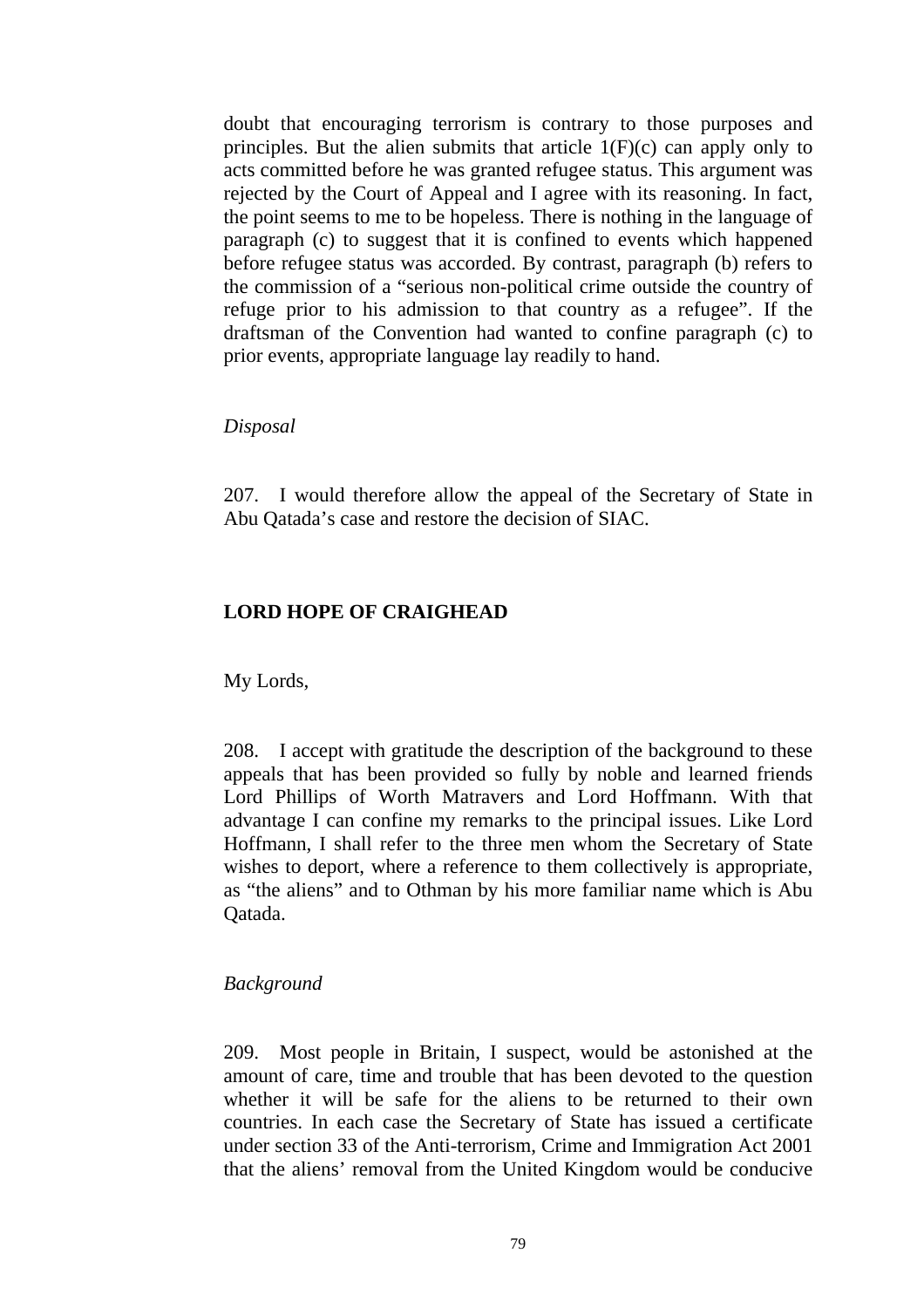to the public good. The measured language of the statute scarcely matches the harm that they would wish to inflict upon our way of life, if they were at liberty to do so. Why hesitate, people may ask. Surely the sooner they are got rid of the better. On their own heads be it if their extremist views expose them to the risk of ill-treatment when they get home.

210. That however is not the way the rule of law works. The lesson of history is that depriving people of its protection because of their beliefs or behaviour, however obnoxious, leads to the disintegration of society. A democracy cannot survive in such an atmosphere, as events in Europe in the 1930s so powerfully demonstrated. It was to eradicate this evil that the European Convention on Human Rights, following the example of the Universal Declaration of Human Rights by the General Assembly of the United Nations on 10 December 1948, was prepared for the Governments of European countries to enter into. The most important word in this document appears in article 1, and it is repeated time and time again in the following articles. It is the word "everyone". The rights and fundamental freedoms that the Convention guarantees are not just for some people. They are for everyone. No one, however dangerous, however disgusting, however despicable, is excluded. Those who have no respect for the rule of law – even those who would seek to destroy it – are in the same position as everyone else.

211. The paradox that this system produces is that, from time to time, much time and effort has to be given to the protection of those who may seem to be the least deserving. Indeed it is just because their cases are so unattractive that the law must be especially vigilant to ensure that the standards to which everyone is entitled are adhered to. The rights that the aliens invoke in this case were designed to enshrine values that are essential components of any modern democratic society: the right not to be tortured or subjected to inhuman or degrading treatment, the right to liberty and the right to a fair trial. There is no room for discrimination here. Their protection must be given to everyone. It would be so easy, if it were otherwise, for minority groups of all kinds to be persecuted by the majority. We must not allow this to happen. Feelings of the kind that the aliens' beliefs and conduct give rise to must be resisted for however long it takes to ensure that they have this protection.

*The role of the Court of Appeal*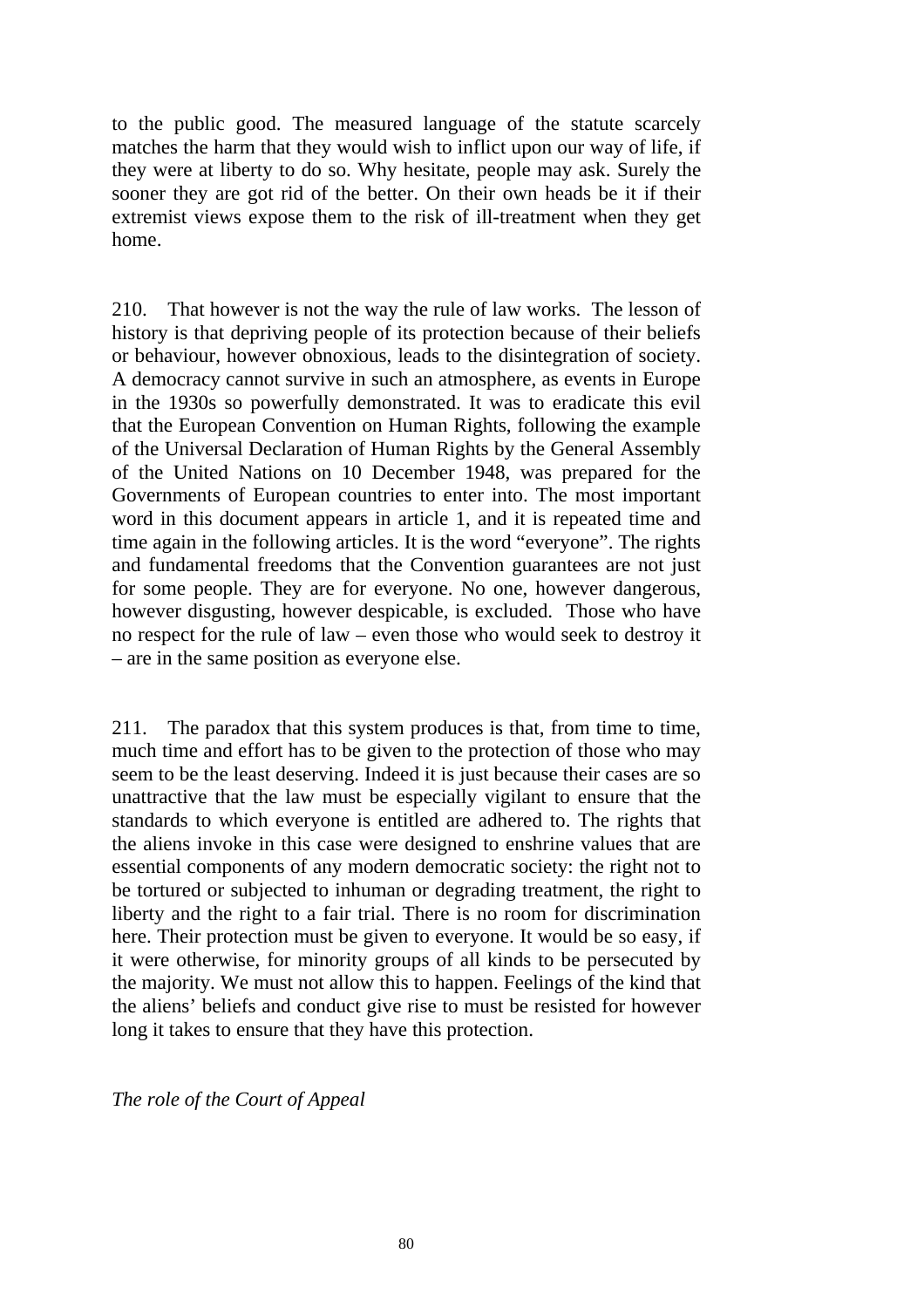212. The aliens accept that SIAC is the fact finding body in relation to the primary facts and that, as the Court of Appeal found in *RB (Algeria) v Secretary of State for the Home Department* [2008] QB 533, para 93, it is their findings in fact that are in issue. In the ordinary case its findings could only be challenged on the ground of an error of law. But the aliens submit that different considerations apply where facts are applied to determine whether a person's removal amounts to a violation of his Convention rights. In such a case, they say, the ambit of what amounts to an error of law is enlarged. An error of law will have been demonstrated if the appellant can establish that the facts show that his Convention rights will be violated by his removal. They invite your Lordships to adopt the approach that the European Court takes to the question whether assurances provide adequate protection, as shown by the decision of the Grand Chamber in *Saadi v Italy*, (Application No 37201/06) (unreported) 28 February 2008.

213. In *Saadi v Italy*, para 128, the Grand Chamber said that in determining whether substantial grounds had been shown for believing that there was a real risk of ill-treatment incompatible with article 3, it would take as its basis all the material placed before it or, if necessary, material obtained by it *proprio motu*. In such cases, it said, the examination of the existence of a real risk must necessarily be a rigorous one: see *Chahal v United Kingdom* (1996) 23 EHRR 413, para 96, where the court said that this degree of scrutiny was necessary in view of the absolute character of article 3 and the fact that it enshrined one of the fundamental values of the democratic societies making up the Council of Europe. The aliens say that the appellate courts must adopt the same approach in such cases in domestic law, as they are public authorities within the meaning of section 6 of the Human Rights Act 1998. Why, asked Mr Drabble QC, when the Strasbourg court carries out its own evaluation, should the United Kingdom courts be powerless to intervene? He referred to *Huang v Secretary of State for the Home Department* [2007] 2 AC 167, para 8 where Lord Bingham of Cornhill, delivering the opinion of the committee, said that the object of the 1998 Act was to ensure that public authorities acted so as to avert or rectify any violation of a Convention right, with the result that such rights would be effectively protected at home, thus obviating or reducing the need for recourse to Strasbourg.

214. I agree with Lord Phillips's analysis of this argument in paras 62 to 73 of his opinion and with the way Lord Hoffmann disposes of it in paras 189-191 of his opinion. The extent of the jurisdiction that the Court of Appeal, and this House in its turn, may exercise in this case has been laid down by Parliament. In *Huang v Secretary of State for the*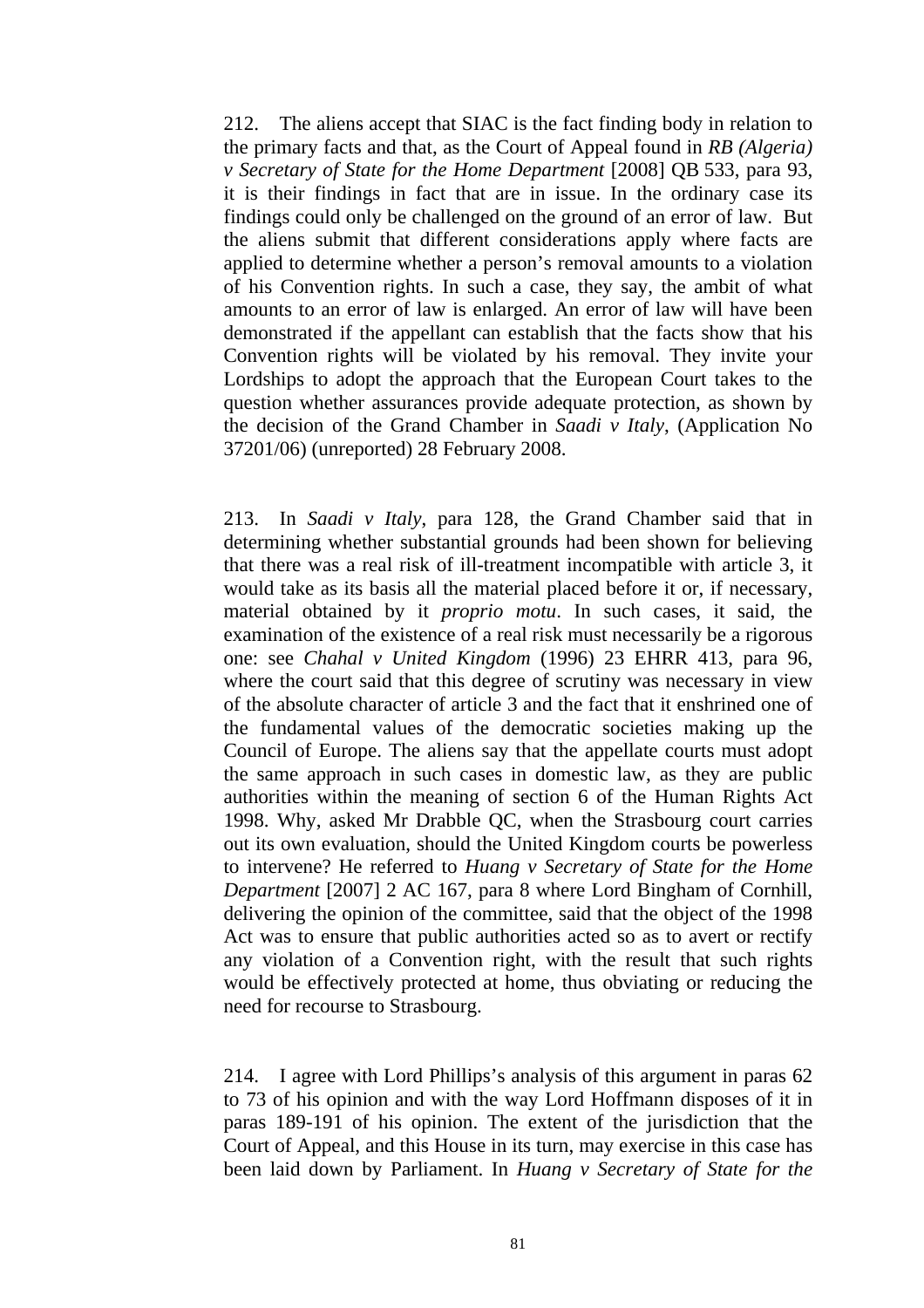*Home Department* [2007] 2 AC 167, as the committee said in para 11 of its opinion, the legislation made it plain that the immigration appeal authority was not confined to a secondary, reviewing function. It had to decide for itself whether the impugned decision was lawful and, if not, to reverse it. In this case, however, the relevant provision is section 7(1) of the Special Immigration Appeals Commission Act 1997. It provides that where SIAC has made a final determination of an appeal, a further appeal may be brought only on any question of law material to that determination. It was not open to the Court of Appeal under this provision to conduct a rehearing of the questions of fact that the aliens' objections to their removal give rise to, nor is open to your Lordships to do this. For very good reasons Parliament has entrusted an examination of the facts to a tribunal which is specially equipped to examine issues relating to the public good and the interests of national security. It has confined any appeal to a question of law. There is nothing in Convention law or section 6(1) of the 1998 Act that requires SIAC's findings of fact on these issues, contrary to this provision, to be reopened on appeal.

215. The limitation of the grounds on which an appeal may be brought to a question of law only is a well-tried formula. The test which it invites was described by Lord Radcliffe in the context of an appeal on a question of law by way of a case stated by the General Commissioners of the Income Tax. In *Edwards (Inspector of Taxes) v Bairstow* [1956] AC 14, 36 he said:

"When the case comes before the court it is its duty to examine the determination having regard to its knowledge of the relevant law. If the case contains anything ex facie which is bad law and which bears upon the determination, it is, obviously, erroneous in point of law. But, without any such misconception appearing ex facie, it may be that the facts found are such that no person acting judicially and properly instructed as to the relevant law could have come to the determination under appeal. In those circumstances, too, the court must intervene. It has no option but to assume that there has been some misconception of the law and that this has been responsible for the determination. So there, too, there has been error in point of law. I do not think that it much matters whether this state of affairs is described as one in which there is no evidence to support the determination or as one in which the evidence is inconsistent with and contradictory of the determination, or as one in which the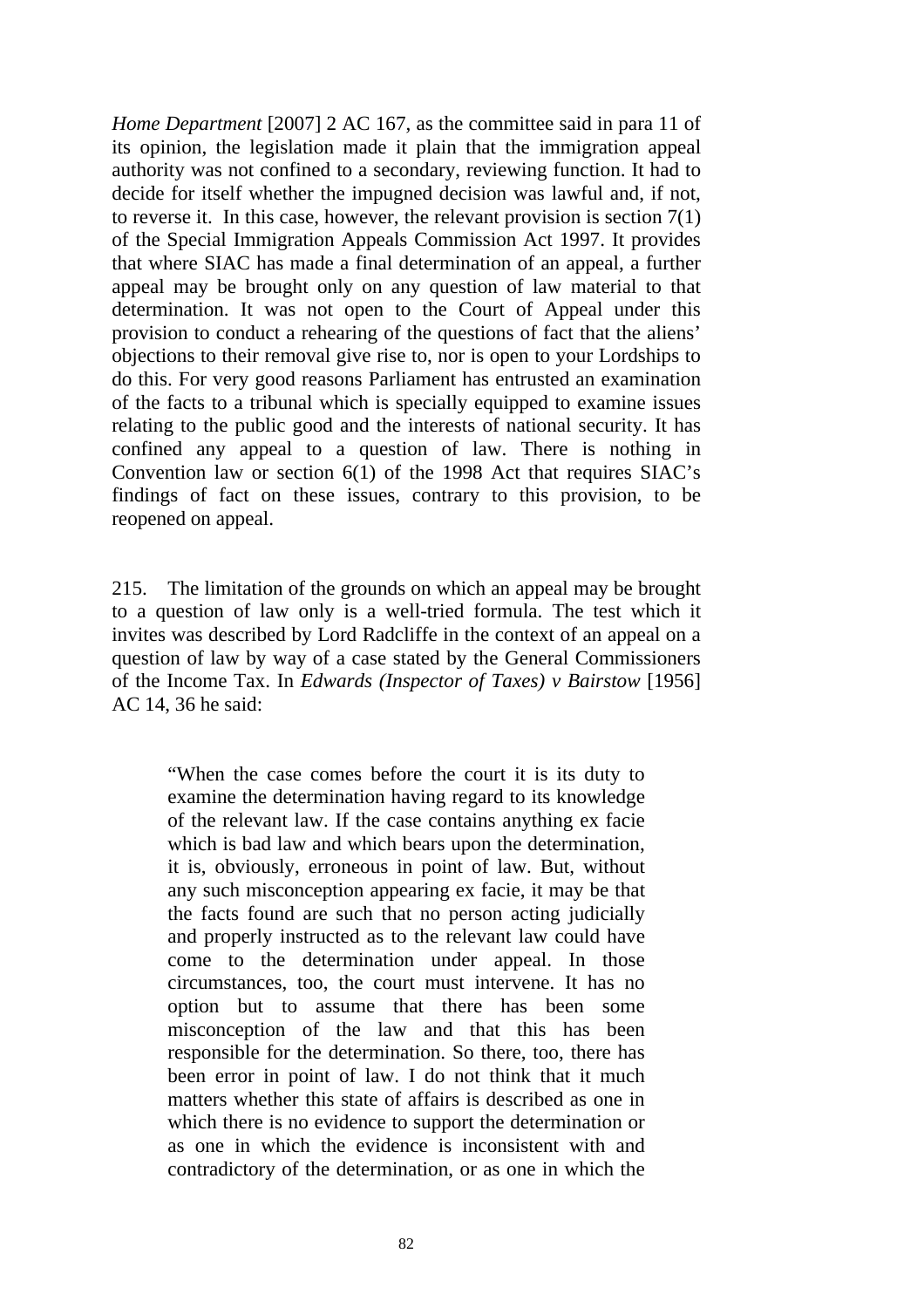true and only reasonable conclusion contradicts the determination. Rightly understood, each phrase propounds the same test."

He added that, for his part, he preferred the last of the three. In short the question is whether, as Lord Hoffmann has stated in para 191, no reasonable tribunal could have come to the same conclusion on the evidence.

216. Lord Phillips says in para 73 of his opinion that SIAC's conclusions could only be attacked on the ground that they failed to pay due regard to some rule of law, had regard to irrelevant matters, failed to have regard to relevant matters or were otherwise irrational. This is the language of judicial review, as stated by Lord Greene MR in *Associated Provincial Picture Houses Ltd v Wednesbury Corporation* [1948] 1 KB 223, 228. In *Ashbridge Investments Ltd v Minister of Housing and Local Government* [1965] 1 WLR 1320, 1326, Lord Denning MR said that the grounds on which the court could interfere with the decision of the Minister were identical with the position when the court has power to interfere with the decision of a lower tribunal which has erred in point of law. So, although I prefer the way Lord Hoffmann puts it, I am willing to accept that the word "irrational" that Lord Phillips uses captures the same idea. If SIAC's determination can be shown to have been one which no reasonable tribunal could have reached, or to have been irrational in the *Wednesbury* sense, the appellate court must assume that there has been an error in point of law which entitles it to intervene. That having been said, however, I think that it is preferable, in a statutory appeal from a fact-finding tribunal, to approach the question whether its determination was erroneous in point of law by asking whether it was one that no reasonable tribunal, properly directed, could have reached.

217. The important point is that the submission for the aliens confuses the jurisdiction that the Strasbourg court exercises under the Convention with that of the appellate courts under the domestic system. How the domestic system may deal with such issues is a matter for Parliament, for whose decisions the United Kingdom must answer if the need arises in Strasbourg. Parliament has entrusted the fact-finding function to SIAC. The counterpart of this arrangement is that the function of the appellate courts is confined to one that is essentially supervisory.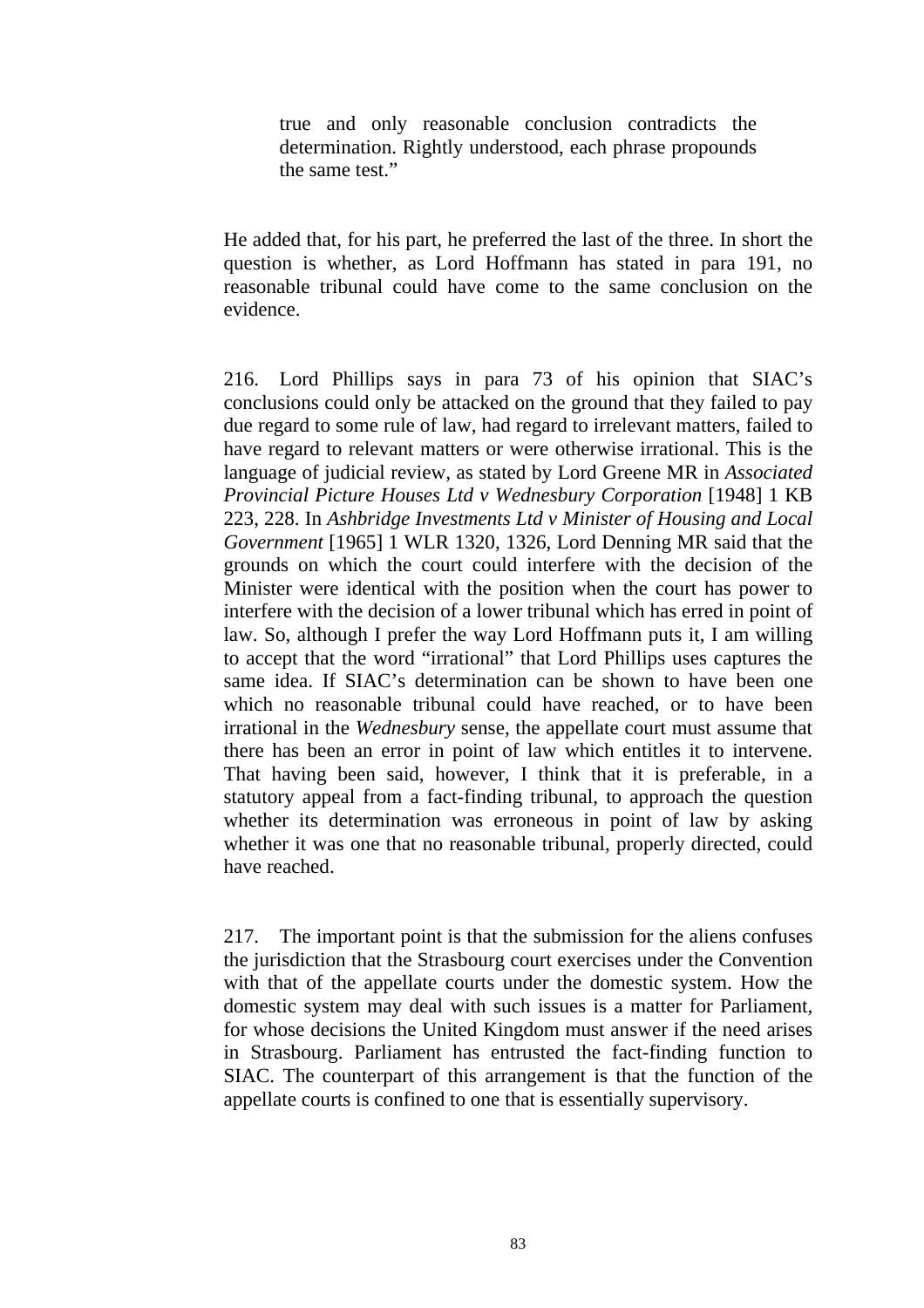218. For the Secretary of State it was submitted that the approach to SIAC's determinations should be that indicated by Baroness Hale in *AH (Sudan) v Secretary of State for the Home Department* [2008] 1 AC 678. In para 30 of her opinion in that case she said that the ordinary courts should approach appeals from expert tribunals with an appropriate degree of caution, as it is probable that in understanding and applying the law in their specialised field they will have got it right. Their decisions should be respected, she said, unless it is quite clear that they have misdirected themselves in law. Appellate courts should not rush to find such misdirections simply because they might have reached a different conclusion on the facts or expressed themselves differently.

219. I think that careful attention needs to be paid to the context in which she made those observations. The decision that was under appeal in that case was one in which the Asylum and Immigration Tribunal had given reasons for its decision in terms that, when read in isolation, might have suggested that it had misdirected itself: see my opinion at para 19. The point Baroness Hale was making, with which I agreed, was that the reasoning which tended to invite this conclusion should not be subjected to an unduly critical analysis. That, for the reasons she gave, is the proper approach where the ground of complaint is directed to the way in its specialised field the tribunal has expressed itself. An appellate court should not be too ready to assume that it failed to understand and apply the law correctly. But appellate courts would not be performing their task properly if they were to exercise the same self-denying ordinance to decisions by judges sitting in the ordinary courts. Subject to the familiar rules that recognise the advantage that a judge enjoys who has seen and heard the witnesses, his decision is open to the widest scrutiny that is possible within the limits that the law places on the jurisdiction of the appeal court.

220. The statute provides that a sitting by SIAC is duly constituted if at least one of its members holds or has held high judicial office: 1997 Act, Schedule 1, para 5(a). In the present case its sittings were presided over by judges of very considerable skill and experience. It is proper to bear this fact in mind when the conclusions that it drew from the evidence are being scrutinised. But this is best seen as just one of the various factors that are relevant when consideration is being given to the question whether no reasonable tribunal could have come to the same conclusion on the evidence. Furthermore, the questions that the aliens raise in this case are directed not to particular passages in SIAC's reasoning which might be said to raise doubts as to whether it misdirected itself in law, but to the conclusions which it reached on its consideration of all the evidence.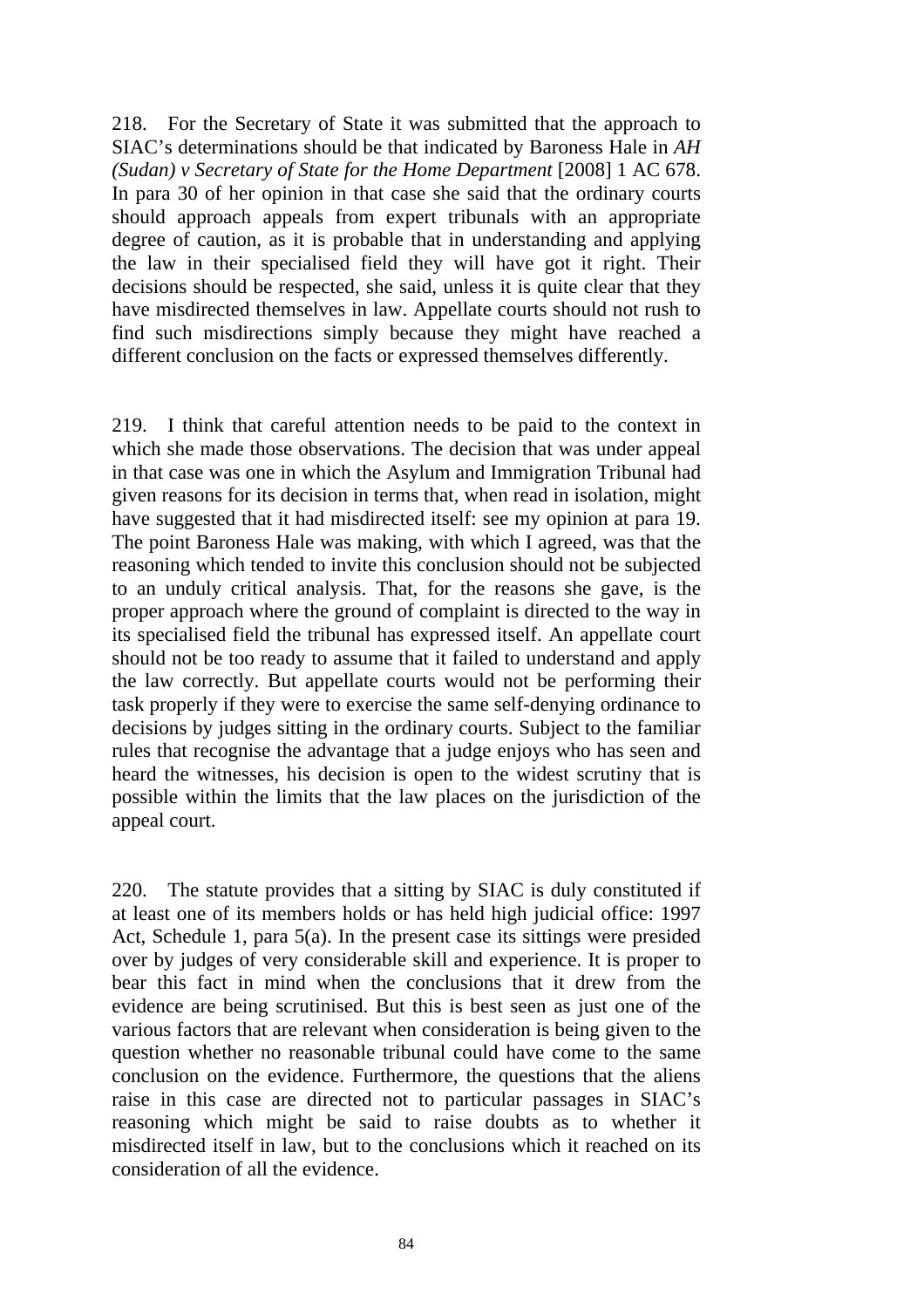221. The issues in the cases of RB and U were whether there was a sufficient risk of their being tortured or subjected to inhuman or degrading treatment in breach of their rights under article 3 of the Convention on their return to Algeria. In Abu Qatada's case they were whether his deportation would result in detention for an unreasonably long period depriving him of his liberty under article 5 or would infringe his right to a fair trial under article 6. These were all issues of fact which, in view of the fundamental nature of those rights, SIAC was required to subject to anxious scrutiny. This level of scrutiny feeds its way into the appellate process too. The appellate court must apply the same standard when it is contemplating what a reasonable tribunal would have done. As Lord Radcliffe said in *Edwards (Inspector of Taxes) v Bairstow* [1956] AC 14, 36 it must be assumed to have been properly instructed as to the relevant law. I would therefore reject any suggestion that SIAC is in a privileged position simply because of the specialised nature of the jurisdiction that it exercises.

#### *The fairness of the procedure before SIAC*

222. The aliens challenge the use of closed material in the determination of their cases on the grounds of procedural fairness. Mr Singh QC for RB and U submitted that it was not open to SIAC to rely on closed material as to issues of national security and safety on return because this was unfair to them as they had no opportunity to examine or challenge that material. He accepted that a decision to deport or expel an alien did not involve the determination of his civil rights and obligations within the meaning of article 6(1) of the Convention: *Maaouia v France* (2000) 33 EHRR 1037, para 35. Instead he submitted that there were four other gateways to this argument: (1) that article  $6(1)$ applies because the aliens' rights under articles 3 to 5 were being adjudicated upon; (2) that article 5(4) applies where aliens were being detained for deportation because a substantial measure of fairness was necessary to determine the lawfulness or otherwise of the detention; (3) that SIAC's determination affected the aliens' reputation as part of their rights under article 8, to which article 6(1) applies; and (4) that article 14 applies because the use of closed material in their case was discriminatory in respects that came within the ambit of those Convention rights.

223. Developing these arguments, Mr Singh said that the incorporation of Convention rights such as article 3 into domestic law engaged the civil limb of article 6(1). For example, in *Tomasi v France*  (1993) 15 EHRR 1 the Strasbourg court held that a domestic right to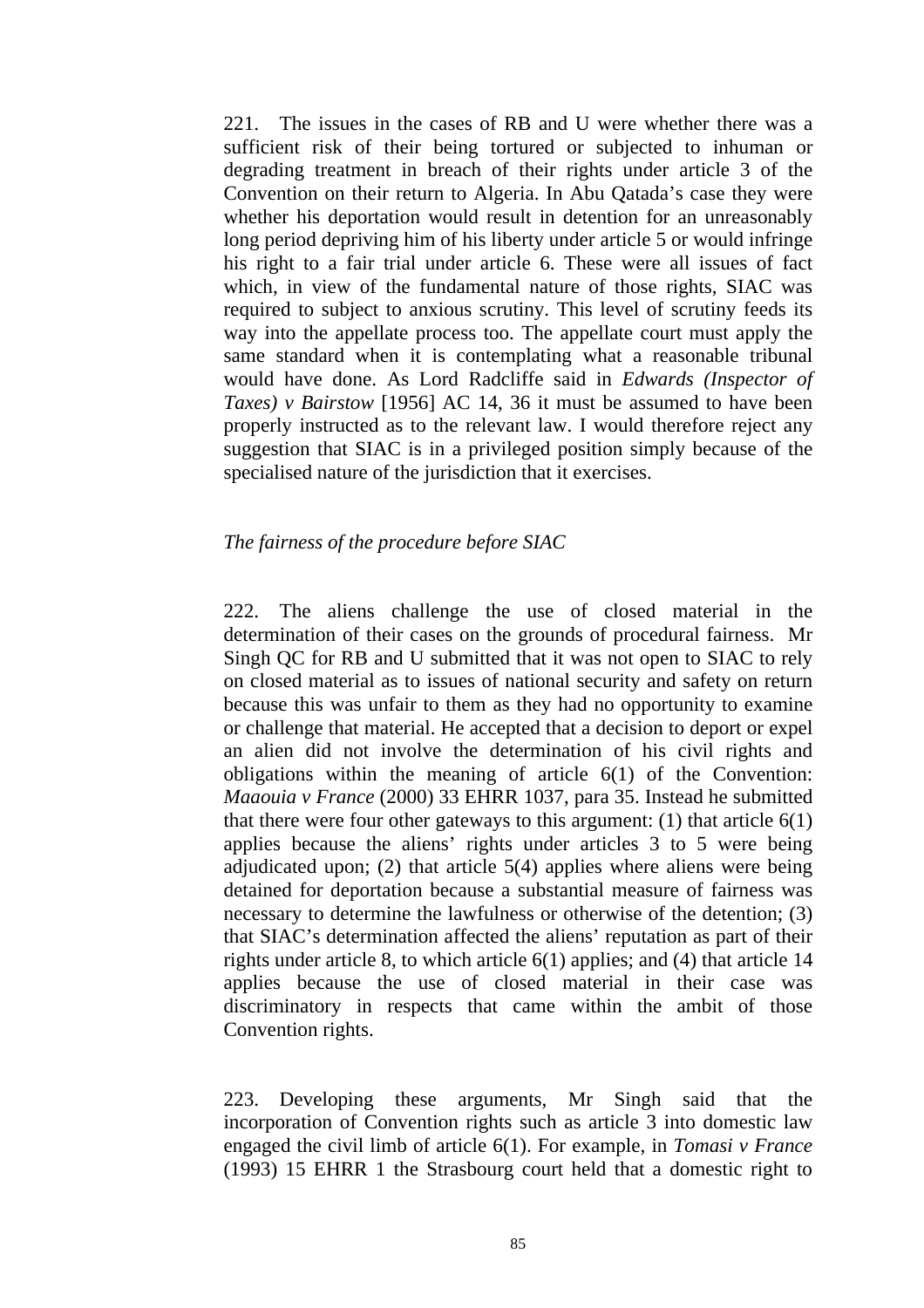seek compensation for a violation of article 3 meant that article 6 was engaged by the proceedings. The fact that his clients were detained meant that their right to liberty was also infringed, and in *Aerts v Belgium* (1998) 29 EHRR 50, para 59 the court said that the right to liberty was a civil right. So too was their right to reputation for the purposes of article 6(1): *Werner v Poland* (2001) 36 EHRR 491, para 33. Article 5(4), he said, entitled his clients to a review of the legality of their detention, as to which the requirements of fairness were very similar to those required by article 6(1). In *R (Roberts) v Parole Board* [2005] UKHL 45; [2005] 2 AC 738, para 83(vii) Lord Woolf CJ said that in cases where special advocates were used the task of the court was to decide, looking at the process as a whole, whether a procedure had been adopted which involved significant injustice. Lord Bingham relied on this observation in an article 5(4) case in *Secretary of State for the Home Department v MB* [2008] 1 AC 440, para 34 when he said, with reference to the use of closed material to justify control orders and its compatibility with article 6(1), that the concept of fairness imported a core, irreducible minimum of procedural protection. Baroness Hale said in para 61 of her opinion in *MB* that it was not possible to draw a clear distinction between the requirements of article 5(4) and those of article 6(1). In any event a failure to apply the standards of fairness identified in *MB* in the context of these appeals was clearly differential treatment based on nationality.

224. Mr Fitzgerald QC for Abu Qatada, whose objection was directed only to the use of closed material on the issue of safety on return, also invoked what he described as the irreducible minimum of fairness. He said that it was wrong in principle for this issue to be made the subject of an adverse finding against his client on evidence that he had not heard. The European court had affirmed repeatedly the importance of the principle that as a general rule all the evidence must be produced in the presence of an accused, giving him an adequate and proper opportunity to challenge and question witnesses against him: *R (Roberts) v Parole Board* [2005] 2 AC 738, per Lord Bingham at para 17. In *Al-Nashif v Bulgaria* (2002) 36 EHRR 655, paras 123-124, it was recognised that even where national security was at stake there had to be some procedure for allowing the person whose fundamental human rights were at issue to have access to the relevant evidence. If that was so, the issue of safety on return ought to be subject to the same protection.

225. For Liberty, intervening, Mr MacDonald QC submitted that an alternative approach could and should be adopted by SIAC to the disclosure of as much closed evidence as possible in any case where it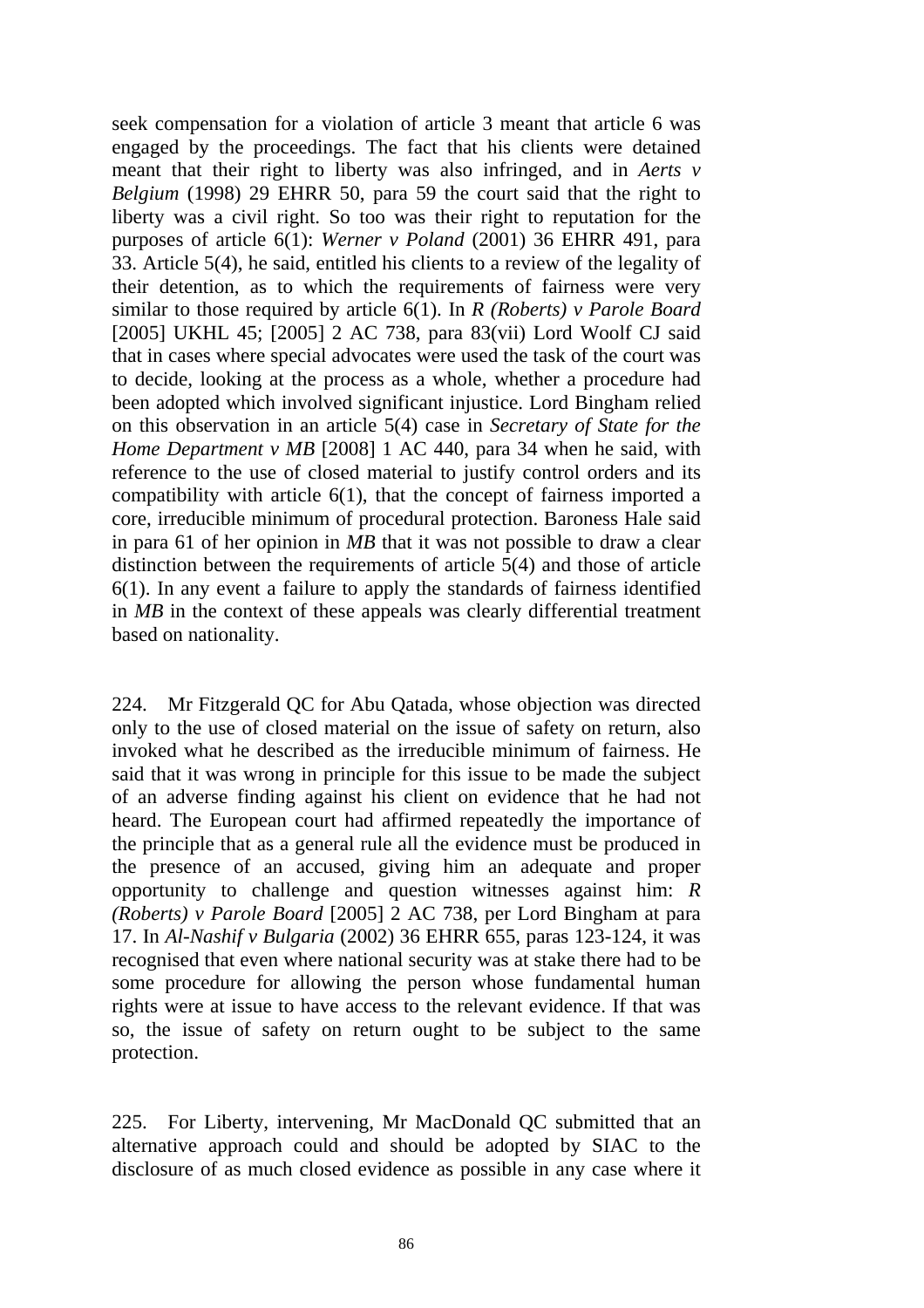was suggested that it was contrary to the public interest for an alien to be allowed to remain in this country. This was to consider whether there could be some other form of limited disclosure of this evidence to the appellant, whether by way of some form of *in camera* disclosure or by way of its disclosure to the appellant's representatives only. This could be done, it was submitted, by reading down rule 4(1) of the SIAC Procedure Rules under section 3 of the Human Rights Act 1998 so as to permit this procedure. Unless the rule was read in this way it was incompatible with the aliens' Convention rights. This submission was the subject of an interlocutory judgment by SIAC in the cases of RB and U dated 14 November 2006, when it was rejected. The Court of Appeal also rejected the submission when it was renewed before it: *RB (Algeria) v Secretary of State for the Home Department* [2008] QB 533, paras 19-22. It held that the disclosure of material central to the issues in the case to an open advocate would put counsel in an impossible position and would seriously undermine the careful division between counsel appearing in the open proceedings and the special advocates. Your Lordships were invited nevertheless to examine the point again, although the submission was confined to circumstances where the feared damage to the public interest related to international relations issues rather than to national security.

226. I am in general agreement, subject to the following comments, with Lord Phillips's analysis of these arguments in paras 74 to 105 of his opinion and with the way Lord Hoffmann deals with them in paras 160 to 181 of his opinion. I would rest my own opinion on three points in particular: first, the jurisprudence of the Strasbourg court; second, the framework for the determination of issues relating to national security that has been laid down by Parliament; and third, the attitude that SIAC itself takes to the use of closed material.

227. The Strasbourg court has emphasised repeatedly that inherent in the whole of the Convention is a search for a fair balance between the demands of the general interest of the community and the requirement of the protection of the individual's fundamental rights: see, for example, *Soering v United Kingdom* (1989) 11 EHRR 439, para 89. This principle finds practical expression in the court's approach to issues about the applicability of article 6(1) to procedures for the expulsion of aliens. As the Grand Chamber pointed out in *Maaouia v France* (2000) 33 EHRR 1037, para 35, the Court has not been called on, but the Commission has consistently expressed the opinion that the decision whether or not to authorise an alien to stay in a country of which he is not a national does not entail any determination of his civil rights or obligations or of any criminal charge against him within the meaning of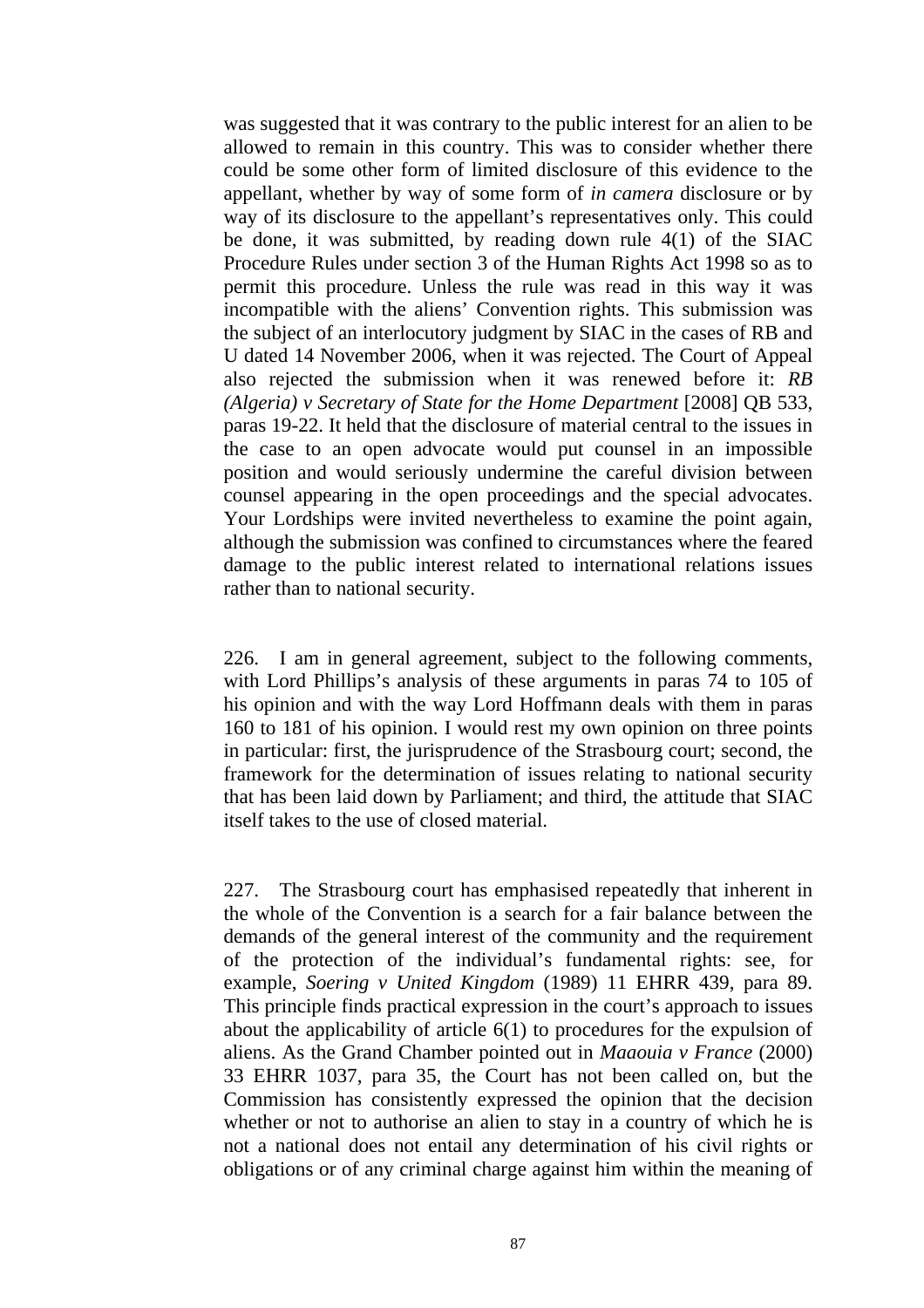article 6(1). It endorsed this view in para 37 of its judgment, drawing upon the fact that by adopting article 1 of Protocol 7 containing guarantees concerning proceedings for the expulsion of aliens, the Contracting States clearly intimated their intention not to include such proceedings within the scope of article 6(1). In para 38 it also said that the fact that the exclusion order in that case incidentally had major repercussions on the applicant's private and family life or on his prospects for employment could not suffice to bring the proceedings within the scope of civil rights protected by that article.

228. It seems to me that the Grand Chamber's decision in *Maaouia v France* provides the answer to Mr Singh's argument that the requirement of fairness that is to be found in article 6(1) can be reached through one or other of his four gateways. It cannot be invoked by pointing to the incidental effects that an expulsion order may have on the alien's reputation or of an order for his detention pending expulsion. In *Amrollahi v Denmark*, (Application No 56811/00) (unreported) 28 June 2001, it was argued that articles 2, 3 and 8 prohibited the applicant's deportation. Although the complaint under article 8 was declared admissible, the court applied its decision in *Maaouia* and declared a complaint under article 6 inadmissible. In *Tomasi v France*  (1993) 15 EHRR 1, on which Mr Singh relied, article 6 was applied to proceedings for the recovery of damages for a breach of article 3. But it does not follow that it applies to proceedings of a different nature where the question is whether removal may lead to a risk of ill-treatment contrary to article 3. It is the nature of the proceedings that determines whether article 6(1) applies, as that article itself makes clear.

229. The explanatory report on article 1 of Protocol 7, which is quoted in para 36 of the decision in *Maaouia v France*, points out that aliens are entitled to invoke article 13 (the right to an effective remedy before a national authority) to ensure that when faced with expulsion they have the benefit of the guarantee afforded by article 3. What this requires was explained in *Chahal v United Kingdom* (1996) 23 EHRR 413, para 151. The court said that the notion of an effective remedy requires independent scrutiny of the claim that there exist substantial grounds for fearing a real risk of treatment contrary to article 3, and that it must be carried out without regard to what the person may have done to warrant expulsion or to any perceived threat to the national security of the expelling State. Such scrutiny need not be provided by a judicial authority: para 152. The jurisdiction that is given to SIAC, which was introduced in response to the court's judgment in *Chahal*, has been designed to provide this remedy. The Strasbourg court has not yet had the opportunity to say whether or not it meets with its requirements, but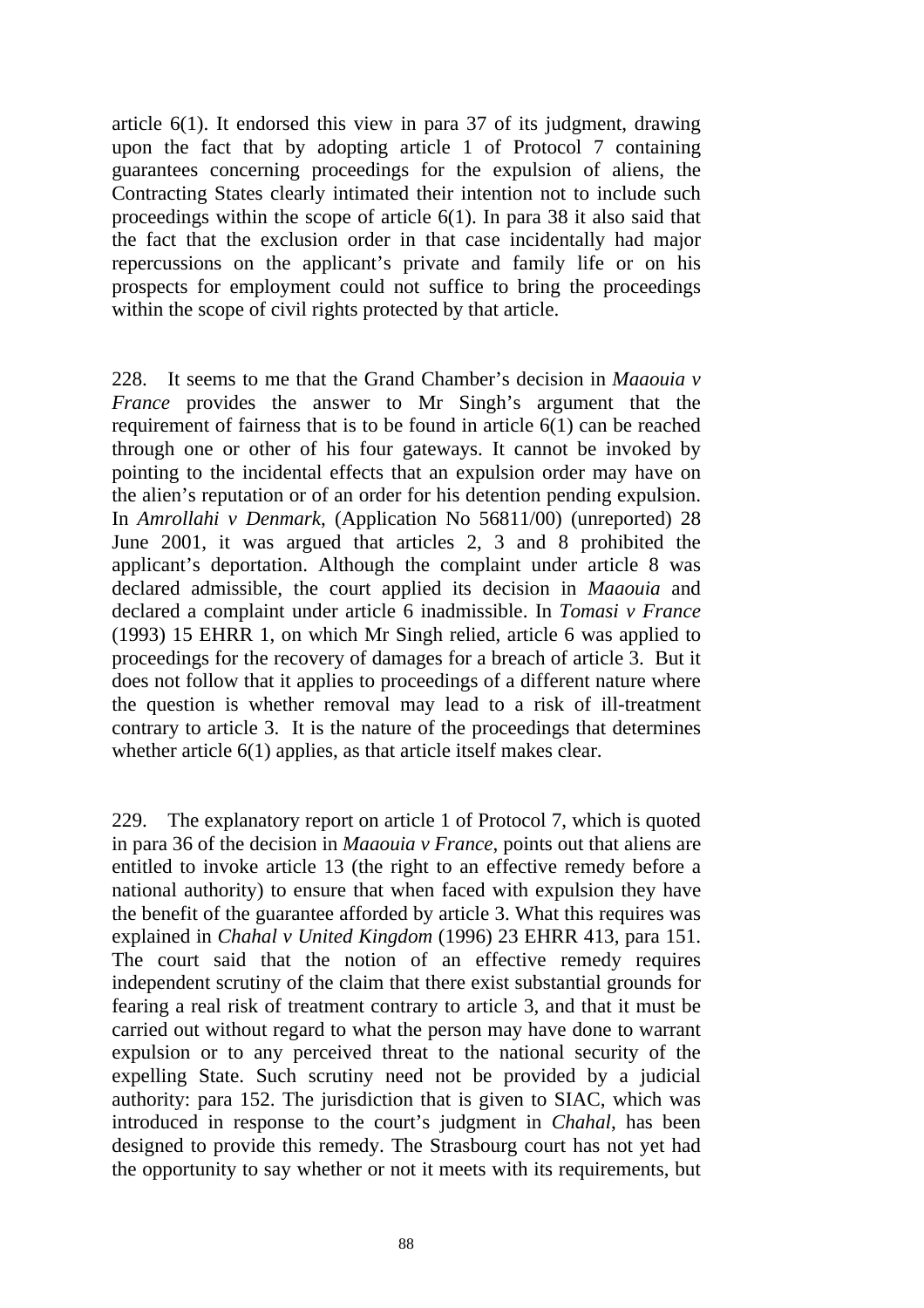it is hard to see why it should not say that it does. SIAC is an independent judicial body, and its jurisdiction permits it to subject the issue as to whether there is a real risk of treatment contrary to article 3 to the degree of rigorous scrutiny that the court itself said in *Chahal*, para 96, was necessary.

230. There remains however the question whether the use of closed material fails to meet the minimum standard of procedural fairness that is to be expected of any such tribunal in a democratic society. Procedure before SIAC is governed by the 1997 Act and by the rules that have been made under section 5. Section 5(3), which describes what the rules may provide, rule 4 as it was at the time of the aliens' appeals, a description of the rules that provide for the appointment of special advocates and the procedure that is to be adopted where the Secretary of State objects to disclosure are all to be found in paras 13-17 of Lord Phillips's opinion. These procedures are intended to provide a fair balance between the need to protect the public interest and the need to provide the applicant with a fair hearing. As Mr Tam QC for the Secretary of State pointed out, it is inherent that in any forum in which sensitive evidence might be relevant some adjustment will have to be made to normal procedures.

231. In ordinary civil or criminal proceedings an objection to disclosure on public interest grounds may lead to the material not being considered at all, even though the party from whom the material is withheld may be disadvantaged. In an interlocutory determination of 12 July 2006 in *Y and Othman v Secretary of State for the Home Department*, para 50, Ouseley J compared SIAC's procedures with those adopted by the Asylum and Immigration Tribunal, a large part of whose work is the consideration of issues about safety on return. As he put it:

"The SIAC procedures strike the balance in a different way: full production and restricted disclosure [in SIAC] as opposed to partial production, and unrestricted disclosure of that partial production [in the AIT]."

This is the approach to the problem that has been sanctioned by Parliament. Its effect must be seen in the context of the procedures that SIAC has adopted through the use of the special advocate procedure. Liberty's suggestion, which I would reject for the reasons that the Court of Appeal gave in [2008] QB 533, para 21 and also because it is inconsistent with the clear terms of rule 4, shows how difficult it is to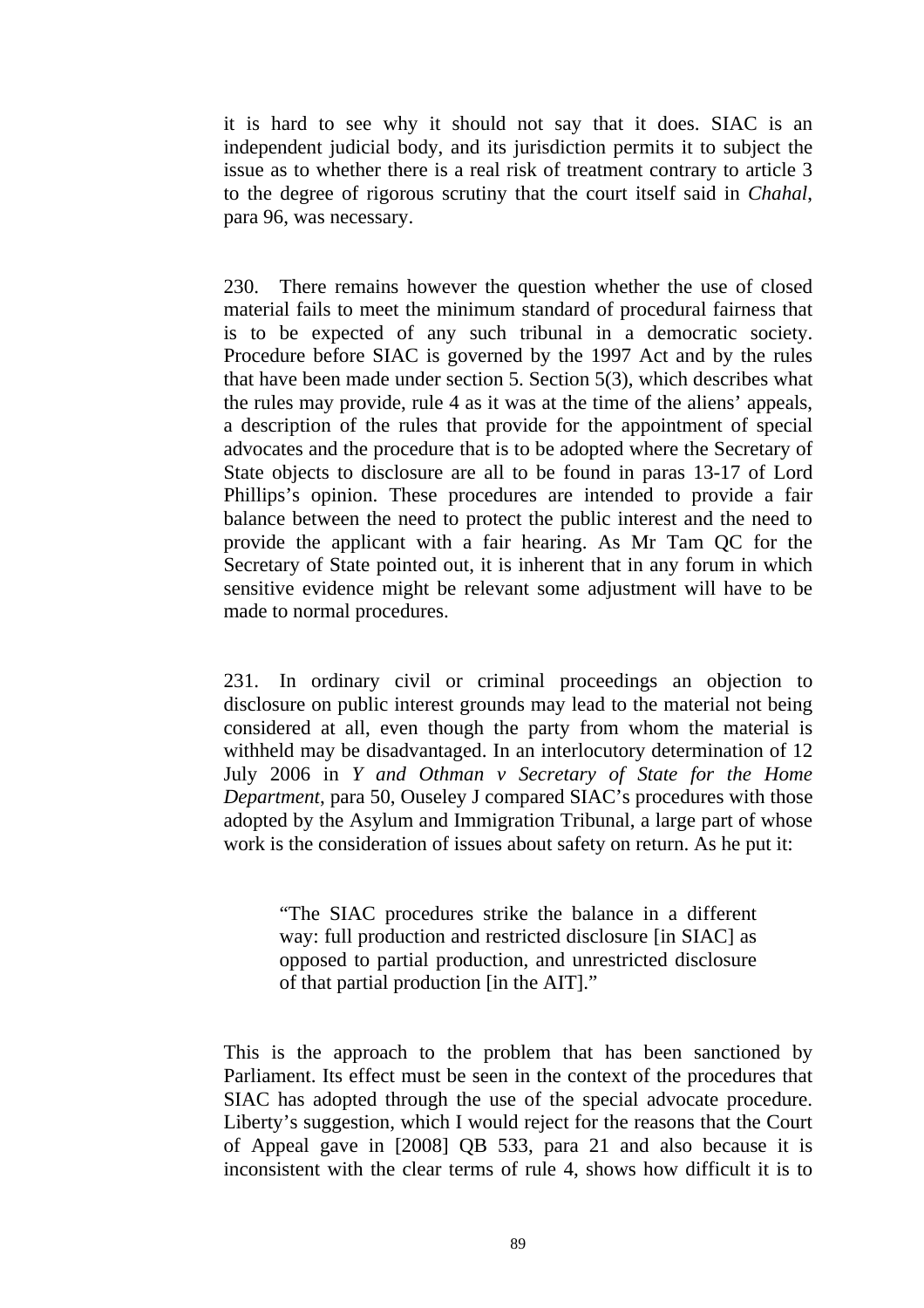think of an alternative procedure which will not give rise to greater disadvantages and greater detriment to the applicants.

232. The attitude that SIAC itself takes to closed material is shown by its ruling on 12 July 2006 that the core evidence in the cases of Y and Othman as to the assurances received from the Algerian and Jordanian governments must be publicly disclosed. As Ouseley J explained in para 58, which Lord Phillips has quoted in para 102 of his opinion, it was SIAC's view that the Secretary of State could not rely on any substantive assurance unless it was put out into the open. The key documents or conversations relied on to show that an applicant's return will not breach international obligations had to be in the open evidence. as weight could not be given to assurances that the giver of them was not prepared to make public. In para 59 he said that, because of the role that SIAC is required by statute to perform, it has to be persuaded to uphold the Secretary of State's objections, reaching its own view on the material before it. In *Secretary of State for the Home Department v MB* [2008] 1 AC 440, para 67, Baroness Hale accepted that SIAC was in the best position to judge whether the proceedings accorded a substantial and sufficient measure of procedural protection.

233. The special advocate procedure too provides an opportunity for questions as to the weight to be attached to undisclosed evidence to be tested and for SIAC itself, exercising its substantial experience in these matters, to distinguish between sensitive material the withholding of which will not result in substantial unfairness and core material to which weight cannot be given unless it is made public. This is the kind of approach that the Strasbourg court appears to have had in mind in *Chahal v United Kingdom* (1996) 23 EHRR 413, para 131, when it referred to the Canadian example on which the setting up of SIAC was based as illustrating that there are techniques that can be employed which both accommodate legitimate security concerns and yet accord the individual a substantial measure of procedural justice.

234. Your Lordships' decision not to accept the Secretary of State's request for permission to adduce closed material as background to these appeals can be seen as part of the same process. The question whether SIAC's decisions on the issues of safety on return were decisions that no reasonable tribunal, properly directed, could have reached must be addressed by an examination of the material that SIAC, exercising its judgment, has set out in its open judgments. In my opinion this is as good an approach as can be adopted in the circumstances. There is no reason to think that the aliens' right under article 13 to an effective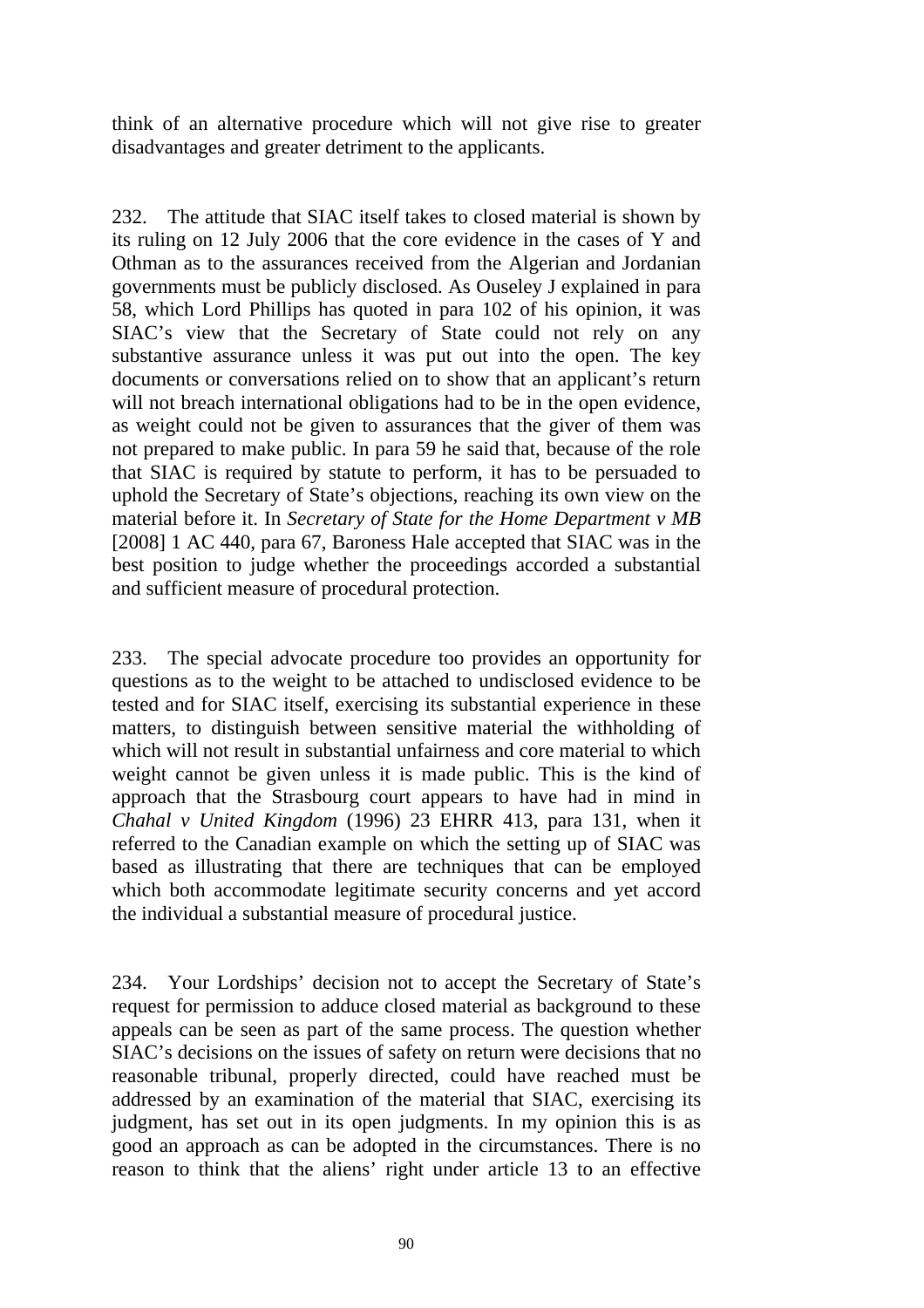remedy is not being afforded by this procedure. I do not overlook the fact that Mr Singh's argument on the issue of procedural fairness extended to the use of closed material on the question whether it was in the interests of national security that his clients should be expelled from the United Kingdom. The basis for SIAC's determination of this issue has not been disclosed to us. But I would hold that, taking the procedure as a whole, this has not resulted in substantial unfairness.

## *The article 3 assurances*

235. I turn now to the issue of safety on return. This is an issue that concerns all three aliens. They all submit that there is a substantial risk that they will be subjected to torture or inhuman or degrading treatment when they are returned, contrary to article 3. The Secretary of State sought to meet this objection by pointing to assurances that were obtained in each case at a high level from the governments of the receiving states by Her Majesty's Government. SIAC was satisfied in all three cases that, in view of the assurances that had been received, there were no substantial grounds for believing that they would face a real risk of being subjected to treatment contrary to article 3 if they were deported. The aliens challenge these decisions. For RB and U it is submitted that the assurances offered by the Algerian authorities were inadequate because they did not expressly engage with the receiving State's obligations under international law and because there was no provision for monitoring. For Abu Qatada it was submitted that assurances were objectionable in principle, and that in any event those that had been given in his case could not be relied upon in the absence of proper monitoring and powers of access to enable this to be done.

236. I agree with Lord Phillips, paras 106-126, and Lord Hoffmann, paras 182-194, that the challenge to the decisions that were reached on this matter by SIAC must be rejected. The question whether the assurances provided a sufficient guarantee that the aliens would be protected against the risk of treatment contrary to article 3 is essentially a question of fact. As an appeal lies from its decisions on a question of law only, the issue as I see it is whether no reasonable tribunal, properly instructed as to the relevant law, could have come to the same conclusion on the evidence. The questions that this test gives rise to are: (1) was SIAC right to accept that assurances were not objectionable in principle; (2) did it subject the issue to a sufficient degree of scrutiny; and (3) taken overall, were the decisions that it reached in each case such that no person acting judicially and properly instructed as to the relevant law could have come to.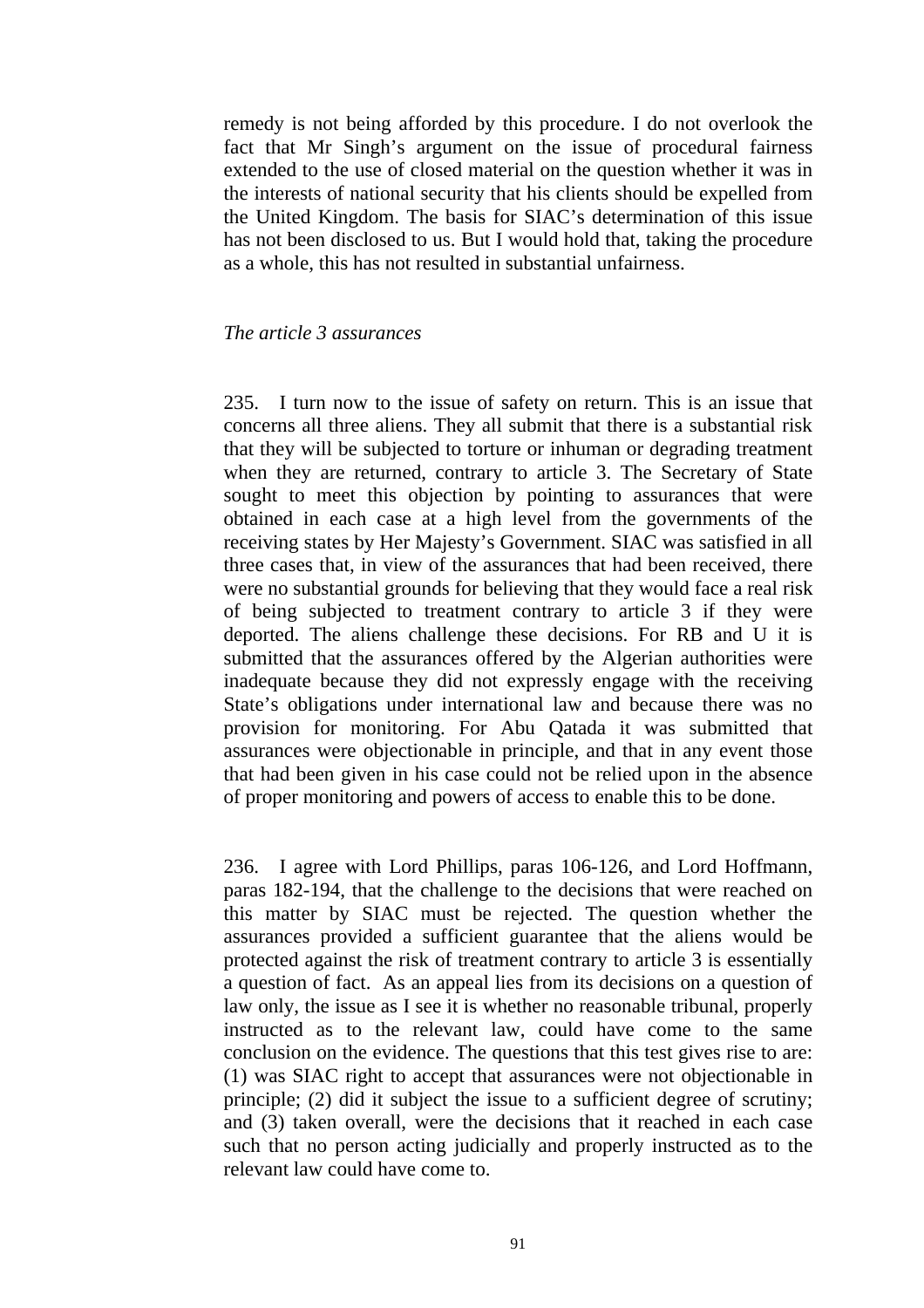237. On the first point, there are grounds for doubting whether it could ever be right to rely on assurances given by the governments of states where treatment contrary to article 3 is generally practised. The fact that it was thought necessary to obtain the assurances is itself a demonstration that, without them, there was a real risk that treatment contrary to article 3 would be resorted to. There was no question of obtaining a general undertaking that the states concerned would abandon such practices. What was sought were assurances specific to each individual. The context in which they were given was one in which it must be assumed that practices that are objectionable because they are in breach of norms that are agreed internationally are still commonplace. Can it ever be said that, in such circumstances, assurances that particular individuals will not be subjected to them may be accepted as reliable? Is realistic to expect that the risk of their being subjected to it can be met by monitoring? What sanctions, if any, can be imposed in the event of it being discovered that the assurances have been breached?

238. In *Sing v Canada (Minister of Citizenship and Immigration)* 2007 FC 361, para 136, de Montigny J in the Federal Court of Canada cited with approval a passage from the report of the Special Rapporteur to the United Nations of 1 September 2004, UN Document A/59/324 which states:

"in circumstances where there is a consistent pattern of gross, flagrant or mass violations of human rights, or of systematic practice of torture, the principle of *nonrefoulement* must be strictly observed and diplomatic assurances should not be resorted to."

It was suggested that this passage showed that assurances were objectionable in principle. But its very language shows, as de Montigny J accepted, that the issue will always be one of fact. As counsel for RB and U accepted, the consistent approach of the Strasbourg court has been to examine any assurances offered in the particular circumstances of the cases before it and to consider whether, in those circumstances, the assurances are sufficient to counter the risk of treatment contrary to article 3.

239. The underlying principle is that expulsion by a Contracting State may give rise to an issue under article 3 if substantial grounds have been shown for believing that the person in question, if expelled, would face a substantial risk of being subjected to treatment in the receiving State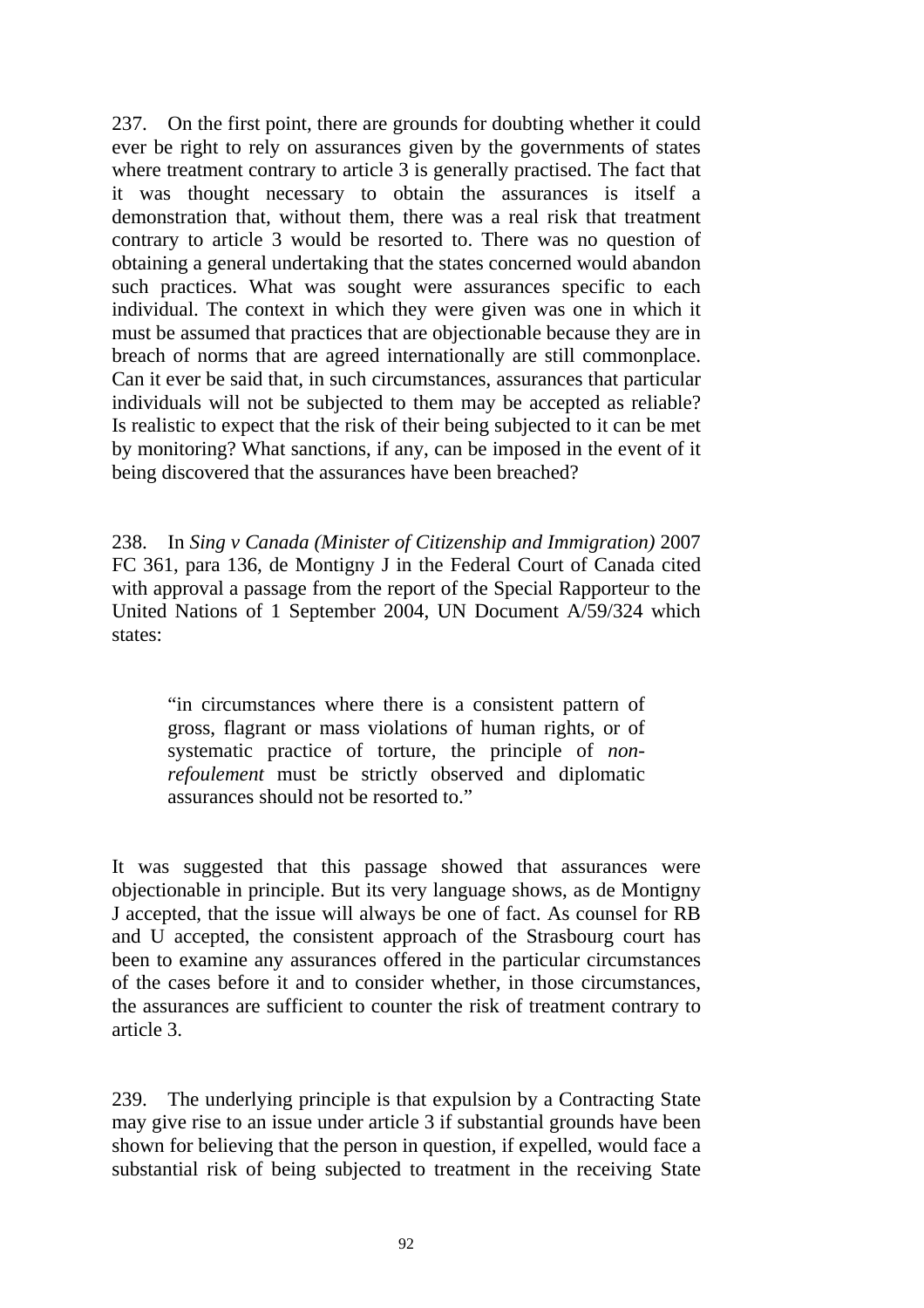contrary to article 3: *Soering v United Kingdom* (1989) 11 EHRR 439, paras 90-91; *Bader v Sweden* (2005) 46 EHRR 1497, para 41. In *Chahal v United Kingdom* (1996) 23 EHRR 413, assurances that the applicant would not be ill-treated had been received from the Indian Government: para 92. The court did not doubt the good faith of the Indian Government in providing these assurances but, as violation of human rights by certain members of the security forces was a recalcitrant and enduring problem, it was not persuaded that they would provide an adequate guarantee of safety in his case. In *Mamatkulov and Askarov v Turkey* (2005) 41 EHRR 494, on the other hand, an assurance was obtained from the Uzbek Government in the light of which the court said that it was unable to conclude that substantial grounds existed for believing that the applicants faced a real risk of treatment proscribed by article 3: para 77. The Grand Chamber in *Saadi v Italy* (Application No 37201/06) (unreported) 28 February 2008, para 129 said that where evidence capable of proving that there are substantial grounds for believing that he would be exposed to ill-treatment is adduced by the applicant, it is for the government to dispel any doubts about it. The existence of domestic laws and accession to treaties guaranteeing respect for fundamental rights were not in themselves sufficient where practices contrary to the principles of the Convention were resorted to or tolerated by the authorities. Assurances from the receiving State do not absolve the court from examining the question whether, in their practical application, they would provide a sufficient guarantee of protection. The weight to be given to them depends, in each case, on the circumstances obtaining at the material time: paras 147-148.

240. Did SIAC subject the issue to the necessary degree of scrutiny? And were the decisions that it reached in each case such that no person acting judicially and properly instructed as to the relevant law could have come to? I take these questions together, as the exercise that they give rise to is the same. The decisions must be examined with care to see that the necessary degree of scrutiny was resorted to, and whether the findings that were arrived at were such that no reasonable tribunal could have reached them. I need not prolong this opinion by quoting passages from them. All I need say is that, having studied the decisions that were given on SIAC's behalf in RB's case by Mitting J on 5 December 2006, in U's case by Mitting J on 14 May 2007 and in Abu Qatada's case by Ouseley J in very considerable detail on 26 February 2007, I am entirely satisfied that the necessary degree of scrutiny was exercised.

241. In RB's case, para 22, Mitting J said that the assurances by the Algerian Government could safely be accepted. In U's case, para 37, he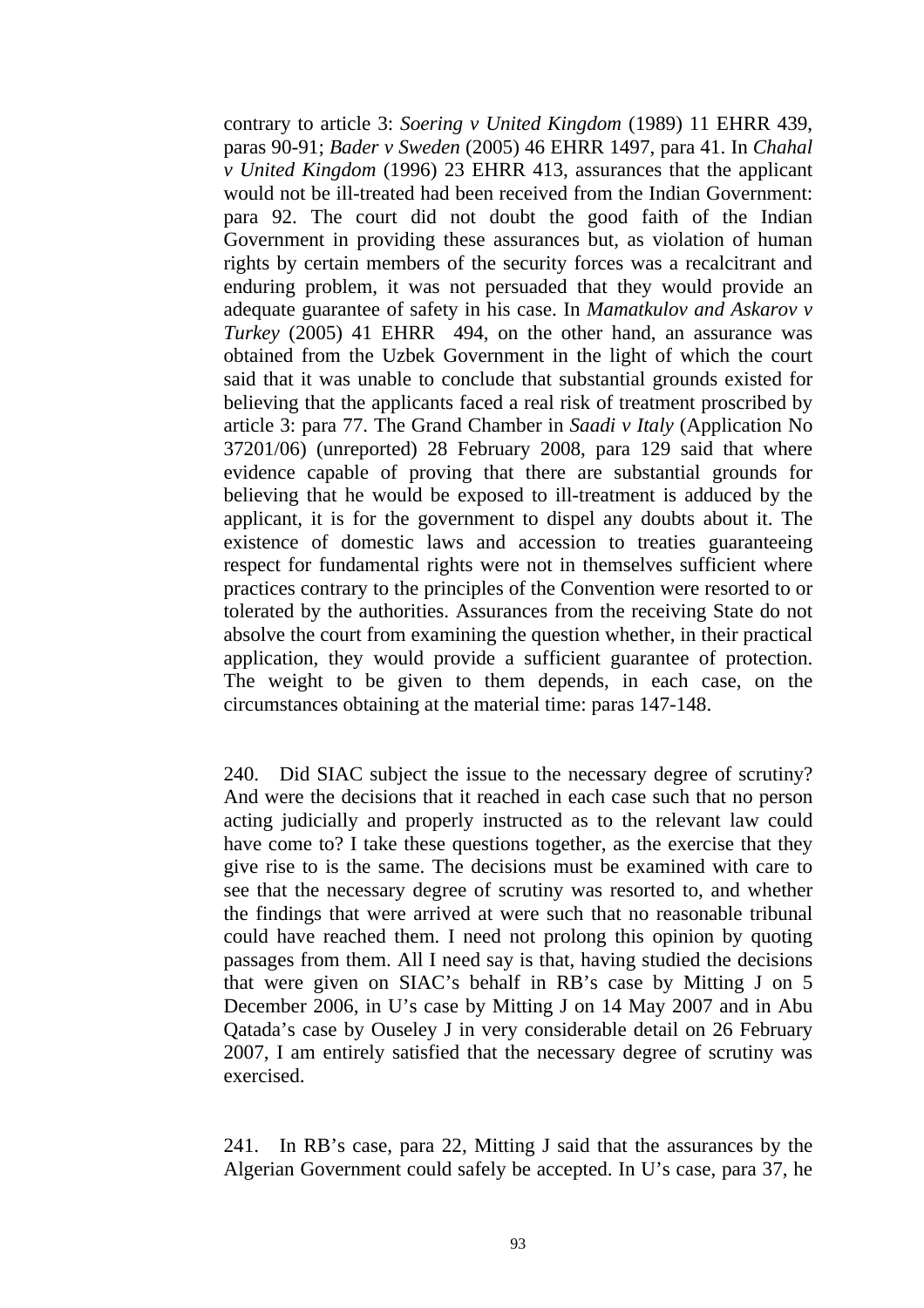said that there were no substantial grounds, in the light of its assurances, for believing that there was a real risk that the assurances would be breached. In Abu Qatada's case, para 516 Ouseley J said that, if without the Memorandum of Understanding between the United Kingdom Government and the Government of Jordan dated 20 August 2005 there were real risks of treatment which breached article 3, the Memorandum would reduce the risk sufficiently for his removal not to breach the United Kingdom's obligations under the Convention. I am unable to detect any grounds for thinking that these conclusions were not open to SIAC on the evidence that was before it. Of course the issues that had to be resolved were far from easy. The terms in which the assurances were given, the opportunities for monitoring and the extent to which the risks would be reduced all required careful evaluation. But these were matters for SIAC to resolve, as it did, on a careful consideration of all the evidence.

242. It may be worth observing, by way of a footnote, that a similar problem arose in *R v Secretary of State for the Home Department, Ex p Launder* [1997] 1 WLR 839. The question in that case was whether it would be unjust or oppressive for the applicant to be returned to face trial in Hong Kong after the transfer of sovereignty to the People's Republic of China. This depended on whether the People's Republic could be relied upon to adhere to its undertakings to observe the Basic Law in Hong Kong after the transfer. The Secretary of State said that he had considered this matter very carefully and that in his view the People's Republic, despite its actions elsewhere and in other circumstances, could be relied upon to respect the Basic Law in the applicant's case: p 859D. The House held that it would not be justified in holding that he had failed to address himself to the right question in reaching the conclusion that he should grant a warrant in that case. Events have shown the soundness of his assessment. In this field there can be no absolute guarantees that assurances, even at the highest level, will be adhered to. But the Strasbourg jurisprudence does not require them to achieve that standard. The words "substantial" and "real risk" show that the court's approach is essentially a practical one that strikes a balance between the interests of the community and the protection of the individual. The aliens' right under article 13 to an effective remedy is satisfied by entrusting this exercise, which requires independent scrutiny of the facts, to SIAC.

*Abu Qatada: article 6*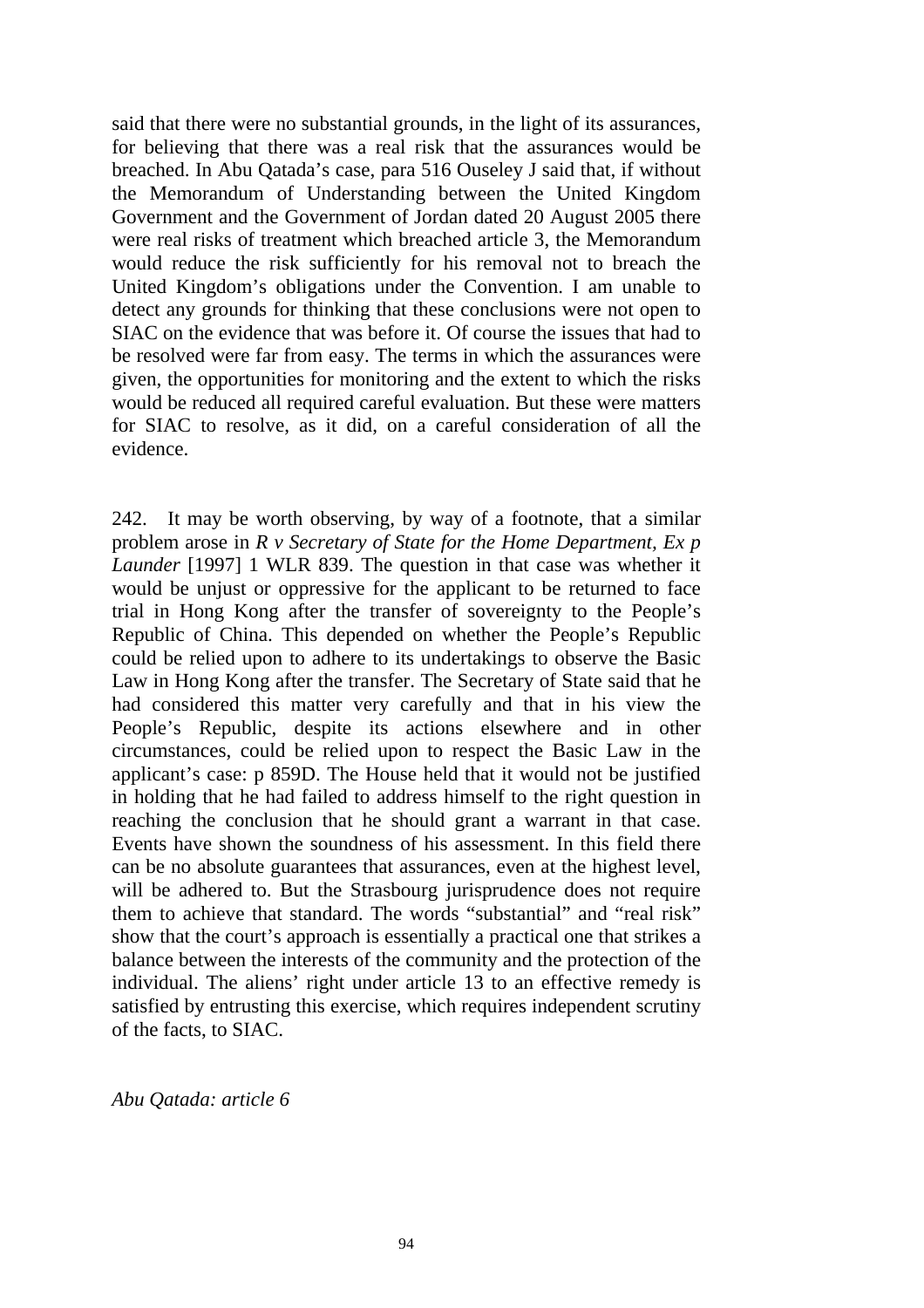243. The Secretary of State accepts that it is likely that, if he were returned to Jordan, Abu Qatada will be put on trial for the crimes of which he has been convicted in his absence. This gives rise to a further objection to removal which is specific to his case. Are there substantial grounds for thinking that in that event his right to a fair trial under article 6(1) will be violated? Two reasons are advanced for thinking that there is a real risk that this will be so. One is that his trial would take place before a military court. The other is that evidence that is led against him may have been obtained by torture. SIAC held against him on both points. In para 451 of its decision of 26 February 2007 Ouseley J said that, taking all the various factors that were likely to cause the retrial to breach article 6 in the round, it was not persuaded that there was a real risk of a total denial of the right to a fair trial. The Court of Appeal reversed its decision, on the ground that it had erred in law in treating the possible use of evidence obtained by torture pari passu with complaints about the court's independence: *Othman v Secretary of State for the Home Department* [2008] 3 WLR 798, para 49.

244. I agree with Lord Phillips, paras 133-154, and with Lord Hoffmann, paras 195-203, that SIAC was entitled to find in favour of the Secretary of State on this issue. Here too the questions that are raised are essentially questions of fact. The issue is whether no reasonable tribunal, properly instructed as to the relevant law, could have come to the same conclusion on the evidence. As to the law, there are two points that must be considered in addition to the need for a sufficient degree of scrutiny. The first is the approach that must be taken, where a person is being removed to a third country which is not bound by the European Convention on Human Rights, to the guarantee of a fair trial. The second is the approach that must be taken where it is suggested that evidence which is to be led against an accused may have been obtained by torture.

245. On the first point, the Strasbourg court has said repeatedly that the possibility of a violation of article 6 cannot be excluded where the person expelled risks suffering a flagrant denial of a fair trial in the receiving country: see the joint partly dissenting opinion of Judges Bratza, Bonello and Hedigan in *Mamatkulov and Askarov v Turkey* (2005) 41 EHRR 494, pp 537-539. In that case political dissidents claimed that they would not receive a fair trial if they were extradited to Uzbekistan because, among other things, torture was routinely used to secure guilty verdicts and because suspects were frequently denied access to a lawyer. Their case was that they ran a real risk of a flagrant denial of justice. In para O-III14 the judges said: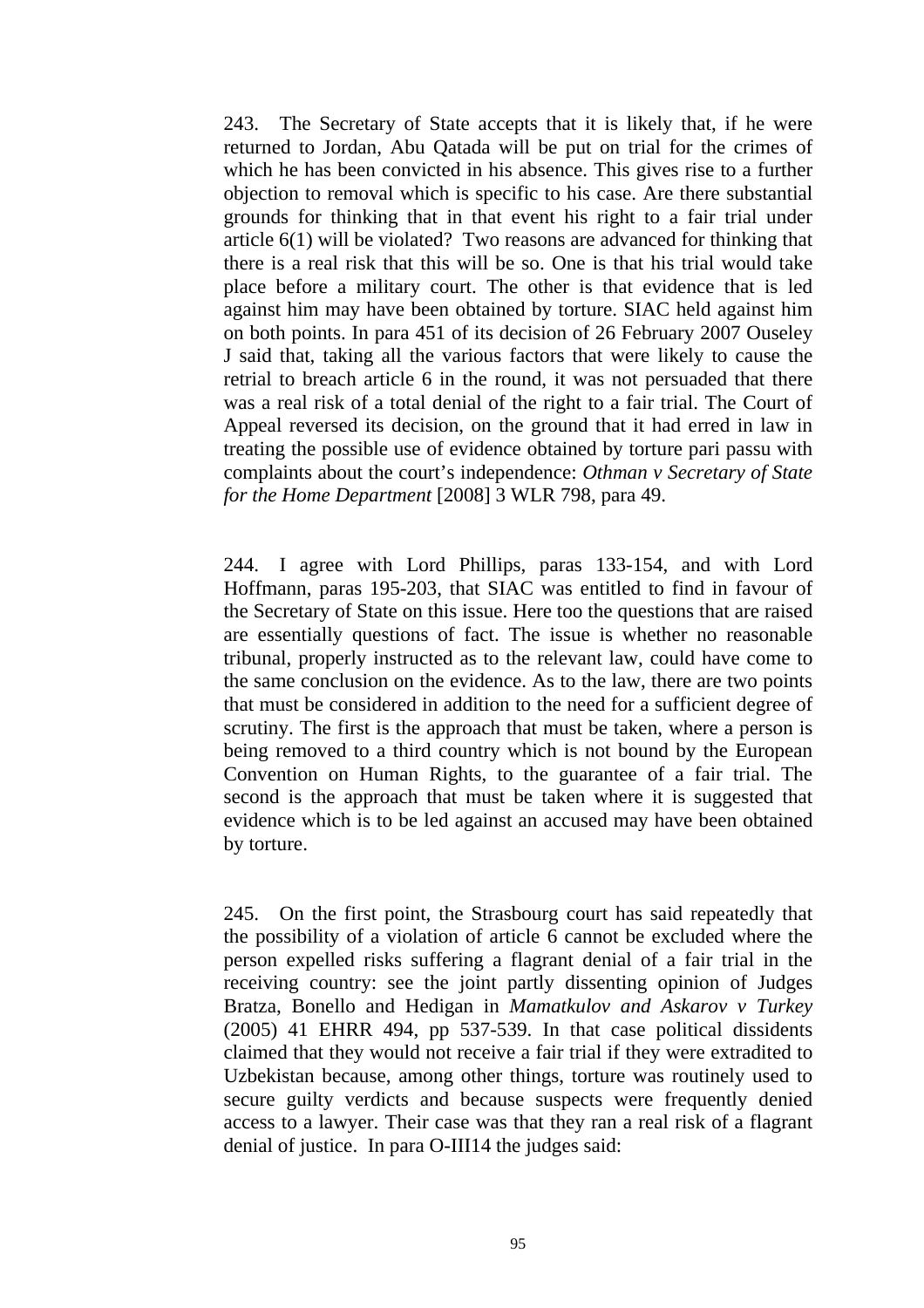"In our view, what the word 'flagrant' is intended to convey is a breach of the principles of fair trial guaranteed by Article 6 which is so fundamental as to amount to a nullification, or destruction of the very essence, of the right guaranteed by that Article."

In paras O-III17 and O-III19 they used the expression "a real risk" to describe the standard which the evidence has to achieve in order to show that the expulsion or extradition of the individual would, if carried out, violate the article.

246. The test which SIAC applied in para 451 was whether there would be "total denial" of the right to a fair trial, taking these words to be the equivalent of "complete" denial in the decision of the Immigration Appeal Tribunal in *Devaseelan v Secretary for the Home Department* [2003] Imm AR 1, 34, para 111, which the House had approved in *R (Ullah) v Special Adjudicator* [2004] UKHL 26; [2004] 2 AC 323. It did not have the benefit of the House's observations in *EM (Lebanon) v Secretary of State for the Home Department* [2008] UKHL 64; [2008] 3 WLR 931, in which it was recommended that the test as explained in *Mamatkulov* should be adopted. But, as Ouseley J explained in para 454, SIAC understood this concept to involve an analysis of the degree and gravity of the shortfall. So in substance they were applying the same test. In *EM (Lebanon)* the House disapproved of observations in the Court of Appeal [2006] EWCA Civ 1531; [2007] 1 FLR 991, paras 37-38 that suggested that the words "complete denial" and "flagrant breach" indicated different tests. As I said in para 4, there is only one test. For this reason I think that the Court of Appeal was wrong in Abu Qatada's case to say that SIAC erred because it treated the possible use of evidence obtained by torture pari passu with complaints about the court's independence. The proper approach, which SIAC adopted, was to take all the various factors together and to ask whether, when looked at in the round, there was a real risk of a flagrant denial of a fair trial.

247. SIAC examined the issues about the court's independence with great care, accepting that the trial process before a military court called for particularly careful scrutiny: *Ergin v Turkey (No 6)*, (Application No 47533/99) (unreported), 4 May 2006. It took account of the lack of independence of the court and noted that the fact that the prosecutor and the majority of judges were part of the same military hierarchy did not add to the appearance of justice or independence: para 433. As against that, it found that it could not conclude that, for all the deficiencies of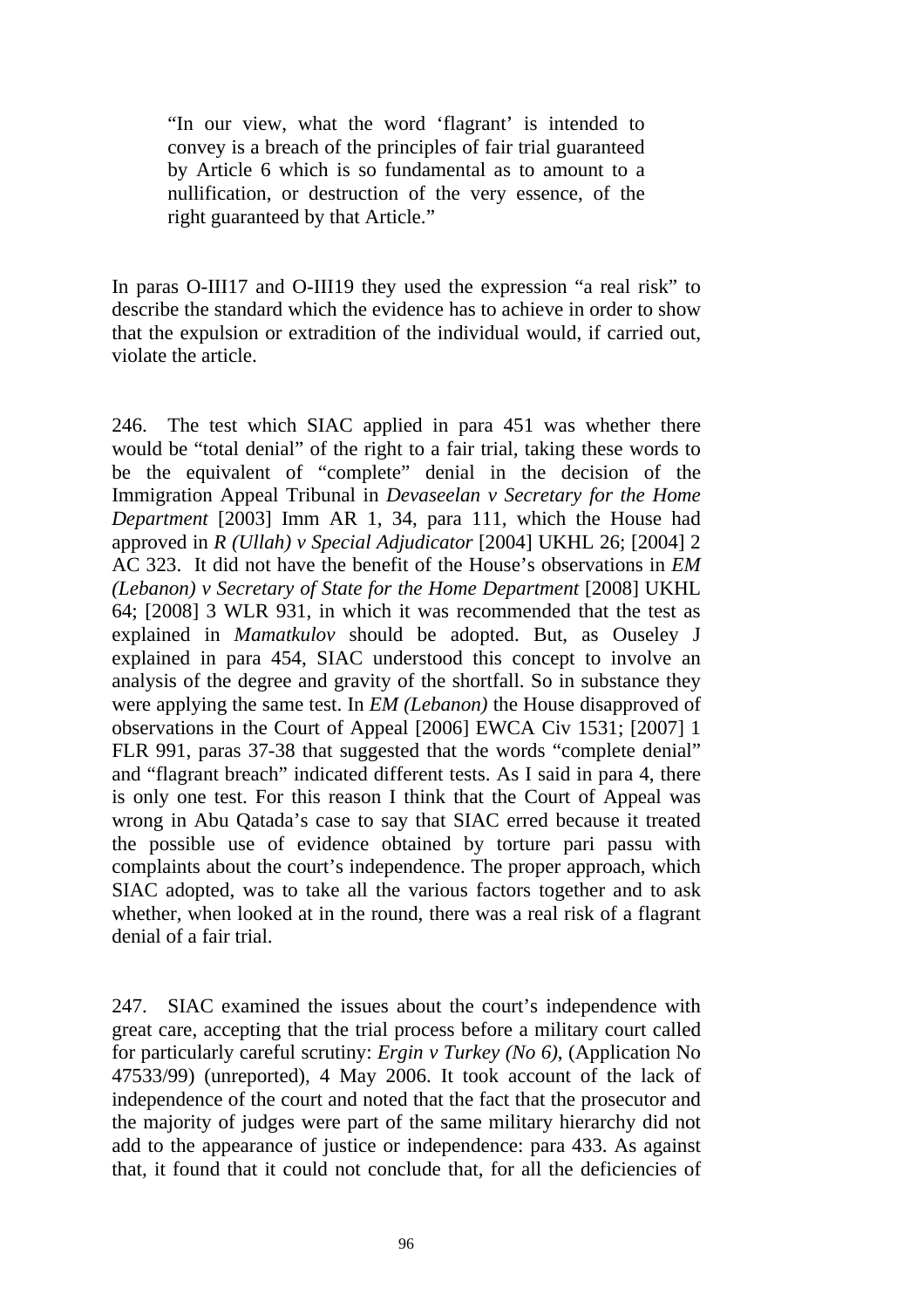independence, the courts would not endeavour to apply the law conscientiously or would reach decisions which were manifestly unreasonable or arbitrary: para 438.

248. On the issue of evidence obtained by torture, the Strasbourg court has adopted an uncompromising approach to the use at a trial of evidence that is found to have been obtained as a result of torture: see *Harutyunyan v Armenia*, (Application No 36549/03) (unreported) 28 June 2007. In *Gäfgen v Germany*, (Application No 22978/05) (unreported), 30 June 2008, para 99, it held that the use at a trial of real evidence recovered as a direct result of ill-treatment, at least if the acts could be characterised as torture, should never be relied upon as proof of guilt, irrespective of its probative value. But the evidence that was before SIAC did not come up to that standard. There were allegations, but there was no proof. It followed the majority view in *A (No 2) v Secretary of State for the Home Department* [2006] 2 AC 221 that, where it is alleged that the evidence has been obtained by torture, the court should refuse to admit it only if it concludes on a balance of probabilities that it was obtained by torture. The assertion that there is a real risk that it was obtained in this way is not enough. As article 15 of the International Convention against Torture and Other Cruel, Inhuman or Degrading Treatment or Punishment 1984 (1990) (Cm 1775) puts it, a statement which "is established" to have been made as a result of torture shall not be invoked as evidence. SIAC noted that Jordanian law does not permit evidence that is found to have been obtained involuntarily to be admitted, but that statements to a prosecutor which might have been obtained by prior duress are not excluded because they have not been shown to have been so obtained. Making the best use of the information that was available it could not conclude that the evidence was probably obtained by torture, although there was a very real risk that it had been: para 437. The question it then asked itself was whether it was unfair for the burden of proof in Jordan to lie where it does, as *(A (No 2))* says it does here, on this issue.

249. Drawing these points together along with the lack of other basic protections, SIAC concluded that the retrial would probably not comply with the requirements of article 6 if Jordan were a party to the Convention. But it would not involve a complete denial of the right to a fair trial before an independent and impartial body: para 442; see also para 451. Its discussion shows beyond question that the importance of the issue has been fully addressed and subjected to a careful and frank analysis. It is plain that in several material respects the circumstances in which the retrial will take place will give rise to the risk of unfairness. In *Öcalan v Turkey* (2005) 41 EHRR 985, para 112 the Grand Chamber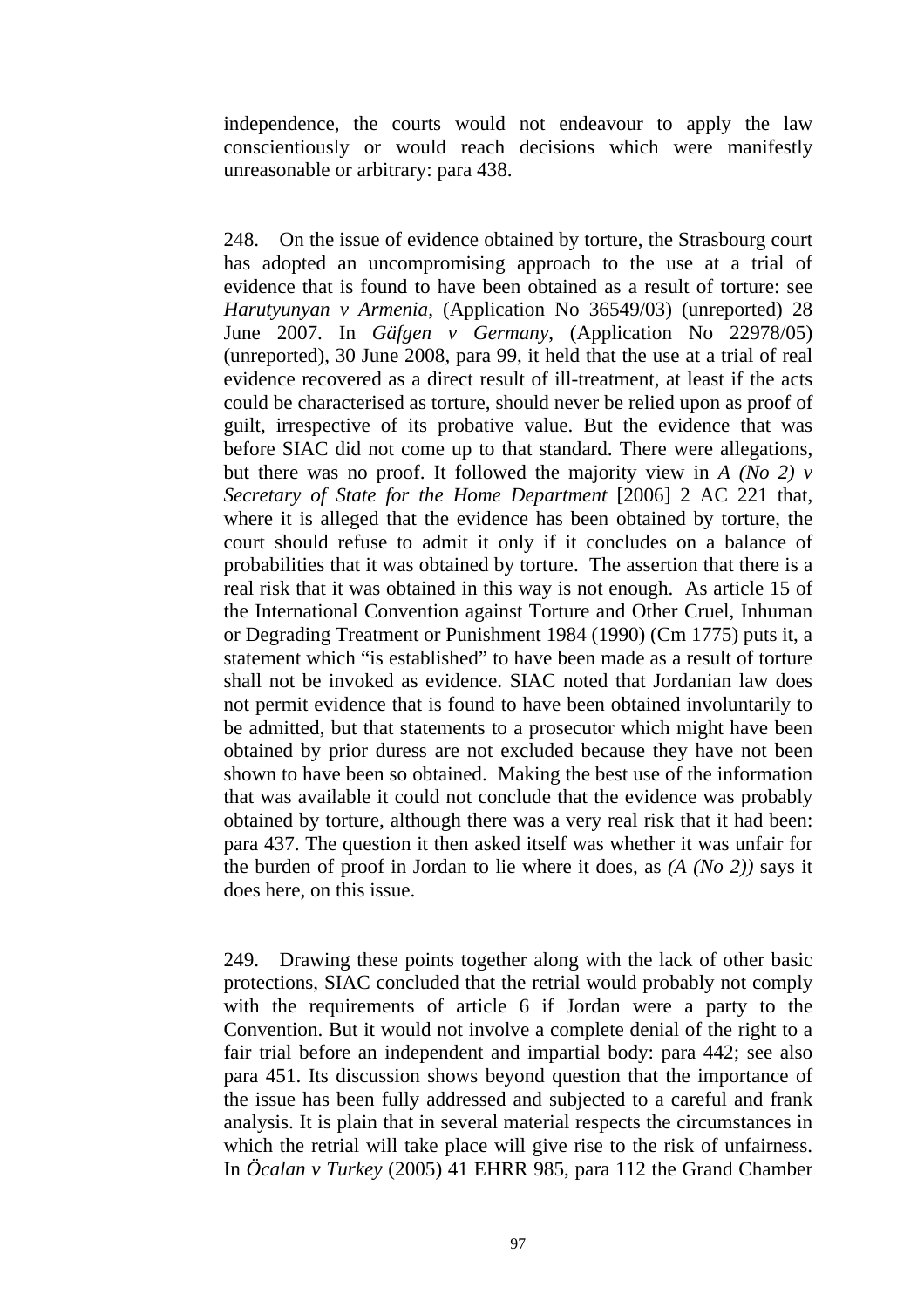said that the court has consistently held that certain aspects of the status of military judges sitting as members of the State Security Courts made their independence from the executive questionable; see also *Haci Özen v Turkey*, (Application No 46286/99) (unreported) 12 April 2007. But here again, as in the case of the assurances, there is no absolute rule. The question whether or not there will be a flagrant breach must be evaluated. SIAC noted, in paras 443-446, that the retrial will take place within a legally constructed framework and that there was sound evidence that the military court, which is not a mere tool of the executive, appraises the evidence and tests it against the law. I do not think that, looking at the matter overall, SIAC can be faulted on the ground that it failed to subject the issues to anxious scrutiny or that its decision that there would not be a complete denial of a fair trial was one which it was not entitled to reach on the evidence.

#### *Article 5; the Refugee Convention*

250. I have nothing to add to what Lord Phillips, paras 127-132, and Lord Hoffmann, paras 205 - 207, have said on these issues, with which I am in full agreement.

#### *Conclusions*

251. I would dismiss the appeals of RB and U. I would allow the Secretary of State's appeal in the case of Abu Qatada and restore the decision of SIAC.

### **LORD BROWN OF EATON-UNDER-HEYWOOD**

My Lords,

252. I have had the advantage of reading in draft the very full opinions of my noble and learned friends Lord Phillips of Worth Matravers, Lord Hoffmann and Lord Hope of Craighead and, finding myself in substantial agreement with them all readily recognise that there is much to be said for my saying little, little to be said for my saying much. Really my only concern is to give such emphasis as I may to what seemed to me to be the three core holdings which I understand all your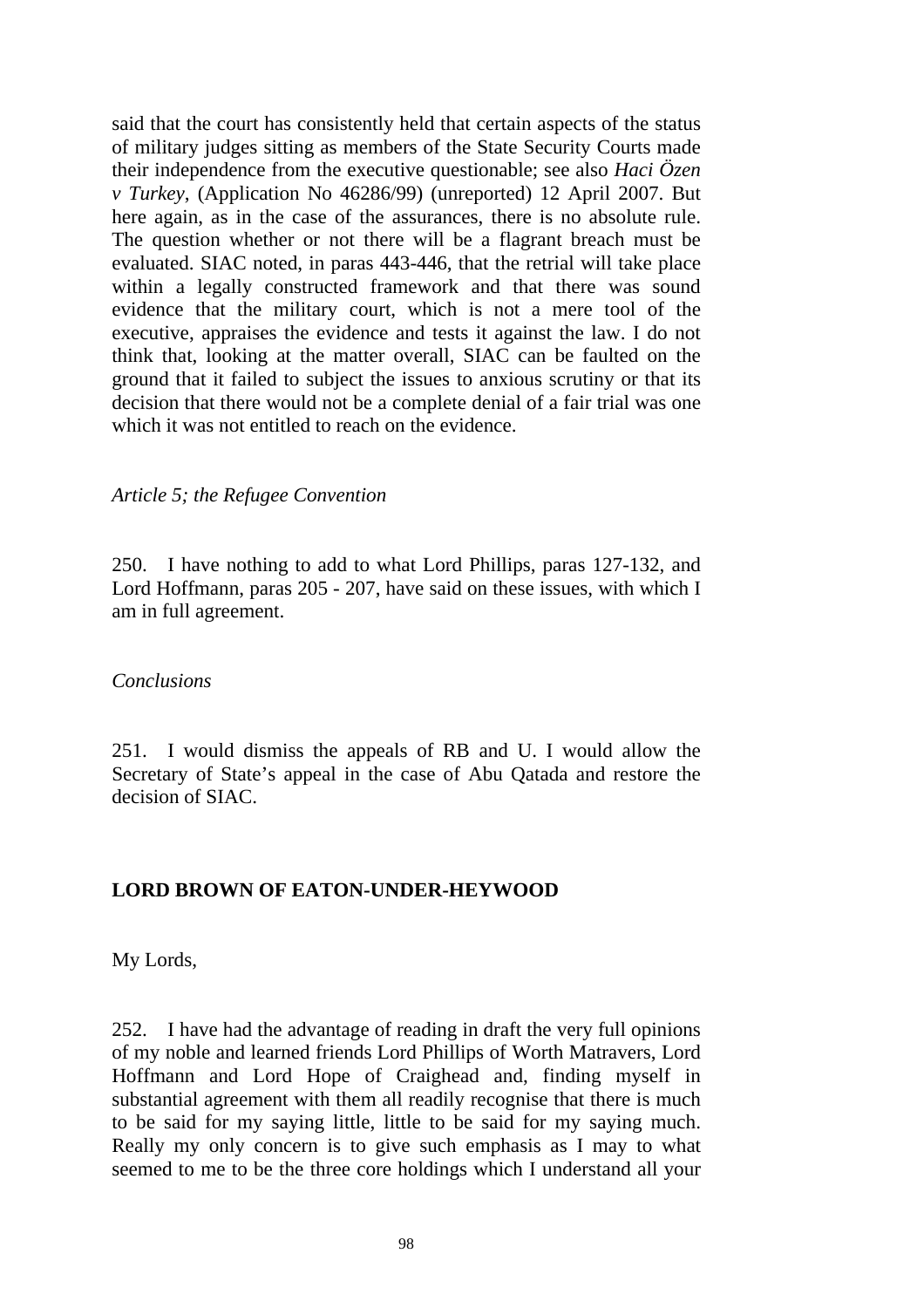Lordships to be agreed upon in deciding these appeals: first, that SIAC's conclusions on the central issues raised are not merely to be treated with respect but are quite simply unassailable unless it can be shown that the Commission actually erred *in law*; secondly, that the judgment of the majority of the House in *Secretary of State for the Home Department v MB and AF* [2008] 1 AC 440 has no direct application to the very different jurisdiction which SIAC exercise under the Special Immigration Appeals Commission Act 1997; and, thirdly, that the Court of Appeal in *Othman's* case misdirected itself in holding that SIAC's finding that there would be a "very real risk" of evidence procured through torture being adduced to convict Othman upon his proposed retrial for terrorist offences in Jordan necessarily precludes his return there on article 6 grounds. I shall take as read all the basic material set out in Lord Phillips' opinion and confine myself to a very few paragraphs on each of the three points just identified.

### *(i) Appeal only on a point of law*

253. Section 7 of the 1997 Act restricts the right of appeal from SIAC to the Court of Appeal to "any question of law material to [SIAC's] determination". Your Lordships are well familiar with the difficulty in various contexts of determining the precise borderline between questions of fact and points of law. It is, for example, now recognised that questions of proportionality which necessarily arise when striking the balance between private and public interests in cases involving qualified Convention rights cannot be regarded as pure questions of fact. Nothing, however, could be clearer than that in the present context the distinction between fact and law, wherever clearly identifiable, should be faithfully honoured. SIAC is a highly expert and experienced tribunal, custom-built for the challenging and sensitive tasks involved in deciding these expulsion cases, and vested with particular powers and procedures—above all the use of closed material under the special advocate scheme—which make its determinations peculiarly inappropriate for further factual reappraisal and appeal. Take the determinations in these very cases. One (*Othman*) involved a five-day hearing before SIAC and resulted in both open and closed judgments, the former extending to 136 pages. RB's appeal to SIAC lasted 4 days; U's some 7 days. The fact that Strasbourg itself might choose to carry out a close factual re-examination of these cases to reach its own decision upon whether expulsion would involve a Convention breach is simply nothing to the point; I agree entirely with what Lord Phillips says about this at para 66 and Lord Hoffmann at para 190.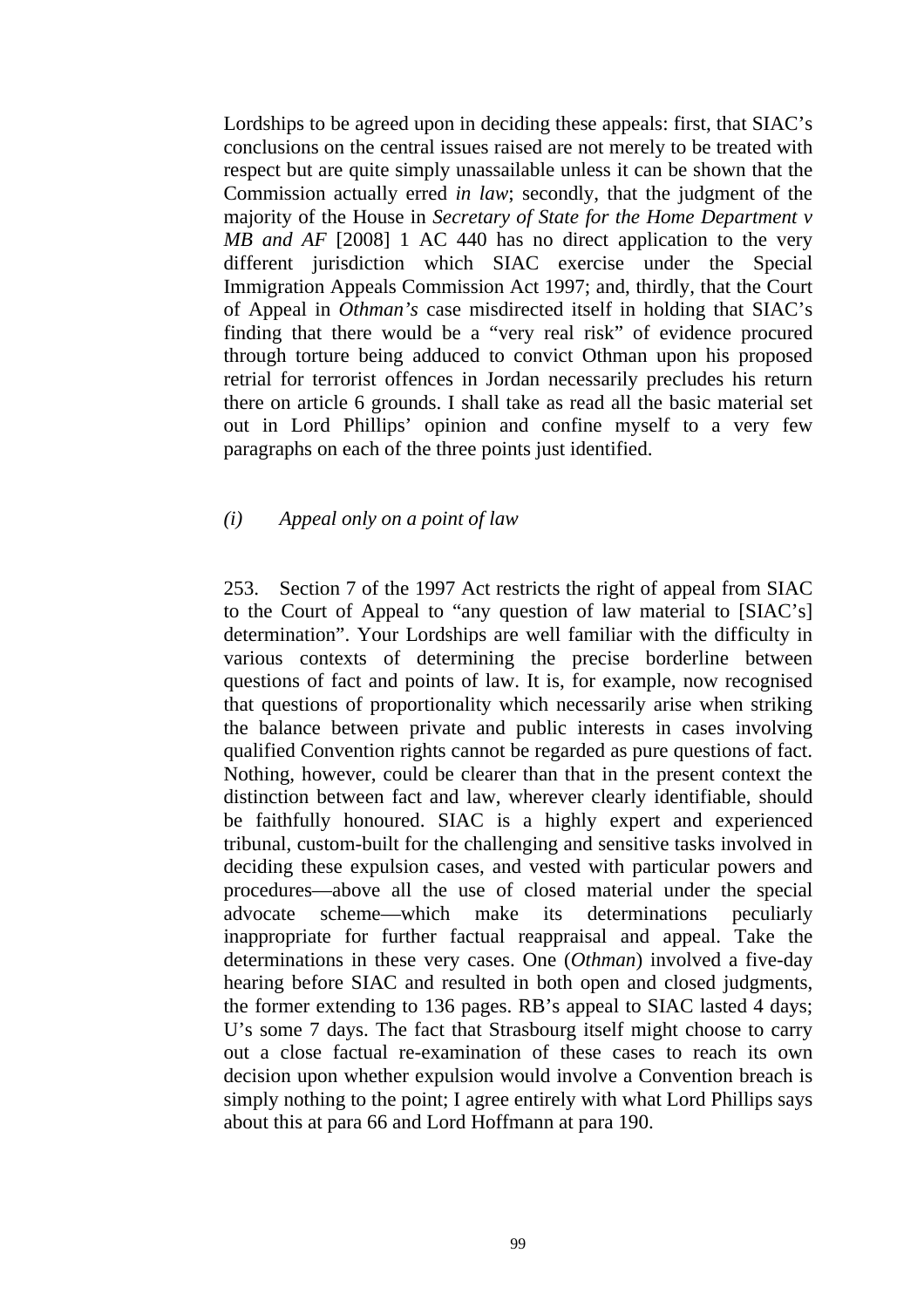254. The most critical question raised in each appeal is whether the proposed deportees would face a real risk of article 3 ill-treatment on return. *Par excellence* this is a question of fact calling for an evaluation of all the evidence and ultimately a single factual judgment. Obviously if SIAC had made the egregious mistake of failing to understand the basic legal principle enshrined in the *Soering, Chahal* and *Saadi* line of Strasbourg authority, its determination would have been open to attack. Such argument as was advanced to that effect, however, was in my judgment hopeless and is comprehensively dealt with by Lord Phillips at paras 111-114. As for the suggestion that SIAC wrongly took account, or took excessive account, of assurances given respectively by Algeria and Jordan that the deportees would not be ill-treated on return, the Strasbourg jurisprudence makes it absolutely plain that the question whether in any particular case the assurances given obviate the risk is a question of fact to be decided in the light of all the circumstances pertaining at the material time. It could hardly be suggested that SIAC failed in these cases to give the fullest and most scrupulous attention to all the relevant considerations raised by these assurances (and, indeed, by the need for them in the first place). The very fact that in *AS* and *DD (Libya) v Secretary of State for the Home Department (Liberty intervening)* [2008] EWCA Civ 289 SIAC (chaired by the same judge as chaired SIAC in *Othman*) *allowed* the aliens' appeals against deportation to Libya on article 3 grounds despite the assurances contained in a Memorandum of Understanding between the UK and Libya is surely some indication of the conscientiousness with which SIAC discharges its responsibilities.

#### *(ii) Closed evidence*

255. This is not the occasion to examine the precise scope and application of *Secretary of State for the Home Department v MB and AF*—there will be a full opportunity for that on the hearing of AF's further appeal to the House in March. What is critical for present purposes is to understand the all-important difference between control orders such as were in issue there and deportation orders with which your Lordships are here concerned. The former, although falling short of constituting article 5 detention, in almost every other respect are highly restrictive of the controlees' ordinary rights and freedoms. Moreover such orders are made domestically and can be (and are) made against UK citizens no less than against aliens. (It is, of course, High Court judges alone who exercise this jurisdiction, not SIAC.) Inevitably, therefore, such orders engage article 6 of the Convention. In contrast, the expulsion of aliens involves no determination of civil rights and is therefore beyond the reach of article 6—see the Grand Chamber's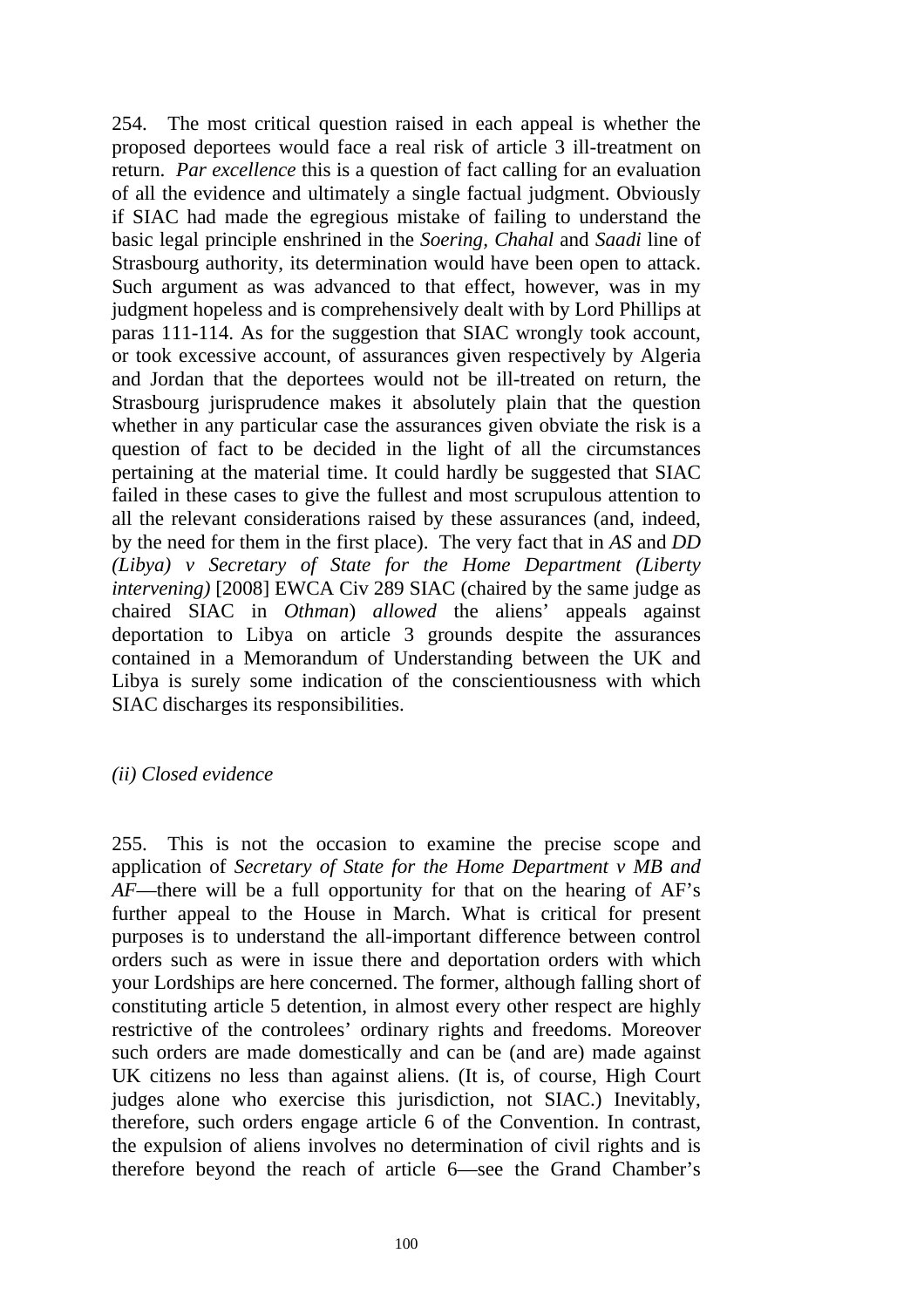judgment in *Maaouia v France* (5 October 2000, Application No 39652/98); (2000) 33 EHRR 1037. The only exception to this (see *Chahal*) is where the alien is detained pending expulsion, not a problem now arising in either of these appeals. None of that, of course, is to deny an alien such rights as the Convention may give him not to be deported, whether such rights arise under article 3 or under any other Convention provision. As *Chahal* makes clear, however, the independent scrutiny of any such claim which is required to give aliens an effective remedy in this regard need not even be by way of a judicial hearing. Such being the case, it becomes difficult indeed for the proposed deportees here to question the adequacy of the SIAC regime and the legitimacy of its use of special advocates as a means of effectively safeguarding their Convention rights in certain exceptional circumstances not to be deported.

256. Bear in mind too in this regard that the Convention rights sought to be invoked in any expulsion case will necessarily involve, as in the present appeals, the contention that on return the proposed deportee will be at risk of article 3 ill-treatment or be in danger of flagrant violation of some other Convention right. No case is being made *against him* again, a striking difference from control order appeals where inevitably the central issue arising is the risk posed by the controlee to UK security. Rather the alien is himself making a case against the state to which it is proposed to expel him. That some of the material in response to the case he makes against the foreign state may in the public interest be kept from him is accordingly less prospectively damaging to his cause than where (as in a control order case) he may be left entirely in the dark as to why he is alleged to constitute a terrorist threat.

257. In the light of these various considerations, the attack on the use of closed material in the present context is to my mind wholly unwarranted.

#### *(iii) Article 6 in a foreign case*

258. In many parts of the world judicial procedures are markedly different (and to our way of thinking much inferior) to those required by article 6 of the Convention and under other similar constitutional guarantees of due process. No one suggests, however, that people coming from such places are immune from expulsion lest they become subject on return to what we would regard as a defective legal process. True it is that ever since *Soering v UK* (1989) 11 EHRR 439, Strasbourg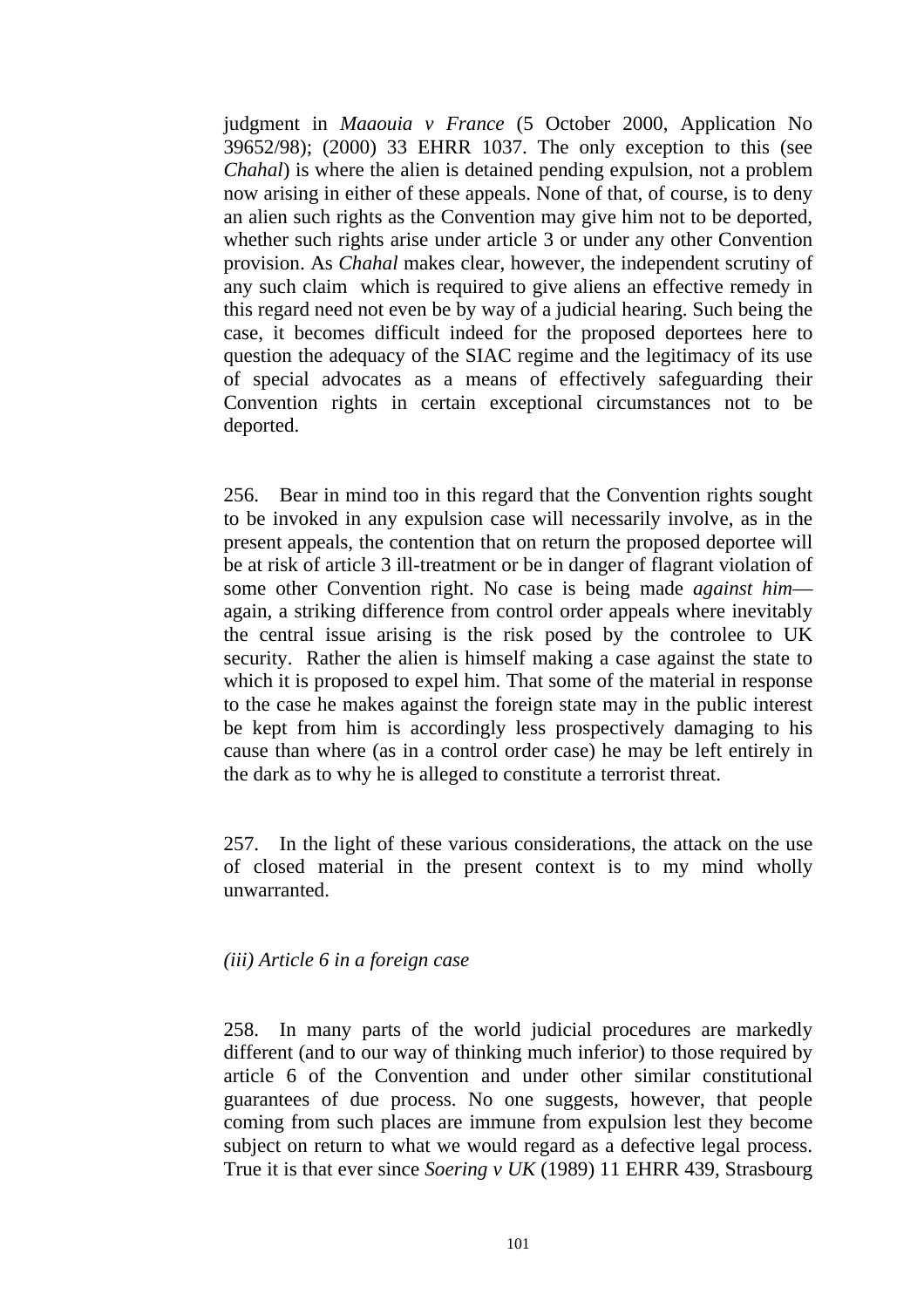has contemplated that "an issue might exceptionally be raised under article 6 by an extradition decision in circumstances where the fugitive has suffered or risks suffering a flagrant denial of a fair trial in the requesting country". Not once, however, in the subsequent twenty years has an expulsion or extradition order in fact been held to violate article 6—not even in the somewhat shocking circumstances which arose in *Mamatkulov and Askarov v Turkey* (2005) 41 EHRR 494 where the dissenting minority noted as features of the applicants' terrorist trial in Uzbekhistan that "the applicants were denied the right to be represented by counsel of their own choice, defending counsel being appointed by the public prosecutor; the applicants were held incommunicado until the commencement of their trial in June 1999 [some three months after Turkey had extradited them in the face of a rule 39 order prohibiting such action]; the trial was closed to the general public, to all family members of the applicants and to attorneys hired on behalf of the defence; and the self-incriminating statements used to convict the applicants included those signed during the pre-trial police investigation, while the applicants were in custody and without access to their own lawyers". This, moreover, against the background of an Amnesty International briefing document affording "credible grounds for believing that self-incriminating evidence extracted by torture was routinely used to secure guilty verdicts".

259. Lord Phillips must surely be right (at paras 136-138 of his opinion) in supposing that only where a prospectively unfair trial would be likely to lead to a serious violation of some substantive human right—for example, an unjust conviction involving grave consequences such as capital punishment or a substantial deprivation of liberty would article 6 fall for consideration in a foreign case. Lord Phillips suggests (at para 139) that a different approach will be appropriate in an extradition case since the very object of extradition is to stand trial and no one should be sent abroad specifically to undergo an unfair trial process. Whilst, however, I agree that in the context of extradition certain considerations may militate against an order—because, for example, such proceedings are subject to whatever express limitations are provided for in the relevant bilateral agreement and, indeed, because extradition may involve the sending country's own nationals or others with rights of residence and not merely aliens—it should be recognised too, and countervailingly, that there may be compelling reasons in favour of extradition rather than that the suspect should enjoy an undeserved safe haven from prosecution—see the recent decision of the House in *R (Wellington) v Secretary of State for the Home Department*  [2008] UKHL 72.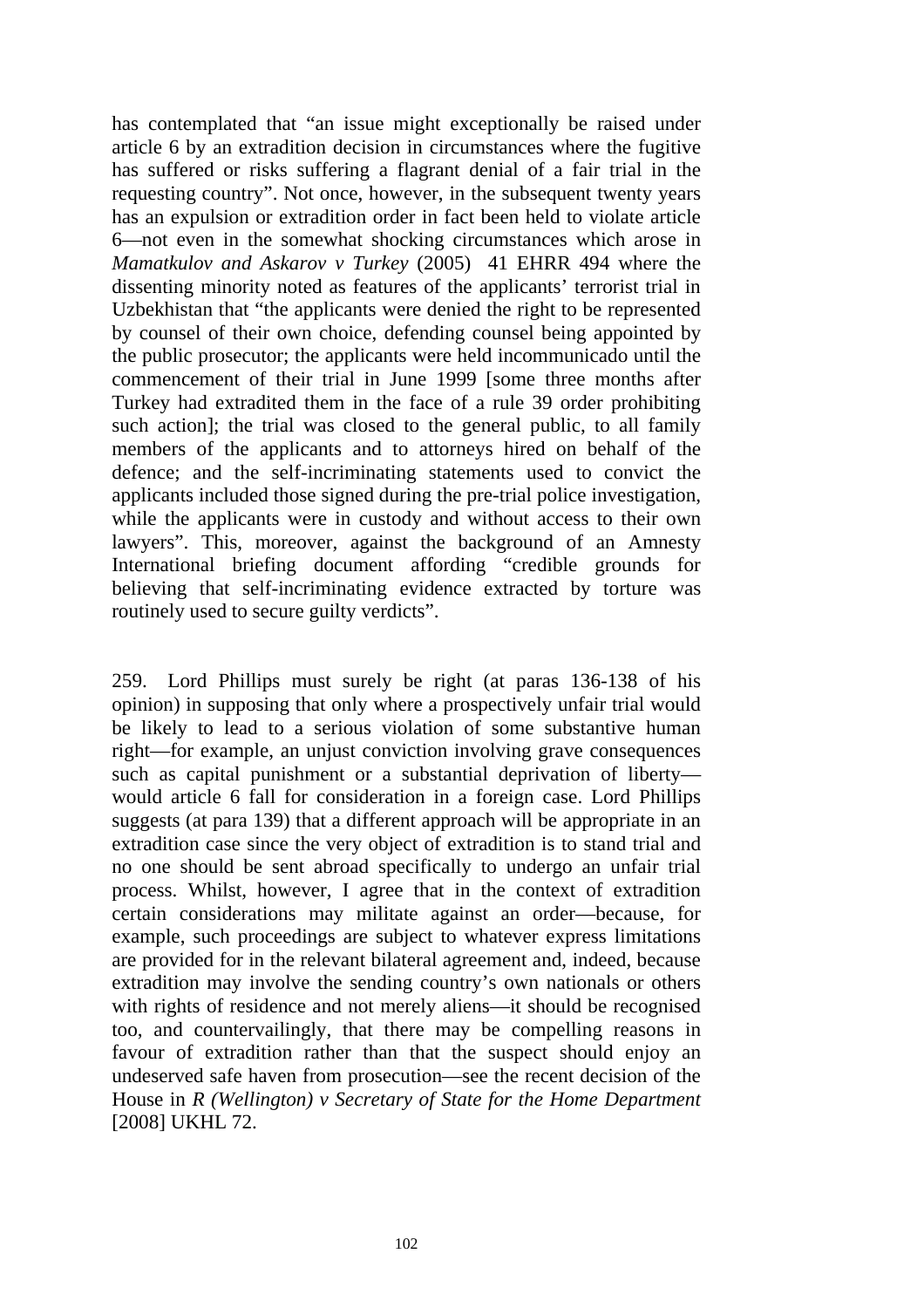260. Fortunately it is unnecessary in the present context to explore these problems further: Mr Othman is being expelled as an undesirable alien rather than extradited to stand trial and, if returned, tried and convicted, he will plainly suffer ample deprivation of liberty to warrant consideration of his case under article 6 before he comes to be expelled. All that said, I find SIAC's judgment on this issue perfectly clear, measured and sensible and the Court of Appeal's criticisms of it misplaced. Essentially the Court of Appeal appears to have held that SIAC's finding that there exists "a very real risk" of evidence obtained by article 3 ill-treatment being used in Jordan to convict the accused of itself necessarily precludes his expulsion. Strikingly, both the authorities principally relied on to support this conclusion—*Jalloh v Germany* (2006) 44 EHRR 667 and *A v Home Secretary (No 2)* [2006] 2 AC 221—were domestic cases which simply never addressed what in this context would be required to constitute a flagrant denial of justice (so fundamental a breach of the principles of fair trial as to destroy the very essence of the right) and thus prevent expulsion. True it is that in cases envisaged by the majority of the House in *A (No 2)*, SIAC, in deciding whether to exclude evidence as probably obtained by torture, would be altogether readier than it appears the Jordanian Court is likely to be to find that the accused has discharged the burden of proof upon him (to this extent I agree with paras 60 and 61 of the Court of Appeal's judgment). It by no means follows, however, that the anticipated process in Jordan is to be characterised not merely as one which domestically would violate article 6 (as SIAC rightly held) but as one so fundamentally inconsistent with the right to a fair trial as to bar the alien's expulsion. One day, no doubt, a case will come before the courts where, however compelling the security interests of the state which proposes to expel an alien, those interests will fall to be sacrificed to the alien's article 6 right not to be returned to face a flagrantly unjust trial. If, however, as the majority of the Grand Chamber held in *Mamatkulov*, extradition was not unlawful even in the circumstances arising there, in my judgment expulsion most certainly is not unlawful here. SIAC's judgment on the article 6 issue is to my mind no less persuasive and sustainable than on all the many other issues which it had to address in Othman's case.

261. I too, therefore, would allow the Secretary of State's appeal and restore SIAC's decision in *Othman's* case and in the other case would reject *RB's* and *U's* appeals.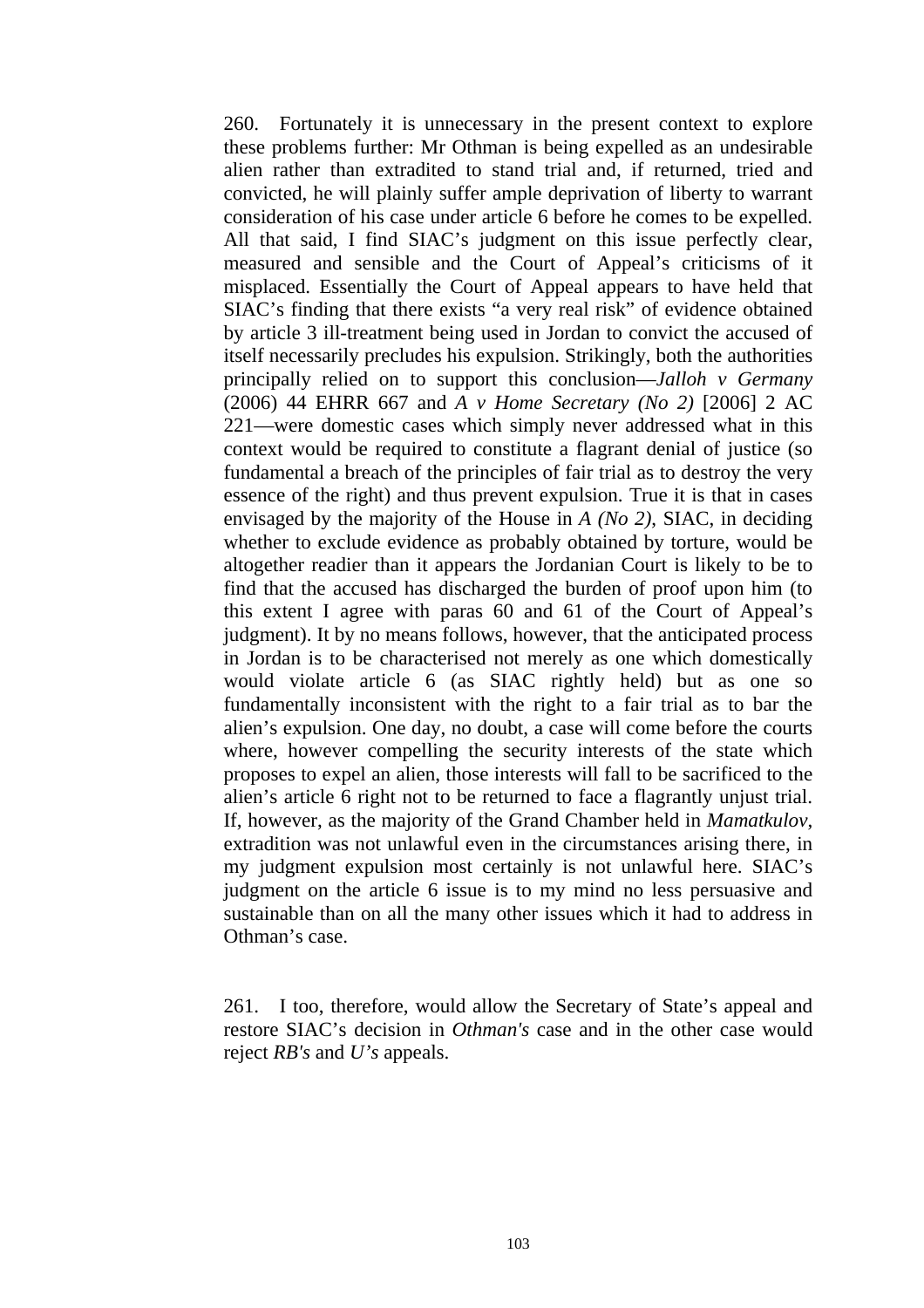# **LORD MANCE**

## My Lords,

262. I have had the benefit of reading in draft the speeches of my noble and learned friends, Lord Phillips of Worth Matravers, Lord Hoffmann, Lord Hope of Craighead and Lord Brown of Eaton-under-Heywood. I am in agreement with all of your Lordships as to the outcome of these appeals, and, in view of the large measure of my agreement with the reasoning in your Lordships's speeches, there is little that I wish to add.

263. On the issue whether it was open to SIAC to use closed material relating to the issue of safety on return, I share the view that the statute unequivocally permits this. I do not consider that anything said by the European Court of Human Rights or by the junior Home Office Minister on the third reading of the Bill (see Lord Phillips' judgment paras 79 and 80) related to the question whether sensitive material bearing on national security might be relevant to an issue of safety on return, and might require special treatment accordingly. In my view, all that the European Court was concerned to stress in *Chahal v United Kingdom*  (and again in *Saadi v* Italy) was that there was no trade-off between the extent of any threat to national security that a person might pose in country A and the extent of any risk that he might be mistreated contrary to article 3 in country B to which country A was seeking to expel him.

264. *Maaouia v France* establishes that deportation proceedings in respect of an alien do not as such engage civil rights or therefore article 6 of the Convention. No question arises in these cases as to the legality of any detention. What is required in this country, in respect of any risk of mistreatment contrary to articles 3, 5, 6 or 8 in the countries (Algeria and Jordan) to which RB, U and Abu Qatada are proposed to be deported, is "independent scrutiny of the claim" which is, in my opinion, provided by SIAC and the statutorily regulated or authorised procedures under which it operates. I do not consider that the use of the closed material in the present context of deportation offends against either Convention or domestic principles of fairness. Assuming that such principles required sufficient disclosure to enable RB, U and Abu Qatada to meet the case against them, I also agree, for reasons given by Lord Phillips and Lord Brown, that nothing in the House's decision in *Secretary of State for the Home Department v MB and AF [2007]* UKHL 46 leads to a conclusion that such disclosure was essential or that